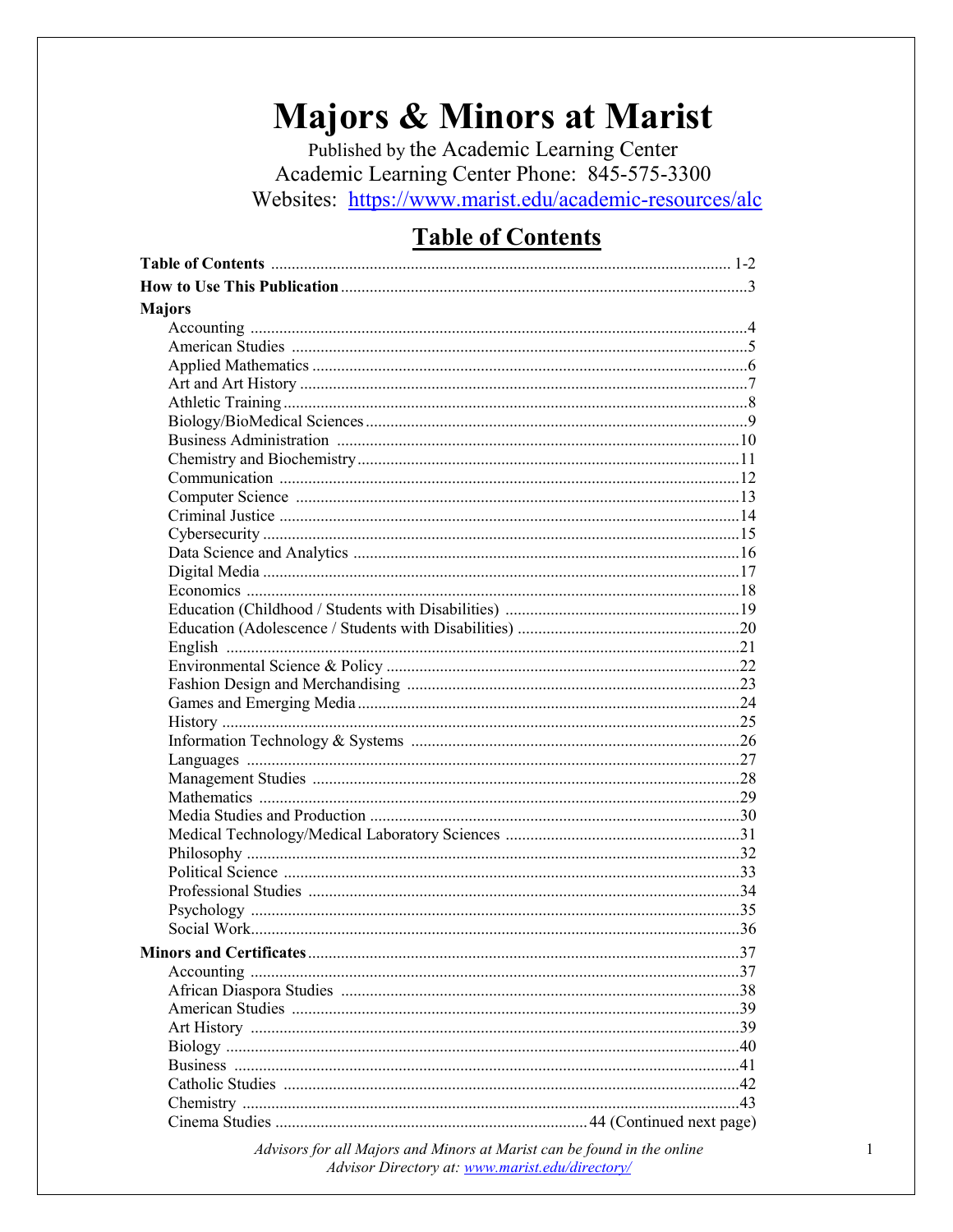| Data Center Facilities Management Associate and Professional (Cert.)  50 |  |
|--------------------------------------------------------------------------|--|
|                                                                          |  |
|                                                                          |  |
|                                                                          |  |
|                                                                          |  |
|                                                                          |  |
|                                                                          |  |
|                                                                          |  |
|                                                                          |  |
|                                                                          |  |
|                                                                          |  |
|                                                                          |  |
|                                                                          |  |
|                                                                          |  |
|                                                                          |  |
|                                                                          |  |
|                                                                          |  |
|                                                                          |  |
|                                                                          |  |
|                                                                          |  |
| Italian (see French, Italian, and Spanish above)                         |  |
|                                                                          |  |
|                                                                          |  |
|                                                                          |  |
|                                                                          |  |
|                                                                          |  |
|                                                                          |  |
|                                                                          |  |
|                                                                          |  |
|                                                                          |  |
|                                                                          |  |
|                                                                          |  |
|                                                                          |  |
|                                                                          |  |
|                                                                          |  |
|                                                                          |  |
|                                                                          |  |
|                                                                          |  |
|                                                                          |  |
| Spanish (see French, Italian, and Spanish above)                         |  |
|                                                                          |  |
|                                                                          |  |
|                                                                          |  |
|                                                                          |  |
|                                                                          |  |
|                                                                          |  |
|                                                                          |  |
|                                                                          |  |
|                                                                          |  |
| Advisors for all Majors and Minors at Marist can be found in the online  |  |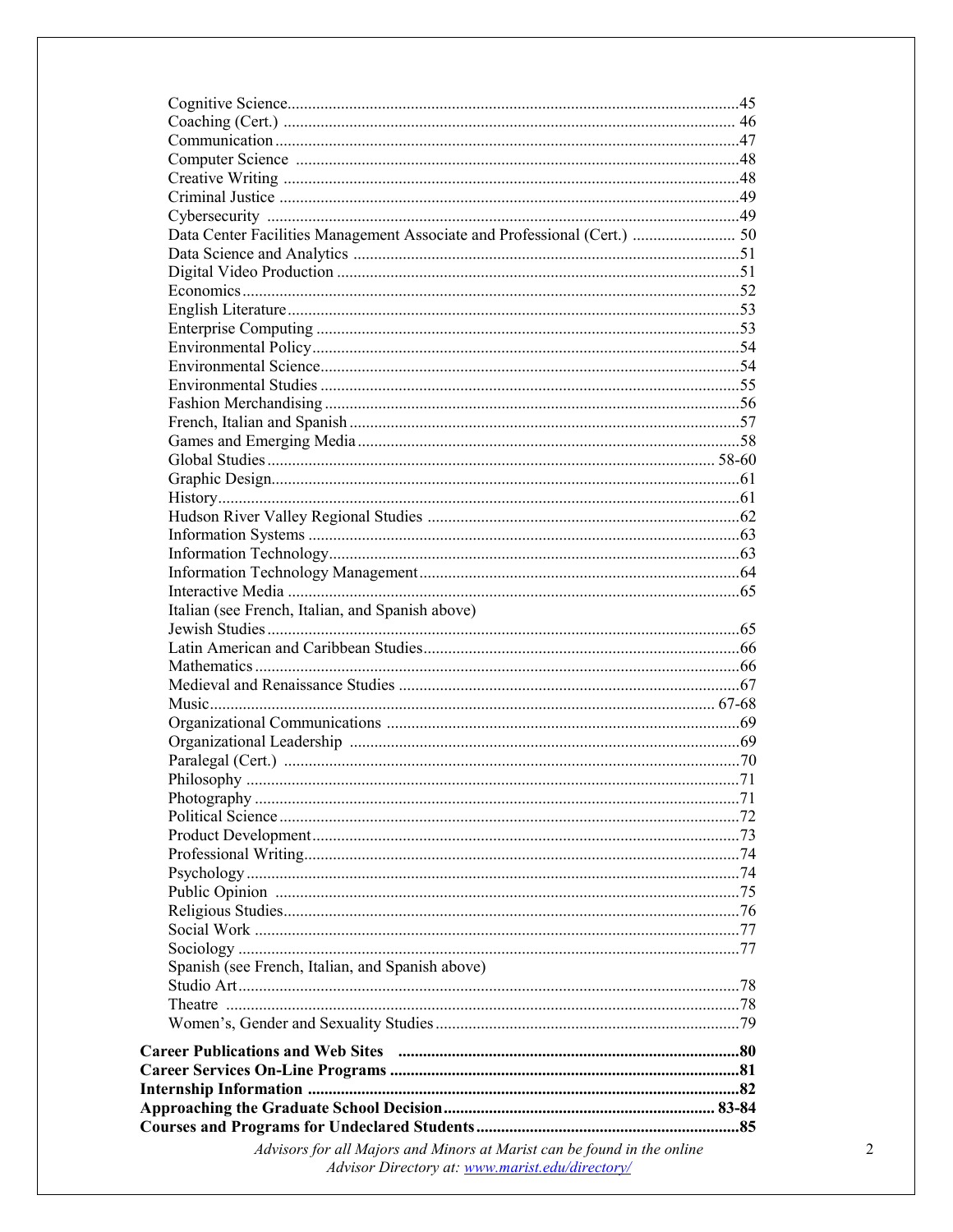#### **How to Use This Publication**

 $\Box$  Take some quiet time. We know it's hard to find in your hectic college existence, but even one-half hour can get you started. Go to a quiet, comfortable place and page through this booklet, stopping to consider each major, minor or certificate program that sounds appealing. Don't think about long-term consequences just yet (job outlook, salary levels, etc.). Just identify majors that seem interesting to you. You may have utilized career assessment instruments at the [Center for Career Services](http://www.marist.edu/careerservices) that helped you identify some possible majors. If so, look at those first.

 Review the beneficial skills and interests of the majors you find interesting. Do they sound like you? If the answer is "yes," earmark this major for further consideration. Do the same for minors and certificate programs.

 Review the entry-level and long-term career opportunities for majors you have highlighted. Do they seem appealing? If you need to know more about the occupations, there are lots of good resource materials at the Center for Career Services. These career resources include descriptions of various occupations - work duties, typical employers, training and education needed, typical starting salaries, etc. Remember that the list of career opportunities for each major in this booklet is only a partial one. There are many more career areas associated with each major.

 $\Box$  Talk with a faculty member or advisor in the departments of interest to you (refer to the list of faculty at the end of this publication).

 $\Box$  Meet with a career coach at the Center for Career Services, particularly if you have questions about your interests, skills and values, or if you didn't find any majors, minors or certificate programs to be appealing. A career adviser may suggest that you take an interest inventory at the Center for Career Services if you have no idea where your interests lie.

Discuss your possible choices with your academic or career coach before making a final decision.

 Read more about career opportunities related to the majors, minors and certificate programs that interest you. You can also talk with career professionals in fields that interest you. Career Services has an [Alumni](http://www.marist.edu/alumni/career.html)  [Career Network](http://www.marist.edu/alumni/career.html) that can put you in touch with alumni in fields of interest to you.

 $\Box$  Take Career Planning & Decision Making (CRDV105N) to expose yourself to different major and career options and a range of inventories to assess your career interests, values, abilities and personality style.

 $\Box$  Take an introductory (100 Level) course in the major you are considering.

 $\Box$  Join a campus club or activity in the major you are considering.

**PLEASE NOTE: We strive to present accurate information in this publication; however, information can sometimes change quickly and without our knowledge. Our best advice is that you verify information presented in this booklet before making decisions based upon its content.**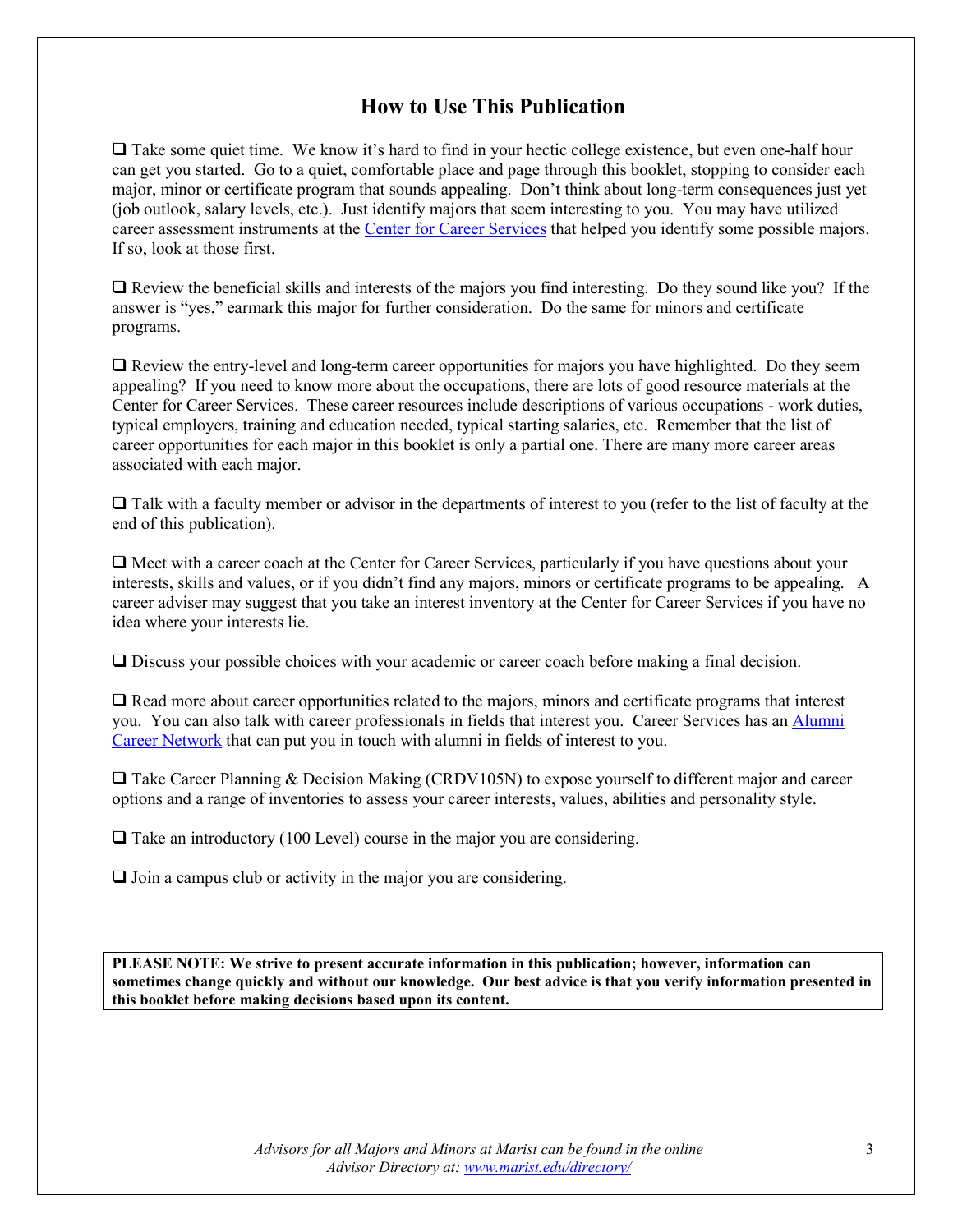## **Accounting** Xiaoli Wang, Ph.D., Department Chair

#### **School of Management**

Roger Norton, Ph.D., Interim Dean Joanne H. Gavin, Ph.D., Associate Dean for Undergraduate Programs Jean Theobald, MPS, Director of Undergraduate Advising and Student Services

**What is Accounting?** Accounting is the process of identifying, measuring, and communicating economic information to permit informed judgments and decisions by the users of the information. Accounting is called the language of business, but it also provides financial information about not-for-profit organizations. While the curriculum is primarily designed to prepare public accountants, it also serves those who wish to enter management or internal accounting. The overall knowledge of business operations and the analytical procedures that the student acquires makes the degree attractive to a variety of prospective employers. Marist offers a Bachelor of Science in Accounting, a minor in Accounting and a Master's of Science in Professional Accountancy.

#### **Helpful Skills and Interests**

- Mathematics ability
- Strong organizational skills
- Analytical orientation
- Interest in financial management

#### **Skills You Will Develop**

- Extensive knowledge of accounting, including methodologies and techniques
- Skills to effectively communicate financial information to users
- Knowledge to prepare for the CPA exam

#### **Career Opportunities**

- *Entry-level Positions* Financial Analyst Fund Accountant Internal Auditor Portfolio Accountant Staff Accountant Tax Accountant
- *Long Term Positions*
	- Accounting Manager Chief Financial Officer College/University Professor Company Treasurer **Controller**

Corporate Budget Director Corporate Reporting Manager CPA Firm Partner Financial Planning Manager General Manager Internal Revenue Agent Operations Manager Vice President of Finance

#### **Complementary Minors**

Business, Communication, Computer Science, Criminal Justice, Data Analytics, Economics, and Information Systems.

**Internships** are not required to complete the accounting major. However, they are advisable to complement theoretical knowledge with practical experience.

**Graduate School** Many accounting majors pursue advanced degrees during their employment, most common is the Master's of Science in Professional Accounting and the Master's of Business Administration. Others obtain law degrees. 150 credit hours are now required to sit for the CPA exam in many states.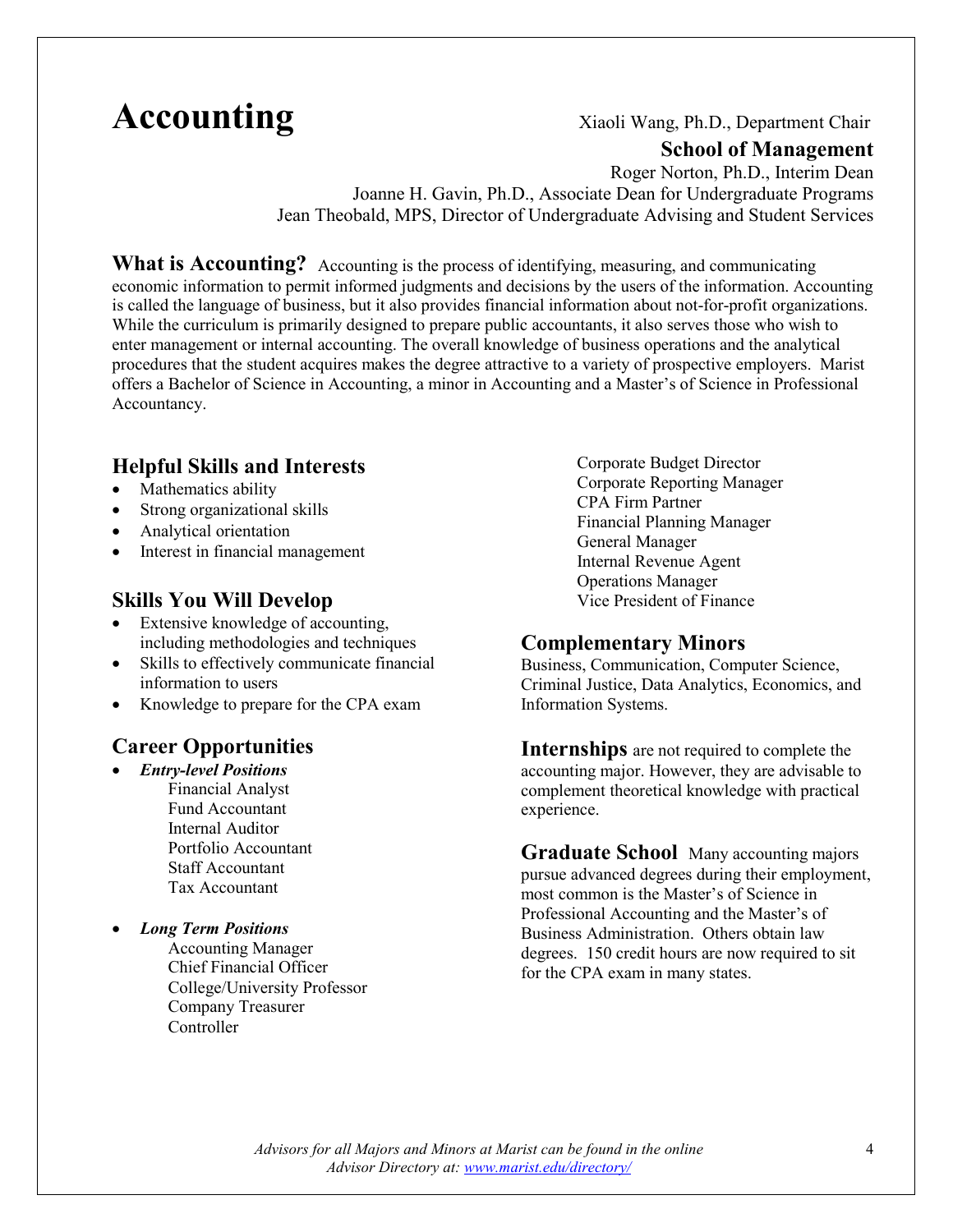# **American Studies** Martin Shaffer, Ph.D., Program Coordinator

**School of Liberal Arts**

Martin Shaffer, Ph.D., Dean

**What is American Studies?** American Studies is an interdisciplinary program involving history, politics, law, literature, philosophy, religion, art and music. American Studies allows students to transcend narrow, disciplinary boundaries in exploring the broad interplay of ideas and events which have shaped American culture. The Bachelor of Arts in American Studies requires careful selection among designated courses within the American arena, while also developing a concentration focusing upon a different culture such as that of Latin America, England or Russia. A minor in American Studies is also available.

#### **Beneficial Skills and Interests**

- Interest in American and other cultures
- Broad-based interests: history, government, religion, and the arts
- Flexibility and curiosity

#### **Skills You Will Develop**

- A thorough understanding of the development of America
- Exposure to numerous academic disciplines
- Understanding of and sensitivity to issues in both American and other cultures

#### **Career Opportunities**

- *Entry-level Positions*
	- Campaign Assistant Government Agent Journalist Historic Preservationist Legal Assistant Lobbyist Opinion Researcher Reporter Social Science Teacher Editorial Assistant Library Assistant Research Assistant Technical Writer

#### • *Long Term Positions*

College/University Professor Curator Economist Federal Agent Historian Journalist Judge Lawyer Librarian Public Administrator Writer/Author

#### **Complementary Minors**

Business Administration, Communication, English, Languages, History, Information Systems, Paralegal, Philosophy, Political Science, Public Administration.

#### **Internships** are strongly encouraged.

Museums, historical sites, government agencies and libraries are good sites to consider.

### **Graduate School** qualifies a student

to conduct research, teach at a college, manage a department or facility, and advance into other higher level positions. Master's or doctoral studies in business, education, law, history, English, library science and public administration are typical.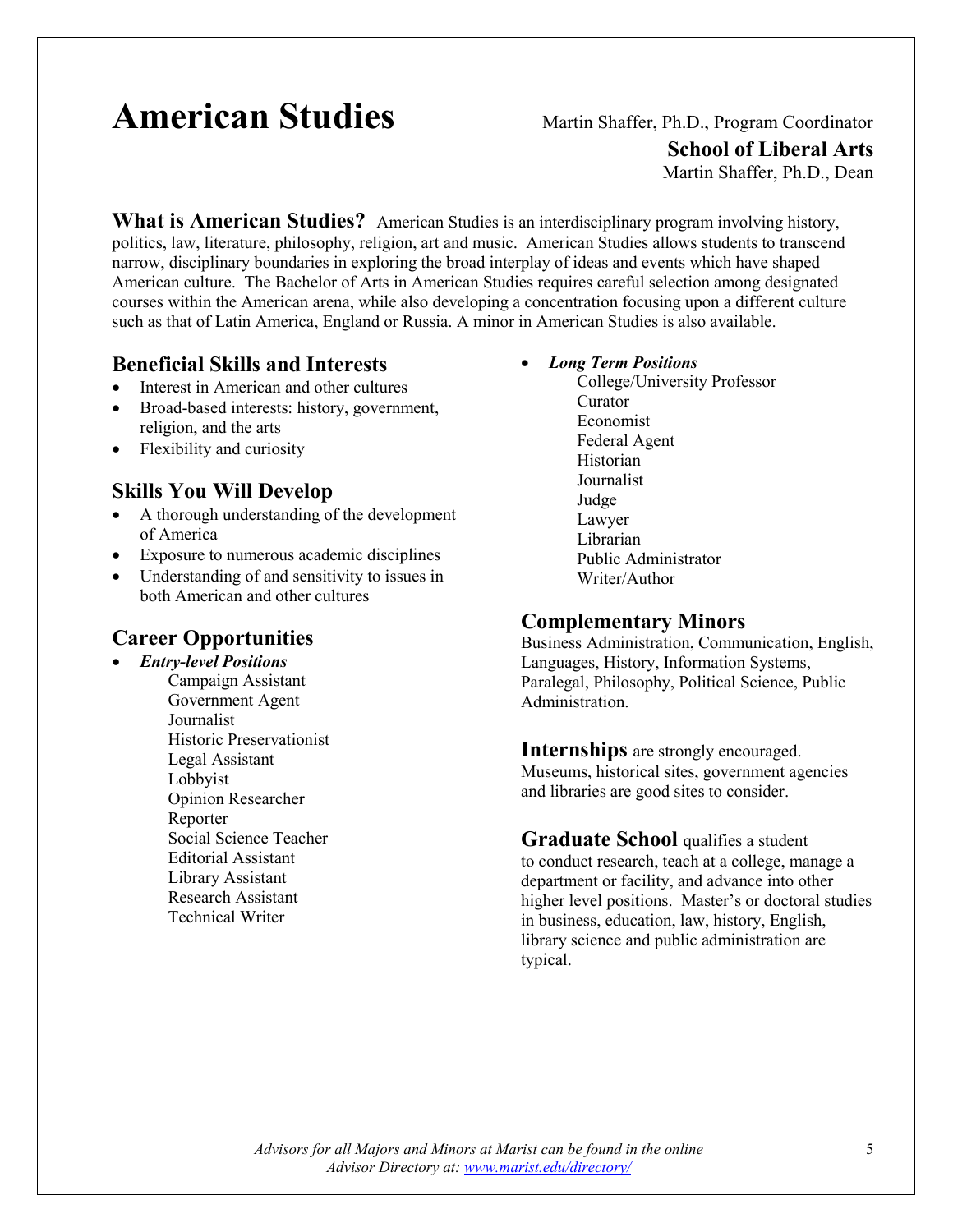# **Applied Mathematics** Joseph Kirtland, Ph.D., Department Chair

## **School of Computer Science & Mathematics** Roger Norton, Ph.D., Dean

**What is Applied Mathematics?** Using the tools of mathematics to gain a deeper understanding of topics in science, computer science, operations research, business, finance, or manufacturing is as the core of applied mathematics. The Bachelor of Science in Applied Mathematics is a genuinely interdisciplinary degree which is designed to provide a student the flexibility to focus on personal interests in Chemistry, Biology, Computer Science, or Financial/Actuarial tracks. The curriculum also maintains a strong foundation in traditional mathematics, such as differential equations, analysis, and algebra. The Mathematics Department also offers a more traditional Bachelor of Arts degree in Mathematics and a minor in Mathematics.

#### **Beneficial Skills and Interests**

- Interest in technology and problem solving
- High school algebra, geometry, and trigonometry
- Ability to think critically

#### **Skills Learned at Marist**

- Strong mathematical foundation applicable to many fields, including computer science, biology, chemistry, economics, and finance
- The ability to think analytically and make sound quantitative deductions
- The ability to organize, analyze, and interpret numerical data
- Upper-level coursework in a nonmathematical discipline

### **Career Opportunities**

- *Entry-level Positions* Actuary Business Analyst Computer Programmer Data Analyst Financial Analyst Informatics Analyst Mathematics Teacher Operations Research Analyst
	- Statistician Software Developer System Analyst
- *Long Term Positions*
	- Actuarial Fellow Applied Mathematician College/University Professor Cryptologist Database Manager Data Scientist Portfolio Analyst Quality Control Engineer Quantitative Analytics Professional Research Mathematician Senior Analyst

#### **Complementary Minors**

Economics, Computer Science, Data Science and Analytics, Business Administration, Biology, Chemistry, Information Systems, Philosophy.

**Internships** Summer internships, where students gain experience applying quantitative skills to solve real-world problems, and summer research opportunities, where students work on mathematical research projects, are widely available and highly encouraged.

**Graduate School** Choices for graduate study include mathematics, applied mathematics, mathematical finance, business analytics, mathematical biology, biostatistics, actuarial science, public health, chemistry, earth science, and physics, and are necessary for advancement in some areas.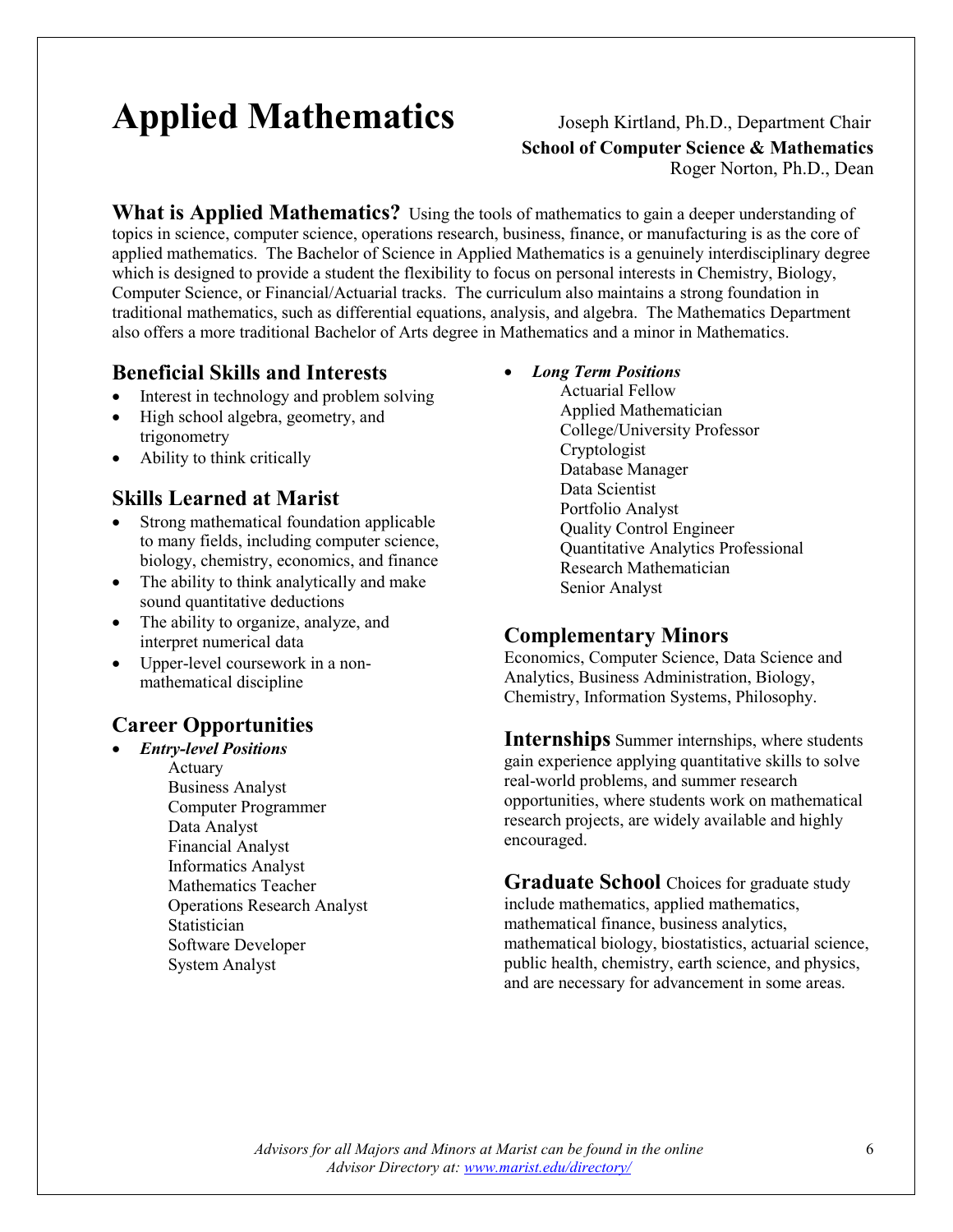## Art and Art History Matt Frieburghaus, M.F.A., Department Chair

**School of Communication and the Arts**

Jacqueline Reich, Ph.D., Dean

**What is Art and Art History?** While always debated, art can be defined as the conscious use of skill and creative imagination in the production of aesthetic objects. Drawing, painting, sculpture, photography, graphic design, printmaking and digital art are among the media that comprise the visual arts. The study of art and artists of different time periods and geographic areas comprises art history. Marist offers a Bachelor of Science in Studio Art designed for an intensive training in the traditional studio arts under the guidance of experienced, working artists. Marist also offers a Bachelor of Arts in Fine Arts along with two concentrations. The concentration in Studio Art is designed to provide a broad-based training in the visual arts. All students will gain a foundation in design, drawing, and art history and then specialize in one of five tracks: digital media, drawing, graphic design, painting, or photography. The concentration in Art History provides a broad survey of western art, as well as courses in non-Western art such as African and Chinese Art. In addition to Art History courses, students round out their studies by pursuing an alternative discipline, preferably a foreign language. Students at Marist may minor in Studio Art, Photography, Graphic Design or Art History.

#### **Helpful Skills and Interests**

- Creative ability
- Interest in and appreciation for art
- Interest in computers (for digital art)

#### **Skills You Will Develop**

- Knowledge and skill in utilizing techniques and processes for creating visual art
- Keener artistic ability and appreciation
- Understanding of art and artists in the western tradition
- Computer skills

#### **Career Opportunities**

• *Entry-level Positions* Advertising Studio Assistant Curator's Assistant Design Assistant Graphic Production Assistant Photographer's Assistant Production Assistant

• *Long Term Positions*

Advertising Artist Art Critic Art Director Art Teacher Art Therapist Artist Agent

College/University Professor Curator Custom Framer Exhibit Designer Gallery Director Graphic Designer Illustrator Packaging Designer Photographer

#### **Complementary Minors**

American Studies, Communication, Computer Science, History, Information Technology, Languages, Psychology.

**Internships** are not required but are

encouraged in the junior or senior year. International Study is strongly encouraged at our branch campus in Florence, Italy and through short-term programs in France, Spain, the U.K., and Japan.

#### **Graduate School**

Art majors often pursue the Master of Fine Arts in a studio specialization or a Ph.D. in Art History. Students interested in administration of arts facilities may obtain a Master's in Arts Administration or an MBA. Advanced study in languages or technology will assist advancement in certain occupations.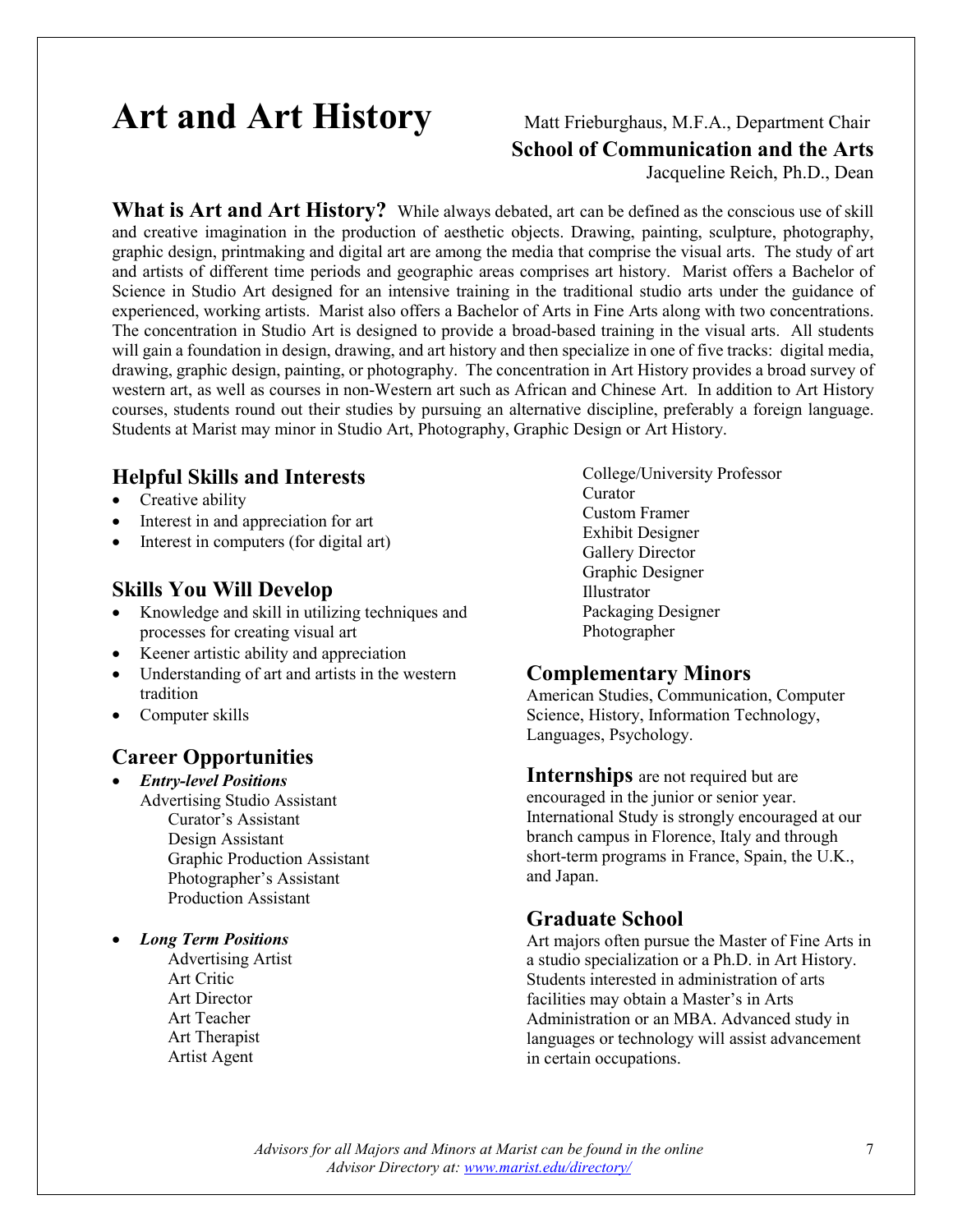### Athletic Training Michael Powers, Ph.D., Program Director & Department Chair **School of Science** Alicia Slater, Ph.D., Dean

**What is Athletic Training?** Athletic Training is an area of health care concerned with the prevention, recognition, care, and rehabilitation of injuries and illnesses to the physically active. Athletic Trainers work as part of a comprehensive allied health care team that includes physicians, physical therapists, and other professionals working in high schools, colleges and universities, clinics and hospitals, or corporate and industrial settings. Athletic Trainers also play a major role in the world of amateur and professional athletics. When injuries do occur the Athletic Trainer evaluates the injury, administers acute care and develops and coordinates a treatment and rehabilitation program under the direction of a physician. Upon completion of the B.S. degree in Athletic Training, graduates will be eligible to sit for the certification examination administered by the Board of Certification, Inc. (BOC).

#### **Helpful Skills and Interests**

- Strong interpersonal skills
- Comfort working with injured individuals
- Good communication skills
- Interest in sports and medicine

#### **Skills You Will Develop**

- Extensive knowledge of human anatomy and physiology
- Clinical athletic training skills including exercise and therapeutic modalities
- Assessment of musculoskeletal injuries
- Athletic training administration

#### **Career Opportunities**

- *Entry-level Positions* Athletic Trainer
- *Long Term Positions* Athletic Trainer Biomechanist
	- Exercise Physiologist Nutritionist/Dietician
- *Long Term Positions (con't)* Physical Therapist
	- Physician Physician Assistant Physician Extender Program Director Sport Psychologist

#### **Complementary Minors**

Biology, Business, Chemistry, Physics, Psychology.

#### **Internships/Clinicial Experience** Over

700 hours of internships are built into the academic program to provide students with the requisite clinical experience.

**Graduate School** Many students pursue advanced degrees. Choices include Athletic Training, Exercise Physiology, Medicine, Biomechanics, Nutrition, Physician Assistant, Physical Therapy, and Sports Psychology. Graduate degrees offer the advantage of further specialization, advancement and increased salary levels.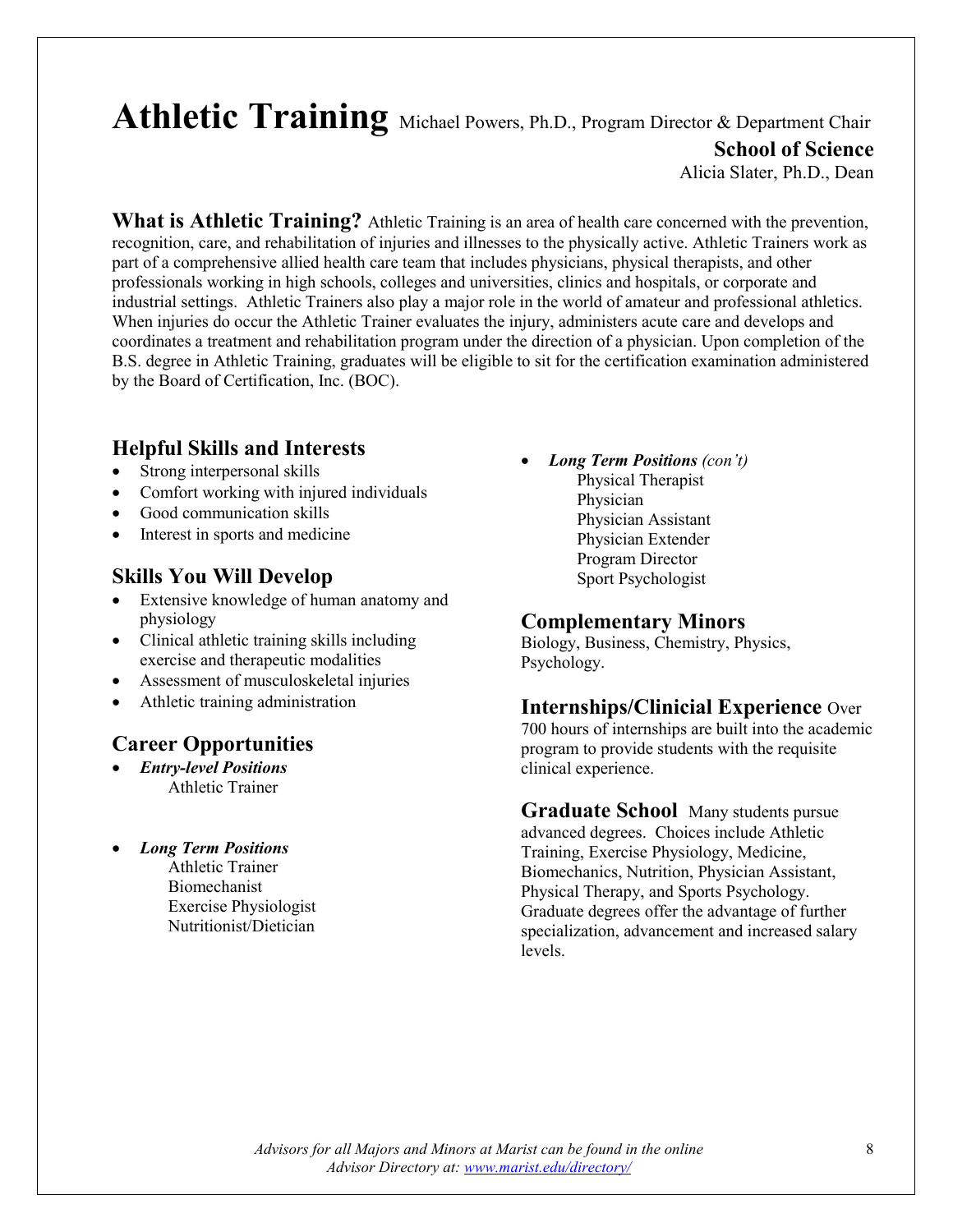# **Biology/Biomedical Sciences**

Victoria Ingalls, Ph.D., Department Chair **School of Science** Alicia Slater, Ph.D., Dean

**What is Biology?** Biology is the study of life extending from microorganisms to plants and animals and all of the world's ecosystems. Biologists study how organisms are structured and function and how they relate to and interact with each other. Biology is a vast field that includes evolution, molecular biology, genetics, human anatomy and physiology, botany (the study of plants), microbiology (the study of microscopic organisms), zoology (the study of animals), and ecology (the study of relationships between organisms and the environment). The Bachelor of Science in Biology at Marist prepares students to pursue a wide variety of careers, such as the health professions, scientific research, consulting work, and education. A minor in Biology is also offered.

#### **Helpful Skills and Interests**

- An interest in life and the natural world
- Strong analytical skills
- Proficiency in reading, writing, problem solving
- An inquisitive mind

#### **Skills You Will Develop**

- Extensive knowledge of how living organism function and interact at the molecular, cellular, and organismal levels
- Ability to conduct scientific research and interpret data
- Proficiency for accurate details

### **Career Opportunities**

• *Entry-level Positions*

Research/Lab Technician Pharmaceutical/Sci Equipment Sales Biotechnology Assistant Wildlife Biologist Paramedic / EMT Environmental Consultant Science Journalism

• *Long Term Positions*

Health Care professional (Physician (M.D. or D.O.), Physician's Assistant, Podiatrist, Dentist, Physical Therapist, Nurse, Chiropractor, Optometrist, Pathologist, Pharmacist, Dietician, etc.)

Veterinarian Biology Teacher (middle/high school and college) Research Scientist (Botanist, Ecologist, Geneticist, Microbiologist, etc.) Athletic Trainer Genetic Counselor Biotechnology Executive Healthcare Management Research Director

#### **Complementary Minors**

Business, Chemistry, Computer Science, Criminal Justice, Environmental Science, Environmental Studies, Mathematics, Spanish, Psychology.

**Internships** are encouraged to complement theoretical knowledge with practical experience. Recent sites for these include the Lahey Clinic of Tufts University, Albany Medical College, the National Institute of Allergy and Infectious Diseases, and the Harvard Stem Cell Institute.

**Graduate School** Many careers in biology require post-graduate education including medical school. Recent placements include Cornell Veterinary College, Georgetown University School of Medicine and the Ph.D. program in Genetics & Molecular Biology at Emory University.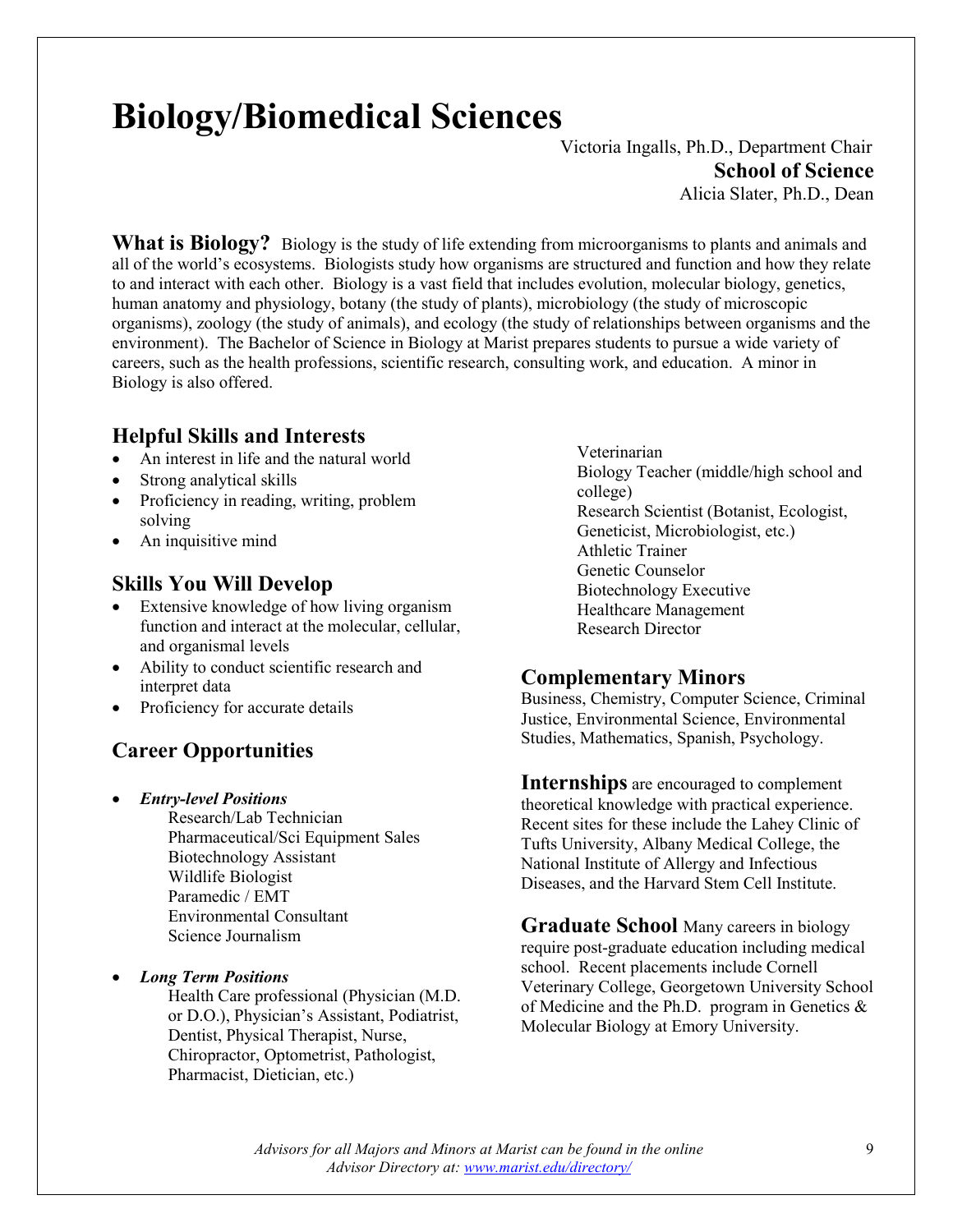## **Business Administration** Jason Lee, Ph.D., Department Chair

Elizabeth Purinton-Johnson, Ph.D., Department Chair

Xiaoli Wang, Ph.D., Department Chair

#### **School of Management**

 Roger Norton, Ph.D., Interim Dean James D. Phillips, J.D., Ph.D., Senior Associate Dean Joanne H. Gavin, Ph.D., Associate Dean for Undergraduate Programs Jean Theobald, MPS, Director of Undergraduate Advising and Student Services

**What is Business Administration?** Managers guide organizations - business, government, or nonprofit – to the achievement of their goals. Managers have learned to plan, organize, direct, and control; they understand how people behave in organizations, and they understand the complexities of the global, legal, social, economic, and cultural environment which is the context for their organization. The Business Administration major provides a foundation in the four functional areas of management – marketing, human resources, finance, and operations – as well as opportunities to achieve greater depth in advanced courses in international business, human resource management, finance, marketing, economics, or accounting. The Bachelor of Science in Business Administration emphasizes the application of theoretical knowledge to the real-world decision-making that enhances business competitiveness. The School of Management offers a minor in Business Administration at the undergraduate level. At the graduate level, the Marist School of Management offers a Master of Business Administration degree program, a Master's in Public Administration and a Master's in Professional Accountancy.

#### **Skills and Interests**

- Leadership and organizational ability
- Communication and conceptual skills
- Results orientation

#### **Skills You Will Develop**

- Knowledge of management functions
- Managerial perspectives
- Problem solving skills
- Written and oral presentation skills

#### **Career Opportunities**

- *Entry-level Positions*
	- Account Executive Customer Service Representative Employment Recruiter Financial Management Trainee Human Resource Assistant Loan Processor Management Trainee Marketing Representative Project Assistant
	- *Long Term Positions* Chief Executive Officer Chief Financial Officer Chief Operations Officer

Controller Executive Director (of a non-profit) Export Broker Marketing Director Plant Manager Project Leader Sr. Vice President - Human Resources Sr. Vice President – Marketing/Sales

#### **Complementary Minors**

Accounting, Communication, Economics, English, Fashion Merchandising, History, Information Systems, Languages, Paralegal, Mathematics, Political Science, Public Administration.

**Internships** are strongly recommended, but not required. Marist offers a supervised internship program, both locally and internationally, which adds value to the student's education, and enhances readiness for employment after graduation.

#### **Graduate School** The MBA is

recommended for upper level management positions. Most entering MBA students have 3-5 years of business experience. Law school is also an option.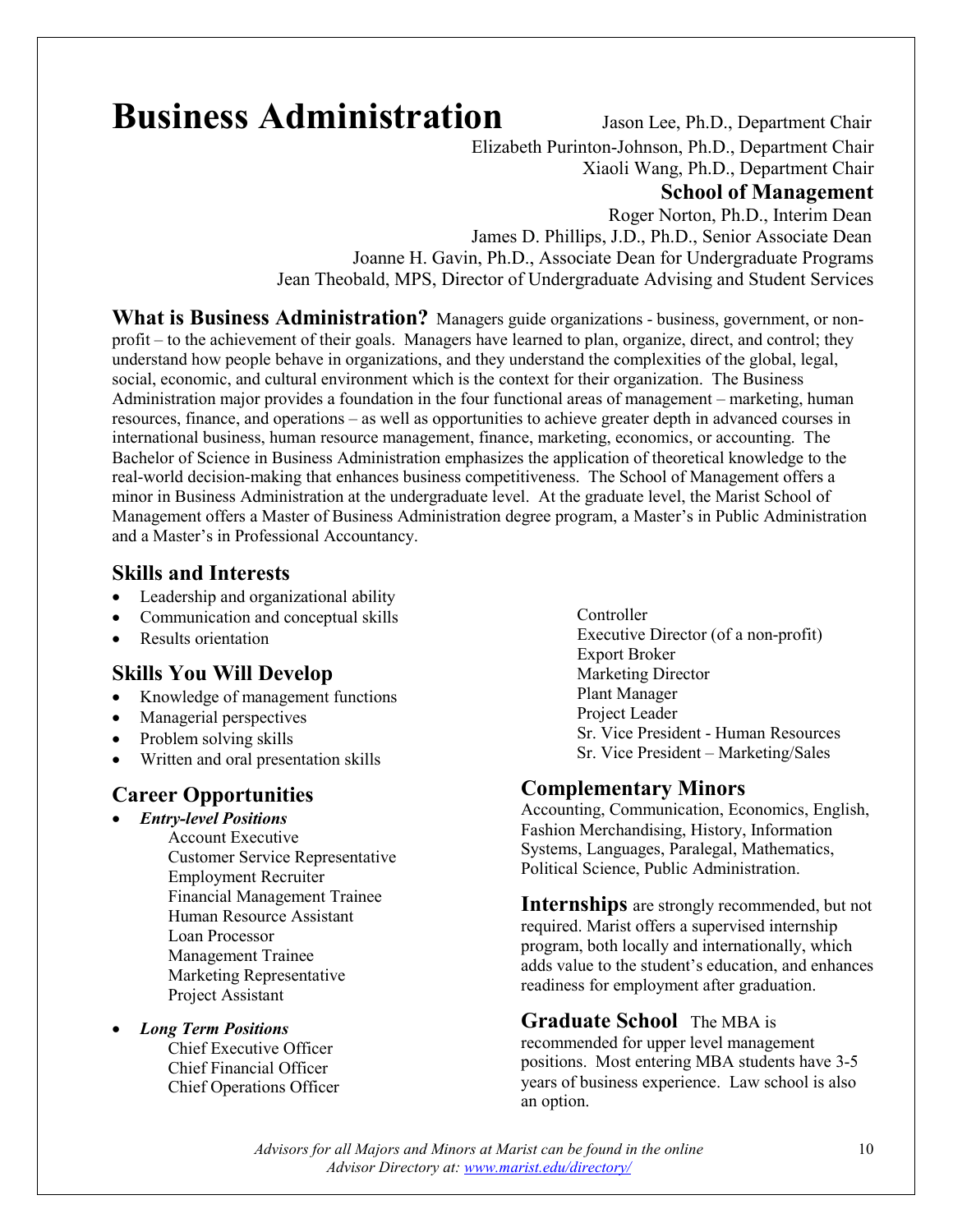# **Chemistry and Biochemistry**<br>John Galbraith, Ph.D., Department Chair

**School of Science** Alicia Slater, Ph.D., Dean

**What is Chemistry?** Chemistry, a major branch of the physical sciences, is the study of materials and the changes they undergo, and includes an examination of composition, properties, reactions and applications. The major branches of chemistry are inorganic, organic, analytical and physical chemistry, biochemistry, and materials science. Applications of chemistry include the production of fabrics, plastics and glass, paper, semiconductors, pharmaceuticals and exotic materials like superconductors; improvements in food production, metallurgy, the development of fuels and lubricants, environmental monitoring and protection, and the general area of health, medicine and safety. Chemical research touches every facet of modern life, including the chemical basis of life. The Bachelor of Science in Chemistry, Bachelor of Science in Chemistry with Biochemistry Emphasis, Bachelor of Arts in Chemistry and Bachelor of Arts in Biochemistry all lay a strong foundation for the chemistry major, providing entry to careers in medicine, industrial chemistry, research, education and government. A minor in Chemistry may also be earned. Marist's program meets the standards of the American Chemical Society.

#### **Helpful Skills and Interests**

- Aptitude for accuracy and precision
- Proficiency in reading, writing, problem solving, thinking and questioning
- Strong mathematical background
- A good imagination

#### **Skills You Will Develop**

- Knowledge of chemical principles, instrumentation and technology
- Safe and professional laboratory practices and procedures
- How to access and use data in problem solving
- How to carry out original research and communicate scientific outcomes
- Logical thinking

#### **Career Opportunities**

- *Entry-level Positions*
	- Chemistry Lab Technician Chemistry Teacher Consumer Protection Food Technologist Industrial Health Assistant Patent Assistant Pharmacy Assistant Research Assistant Science Teacher Technical Writer
- *Long Term Positions*
	- Chemical Engineer **Chiropractor** Dentist College/University Professor Forensic Scientist Lab Director Metallurgist Pharmacist Physician Research Director Senior Chemist/Biochemist Toxicologist

#### **Complementary Minors**

Biology, Business, Criminal Justice, Computer Science, Education, English, Mathematics.

**Internships** are advisable to complement theoretical knowledge with practical experience.

**Graduate School** A master's degree is a minimum requirement for professional advancement and the Ph.D. is normally required for leadership and academic positions. The practice of medicine requires doctoral studies, and the doctorate in chemistry or chemical engineering is typically required for College/University Professorships, Laboratory and Project Directorships, and similar positions of responsibility.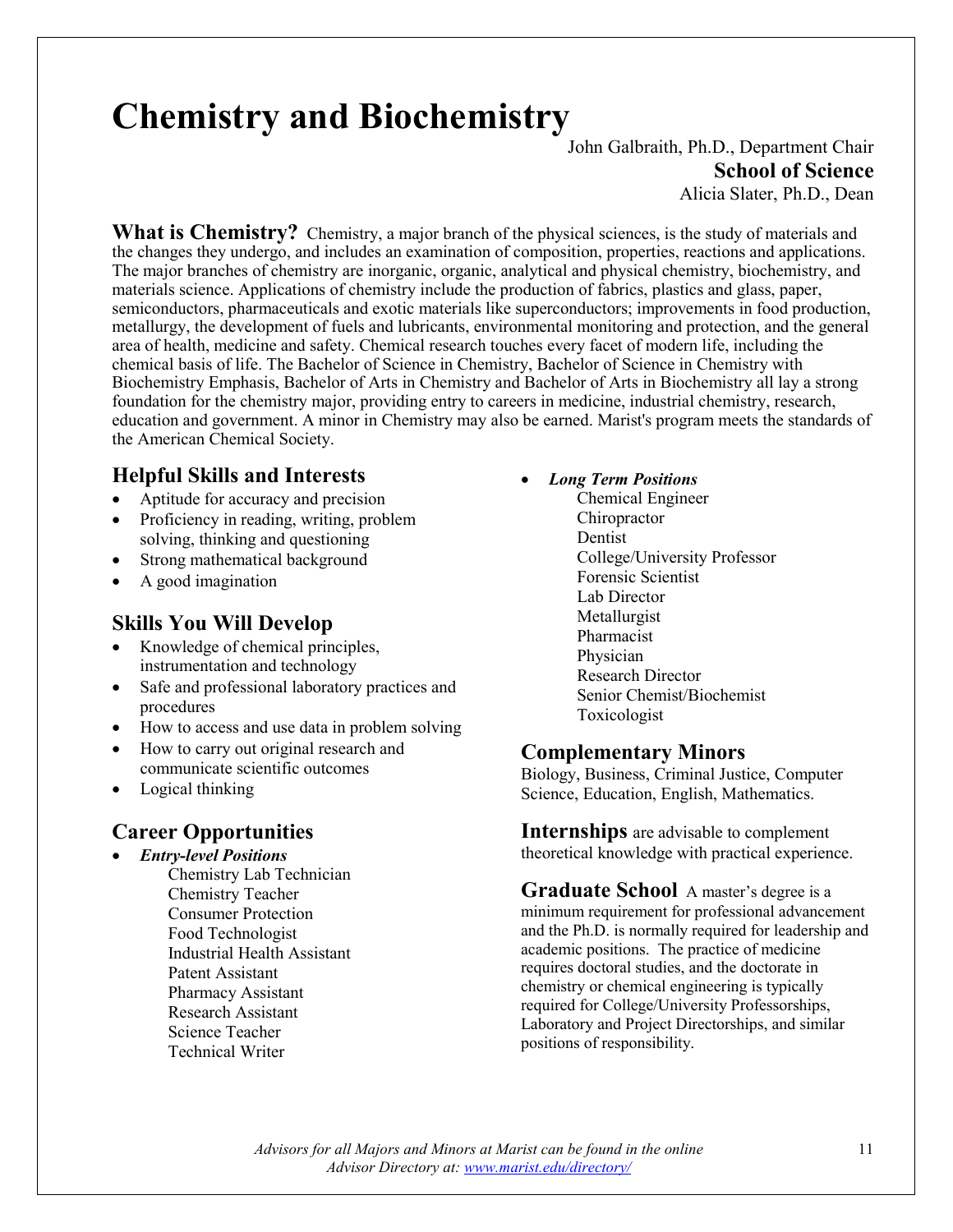# **Communication** Joanna D'Avanzo, BFA, Department Chair

**School of Communication and the Arts**

Jacqueline Reich, Ph.D., Dean

**What is Communication?** Communication is dynamic and ever-changing. It's the study of messages within the context of human relationships, communities, and institutions. Communication is fundamental to the generation of knowledge and the structure of our society. Our program gives you the opportunity to grow and develop as a skilled communicator. You'll learn to understand, interpret, produce and critique information related to organizations, interpersonal contexts, media, and public culture – skills that will pay dividends long after graduation, regardless of your chosen career path. A major in communications teaches students to combine a convincing argument with the appropriate medium to effectively deliver a message whether that is through a TV commercial, an editorial in a newspaper, an influencer post, a speech at a conference or a commentator from last night's game. Our Bachelor of Arts in Communication has five concentration areas: advertising, public relations, communication studies, journalism, and sports communication. Students often minor in related fields. Communication majors have many opportunities to complete internships, including some while studying abroad.

#### **Helpful Skills and Interests**

- Interest in developing skills in reading, writing, speaking and creativity
- Interest in communication arts and media
- Ability to analyze abstract concepts

#### **Skills You Will Develop**

- Skills in public, interpersonal, small group and business communication
- Persuasive ability and writing skills
- Knowledge of media production
- Creative problem solving
- Storytelling across various media

#### **Career Opportunities**

- *Entry-level Positions* Advertising Assistant Customer Relations Representative Editor/Proofreader Guest Relations Assistant Junior Art Director Junior Copywriter Journalist/Reporter Marketing Representative Marketing Research Assistant Media Planning Assistant Public Opinion Interviewer Public Relations Assistant Promotions Assistant
- *Long Term Positions* Advertising Executive Art Director

Broadcaster College/University Professor Copywriter Creative Director Editor Foreign Correspondent News Bureau Chief Production Manager Programming Head Public Information Officer Research Director Sports Information Director Talent Agent

#### **Complementary Minors**

Art, Business, Cinema Studies, English, Digital Video Production, Information Systems, Information Technology, Interactive Media, Global Studies, Political Science, Psychology, Graphic Design.

**Internships** With careful planning, Marist students can complete more than one communication internship at local organizations or in New York City.

**Graduate School** Law, M.A., MBA or MPA degrees are common and qualify graduates to advance into many administrative and managerial positions. A Ph.D. is necessary for college teaching (Master's at many community colleges). Advanced technical and media training is also helpful.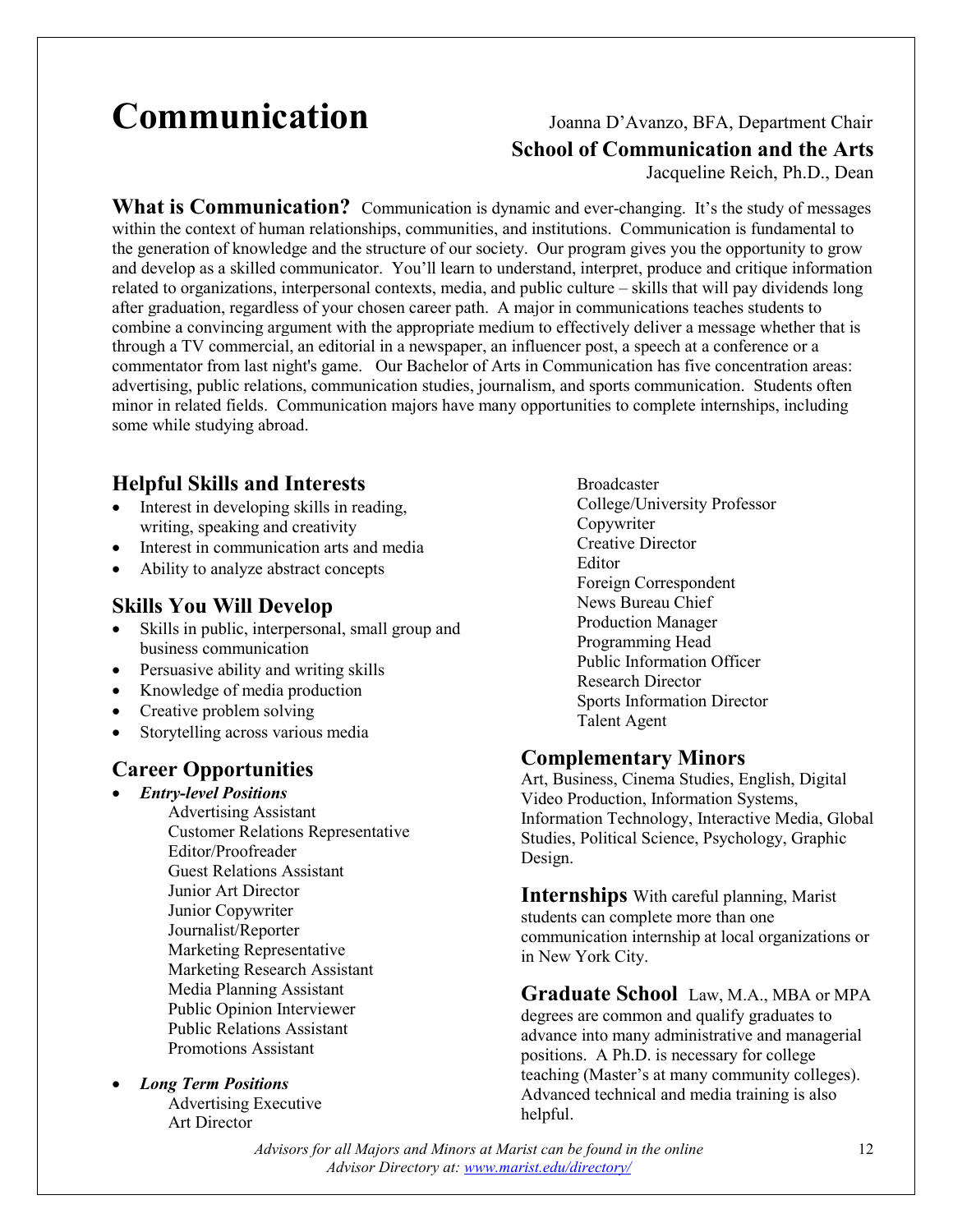## **Computer Science** Matthew Johnson, MS, Department Chair

# **School of Computer Science and Mathematics**

Roger Norton, Ph.D., Dean

**What is Computer Science?** The rapid spread of computers and computer-based technologies over the past two decades has generated a need for skilled, highly trained professionals to design and develop the hardware and software systems and to determine how to incorporate these advances into new or existing systems. Computer scientists conduct research, design computers, and discover and use principles of applying computers. Their jobs are distinguished by the higher level of theoretical expertise they apply to complex problems and innovative ideas for the application or creation of new technology. They work in such areas as hardware and language design, developing and advancing artificial intelligence, designing programming tools, knowledge-based systems or computer games. The Bachelor of Science in Computer Science is designed to provide students with a broad theoretical background. Students will have the option of declaring a concentration in software development or game design and programming. Students may also minor in Computer Science. Marist offers Master's level programs in Computer Science/Software Development, Technology Management, and Information Systems. A five-year B.S. /M.S. program is also available as well as an Advanced Certificate in Business Analytics.

#### **Beneficial Skills and Interests**

- Interest in computers and technology
- Mathematical and analytical ability
- Organization and concentration
- Ability to cope with constant change

#### **Skills You Will Develop**

- Broad theoretical understanding of computers and computer systems
- Skills in problem solving and programming
- Research techniques
- Hardware and software expertise

#### **Career Opportunities**

• *Entry-level Positions* Assistant System Developer Computer Aided Designer Computer Programmer Consulting Programmer Data Processing Auditor Database Analyst Document Specialist Product Release Engineer Programmer/Analyst Sales/Marketing Technical Writer

- *Long Term Positions*
	- Artificial Intelligence Specialist CAD/CAM Designer College/University Professor Computer Systems Manager Database Administrator Data Entry Manager Media Center Manager Network Administrator Operations Manager Software Engineer Software Package Developer Systems Consultant

#### **Complementary Minors** Business

Administration, Education, English, Communication, Information Systems, Information Technology, Mathematics.

**Internships** are strongly advised as an integral part of applying theoretical knowledge to the practical world.

**Graduate Study** Many students go on for a Master's Degree in Software Development or for advanced studies in Artificial Intelligence, Cybersecurity or Information Technology.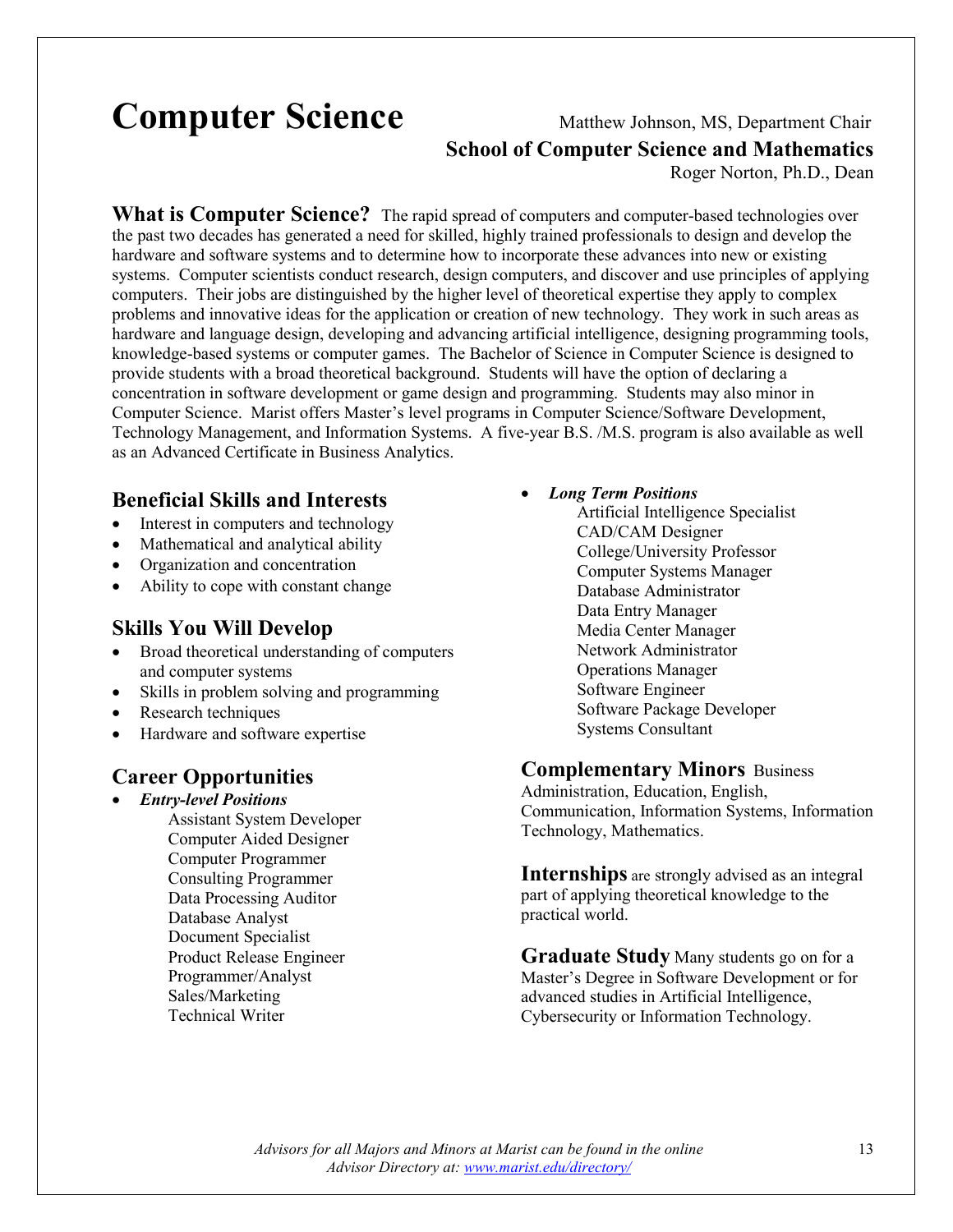# **Criminal Justice** Addrain S. Conyers, Ph.D., Department Chair

**School of Social and Behavioral Sciences**

Deborah Gatins, Ph.D., Dean

**What is Criminal Justice?** Criminal Justice explores all aspects of crime and its effects on society. The apprehension of suspects and the processing of criminal offenders through the legal and correctional systems, both in the United States and in various other countries around the world are discussed and analyzed. Social values and the relationship of law to the safety and protection of life and property are also a part of this discussion. Marist offers a Bachelor of Science in Criminal Justice and a minor.

#### **Helpful Skills and Interests**

- Good interpersonal skills
- Interest in police, courts, and corrections
- Interest in public service

#### **Skills You Will Develop**

- Extensive knowledge of the criminal law, rehabilitation, and delinquency
- Gathering and analyzing statistics on crime, law enforcement and corrections

#### **Career Opportunities**

• *Entry-level Positions* Case Manager Correctional Officer County Clerk Court Reporter Crime Analyst Deputy Sheriff Drug Enforcement Agent Environmental Protection Agent Federal Law Enforcement Firefighter Investigator Immigration Officer Loss Prevention Military Officer Candidate Paralegal Police Officer Probation/Parole Officer Private Security Investigator State Trooper Uniformed Court Officer Victim Advocate

#### • *Long Term Positions*

Attorney Case Manager College Professor Corrections Supervisor Counselor Court Administrator Criminal Investigator Educator Federal Agent Forensic Psychologist Fraud Examiner Judge Penologist Police Supervisor: Administrator Prosecutor / Defense Attorney Public Official Security Director

#### **Complementary Minors**

Accounting, Communication, Computer Science, Data Analytics, Information Systems, Languages, Medical Technology, Political Science, Psychology, Public Administration, Social Work, Sociology.

**Internships** Students have access to over 50 internship sites. These include: federal agencies, local law enforcement, courts, correctional facilities, mental health agencies, residential shelters, and more.

**Graduate School** Many students pursue a master's degree in criminal justice, psychology, social work or public administration. Many students also attend law school and pursue a Juris Doctor (J.D.).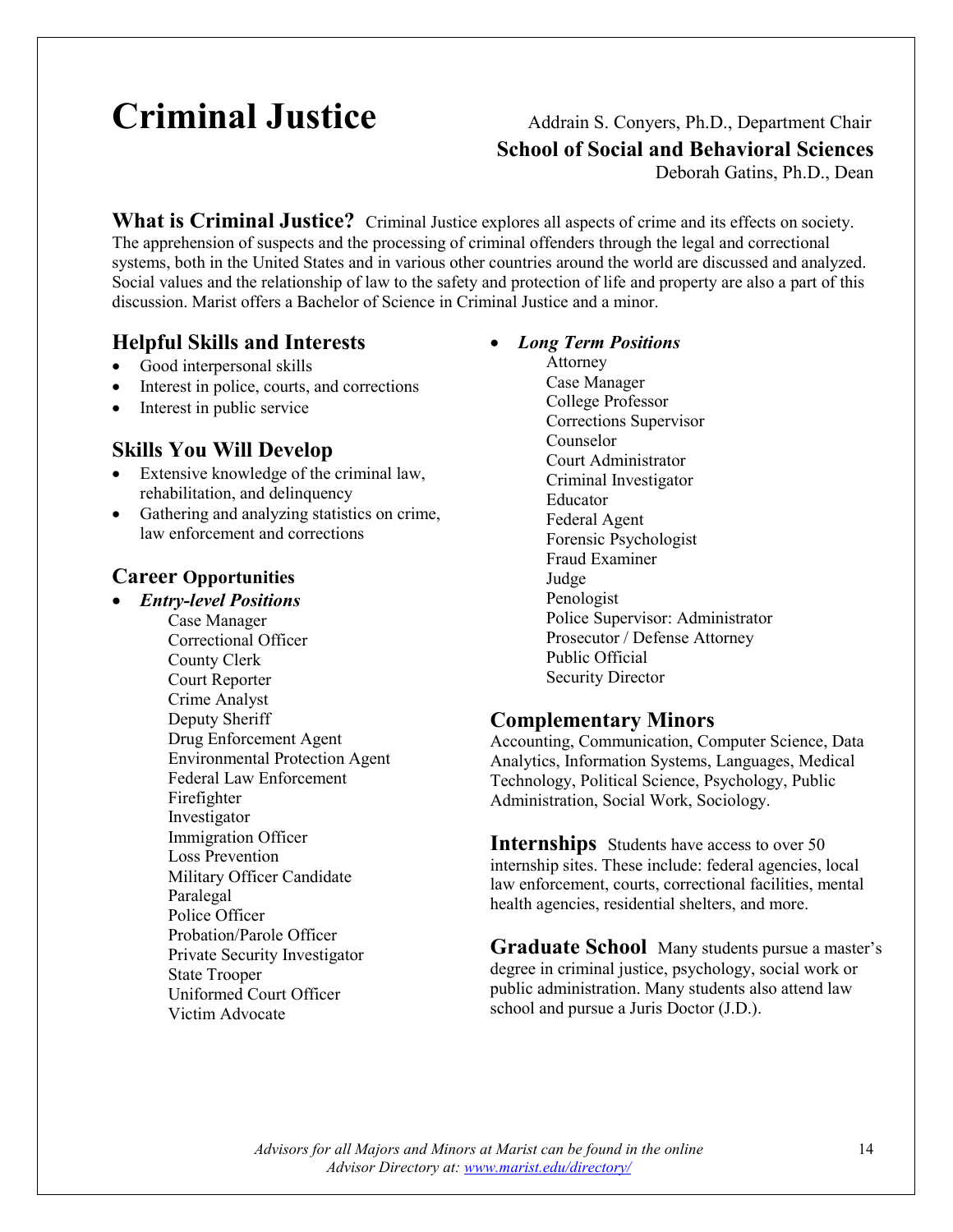# **Cybersecurity** Matthew Johnson, MS, Department Chair

# **School of Computer Science and Mathematics**

Roger Norton, Ph.D., Dean

**What is Cybersecurity?** The rapid spread of computers and computer-based technologies over the past two decades has generated a need for skilled, highly trained professionals to design, develop and implement the hardware, software and software systems related to computer security. The Bachelor of Science in Cybersecurity offers an advanced technology education for CS/ITS students interested in the application of information technology to improve the security of data processing, storage, and communication networks. Featuring topics include cryptography, cyberwarfare, ethical hacking, penetration testing, computer forensics, mobile and wireless security, and security design/management for databases, web commerce, cloud computing, and the Internet of Things. This program is especially appropriate for students who wish to assume leadership roles in cybersecurity innovation, either as industry professionals or as preparation for graduate study in this field. Developing an in-depth technical skill set in cybersecurity will help individuals looking to make themselves more marketable in an increasingly technology-dependent world. Individuals work in such areas as hardware, software, software systems, and developing and advancing artificial intelligence. Students may also minor in Cybersecurity and a Certificate in Cybersecurity is also available. Marist offers Master's level programs in Computer Science/Software Development, Technology Management, and Information Systems.

#### **Beneficial Skills and Interests**

- Interest in computers and technology
- Mathematical and analytical ability
- Organization and concentration
- Ability to cope with constant change

#### **Skills You Will Develop**

- Broad theoretical understanding of computers, computer systems and computer security
- Skills in problem solving and programming
- Research techniques
- Hardware and software expertise

#### **Career Opportunities**

- *Entry-level Positions*
	- Threat Analyst, Information Security Analyst, Network Security Analyst, Penetration Tester, Security Architect, Assistant System Developer, Computer Aided Designer, Computer Programmer Consulting, Data Processing Auditor, Database Analyst

#### • *Long Term Positions*

Artificial Intelligence Specialist, College/University Professor Computer Chief Information Security Officer, IT Security Consultant, Forensic Computer Analyst Systems Manager Database Administrator, Security Systems Administrator Media Center Manager, Network Administrator, Operations Manager Software Engineer, IT Security Engineer

#### **Complementary Minors** Business

Administration, Criminal Justice, Education, English, Communication, Information Systems, Information Technology, Mathematics.

**Internships** are strongly advised as an integral part of applying theoretical knowledge to the practical world.

**Graduate Study** Many students go on for a Master's Degree.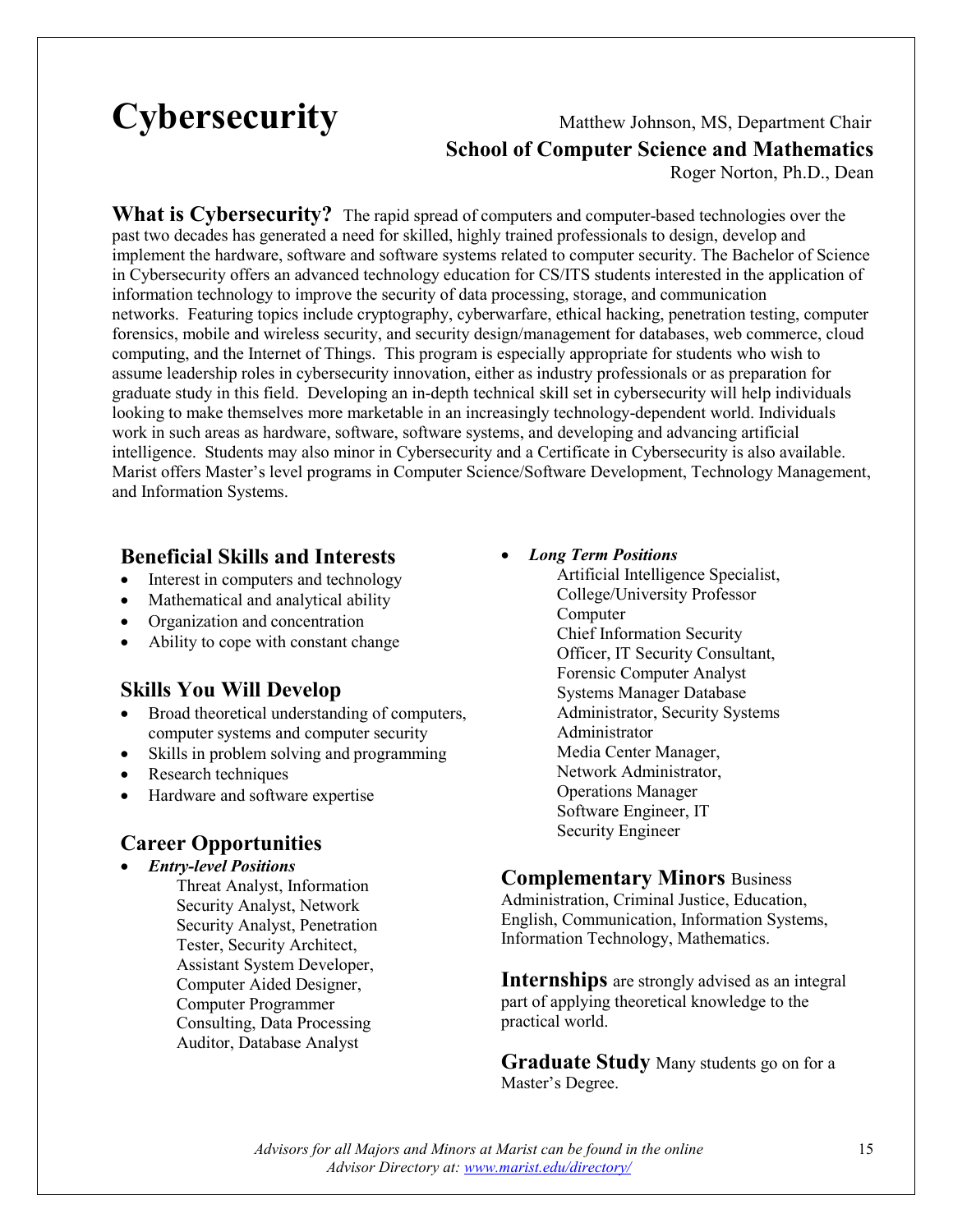# **Data Science & Analytics**

### Eitel Lauria, Ph.D., Program & Graduate Director **School of Computer Science and Mathematics**

Roger Norton, Ph.D., Dean

**What is Data Science & Analytics?** Data Science is, in simple terms, the extraction of knowledge from data. Analytics is a sister term used mostly in business settings to refer to the analysis of business data to describe, predict, and improve business performance. A data scientist uses techniques and tools drawn from a broad set of disciplines to extract, transform and uncover hidden patterns in the data and elicit from them meaningful, actionable information. The field of data science has experienced an exponential growth over the past few years, with huge impacts on business, government, science, technology and academia. Organizations now understand that using that using data to build models to predict future events and behaviors is key to revolutionizing the way they compete, produce and innovate. Data science techniques are applied across domains such as business and finance, biological and health sciences, physical sciences, social sciences and humanities. In addition to the Bachelors of Science in Data Science and Analytics, Marist offers a Master's level program in Information Systems with a concentration in Business Analytics.

#### **Helpful Skills and Interests**

- Interest in computers, technology
- Mathematical and analytical ability
- Organization and ability to focus
- Ability to cope with and thrive on change

#### **Skills You Will Develop**

- Implement algorithms for data aggregation, cleaning, and analysis
- Manipulate large amounts of data and build models from the data which can be used to describe phenomena and make predictions on future occurrences and events.
- Explore data to identify its meaning and impact, and communicate data analysis findings with appropriate visualizations and graphical techniques
- Design, Build and Manage large, distributed data ("big data") systems

#### **Career Opportunities**

• *Entry-level Positions* Data Science Specialist Assistant Market Analyst Actuary Budget Analyst Computer Analyst Software Developer Credit Analyst Financial Analyst Mathematics Teacher

#### • *Long Term Positions*

Data Scientist Project Manager College/University Professor Software Executive Information Architect Information Systems Manager Data Analyst Market Research Analyst Mathematician **Statistician** 

#### **Complementary Minors**

Business, Mathematics, Computer Science, Information Systems, Information Technology, Economics, Criminal Justice, Cognitive Science, Chemistry, Biology, Psychology, Political Science

#### **Internships**

Marist students who plan ahead are encouraged to complete at least one data science related internship at a company or medical facility in the local area, in New York City or beyond.

**Graduate School** Marist offers a Master's level program in Information Systems (MSIS) with a concentration in Business Analytics. Given the momentum in data science and analytics colleges and universities across the country are rushing to create graduate programs to address the need. MS degrees in Data Science as well as MS degrees in Business Intelligence and Analytics are available across the country. A Ph.D. or equivalent terminal degree is necessary for a tenured college teaching position.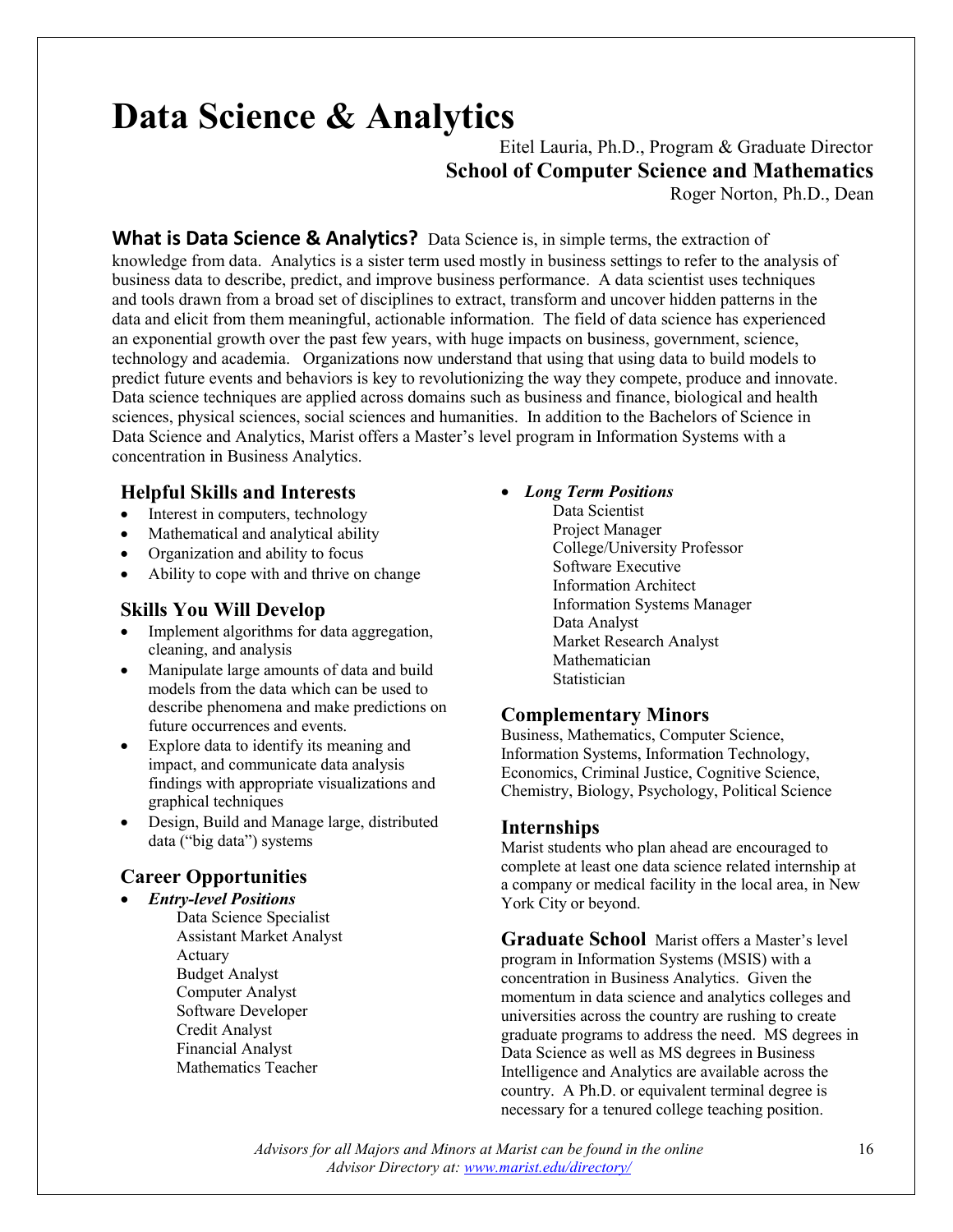## **Digital Media** Matt Frieburghaus, M.F.A., Department Chair

**School of Communication and the Arts**

Jacqueline Reich, Ph.D., Dean

**What is Digital Media?** Digital Media encompasses the wide-range of art and design media that is created with computers, from digital imaging to webpage design to 2D and 3D animation. The B.S. degree is designed to allow students the opportunity to explore the field of Digital Media under the guidance of recognized working artists, designers, and educators using industry standard software to complete creative and technically oriented assignments. It combines courses in the digital media with a balanced curriculum of studio art, art history, and liberal arts. The degree is flexible and can be tailored to individual student interests. Students can choose to enhance their studies with courses in Communication, Information Technology, and professional internships.

#### **Helpful Skills and Interests**

- Creative ability
- Interest in and appreciation for art and design
- Interest in computers

#### **Skills You Will Develop**

- Hands-on training in a wide range of new media using industry-standard software
- Knowledge and skills in processes for creating art and design with computers
- Keener artistic ability and appreciation
- An understanding of the new media's heritage in the traditional media

#### **Career Opportunities**

- *Entry-level Positions* Animation Assistant (2D and 3D, textures, backgrounds) Corporate Designer Corporate Multimedia Specialist Digital Artist Graphic Designer Illustrator Museum Exhibitions, Publications, and Signage Designer Photographer (news, corporate, sports) Web Designer
- *Long Term Positions*

3D Modeler Animator (2D, 3D, Digital Effects)

Advertising Designer Background Artist Book Designer Character Modeler or Animator Computer Game Designer Educational Media Designer Interactive Media producer Magazine Designer Newspaper Designer Packaging and Label Designer Storyboard Artist University or College Teacher

#### **Complementary Minors**

Business, Communication, Computer Science, Information Technology, Studio Art, Photography.

#### **Internships** are not required but are

encouraged in the junior or senior year. International Study is strongly encouraged at our branch campus in Florence, Italy and through short-term programs in France, Spain, the U.K., and Japan.

**Graduate School** A degree in digital media provides an excellent foundation for graduate studies, particularly, those that specialize in interactive media design, animation and game design.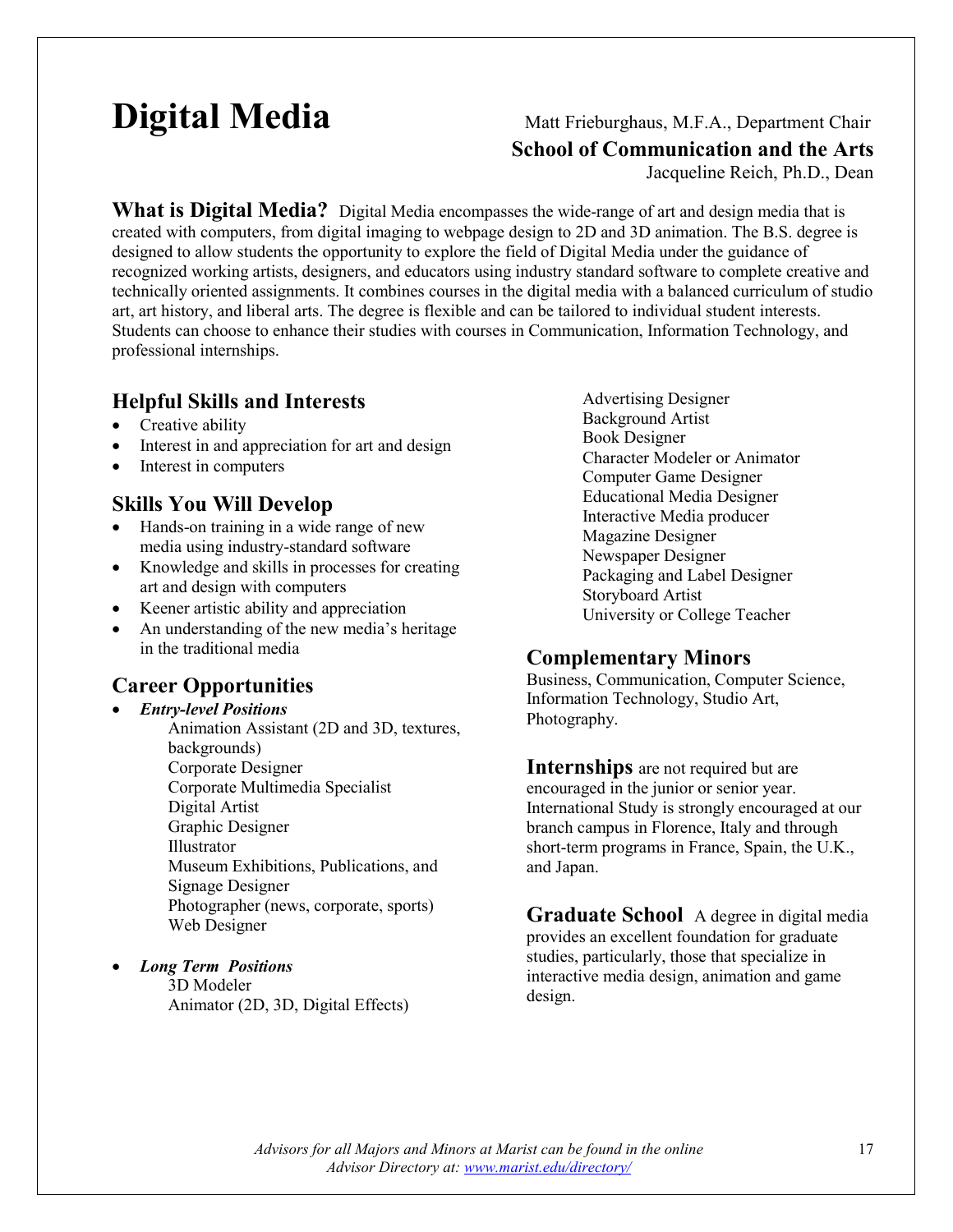## **Economics** Xiaoli Wang, Ph.D., Department Chair

#### **School of Management**

Roger Norton, Ph.D., Interim Dean Joanne H. Gavin, Ph.D., Associate Dean for Undergraduate Programs Jean Theobald, MPS, Director of Undergraduate Advising and Student Services

**What is Economics?** Economists study the underlying components of economic issues and problems including inflation, recession, poverty and unemployment. This investigation promotes research and reasoning based on economic theory and leads to alternative policy proposals that can ultimately shape society and increase economic growth. The major in economics provides a thorough grounding in macro and micro economics theory and the application of this theory in various areas, such as monetary, fiscal, labor, environmental, and international economics. This program prepares students for entry-level management positions in industry and government, as well as for graduate study in economics and business. Marist offers a Bachelor of Arts in Economics. A minor in Economics is also available.

#### **Helpful Skills and Interests**

- An interest in economic problems
- Ability to think quantitatively
- Good reading comprehension

#### **Skills You Will Develop**

- Economic insight into contemporary problems
- Analytical skills
- Logical methods of viewing problems
- Problem solving skills

#### **Career Opportunities**

- *Entry-level Positions* Administrator Business Analyst Claims Representative Market Research Analyst Population Studies Analyst Securities/Portfolio Analyst **Statistician** Teacher Underwriter Urban Affairs positions
- *Long Term Positions* Actuary

College/University Professor

Economist Environmental Policy Analyst Financial Analyst Foreign Service Officer Industrial Traffic Manager International Policy Researcher Health Policy Analyst Peace Corps Volunteer

#### **Complementary Minors**

Accounting, Business, Communication, Information Systems, Journalism, Mathematics, Philosophy, Political Science, Public Administration.

**Internships** are not required to complete the Economics major. However, they are advisable to assist in career decision making and to acquire work place skills.

**Graduate School** Many economics majors pursue advanced degrees in related areas such as Business and Law. Public Administration is also a popular choice. The Master's degree is rapidly becoming a requirement for positions in both government and industry.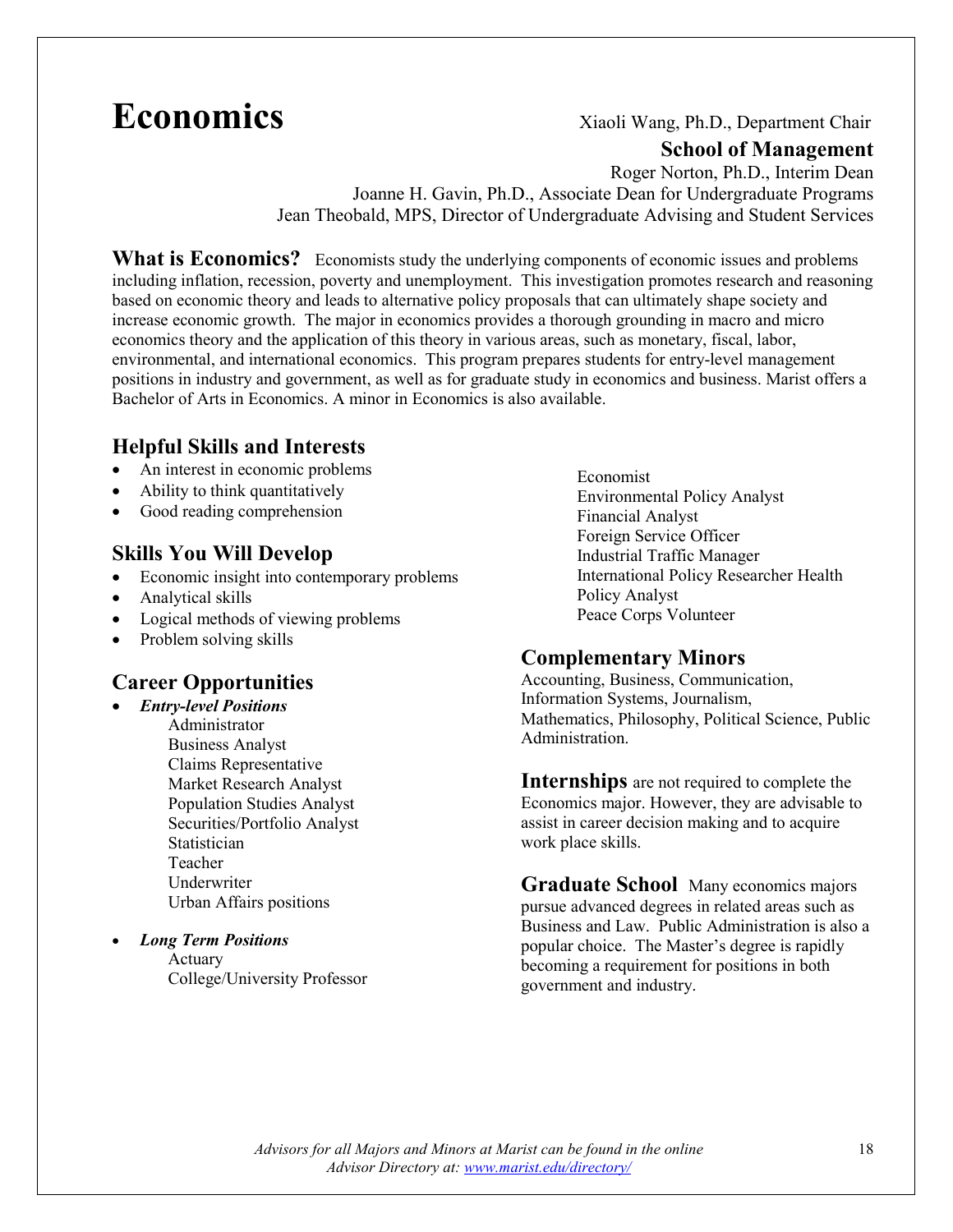## **Education (Childhood/Students with Disabilities, Grades 1-6)**

 Jennifer Powers, Ph.D., Director of Clinical Teacher Preparation and Certification Kari Morrison, Ed.D., Coordinator of Clinical Teacher Preparation **School of Social and Behavioral Sciences** Deborah Gatins, Ph.D., Dean

**What is Education (Childhood/Students with Disabilities)?** Education concerns itself with the intellectual, social, cultural and psychological development of children and adults both in and out of the classroom. It is the study of how people learn and develop knowledge and how teachers teach. Education and its delivery to various and diverse populations have a substantial impact on the development of societies and the success of individuals and groups. On the undergraduate level, Marist offers a dual certification program in Childhood Education (1-6) and Students with Disabilities (1-6) combined with a major in Psychology leading to the initial certificate. On the graduate level, the Education Department offers a Master of Arts in Educational Psychology for NYS Professional Certification. Marist also offers a Five Year Master of Arts in Educational Psychology where students take graduate courses beginning in spring of their junior year. Marist also offers elective Birth-Grade 2 (B-2) certification program for those registered in the Childhood/Students with Disabilities program. This B-2 program requires the student to complete an additional three courses.

#### **Helpful Skills and Interests**

- Strong interest in children and learning
- Patience, creativity, sense of humor
- Good interpersonal skills
- Organization and planning ability

#### **Skills You Will Develop**

- Educational methods and psychological and social foundations of learning
- Classroom management skills
- Planning for remote instruction
- Knowledge of statistics and research methodologies
- Subject area skills and knowledge
- Differentiation of Instruction

#### **Career Opportunities**

- *Entry-level Positions*
	- Classroom Teacher Childhood Teacher (Elementary & Special Ed) Corporate Trainer Editorial Assistant/Proofreader Education Advocate Literacy Worker Peace Corps Volunteer Resource Room Learning Disabilities Textbook Sales Representative
- *Long Term Positions*
	- College/University Professor Daycare Center Director Department Chairperson Education Agency Administrator Educational Consultant Educational Media Specialist Guidance Counselor Instructional Coach Learning Disabilities Specialist Learning Skills Center Director School Administrator School Psychologist Special Education Director

#### **Complementary Minors**

There is little room for a minor. If interested, see an advisor.

**Internships** A full semester of student teaching is required during the final year of the program.

**Graduate School** To obtain professional teacher certification, a related master's degree must be completed within a specified period of time. Advanced degrees allow teachers to specialize or move into administrative areas. Popular choices are programs in educational psychology, reading, speech pathology, OT/PT and administration.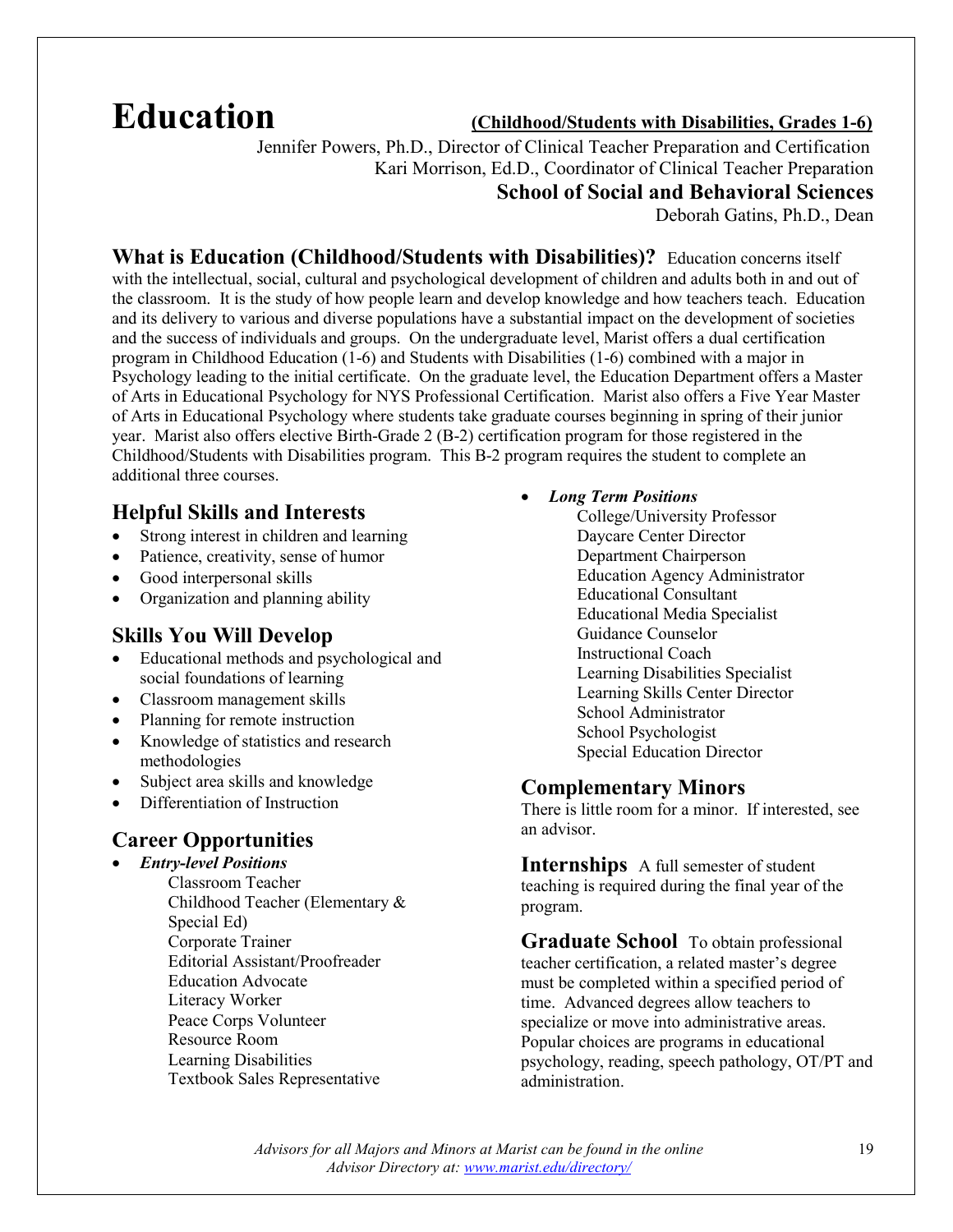## **Education**

 **(Adolescence Education Content Area plus Students with Disabilities, Both Grades 7-12)**

 Jennifer Powers, Ph.D., Director of Clinical Teacher Preparation and Certification Kari Morrison, Ed.D., Coordinator of Clinical Teacher Preparation **School of Social and Behavioral Sciences**

Deborah Gatins, Ph.D., Dean

**What is Education (Adolescence Education)?** Education concerns itself with the intellectual, social, cultural and psychological development of children and adults both in and out of the classroom. It is the study of how people learn and develop knowledge and how teachers teach. Education and its delivery to various and diverse populations have a substantial impact on the development of societies and the success of individuals and groups. On the undergraduate level, Marist offers a Five Year BA/BS and Master of Arts in Teaching (MAT) Adolescence Education Certification Program in Biology, Chemistry, English, French, Mathematics, Social Studies, and Spanish). This dual degree (BA/BS and Master of Arts in Teaching) program leads to New York State dual certification in one of the seven content areas previously noted, and students with disabilities (both grades 7-12).

### **Helpful Skills and Interests**

- Strong interest in young adults and learning
- Patience, creativity, sense of humor
- Good interpersonal skills
- Organization and planning ability

#### **Skills You Will Develop**

- Educational methods and psychological and social foundations of learning
- Classroom management skills
- Planning for remote instruction
- Knowledge of research methodologies and use of data to make informed instructional decisions
- Subject area skills and knowledge
- Differentiation of Instruction

#### **Career Opportunities**

- *Entry-Level Positions*
	- Classroom Teacher (MS/HS) Special Education Teacher Editorial Assistant/Proofreader Corporate Trainer Education Advocate Literacy Worker Peace Corps Volunteer Educational material sales

#### • *Long Term Positions*

College/University Professor Daycare Center Director Department Chairperson Education Agency Administrator Educational Consultant Educational Media Specialist Guidance Counselor Instructional Coach Learning Disabilities Specialist Learning Skills Center Director School Administrator School Psychologist Special Education Director

#### **Complementary Minors**

There is little room for a minor. If interested, see an advisor.

**Internships** A full semester of student teaching is required during the final year of the program.

**Graduate School** This Five Year Program requirement is what makes the BA-BS/MAT dual certification program functional and attractive. A student may pursue another advanced degree to specialize or move into administrative areas. Popular choices are programs in reading, speech pathology, OT/PT, school psychology and administration.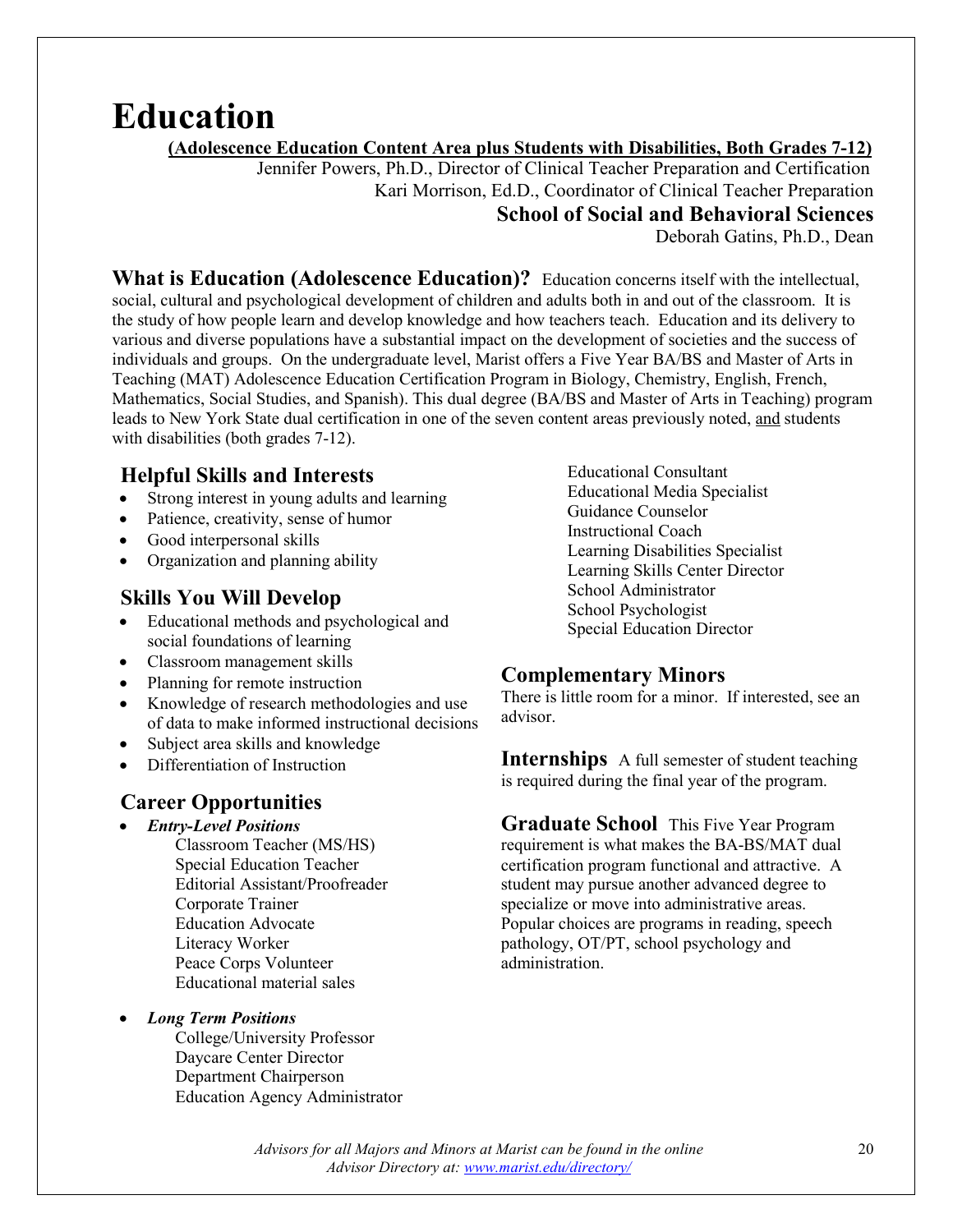### **English** Eileen Curley, Ph.D., Department Chair **School of Liberal Arts** Martin Shaffer, Ph.D., Dean

**What is English?** The focus of English is language and storytelling: written, spoken and performed. The study of English helps students to think critically, to write effectively, and to appreciate and analyze literature. In workshops, students create and revise works, with a focus on mastering styles and effectively reaching their intended audience. In literature courses, students study how to critically evaluate the written word in all genres. Throughout the major, students work to express their ideas and analysis with coherence and precision. A major in English prepares students to work effectively in careers which value strong analysis, clear communication, and creative approaches to problem solving. The Bachelor of Arts in English offers three concentrations: Literature, Theatre, and Writing. Students may pursue studies in education that lead to a certification in adolescent education. Minors in Creative Writing, Literature, Professional Writing and Theatre are also available.

#### **Beneficial Skills and Interests**

- An interest in literature, writing or theatre
- An interest in storytelling, communication or the arts
- An interest in analysis and creativity

#### **Skills You Will Develop**

- Ability to read articulately and analytically
- Ability to think critically and independently
- Ability to write effectively for many purposes
- Comprehensive command of grammar and vocabulary
- An understanding of a variety of literary and performance texts

#### **Career Opportunities**

• *Entry-level* Actor Advertising Assistant Copywriter Designer Editorial Assistant English Teacher Freelance Writer Library Assistant Marketing Proofreader Public Relations Assistant Reporter Sales Representative Social Media Assistant Technical Writer Theatre Practitioner

(In addition, entry-level positions in business and industry that value critical thinking, independence, organization and communication skills.)

• *Long Term Positions*

Author/Playwright Bookstore Manager/Owner College/University Professor Editor Government Positions Grant Writer Journalist/Columnist Lawyer Librarian/Media Specialist Press Agent Publisher Reading Specialist/Consultant Script/Speech Writer Television Writer Theatrical Agent/Director Writer/Author

#### **Complementary Minors**

Communication, Education, History, Information Technology/Systems, Journalism, Languages, Paralegal, Political Science, Psychology.

**Internships** offering the opportunity to gain practical experience are available and strongly recommended.

**Graduate School** Graduate study generally enhance opportunities for advancement. Advanced study options include the Master's in Fine Arts for writers and the Ph.D. for those interested in literary criticism.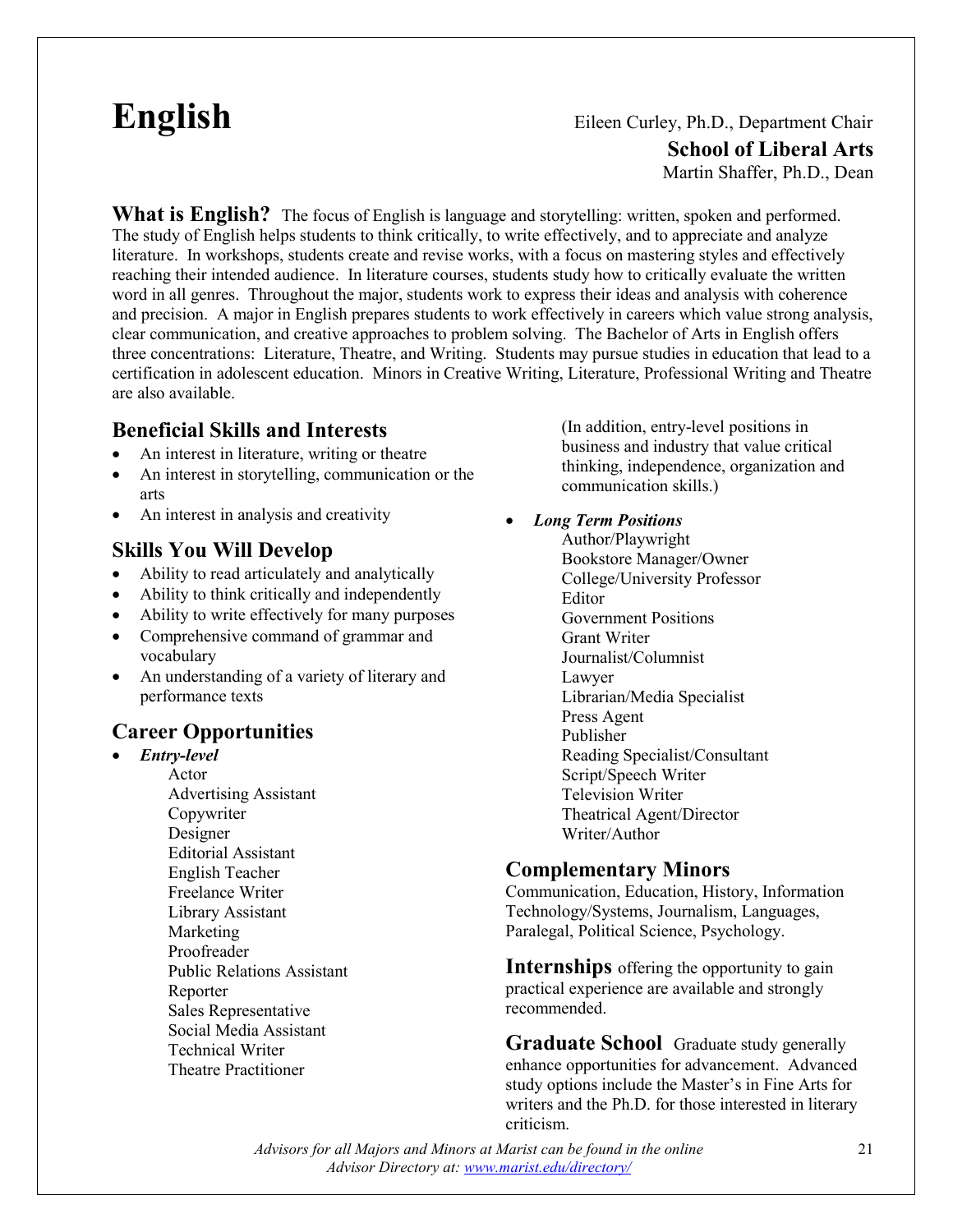# **Environmental Science & Policy**

Richard Feldman, Ph.D., Department Chair **School of Science** Alicia Slater, Ph.D., Dean

**What is Environmental Science?** Environmental science is focuses on how humanity affects the interactions between living organisms and their relationships to the nonliving world. It focuses on how humanity affects the interactions between living organisms and their relationships to the nonliving world. At Marist College, the Bachelor of Science in Environmental Science & Policy offers concentrations in science and policy. In both options, the program stresses an interdisciplinary approach to understanding the complexity of current and future environmental problems confronting the human species. This major prepares students for careers in environmental science labs, government agencies, consulting firms, non-profit and advocacy organizations. Three different minors are also offered.

#### **Helpful Skills and Interests**

- Concern for the environment
- Proficiency in reading, writing, problem solving, thinking and questioning
- Science preparatory courses

#### **Skills You Will Develop**

- Foundation in the natural sciences
- Acquisition of laboratory and field skills
- Knowledge of public policy concerning environmental issues

#### **Career Opportunities**

• *Entry-level Positions* Compliance Monitor Environmental Educator Environmental Protection Advocate Regulatory Affairs Technician Laboratory Assistant Legislative Assistant Lobbyist Park Ranger Public Affairs Assistant Environmental Science Teacher Sampling Technician Research Assistant Wildlife Biologist

• *Long Term Positions*

Air and Radiation Expert College/University Professor Emergency Response Coordinator Environmental Agency Administrator Environmental Lawyer Fisheries Biologist Forester Oceanographer Soil and Water Conservationist Toxic Waste Manager Wildlife Manager Research and Development Director Urban Planner Water Resource Specialist

#### **Complementary Minors**

Biology, Business, Education, Foreign Language, Journalism, Paralegal, Political Science, Public Administration, Writing.

**Internships** Students must choose either an internship or a faculty-supervised research project to obtain workplace or research experience.

**Graduate School** Students typically pursue master's degrees in scientific research, natural resource planning, environmental planning and policy. Doctoral study in scientific research, natural resource management and law is common.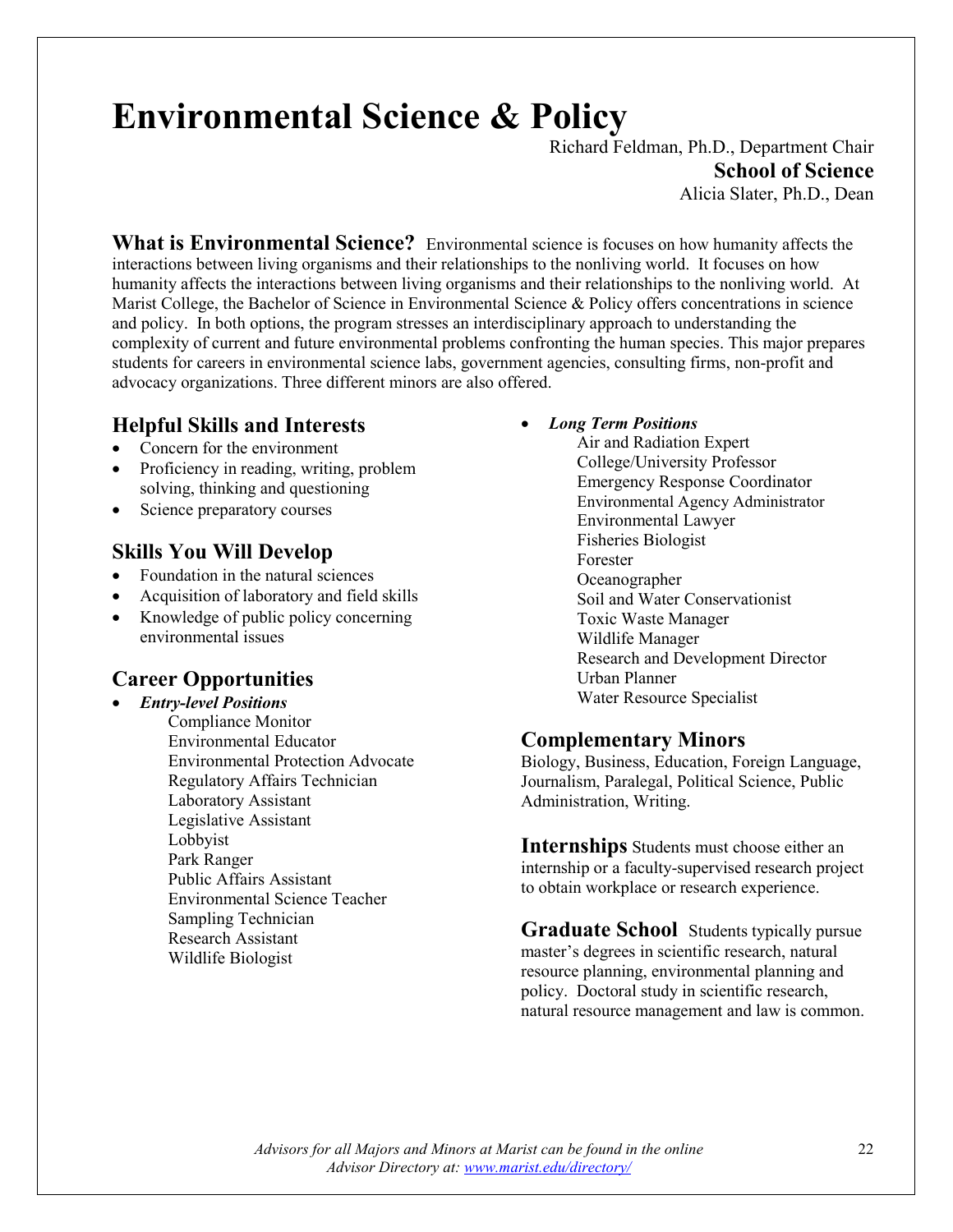# **Fashion Design & Merchandising**

Jennifer L. Finn, Department Chair **School of Communication and the Arts**

Jacqueline Reich, Ph.D., Dean

**What is Fashion?** The fashion industry today is worldwide, vast and complex. It deals with the design, production and distribution of apparel and accessories, as well as products for the home. It includes the textiles and other materials used in making finished products. Marist offers a Bachelor of Fine Arts in Fashion Design and a Bachelor of Science in Fashion Merchandising with a choice of concentrations in Business, Product Development or Fashion Promotion. Minors include Merchandising or Product Development.The fashion program helps students develop the creative, technical and business skills that position them for successful employment in this exciting field.

#### **Helpful Skills and Interests**

- Ability to draw/design
- Creativity and the ability to generate ideas.
- Interest in design, merchandising or retail management
- Strong communication skills
- Problem-solving skills
- Analytical ability

#### **Skills You Will Develop:**

- Extensive knowledge of the fashion industry
- Skills in design and construction of garments (design)
- Skills in business management (merchandising)
- Computer knowledge; research techniques

### **Career Opportunities**

- *Entry-level Positions*
	- Allocator Assistant Designer Buyer Trainee Product Development Assistant Production Assistant Sales Representative Sample Coordinator Showroom Salesperson Store Management Trainee Visual Trainee

• *Long Term Positions*

Account Executive Apparel Production Manager Buyer Corporate Merchandise Manager Fashion Coordinator Fashion Illustrator Head Designer Materials Developer Merchandiser Planner Product Development Manager Retail Department Manager Sales Manager Sourcing Manager Store Manager Technical Designer Textile Designer Trend Forecaster Visual Merchandiser

#### **Complementary Minors**

Advertising, Art, Business, Communication, Languages, Product Development, Public Relations.

**Internships** are strongly recommended to gain practical experience.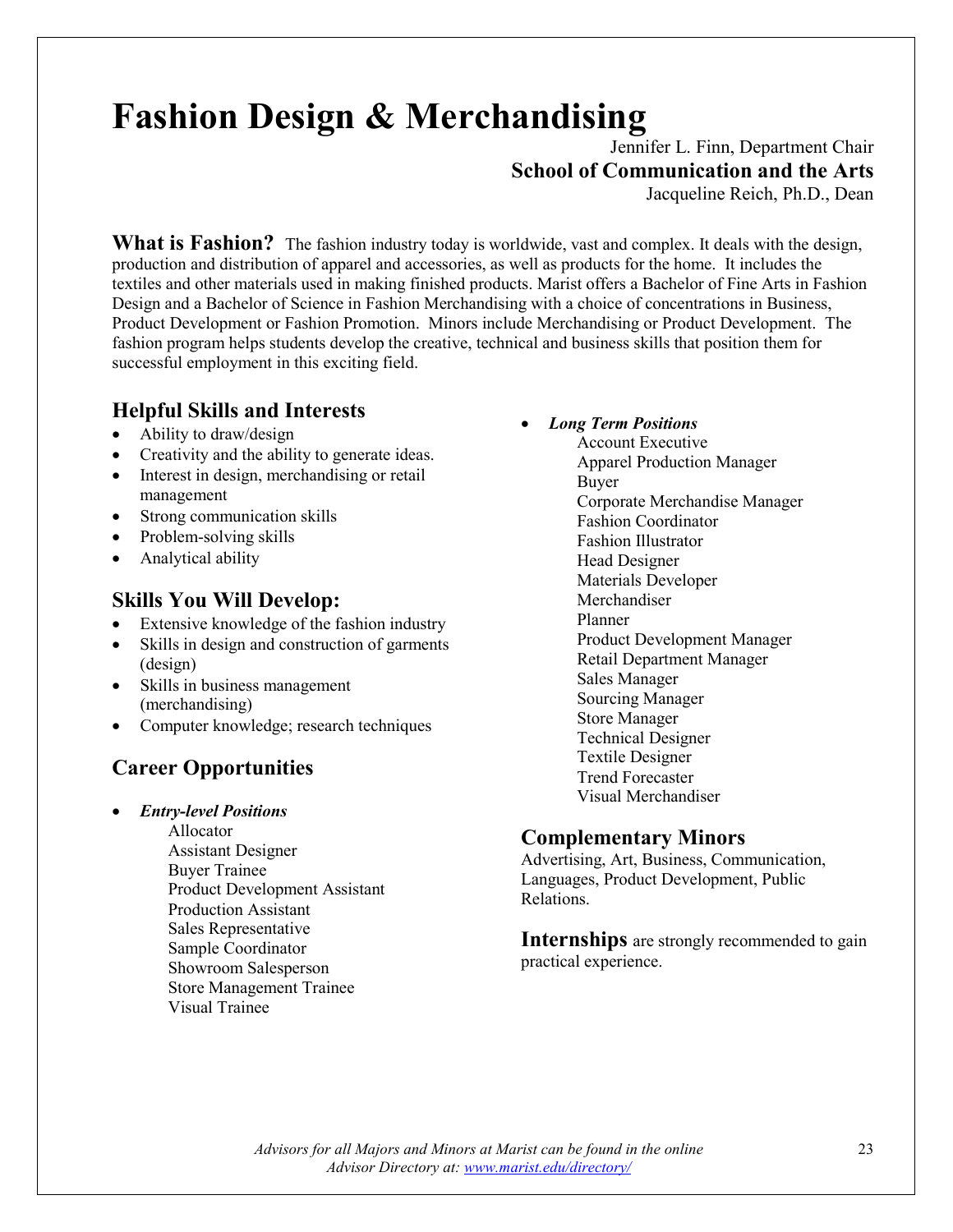## **Games and Emerging Media**

Karen Schrier, Ed.D., Director of Games and Emerging Media **School of Communications and the Arts-** Jacqueline Reich, Ph.D., Dean **School of Computer Science and Mathematics-** Roger Norton, Ph.D., Dean

**What is Games and Emerging Media?** Games are interactive, involve goals and rules, and are an integral part of human culture. This major focuses on the design, development, writing, and culture of games. This includes the technical aspects of game development, but also the artistic, humanistic, and social aspects of gaming. In addition, we study and design emerging forms of media—from virtual reality to mobile apps—as well as media that have yet to be imagined. The Bachelor of Science in Games and Emerging Media has two concentration areas: (1) Technical Programming & Development and (2) Design, Writing, & Culture. The technical concentration focuses on the programming and development of games and related software. The design concentration focuses on game design, game art and animation, and user experience design, as well as studying games from humanities and social science perspectives. Students spend their final year working in teams to develop a portfolio of games and other media. Students also have the opportunity to join the Play Innovation Lab and work on games, research, and other projects.

#### **Helpful Skills and Interests**

- Interest in developing skills in design, writing, speaking, production, and/or programming
- Interest in games and media
- Ability to think creatively

#### **Skills You Will Develop**

- Skills in teamwork, interpersonal and public communication, research, and writing
- Skills in game and media production, software development and programming, animation, and game design
- Knowledge of games, gaming industry, game business, and game careers

#### **Career Opportunities**

- *Entry-level Positions*
	- Jr./Assistant Game Designer Jr./Assistant Game Programmer Quality Assurance (QA) Tester Game Analyst Jr./Assistant Game Producer Jr./Assistant Project Manager Jr./Assistant Software Developer Jr./Assistant User Experience Designer Jr./Assistant Interface Designer Jr./Assistant Game Writer Jr./Assistant Animator Jr./Assistant Game Artist
- *Long Term Positions*

Creative Director Game Designer/Design Lead

Manager/Producer/Executive Game Programmer User Experience Designer UI/UX Designer/Producer Game Executive and Game Writer/Editor Game Research Analyst Game/Media Director Information Architect Narrative Designer and Data Analyst Interaction Designer Game Journalist Sound Engineer/Game Audio Jobs of the Future!

#### **Complementary Minors**

Almost anything can complement this major. Art, Business, Cinema Studies, Cognitive Science, Computer Science, Creative Writing, Digital Media, English, Digital Video, History, Information Systems, Interactive Media, Political Science, Psychology.

**Internships** Marist students who plan ahead are encouraged to complete at least one games-related internship at a local company, in New York City, or beyond.

**Graduate School** M.A., MBA, M.S. and M.F.A. are common degrees and qualify graduates to advance into many managerial and design positions. A Ph.D. or equivalent terminal degree is necessary for college teaching. However, we do not recommend advanced studies until graduates gain significant experience in the industry.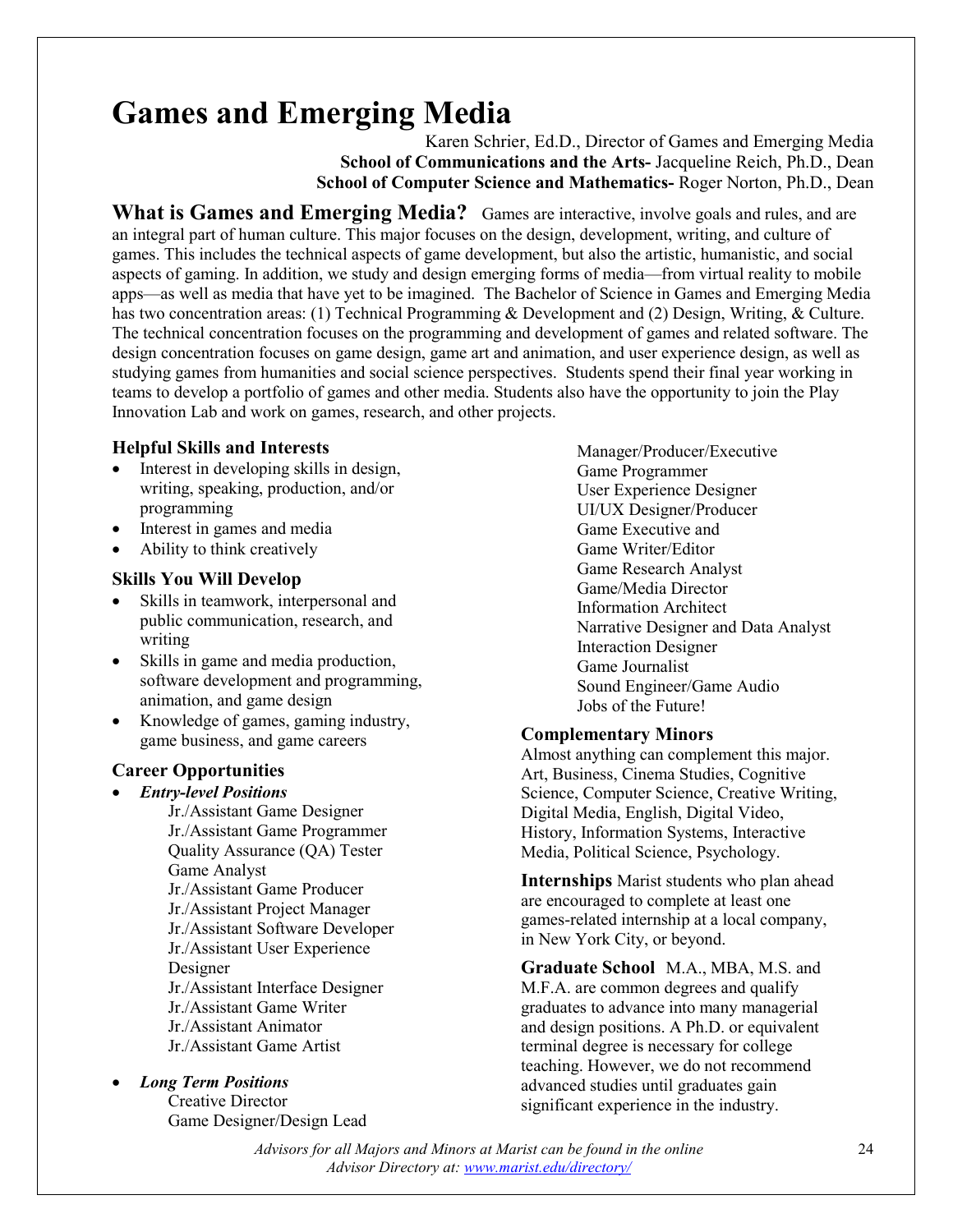### **History Kristin Bayer, Ph.D., Department Chair School of Liberal Arts** Martin Shaffer, Ph.D., Dean

**What is History?** The purpose of studying history is to enable students to make sense of the world they are inheriting. In order to do this, they must be grounded in their own historical experience, which should be placed within an emerging international context. In addition, students should recognize the ongoing tensions over the nature of identity: racial, ethnic, sexual, national, and global. History majors will be exposed to a broad spectrum of geographical regions and time periods. The Bachelor of Arts in History at Marist also offers a concentration in public history, a growing profession. This concentration introduces students to the various applications of historical research and interpretation that happen outside the classroom. Museums, libraries, archives, corporations, and cultural institutions employ public historians to manage resources. Students interested in this concentration should contact Dr. Steven Garabedian. Many History Majors are enrolled in the BA/MAT 5 year program. Successful completion of that program results in students being eligible for teacher certification. <https://www.marist.edu/social-behavioral-sciences/education/adolescence>

#### **Beneficial Skills and Interests**

- Interest in the past events of the world
- Ability to interpret data
- Reading, writing and research skills

#### **Skills You Will Develop**

- An understanding of the growth and development of the world
- Historical insight in specialized areas
- Strong analytical and communication skills
- A thorough grounding in research techniques and methods

#### **Career Opportunities**

• *Entry-level Positions* Curator's Assistant Editorial Assistant Foreign Exchange Assistant Library Assistant Museum Employee Patents Clerk Paralegal Peace Corps Volunteer Reporter Research Assistant Sales/Marketing Technical Writer

- *Long Term Positions*
	- Archivist Business Careers College Professor Computer Analyst Curator Foreign News Correspondent Foreign Service Officer Genealogist High School or Middle School Teacher Historian Journalist Lawyer Public Administrator

#### **Complementary Minors**

American Studies, Business, Communications, Education, Journalism, Languages, Latin American/Caribbean Studies, Global Studies, Political Science, Philosophy, African Diaspora Studies, Women's, Gender and Sexuality Studies

**Internships** are required in the Public History concentration. All majors must take either or both an internship and the FDR Library Research Seminar.

**Graduate School** Advanced degrees in law, education, business and public administration are common. While other students have pursued the Ph.D. to deepen their mastery of specific eras and/or regions.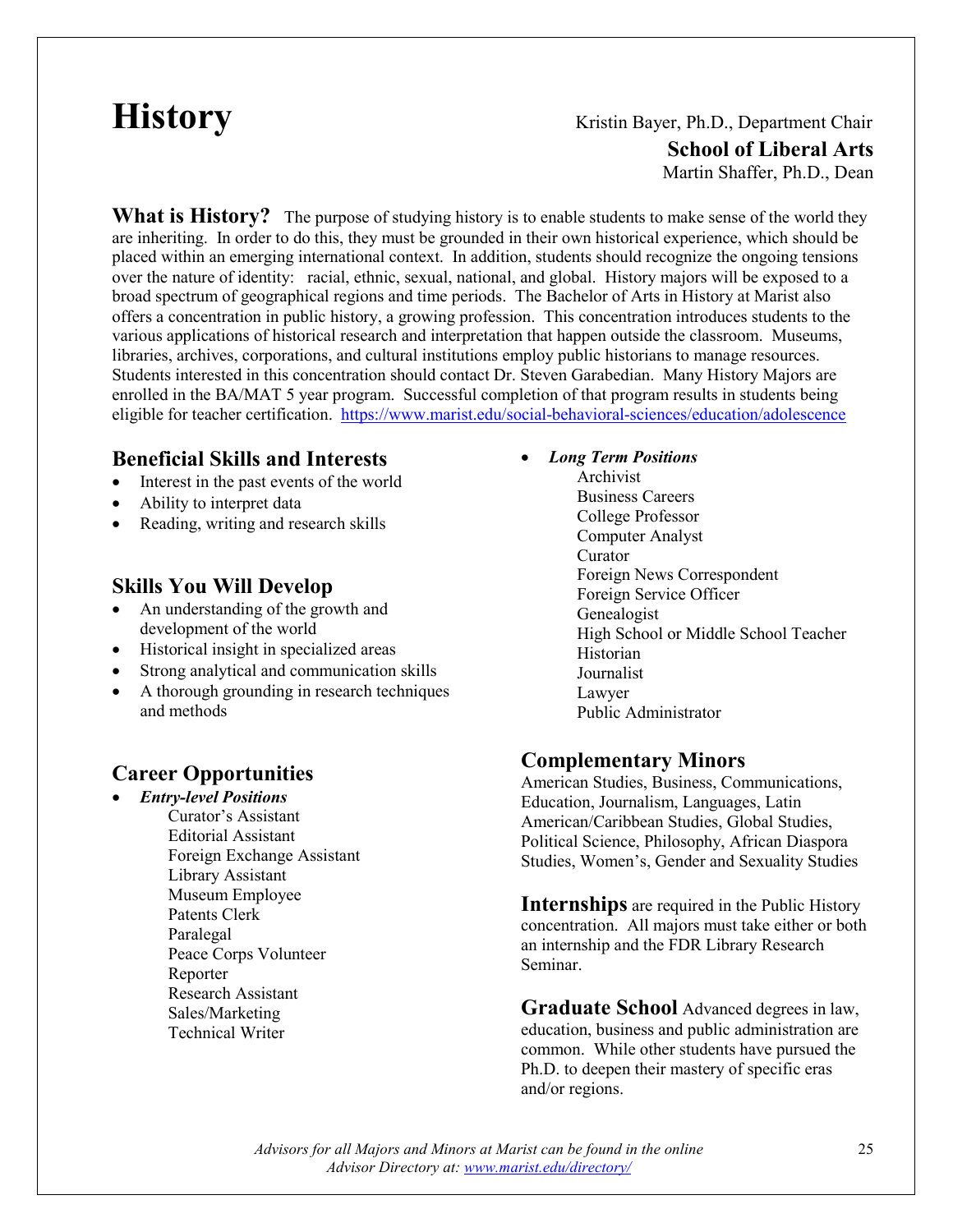# **Information Technology & Systems**

 Matthew Johnson, MS, Department Chair **School of Computer Science and Mathematics**

Roger Norton, Ph.D., Dean

What is Information Technology & Systems? Information Technology & Systems (ITS) is an exciting major that combines the best of Information Systems and Information Technology. It is the application of computer and communication science to the enhancement of performance in a wide range of human endeavors. This major provides seamless integration of computer science and business basics with the latest developments in the revolutionary field of information and technology. ITS leads to a career in solving problems by applying information technology to meet needs in organizations such as government, education, business/industry, technology, pharmaceuticals, aeronautics, health care, sports, human services and many more. In ITS you will develop expertise in state of the art information technology to empower others in e-Commerce, networking, computer fundamentals, learning organizations, business intelligence, database and information management. You will apply a systems approach in problem solving, engage in collaborative learning experiences and work in teams on multiple projects. Salaries in this field are generally lucrative. The Bachelor of Science degree in Information Technology & Systems provides two concentrations: the IT track focuses primarily on networking and web technologies while the IS track focuses on the development of information systems for business use. The first four semesters are identical with concentration specific courses taken during the last four semesters. The Master's Program in Information Systems and a five-year B.S. /M.S. program are also available.

#### **Beneficial Skills and Interests**

- Interest in people and their jobs
- Interest in computers and technology
- Mathematical and analytical ability
- Organization and concentration
- Interest in exciting new developments

#### **Skills You Will Develop**

- Understanding of computers and their application in organizational settings systems. Systems experience
- Problem solving and analysis
- Planning, developing and managing computer resources

### **Career Opportunities**

- *Entry-level Positions*
	- Assistant Developer Computer Project Analyst Consulting Programmer Database Analyst Designer Engineer Digital Hardware Technician Electronic Data Analyst Office Automation Operator Programmer/Analyst Records Management Analyst Systems Analyst Technical Support Specialist Telecommunication Engineer Network Systems Technologist

System Programmer/Designer Sales/Marketing Technical Writer Technical Support Specialist

#### • *Long Term Positions*

Business Analyst College/University Professor Computer Applications Engineer Computer Systems Manager Database Administrator Data Quality Manager Information Technology Engineer Information Scientist Media Center Manager Network Administrator Operations Research Manager Project Manager Systems Consultant Technical Support Administrator

#### **Complementary Minors** Business

Administration, Computer Science, English, Mathematics, Philosophy.

**Internships** are an integral part of applying theoretical knowledge to the practical world. On and off campus internships are available.

**Graduate Study** Many students go on for a Master's degree in Information Systems, Information Technology, Computer Science or the Advanced Certificate in Business Analytics.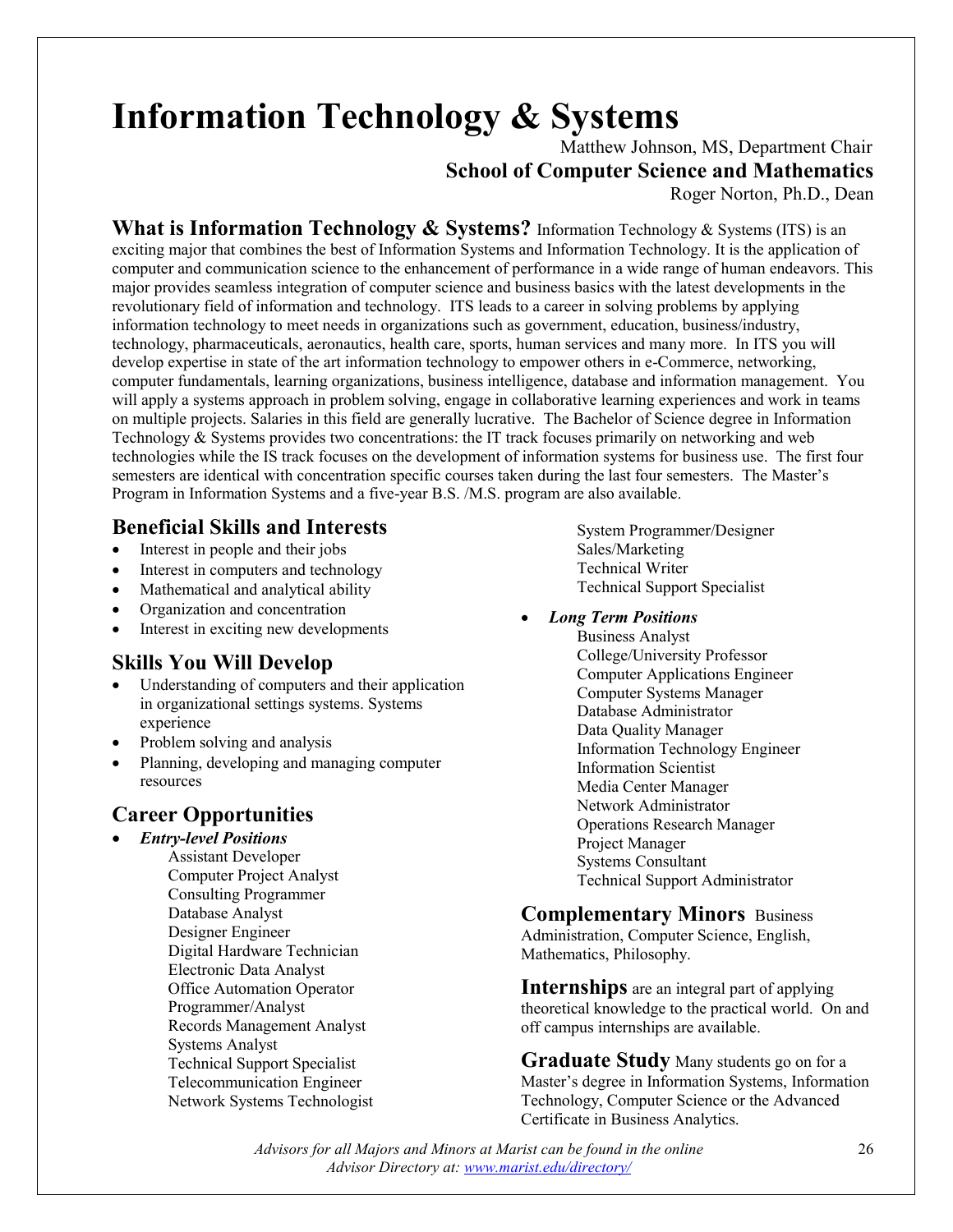#### **Languages** Patricia Ferrer-Medina, Ph.D., Department Chair **School of Liberal Arts**  Martin Shaffer, Ph.D., Dean

**Why Study Languages?** Language is at the core of human experience, and the ability to communicate efficiently and sensitively in another language with people of different backgrounds will boost professional advancement in any career. Knowledge of world languages is vital to effectively engage in 21st century global challenges by better understanding multiple cultural contexts. For example, recent surveys indicate that more than 80 agencies of the federal government rely on professionals with intermediate to high-level competence in languages other than English. Multinational corporations and nongovernmental organizations need people with world language abilities. Competition in global markets means that increasingly more businesses work in other countries. These companies need employees who can communicate with and understand other cultures. Learning a new language will increase your critical thinking skills and improve your chances for professional success. Proficiency in another language will also increase your chances of obtaining a prestigious scholarship, such as the Fulbright Scholarship or the Benjamin A. Gilman International Scholarship. However, learning a language is also about expanding your personal horizons. Learning a language goes beyond knowledge of pronunciation, grammar and vocabulary; it is about learning to see the world as another culture sees it. It is also about learning to see your own culture from a new perspective. The Department of Modern Languages and Cultures offers close and personalized advising to help its students customize their preparation for the future. We offer three majors in French, Italian and Spanish with interdisciplinary options, as well as courses in Arabic, Chinese, German, and Japanese to support other disciplines and to broaden your, career opportunities in key areas of domestic and international service where knowledge of a world language will enhance your expertise. The department particularly encourages all language students to consider a program of study abroad. Above all, the Modern Languages and Cultures Department is dedicated to the principle that the most important outcome of a modern language education is greater selfawareness and an increased understanding of the global community.

#### **Skills You Will Develop**

- Command of oral and written language
- Good listening/clarifying/ responding skills
- Critical Thinking
- Knowledge of other cultures
- Higher achievement on standardized tests
- Improved verbal and spatial abilities

#### **Career Opportunities**

Advertiser for Ethnic or Foreign Markets Airport Personnel Agent/Staff in U.S. offices (CIA, Customs, FBI, Homeland Security, Naturalization Services, Postal Service) Court Interpreter/Translator Editor/ Copy editor Educator (specializing in foreign language, bilingual education, English as a second language) Film Production and Entertainment Media Foreign News Correspondent/Photographer Foreign Service (officers in U.S. embassies, consulates, and other diplomatic missions) Hospitality Specialist (managerial or other positions in hotels, restaurants, entertainment venues) Import/Export Trade Specialist International Attorney International Banking International Education (programs abroad)

International Marketing/Overseas Sales Representative Interpreter Linguist Peace Corps/VISTA Volunteer Publisher School Administrator or Counselor Social Worker Technical Writer Textbook Representative/Sales Translator of Documents, Books, Articles, Technical Instructions Travel Agent Tourist Guide U.S. Representative for Overseas Companies

#### **Complementary Minors**

Business, Communications, English, Fashion, Global Studies, History, Journalism, Latin American and Caribbean Studies, Paralegal, Political Science, Psychology, Public Relations, Social Work and Women's Studies, among others.

**Internships** with an international organization or in a foreign country are advised. Marist Abroad offers numerous opportunities.

**Graduate School** Students pursue masters and doctoral degrees in language study, linguistics, world culture, literature. An MBA in International Business will assist those interested in corporate settings.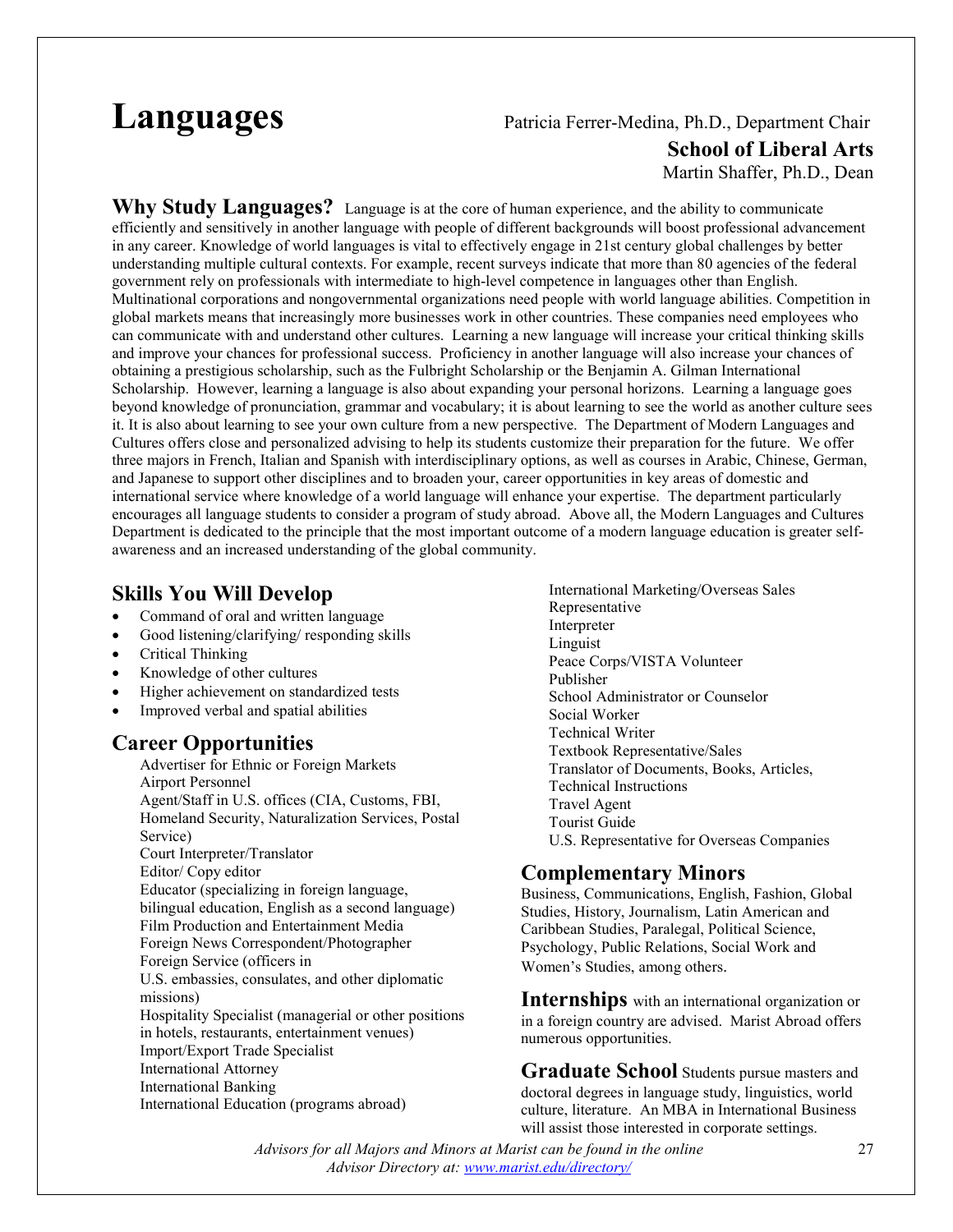# **Management Studies** B.S. For Adult Learners

#### **Available in Poughkeepsie Fully Online**

 **School of Professional Programs**

Kristine Cullen, M.A., Assistant Dean

**What is a Management Studies Major?** Many adult students find the organization-related skills of a business undergraduate degree very appealing and directly connected to career advancement. To meet the needs of adult learners interested in an undergraduate business degree, Marist offers the Management Studies major. This compact yet comprehensive program includes key foundational topics such as economics and statistical analysis. It also covers the key disciplines of management such as marketing, accounting, human resource management, finance, and operations. The curriculum also includes a focus on leadership issues in the global workplace. Most students who enroll in the Management Studies major bring a significant number of transfer credits into this program and these can easily be applied towards the degree requirements. Each degree plan will be finalized based on the student's background and prior learning.

#### **Helpful Skills and Interests**

Status as an adult learner is required to pursue this major. Students usually, though not always, have previous work experience and are encouraged to reflect on their experiences in relation to new learning and their career goals

#### **Skills You Will Develop**

• Students will develop a broad set of organizational skills. This includes analytical skills related to financial topics and business decision modeling. This is complemented by a focus on people-related skills such as leadership, human resource management, strategy, and innovation.

### **Career Opportunities**

#### • *Entry-level Positions*

Entry positions that require a general management appreciation of how organizations work would value this educational experience. This could come in various areas of managerial activities such as marketing, operations, or human resource management.

#### • *Long Term Positions*

Combining previous experience and insights with the skills that are included in this major can allow students with established careers an opportunity to distinguish themselves. Often, success in receiving promotions depends on a strong ability to integrate across disciplines and manage the work of others, both areas examined in the Management Studies program.

#### **Complementary Minors**

Management Studies students may be able to declare selected minors. Please consult with an Advisor.

#### **Life Work Credit**

With Life Work Credit, sometimes referred to as Prior Learning Assessment, gives adult students an additional opportunity to earn college credits towards an undergraduate degree while utilizing non-traditional learning through professional work experience, community service, or professional training programs.

#### **Internships**

Opportunities are available for working adults. Work place learning may also be an option at your current place of employment. Internship experience helps build your professional portfolio.

#### **Graduate School**

Advanced degrees offer the advantage of specialization, career advancement, and increased salary levels. Management Studies students are well-positioned to go on for an MBA, MPA, or specialized professional master's degree. Dual Degree options are available with the Marist Advanced Certificate in Business Analytics and the MPA.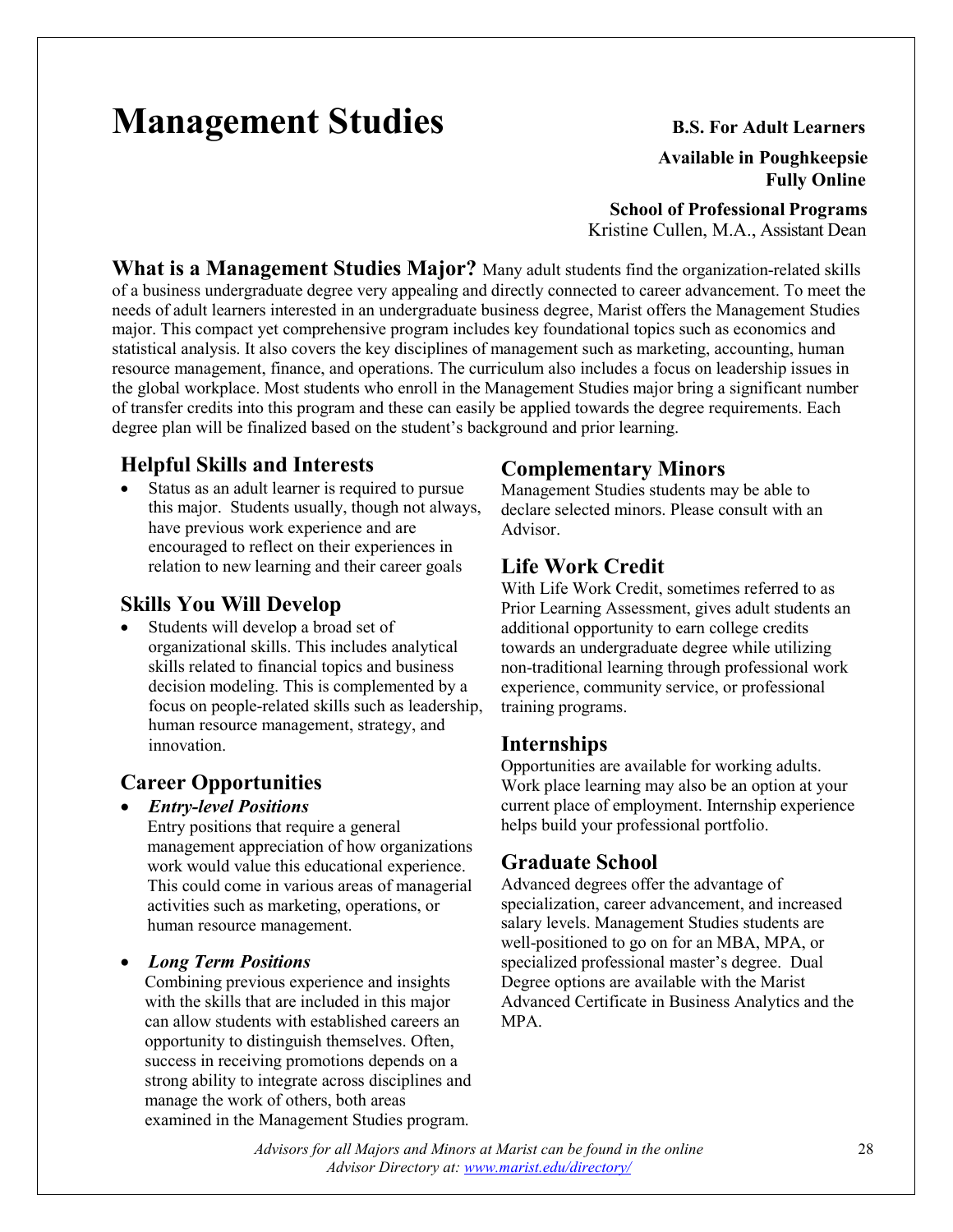## **Mathematics** Joseph Kirtland, Ph.D., Department Chair **School of Computer Science and Mathematics**

Roger Norton, Ph.D., Dean

**What is Mathematics?** Mathematics is the study of quantitative relationships expressed in numbers and symbols. It focuses on mathematical concepts and theories and involves their formulation, testing, interpretation, and practical application. Mathematics is usually referred to as either pure (more theoretical and abstract) or applied (more practical and visible problem solving). Major branches include algebra, geometry, discrete mathematics, calculus, probability and statistics. More simply stated, mathematicians are problem solvers and a degree in mathematics indicates an ability to tackle quantitative challenges. The Bachelor of Arts in Mathematics at Marist offers a solid grounding in the ideas and techniques of mathematics. The Mathematics major at Marist combines the traditional focus of liberal arts education with modern technology to develop skills in quantitative reasoning and deductive thinking that can be applied in business, industry, and science. Students interested in teaching mathematics can prepare for certification in secondary education. The Mathematics Department also offers a Bachelor of Science in Applied Mathematics with an additional focus on technology, methods, and topics in the areas of Chemistry, Biology, Computer Science or Financial/Actuarial. A minor in Mathematics is also available.

#### **Beneficial Skills and Interests**

- Interest in technology problem solving
- High School algebra, geometry and trigonometry
- Ability to think critically

#### **Skills You Will Develop**

- Strong mathematical foundation applicable to many fields
- The ability to think analytically and make sound quantitative deductions
- Ability to organize, analyze and interpret numerical data

### **Career Opportunities**

- *Entry-level Positions*
	- Actuary Business Analyst Computer Programmer Data Analyst Financial Analyst Informatics Analyst Mathematics Teacher Operations Research Analyst Statistician Software Developer Systems Analyst

#### • *Long Term Positions*

Actuarial Fellow Applied Mathematician College/University Professor Cryptologist Database Manager Data Scientist Portfolio Analyst Quality Control Engineer Quantitative Analytics Professional Research Mathematician Senior Analyst

#### **Complementary Minors**

Economics, Computer Science, Data Science and Analytics, Business, Biology, Chemistry, Information Systems, Philosophy.

**Internships** Summer internships, where students gain experience applying quantitative skills to solve real-world problems, and summer research opportunities, where students work on mathematical research projects, are widely available and highly encouraged.

**Graduate School** Choices for master's and doctoral degrees include statistics, biostatistics, actuarial science, business analytics, mathematics and applied mathematics and are required for some long-term positions.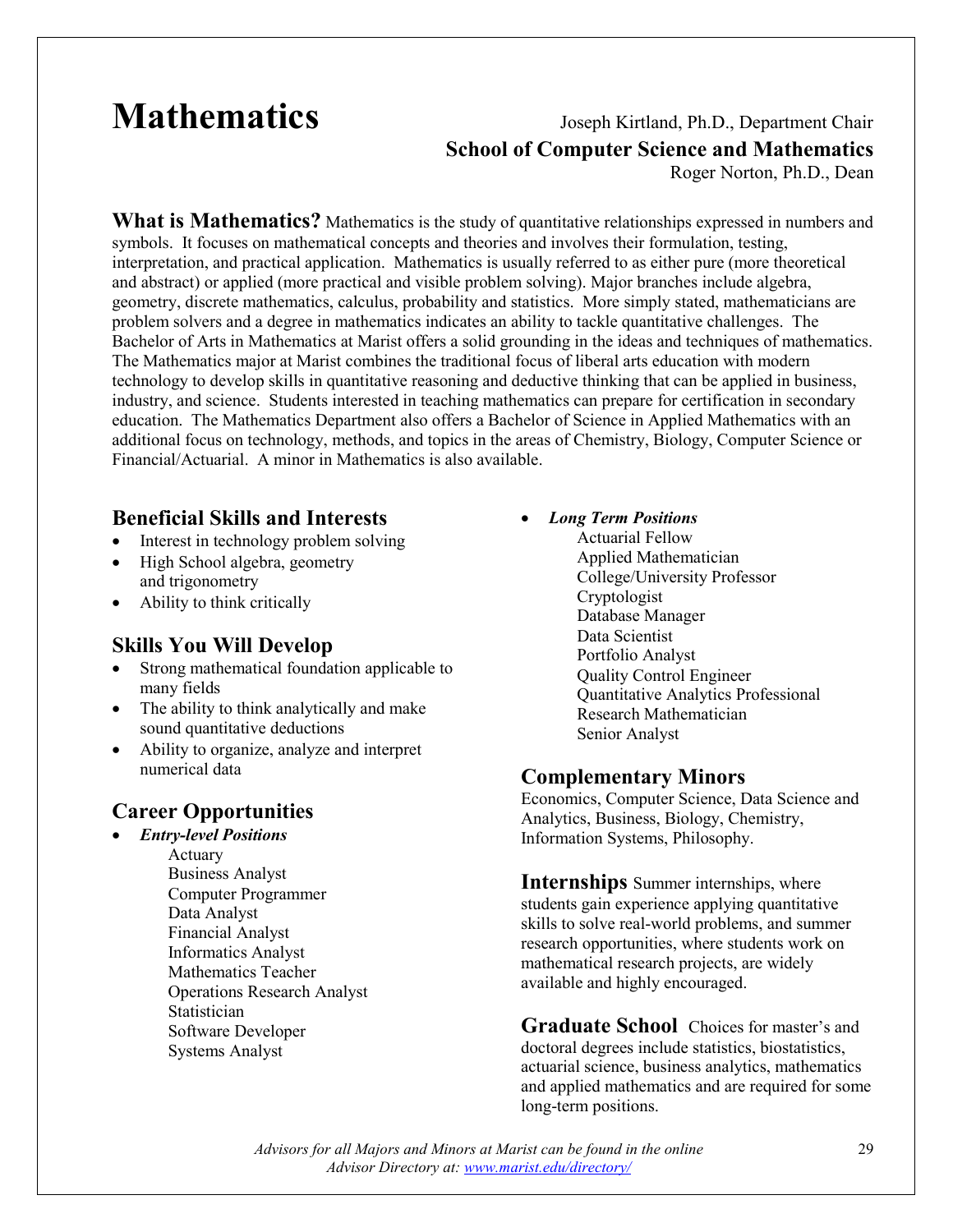# **Media Studies and Production**

Jeff Bass, M.A., M.S., Chair of Media Arts **School of Communication and the Arts** Jacqueline Reich, Ph.D., Dean

**What is Media Studies and Production?** Media Studies and Production is an exciting major offering a wide range of opportunities for those interested in careers in the large and diverse media industry. Besides learning about the business and how to create content for media consumers, you will also learn the history and theory behind the industry. This degree develops strong analytical and production skills required by media production companies large and small.

#### **Helpful Skills and Interests**

- Interest in developing skills in writing and production
- Interest in working for the media industry
- Ability to create media content

#### **Skills You Will Develop**

- Skills in writing for media, digital production, and content development
- Principles of Media aesthetics, media research and theory
- Persuasive skills for pitching ideas

#### **Career Opportunities**

• *Entry-level Positions* Assistant Camera Operator Assistant Film/Video Editor Assistant Producer Assistant Video Game Producer / Designer Audience Coordinator Copywriter Film, TV, or game critic Jr. Designer / User Experience Designer Jr. / Assistant Media Producer / Designer Media Manager Production Assistant Program Researcher

Video Graphics Specialist

Web Designer

- *Long Term Positions*
	- **Director** Director of Photography Editor Executive Producer Independent Filmmaker Media Producer/Sr. Media Producer Producer Programming Head Screenwriter Showrunner Sound Designer Talent Agent Video Game Designer Webmaster

#### **Complementary Minors**

Advertising, Business, Computer Science, English, Games and Emerging Media, Information Systems, Information Technology, Global Studies, Journalism, Political Science, Psychology, Public Relations, and Sports Communications.

**Internships** With careful planning, Marist students can complete more than one communication internship at local organizations or in New York City.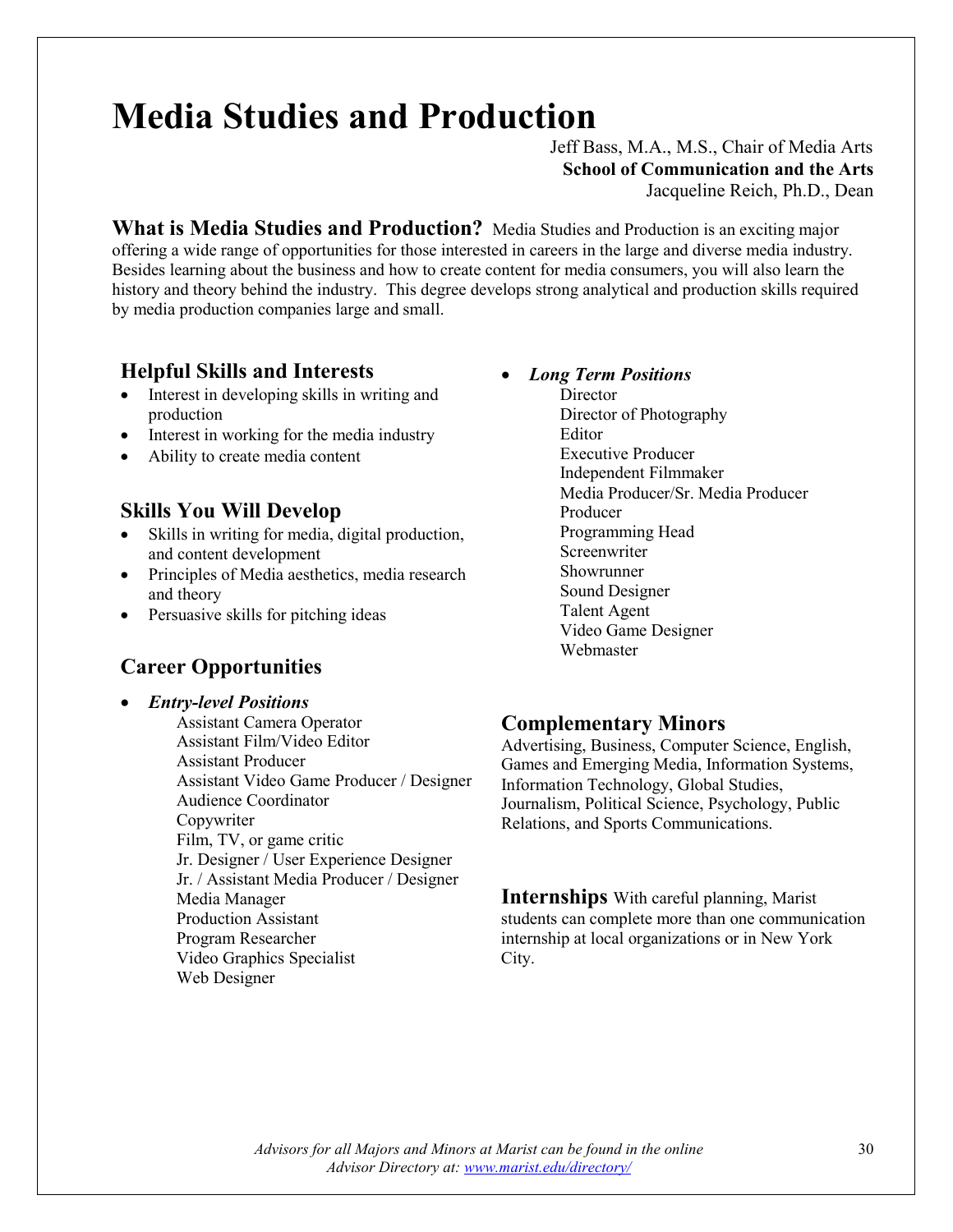# **Medical Technology/Medical Laboratory Sciences** Terrance Paskell, M.A., MLS (ASCP), Department Chair

**School of Science**

Alicia Slater, Ph.D., Dean

What is Medical Technology? Medical Technologists, or Medical Laboratory Scientists, play a vital role in healthcare, performing laboratory testing on blood and body fluids that physicians use to detect, diagnose, and treat diseases. Medical technologists identify infections by doing microbiology studies on material collected from infected body sites (Clinical Microbiology). They detect blood dyscrasias, like leukemia and anemia, through cell counting and microscopic analysis (Hematology). They perform the immunology studies needed for blood transfusion (Clinical Immunohematology) and determine the concentration of numerous blood analytes like glucose, cholesterol and calcium (Clinical Chemistry). The Marist Medical Technology Program is accredited by the National Accrediting Agency for Clinical Laboratory Scientists and New York State licensure eligible. Students complete internships at local medical laboratories which provide them with marketable skills directly upon graduation. There is currently a national shortage of medical laboratory professionals and as a result there are many jobs with good salaries available. Graduates find positions in hospitals, private medical laboratories and state health departments as well as in research, technical service and marketing areas of medical products industries. Many continue their education in graduate and professional schools. Medical Technology is an excellent major for those with a combined interest in biology, medicine and laboratory science who want exciting employment opportunities as soon as they graduate!

#### **Helpful Skills and Interests**

- An interest in medicine
- An interest in helping others
- Success with high school science courses
- Ability to concentrate and problem solve

#### **Skills You Will Develop**

- Ability to perform laboratory tests
- Proficiency in analyzing laboratory data
- Ability to make critical decisions about laboratory results

#### **Career Opportunities**

#### • *Entry-level Positions*

Blood Bank Technologist Chemistry Technologist Hematology Technologist Medical Technologist-General Microbiology Technologist Quality Control Technologist Research Technologist

#### • *Long Term Positions*

College/University Professor Computer Information Systems Specialist Consultation Services Technologist

Department Supervisor Epidemiologist Forensic Technologist Laboratory Manager Marketing Specialist Research Director Senior Research Technologist Technical Service Representative

### **Complementary Minors**

Biology

#### **Internships**

Students spend a minimum of 720 hours in an affiliated medical laboratory studying diagnostic testing with professional medical technologists.

#### **Graduate School**

M.S. – Physician Assistant M.S. – Pathologist's Assistant M.S. /Ph.D. or Professional School Degrees: Graduate Programs in Science, Public Health, Computer Science or Business, Professional Schools (Medical/Osteopathic, Dental, Veterinary, Optometry, Podiatry, Law, etc.)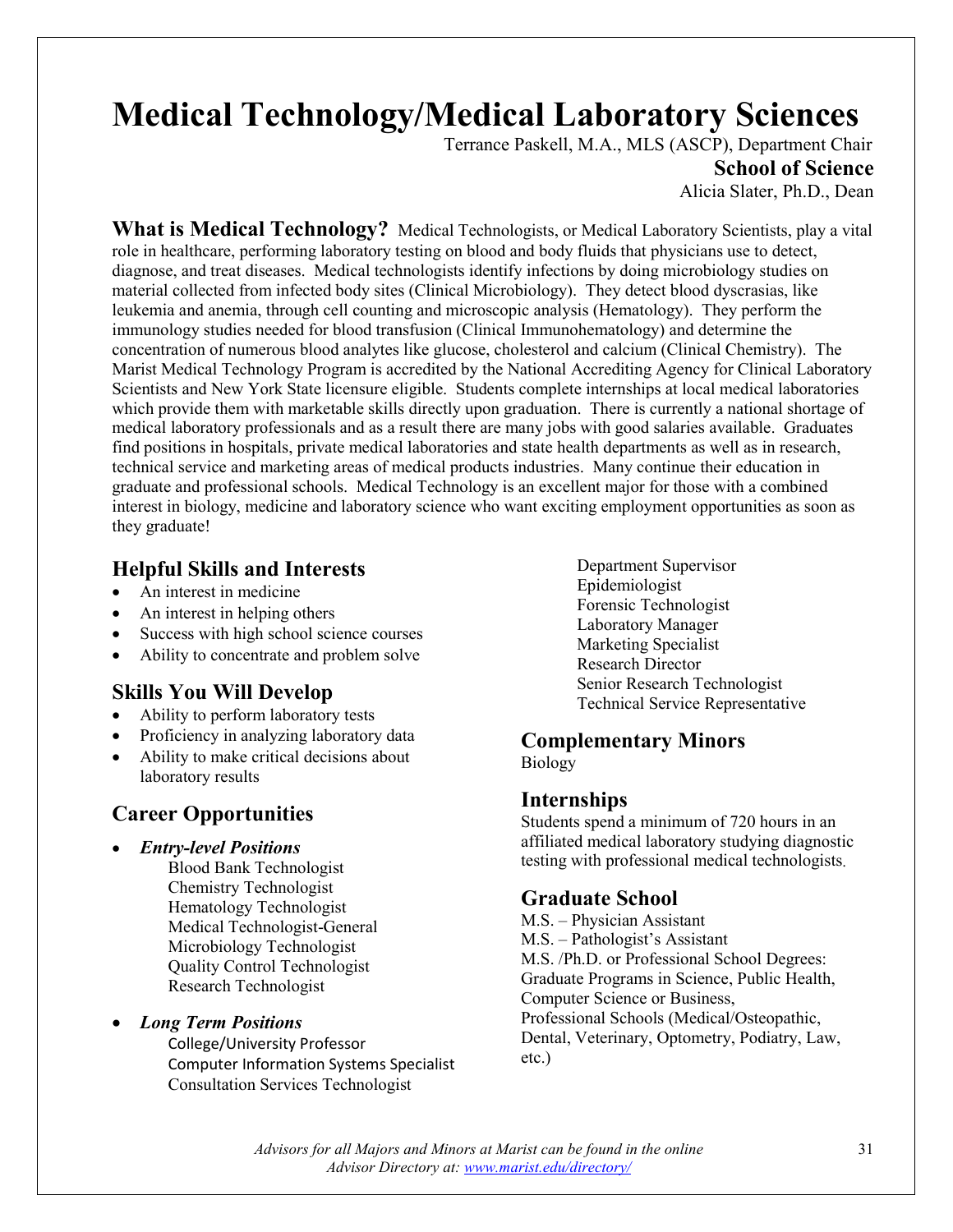**Philosophy** Joseph Campisi, Ph.D., Department Chair

**School of Liberal Arts**

Martin Shaffer, Ph.D., Dean

**What is Philosophy?** Philosophy wants to know the answers to the deepest questions that we can ask. What is reality? (Metaphysics) How do I get to know what it is like? (Theory of knowledge or Epistemology) What should I do here? (Ethics) How should we human beings live together? (Political Philosophy) Why would I feel empty without music or film or painting or some other form of art to enjoy? Why—wherever and whenever my fellow human beings exist – do they always produce it? (Philosophy of Art or Aesthetics). Within the Philosophy major, there is also an available concentration in Religious studies.

#### **Helpful Skills and Interests**

- Interest in getting to the root of things
- Interest in being logical, clear and coherent
- Interest in "seeing the broad picture"

#### **Skills and Knowledge You Will Acquire**

- Critical thinking
- Thinking in terms of fundamentals and essentials
- Reading with penetration and greater comprehension
- Writing coherently and persuasively
- Communicating effectively
- How philosophy developed over time
- Appreciate the influence that great philosophers have had on civilization
- Ability "to see the broad picture"

### **Career Opportunities**

• *Entry-level Positions* The Arts **Business** Government Service Health Professions Public Relations Communications Teaching, Pre-College Technical Writing

- *Long Term Positions*
	- College or University Professor College President College Vice-President Academic Dean The Arts Business Computer Science Government Service Journalism Communications Lawyer Judge The Ministry Social Work

#### **Complementary Minors**

History, English, Political Science, Business, Pre-Law, Communications, Science, Art, Religious Studies, Mathematics, Criminal Justice, Psychology, Sociology and Social Work. Most disciplines pair well with the Philosophy Major

#### **Graduate School**

An M.A. or a Ph.D. is necessary or desirable for most of the long-term positions listed. The study of Philosophy also provides a sturdy foundation for advanced studies in law or divinity.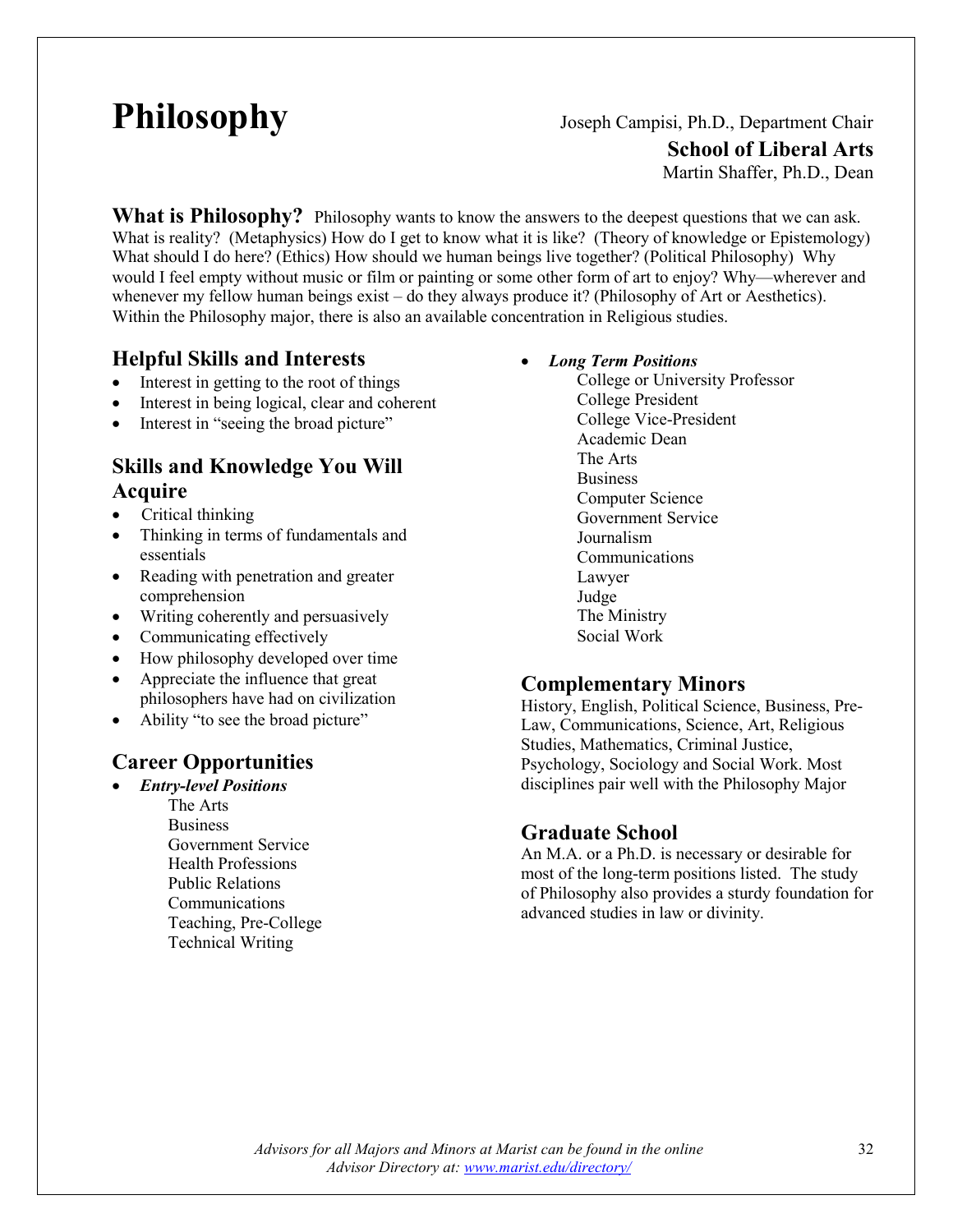# **Political Science** Jessica Boscarino**,** Ph.D., Department Chair

**School of Liberal Arts**

Martin Shaffer, Ph.D., Dean

**What is Political Science?** Political Science, the critical study of politics and government, addresses the question: "Who gets what, when and how?" The discipline's key concept is "power". Major subbranches include political theory, public policy and administration, American politics, comparative government and international relations. Faculty combine theory and practice to provide students with a better understanding of political parties, interest groups, campaigns, law, justice and international relationships. Marist's Bachelor of Arts in Political Science imparts the skills necessary to succeed in a wide variety of exciting careers. A Minor in Political Science is also available. The Faculty invites you to consult the Political Science Web Site at<https://www.marist.edu/political-science> to learn about the accomplishments of alumni and faculty. The department takes full advantage of the renowned Marist Institute for Public Opinion, Pi Sigma Alpha, Marist Democrats, Marist Republicans, Marist Moderates Club, the FDR Presidential Library and the Center for Civic Engagement and Leadership.

#### **Beneficial Skills and Interests**

- Curiosity about local, state, national and international issues
- Concern for law, public policy and social justice
- Aptitude for leadership

#### **Skills You Will Develop**

- Research and investigation
- Communication and persuasion
- Interpersonal and administrative
- Policy analysis and critical thinking
- Cross-cultural understanding
- Paralegal

#### **Career Opportunities**

• *Entry-level Positions* Campaign Assistant Congressional Aide Corporate Management Trainee Government Agent Human Rights Advocate International Trade Specialist Journalist Law Enforcement Officer Legal Assistant Lobbyist Military Officer Candidate Peace Corps Volunteer Public Opinion Researcher Social Science Teacher Stockbroker Reporter

- *Long Term Positions*
	- Attorneys Mayors Professors Editors Political Analysts Policy Analysts Commissioners

#### **Complementary Minors**

Business Administration, Communications, English, Languages, History, Information Technology, Paralegal, Philosophy, Public Administration, Public Praxis, Women's Studies.

**Internships** The New York State Legislative Internship, the Albany Internship and the Washington Semester are three popular ways to explore political science. We also offer internships in NYC with WNBC and locally with government agencies and non-profits. Overseas internships are strongly recommended such as with the Hansard Scholars Program.

**Graduate School** Master's or Doctoral studies in Government, Business, Law, and Public Administration are necessary for advancement in some areas.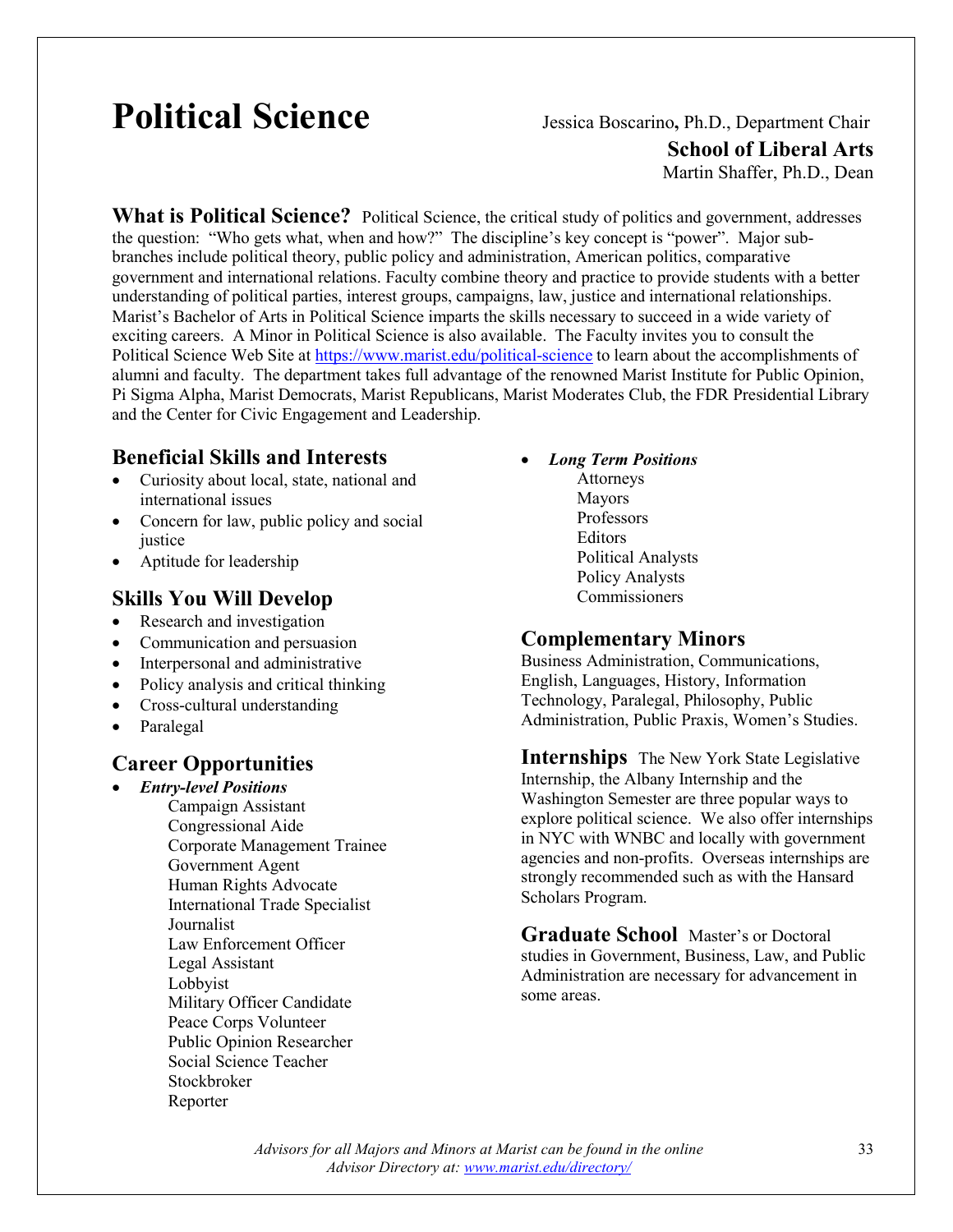# **Professional Studies** B.A. and B.S. For Adult Learners

## **Offered in Poughkeepsie and Fully-Online School of Professional Programs** Kristine Cullen, M.A., Assistant Dean

**What is a Professional Studies Major?** Often, the curriculum and schedule of a major designed for traditional college students does not meet the educational and logistics needs of working adults. To meet the needs of adult learners, Marist offers a customizable degree program: the Professional Studies major. This program provides the flexibility to tailor an education that meets personal and professional objectives. With professional advisement, the student develops a degree plan by combining courses from multiple disciplines. Students can select from a variety of areas of study including concentrations in Management Studies, Organizational Leadership, Organizational Communication, IT Management, and Behavioral Studies. Most students who enroll in the Professional Studies major bring a significant number of transfer credits into this program and these can easily be applied towards the degree requirements. Each degree plan will be uniquely the student's own, with the course selections based on the individual's previous experience and professional and personal goals. Marist offers a Bachelor of Arts or a Bachelor of Science in the Professional Studies major, according to the number of liberal arts credits a student completes.

### **Helpful Skills and Interests**

• Helpful skills and interests will largely depend upon the sequence of courses selected. Status as an adult learner is required to pursue this major. Students usually, though not always, have previous work experience and are encouraged to reflect on their experiences in relation to new learning and their career goals.

#### **Skills You Will Develop**

Skill development largely depends upon the sequence of courses. Professional Studies majors are in a unique position to acquire a set of skills and knowledge that blend previous work experience with future goals. Students also experience an interdisciplinary approach to education.

#### **Career Opportunities**

• *Entry-level Positions*

 Entry positions are defined by the course sequence and previous experience. For example, a student combining Management Studies, IT Management and Organizational Communication might find work as a Management Trainee, Help Desk Assistant, Sales Representative for a technical firm, or Public Relations Assistant.

#### • *Long Term Positions*

Many students use the Professional Studies major to advance in their current career field. For example, a current Sales Assistant might advance to Sales Representative; a Bookkeeper might advance to a Budget Analyst. Long-term positions depend upon the student's sequence of courses and past work experience.

#### **Complementary Minors**

Professional Studies students may be able to declare selected minors. Please consult with an Advisor.

### **Credit for Prior Learning**

The Life Work Credit, sometimes referred to as Prior Learning Assessment, gives adult students an additional opportunity to earn college credits towards an undergraduate degree while utilizing non-traditional learning through professional work experience, community service, or professional training programs.

#### **Internships**

Opportunities are available for working adults. Work place learning may also be an option at your current place of employment. Internship experience helps build your professional portfolio.

#### **Graduate School**

Advanced degrees offer the advantage of specialization, career advancement, and increased salary levels. Professional Studies students have completed graduate programs in business, health care, social work, education, and found a variety of careers. Students may be eligible for a dual degree in MPA at Marist.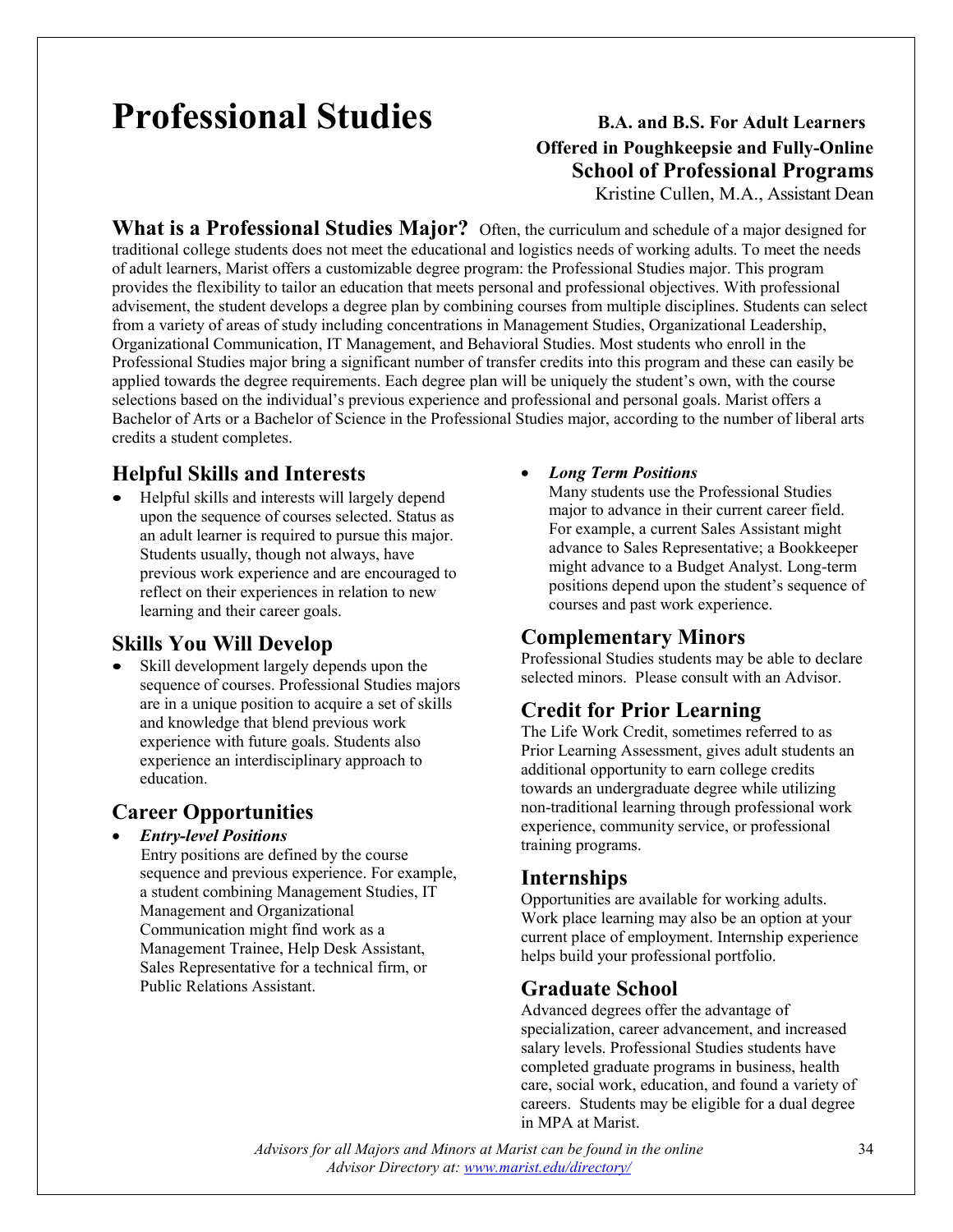## **Psychology** C. Ryan Kinlaw, Ph.D., Department Chair **School of Social and Behavioral Sciences**

Deborah Gatins, Ph.D., Dean

What is Psychology? Psychology is the scientific study of human behavior, thoughts, and emotions. Psychologists may engage in research or practice skills in a variety of settings. The field of psychology is a multifaceted discipline consisting of sub-fields such as clinical, cognitive, community, counseling, developmental, forensic, educational, evolutionary, experimental, health, industrial/organizational, and social. Marist College offers a Bachelor of Arts in Psychology. Students interested in teaching at the elementary level or in special education can receive a degree in Psychology and take the necessary coursework to pursue New York State Initial Teaching Certification. Also, a tailored double major in Criminal Justice and Psychology is available. On the graduate level at Marist, programs are offered in Clinical Mental Health Counseling, Educational Psychology, and School Psychology.

#### **Helpful Skills and Interests**

- Interest in human behavior
- Good interpersonal skills
- Interest in theory and research

#### **Skills You Will Develop**

- Extensive knowledge of human behavior
- Communication skills
- Knowledge of statistics and research methodologies

#### **Career Opportunities**

- *Entry-level Positions*
	- Paraprofessional in Mental Health Settings Human Resources Representative Intake Counselor Personnel Interviewer Research Assistant Residence Manager

#### • *Long Term Positions*

Alcohol/Substance Counselor Child Development Specialist Clinical Psychologist College/University Professor Counseling Psychologist Family Therapist Forensic Psychologist

Human Resources Manager Industrial Psychologist Neuropsychologist Occupational Therapist Psychiatrist School Psychologist

#### **Complementary Minors**

Biology, Business, Chemistry, Communication, Criminal Justice, Public Administration, Pre-Law, Social Work and Sociology.

### **Internship / Service Learning**

Students have access to 90+ internship sites. These include correctional facilities, county mental health agencies, residential emergency shelters, inpatient substance abuse programs, after school programs, community health centers, and more.

#### **Graduate School**

Marist offers Master's degrees in Mental Health Counseling, Educational Psychology, and School Psychology. Many students pursue master's or doctoral programs to specialize in areas such as Clinical Psychology, Counseling Psychology, Industrial/Organizational Psychology, Experimental Psychology, or Developmental Psychology.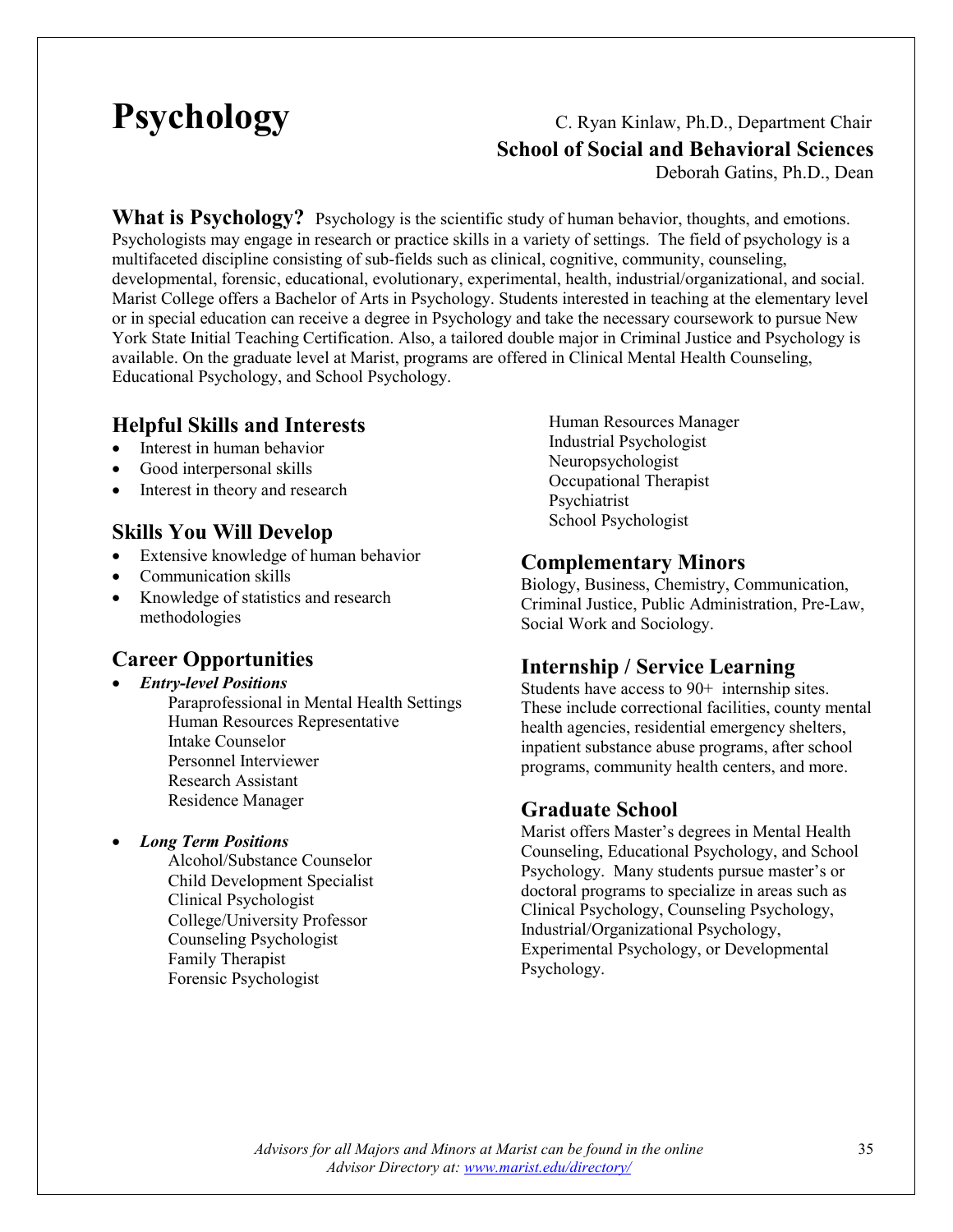## **Social Work** Daria V. Hanssen, Ph.D., LCSW, Department Chair **School of Social and Behavioral Sciences**

Deborah Gatins, Ph.D., Dean

**What is Social Work?** Social work is a challenging profession that makes a difference. Social work has two primary purposes: 1) helping people of all ages be successful and 2) improving social conditions so that everyone has the opportunity to be successful. Social workers care about people and their quality of life. Social workers are found wherever social problems interfere with successful human functioning. They work nationally and internationally to relieve suffering from natural disasters and the effects of war, as well as assisting impoverished people, those with HIV/AIDS, victims of domestic violence, human trafficking, abuse and neglect, and those who suffer from mental and physical disabilities. Marist College offers a Bachelor of Science in Social Work accredited by the Commission on Accreditation of the Council on Social Work Education. Minors are available in Social Work and Sociology.

#### **Helpful Skills and Interests**

- Good interpersonal skills
- Interest in human behavior
- Interest in social justice
- Interest in diversity

#### **Skills You Will Develop**

- Understanding of human behavior and the social environment
- Communication and interviewing skills
- Application of research to practice
- Assessment skills
- Intervention strategies
- Policy analysis and development
- Global Awareness
- Understanding Diversity and Opression

#### **Career Opportunities**

- *Entry-level Positions*
	- Case Manager Caseworker Child Welfare Worker Counselor Employee Assistance Counselor Family Educator Family Services Assistant Intake Counselor Mental Health Worker Patient Advocate Probation Officer Research Assistant Residence Manager

#### • *Long Term Positions*

Addictions Counselor Agency Executive Community Organizer Child and Adolescent Treatment Specialist College/University Professor Family Therapist Marriage Counselor Medical Social Worker Policy Analyst Program Director Psychiatric Social Worker Social Services Director School Social Worker United Nations Representative Veterans Specialist

#### **Complementary Minors**

Communication, Criminal Justice, Languages, Political Science, Psychology, Sociology, Women's Studies

**Internships** Students are enrolled in a required 10 credits of senior practicums to allow the student to apply Social Work knowledge, values and skills in an agency setting.

**Graduate School** Advancement in the field is very dependent upon the completion of the Master's in Social Work. Graduates of C.S.W.E. accredited B.S.W. programs may be eligible to waive one year of the two year M.S.W. degree program.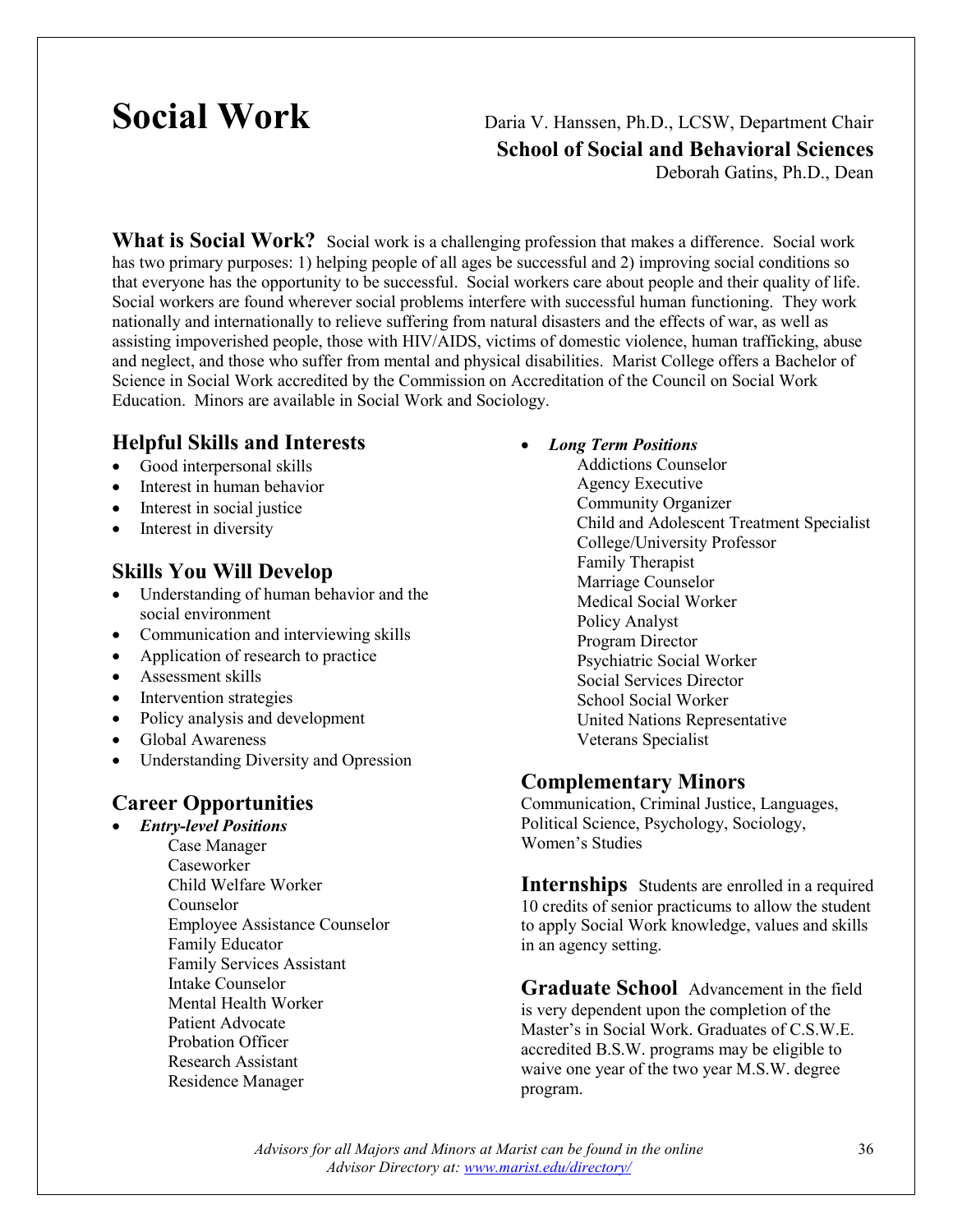### **Minors and Certificate Programs**

Your major field of study can be enhanced by the addition of a minor, concentration or certificate. Completing a minor can enable you to explore a second area of interest, pursue related studies, and expand your career potential.

### Accounting Minor Xiaoli Wang, Ph.D., Department Chair

Joanne H. Gavin, Ph.D., Associate Dean for Undergraduate Programs Jean Theobald, MPS, Director of Undergraduate Advising and Student Services

**What is Accounting?** Accounting is the process of identifying, measuring, and communicating economic information to permit informed judgments and decisions by the users of the information. Accounting is called the language of business, but it also provides financial information about not-for-profit organizations. While the curriculum is primarily designed to prepare public accountants, it also serves those who wish to enter management or internal accounting. The overall knowledge of business operations and the analytical procedures that the student acquires makes the degree attractive to a variety of prospective employers. Marist offers a Bachelor of Science in Accounting, a minor in Accounting.

### **Requirements for a Minor in Accounting**

| <b>Required Introductory-Level Courses</b>           |                 |
|------------------------------------------------------|-----------------|
| <b>ACCT 203 Financial Accounting</b>                 | 3 <sub>cr</sub> |
| <b>ACCT 204 Managerial Accounting</b>                | 3 <sub>cr</sub> |
| BUS 100 Introduction to Business and Management      | 3 <sub>cr</sub> |
| ECON 150 Economics of Social Issues OR               |                 |
| <b>ECON 103 Principles of Microeconomics</b>         | 3 <sub>cr</sub> |
| <b>Elective Upper-Level Courses (9 credits)</b>      |                 |
| Select three Accounting courses from the following   |                 |
| (Subject to prerequisite requirements):              | 9 <sub>cr</sub> |
| ACCT 301 Intermediate Accounting I                   |                 |
| ACCT 302 Intermediate Accounting II                  |                 |
| <b>ACCT 310 Cost Accounting</b>                      |                 |
| ACCT 311 Information for Decision Making and Control |                 |
| <b>ACCT 315 Fraud Examination</b>                    |                 |
| <b>ACCT 330 Financial Statement Analysis</b>         |                 |
| <b>ACCT 350 Accounting Systems</b>                   |                 |
| <b>ACCT 401 Advanced Accounting</b>                  |                 |
| <b>ACCT 402 Auditing</b>                             |                 |
| ACCT 403 Tax I                                       |                 |
| ACCT 404 Tax II                                      |                 |
| <b>ACCT 405 Advanced Auditing</b>                    |                 |
| ACCT 451 Government and Not-For-Profit Accounting    |                 |
|                                                      |                 |

### **Total Credit Requirement for a Minor in Accounting 21 cr**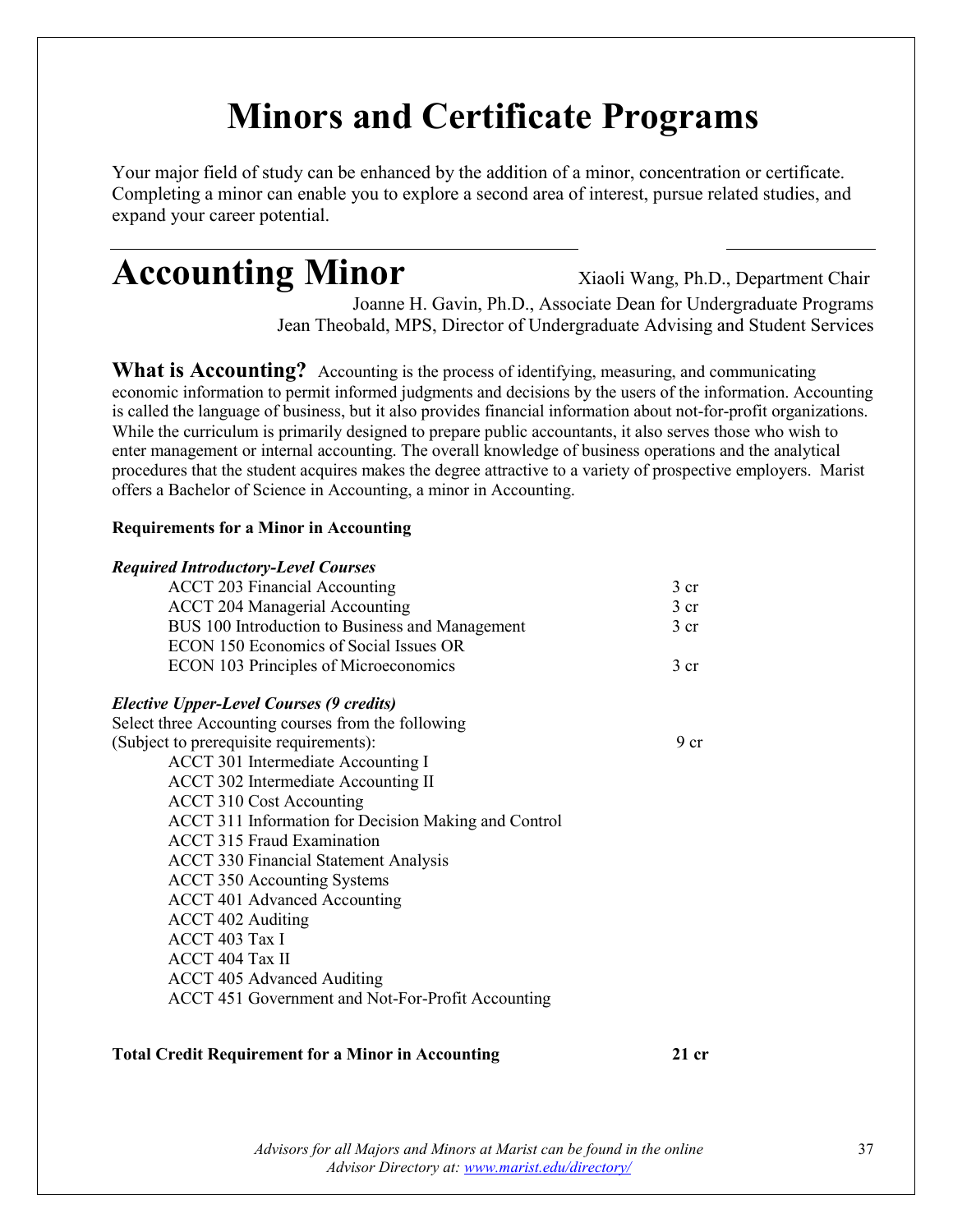### **African Diaspora Studies Minor**

Shantel George, Ph.D., Program Director

**What are African Diaspora Studies?** The Minor in African Diaspora Studies explores the histories, cultures, and politics of Africa and people of African descent in the Caribbean, Latin America, the United States, and elsewhere. It prepares students to live and work in, and make sense of, an increasingly interdependent and multicultural world. As the world becomes increasingly interactive, the acquisition of new skills, knowledge, and cultural sensitivity will be critical for interacting with people of African descent as professional colleagues and neighbors working and living together. Students are encouraged to spend a semester abroad in Africa or an African-descended community in the Caribbean, Latin America, or Europe.

### **Requirements for a Minor in African Diaspora Studies**

| <b>Course Requirements:</b>                                             |                 |
|-------------------------------------------------------------------------|-----------------|
| HIST 242 Introduction to African Diaspora Studies                       | 3 <sub>cr</sub> |
| <b>Five African Diaspora Electives:</b>                                 | $15$ cr         |
| Chosen from at least three different disciplines (e.g., Communications, |                 |
| English, History, Political Science). Six credits must be completed in  |                 |
| Foreign Languages and Culture. Foreign Language and Culture courses     |                 |
| must be chosen from the list of designated courses below.*              |                 |
| <b>TOTAL CREDITS</b>                                                    |                 |

### **\*Designated Courses for the African Diaspora Studies Minor**

*Communications* COM 325 Intercultural Communication

*English* ENG 353 Ethnic American Literature

*Foreign Languages and Culture*

CSSP 153 The Civilization of Puerto Rico FREN 101 Elementary French I FREN 102 Elementary French II FREN 105 Intermediate French I FREN 106 Intermediate French II FREN 315 French Literature of Africa and the Caribbean SPAN 101 Elementary Spanish I SPAN 102 Elementary Spanish II SPAN 105 Intermediate Spanish I SPAN 106 Intermediate Spanish II SPAN 201 Advanced Spanish I SPAN 202 Advanced Spanish II SPAN 281 Spanish Conversation and Culture I

SPAN 282 Spanish Conversation and Culture II SPAN 305 Advanced Intensive Spanish I SPAN 306 Advanced Intensive Spanish II SPAN 433 Literature of the Hispanic Caribbean

### *History*

HIST 273 Colonial Latin America HIST 274 Modern Latin America HIST 375 History of Race in Latin America HIST 234 African American History HIST 280 Africa Since 1800

*Political Science* POSC/ HIST 216 Black Political and Social Thought POSC 255 Comparative Politics of Africa

*Philosophy and Religious Studies* REST 209 World Religions

*Courses Developed for the Program* HIST 294 Introduction to African Diaspora Studies COM 4XX Race and Ethnicity in Film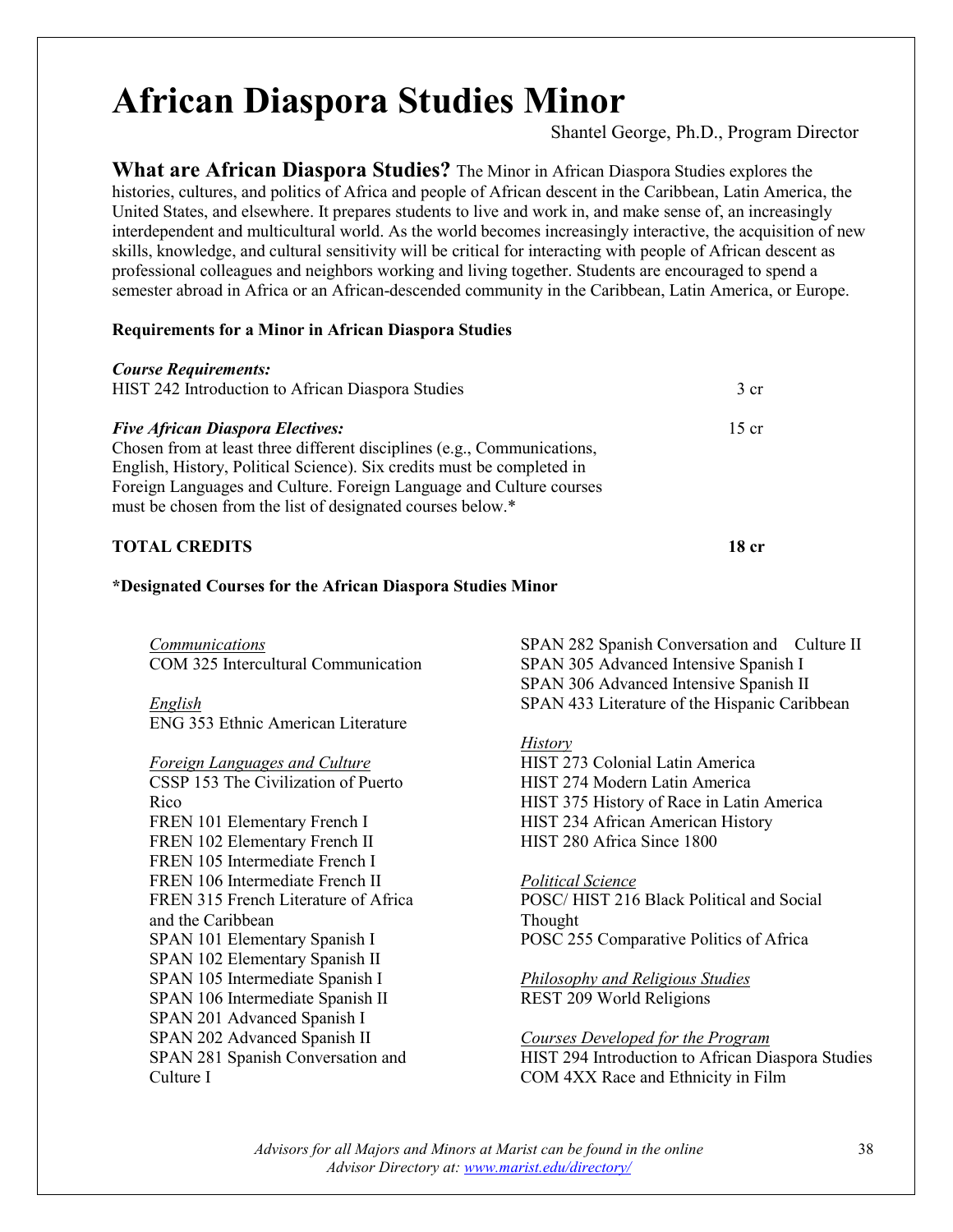## American Studies Minor Martin Shaffer, Ph.D., Dean / Program Coordinator

**What is American Studies?** American Studies is an interdisciplinary program involving history, politics, law, literature, philosophy, religion, art and music. American Studies allows students to transcend narrow, disciplinary boundaries in exploring the broad interplay of ideas and events which have shaped American culture.

### *Requirements for a Minor in American Studies*

| <b>ENG 210 American Literature I</b>       | $\frac{3}{5}$ cr |
|--------------------------------------------|------------------|
| ENG 211 American Literature II             | 3 <sub>cr</sub>  |
| HIST 226 American History I                | 3 <sub>cr</sub>  |
| HIST 227 American History II               | 3 <sub>cr</sub>  |
| One from the following:                    | 3 <sub>cr</sub>  |
| ART 280 American Art                       |                  |
| MUS 343 Music in America                   |                  |
| OR.                                        |                  |
| An English course from the following:      |                  |
| ENG 328 Modern English and American Poetry |                  |
| ENG 340 American Drama I                   |                  |
| ENG 341 American Drama II                  |                  |
| ENG 443 Seminar in American Literature     |                  |
|                                            |                  |

**One from the following:** 3 cr

PHIL 340 Marx and Marxism PHIL 342 American Social Thought POSC 105 Origins of American Legal System POSC 110 American National Government POSC 201 Constitution and the Bill of Rights POSC 210 Issues in American Constitutional Law POSC 211 American State and Urban Politics POSC 212 Political Parties and Pressure Groups POSC 312 History of American Presidency HIST 312 History of American Presidency HIST 316 America and the Movies HIST 320 American Diplomatic History HIST 321 American Business History HIST 364 Civil War and Reconstruction REST 201 Religion in America SPAN 154 Hispanics in the United States

### **Total Credit Requirement for a Minor in American Studies 18 cr**

### **Art History Minor** Matt Frieburghaus, M.F.A., Department Chair

**Requirements for a minor in Art History**

What is Art History? While always debated, art can be defined as the conscious use of skill and creative imagination in the production of aesthetic objects. Drawing, painting, sculpture, photography, graphic design, printmaking and digital art are among the media that comprise the visual arts. The study of art and artists of different time periods and geographic areas comprises art history.

| <b>Total Credit Requirement for a Minor in Art History</b>    | 18 cr |  |
|---------------------------------------------------------------|-------|--|
| Four additional Art History courses at the 200 level or above | 12 cr |  |
| ART 180 History of Western Art II                             |       |  |
| ART 160 History of Western Art I                              |       |  |
| <b>Introductory courses:</b>                                  | 6 cr  |  |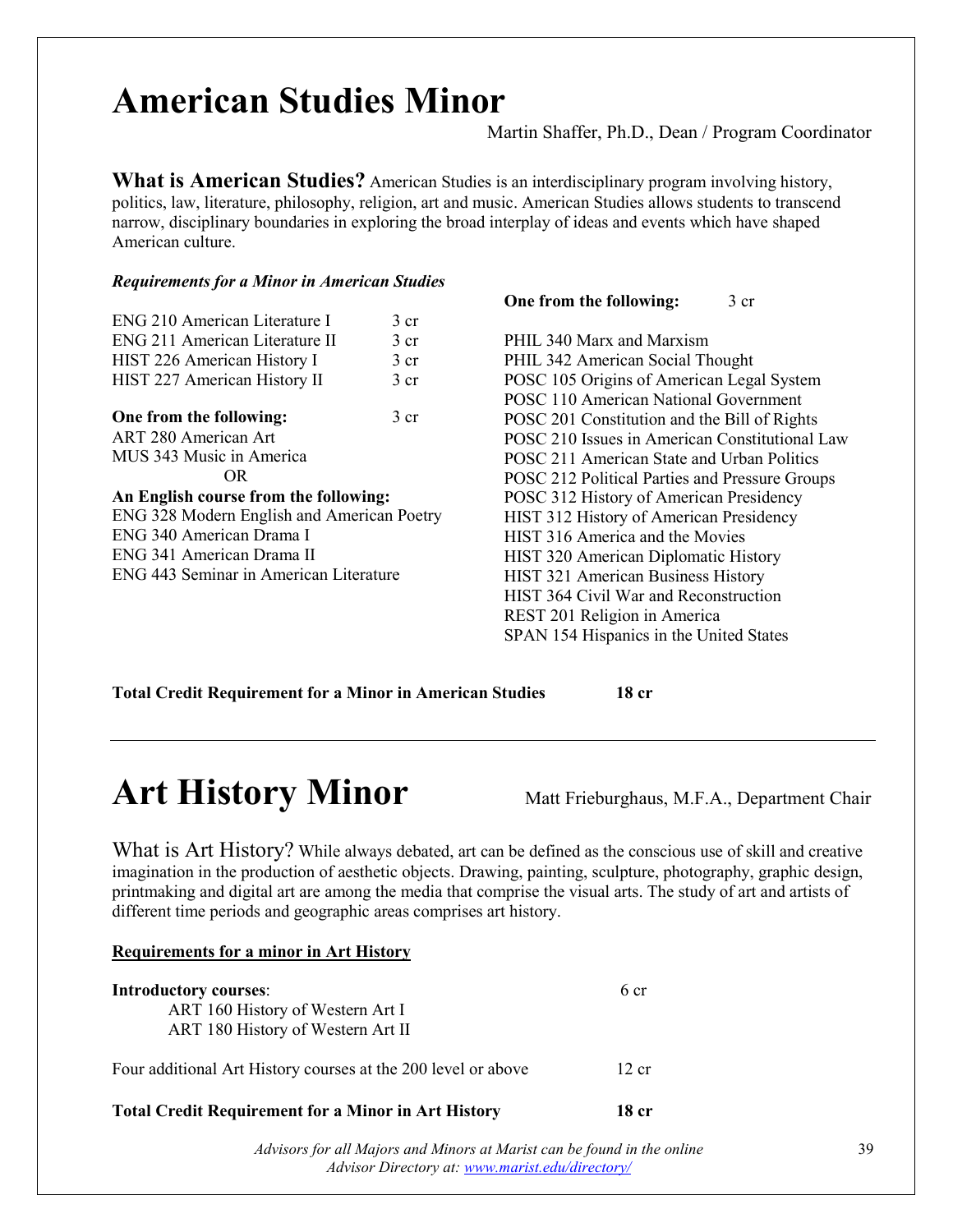### **Biology Minor** Victoria Ingalls, Ph.D., Department Chair

**What is Biology?** Biology is the study of life extending from microorganisms to plants and animals and all of the world's ecosystems. Biologists study how organisms are structured and function and how they relate to and interact with each other. Biology is a vast field that includes evolution, molecular biology, genetics, human anatomy and physiology, botany (the study of plants), microbiology (the study of microscopic organisms), zoology (the study of animals), and ecology. (the study of relationships between organisms and the environment).

### **Requirements for a minor in Biology**

| <b>Required Courses:</b>                       | $16$ cr |  |
|------------------------------------------------|---------|--|
| BIOL 130 General Biology I                     | 4 cr    |  |
| BIOL 131 General Biology II                    | 4 cr    |  |
| CHEM 111 / CHEM 115 General Chemistry I / Lab  | 4 cr    |  |
| CHEM 112 / CHEM 116 General Chemistry II / Lab | 4 cr    |  |

#### *Elective Biology Courses:*

Three courses selected from the following with at least one 300-400 level course that must have a lab:

| BIOL 201 Human Anatomy & Physiology I    | 4 cr            |
|------------------------------------------|-----------------|
| BIOL 202 Human Anatomy & Physiology II   | 4 cr            |
| <b>BIOL 203 Human Nutrition</b>          | $3$ cr          |
| <b>BIOL 211 Plant Biology</b>            | 4 cr            |
| <b>BIOL 305 Animal Behavior</b>          | 3 <sub>cr</sub> |
| BIOL 312 Microbiology                    | 4 cr            |
| BIOL 315 Immunology                      | 3 <sub>cr</sub> |
| <b>BIOL 320 Genetics</b>                 | 4 cr            |
| <b>BIOL 321 Evolution</b>                | 3 <sub>cr</sub> |
| BIOL 325 Histology                       | 4 cr            |
| <b>BIOL 328 Cell Biology</b>             | 4 cr            |
| <b>BIOL 340 Comparative Anatomy</b>      | 4 cr            |
| BIOL 360 Ecology: Principles & Practices | $3$ cr          |
| BIOL 390 Special Topics in Biology I     | 1 cr            |
| BIOL 391 Special Topics in Biology II    | $2$ cr          |
| BIOL 392 Special Topics in Biology III   | $3$ cr          |
| BIOL 420 Invertebrate Zoology            | 4 cr            |
| <b>BIOL 421 Parasitology</b>             | 4 cr            |
| <b>BIOL 430 Developmental Biology</b>    | 4 cr            |
| <b>BIOL 435 Plant Physiology</b>         | 4 cr            |
| <b>BIOL 440 Vertebrate Physiology</b>    | 4 cr            |
| <b>BIOL 450 Biotechnology</b>            | 4 cr            |
| BIOL 490 ST: Microbial Ecology           | 4 cr            |
| <b>BIOL 493 Molecular Biology</b>        | 4 cr            |
|                                          |                 |

#### **Total Credit Requirement for a Minor in Biology 26 cr**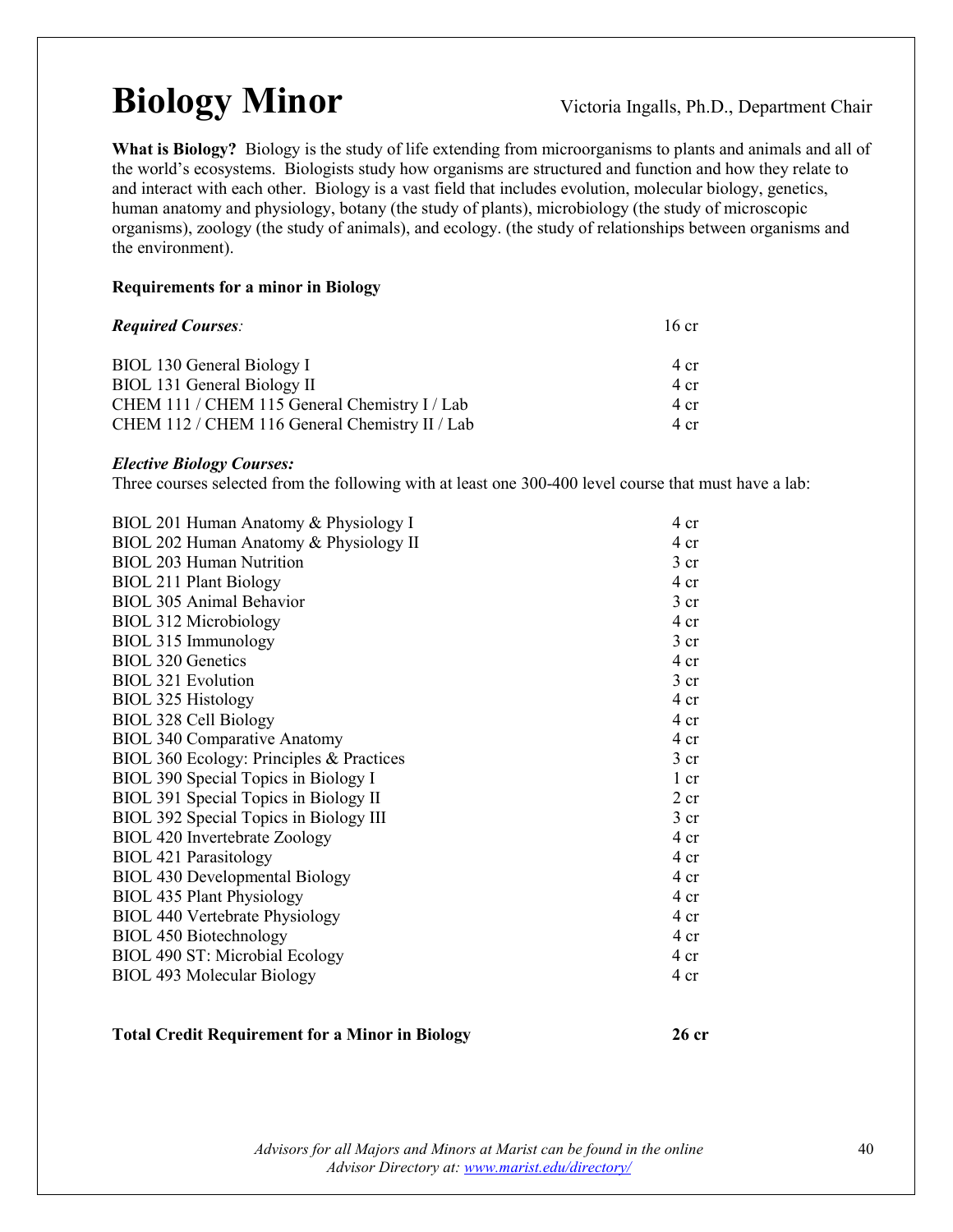### **Business Administration Minor**

Jason Lee, Ph.D., Department Chair Elizabeth Purinton-Johnson, Ph.D., Department Chair Xiaoli Wang, Ph.D., Department Chair Roger Norton, Ph.D., Dean James D. Phillips, J.D., Ph.D., Senior Associate Dean Joanne H. Gavin, Ph.D., Associate Dean for Undergraduate Programs Jean Theobald, MPS, Director of Undergraduate Advising and Student Services

**What is Business Administration?** Successful enterprises are run by skilled managers who serve as the guiding force within business, government or non-profit organizations. To manage effectively, business professionals must have the knowledge and skills needed to plan, organize, direct, and control an organization to the achievement of their goals. They must understand how people behave in organizations and, at the same time, be mindful of the complexities of the global, legal, social, economic, and cultural environment in which they operate.

#### **Requirements for a Minor in Business**

| <b>Required Courses:</b>                                              | $15$ cr         |
|-----------------------------------------------------------------------|-----------------|
| <b>ACCT 203</b> Financial Accounting                                  |                 |
| <b>ACCT 204</b> Managerial Accounting                                 |                 |
| ECON 103 Principles of Microeconomics                                 |                 |
| ECON 104 Principles of Macroeconomics                                 |                 |
| BUS 320 Financial Management                                          |                 |
| Select one of the following:                                          | 3 <sub>cr</sub> |
| BUS 301 Human Resource Management                                     |                 |
| <b>BUS 340 Marketing Principles</b>                                   |                 |
| <b>Electives:</b>                                                     | 6 cr            |
| Select two 300/400 level from Business, Accounting**, Economics*** or |                 |
| FASH 365 or FASH 455.                                                 |                 |
| <b>Total Credit Requirement for a Minor in Business</b>               | 24 cr           |

\* Subject to prerequisite requirements. Internship credits excluded.

\*\* Accounting majors are required to take BUS 388 Operations Management and one additional 300-400 level course in Accounting or Economics.

\*\*\* Economics majors are required to take two 300/400 level BUS or ACCT course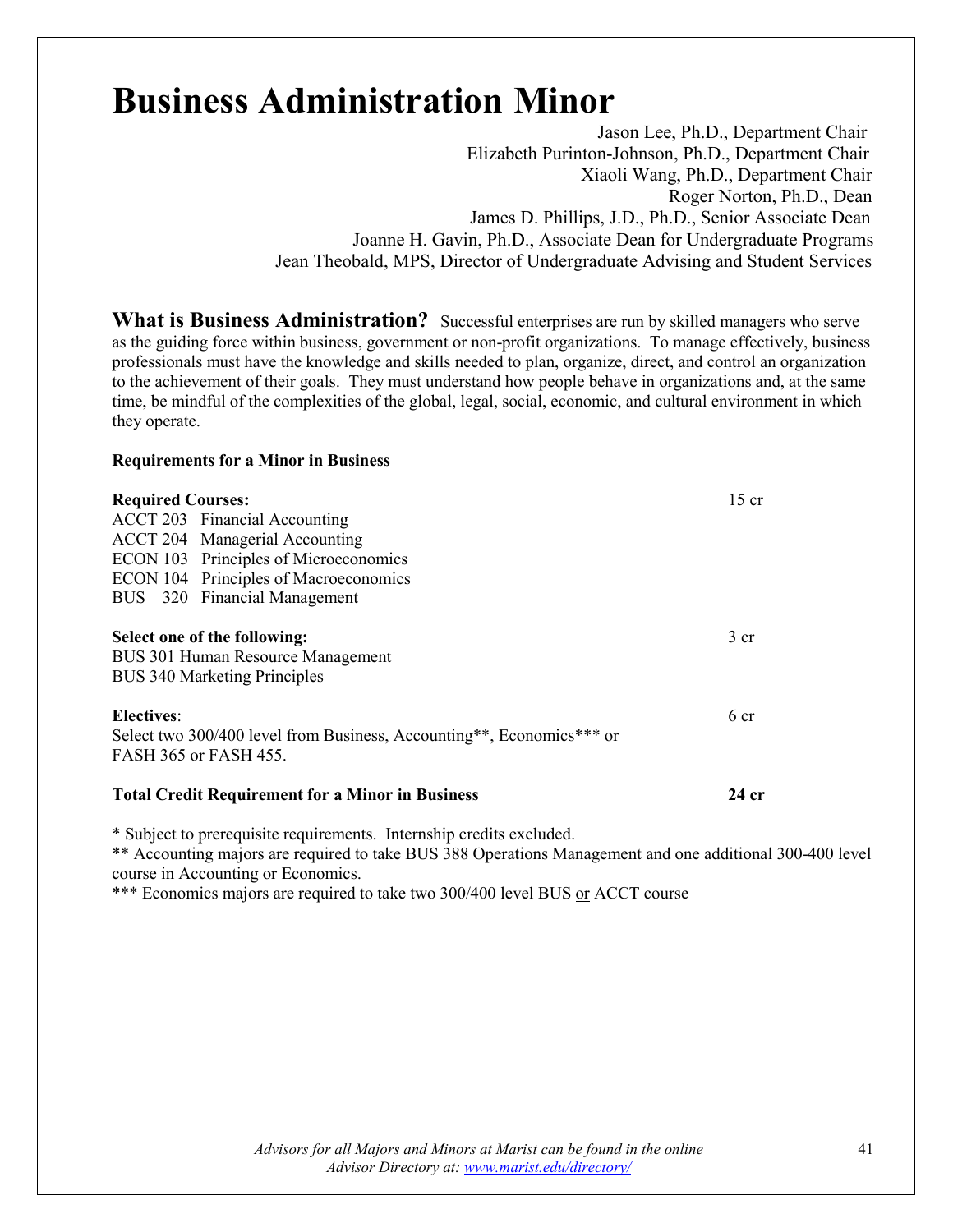### Catholic Studies Minor **John Knight, Ph.D., Coordinator**

Janet Stivers, Ph.D.

**What is Catholic Studies?** Catholic Studies is a multi-disciplinary program which offers students an opportunity to study how the tradition of Catholic Christianity has shaped the world we know today, to examine their beliefs and values in a mature and critical way, and to further integrate their Core/Liberal Studies program. The three required courses for the Minor are designed to provide students with a historical and theological foundation in the traditions of Catholic Christianity. The elective courses in the several groupings identified below encourage students to explore the implications of Catholic thought, imagination, spirituality, and social/political vision within the many other disciplines they are studying. All the required or elective courses for the Minor can also satisfy one or another Core/LS area requirements.

#### **Requirements for a Minor in Catholic Studies**

| <b>Required Courses</b>                                                    | 9 cr |
|----------------------------------------------------------------------------|------|
| HIST 248 Medieval Europe                                                   | 3 cr |
| HIST 255 The Catholic Church in Modern Times                               | 3 cr |
| REST 243 Catholic Thought and Spirituality                                 | 3 cr |
| <b>Elective Courses</b>                                                    | 9 cr |
| Students must elect at least one course from each of the first             |      |
| two groupings, and a third from any of the three groupings:                |      |
| Group One (Art, Music, Literature)                                         |      |
| ART 380 Renaissance Art                                                    |      |
| ENG 214 Religion in Film and Literature                                    |      |
| ENG 266 The Italian-American Experience                                    |      |
| <b>ENG 330 Medieval Literature</b>                                         |      |
| ENG 324 Chaucer                                                            |      |
| Appropriate Special-Topics and regular courses in Art, Literature or Music |      |
| <b>Group Two (Philosophy and Religious Studies)</b>                        |      |

PHIL 321 Medieval Philosophy PHIL 331 Philosophy of Religion REST 208 Judeo-Christian Scriptures REST 203 Christianity REST 204 Judaism REST 431 Spirituality and Human Development Appropriate Special-Topics and regular courses in Philosophy or Religious Studies

*Group Three (Historical and Cultural Studies)* HIST/POSC 217 Catholics in the United States HIST/POSC 266 The Italian-American Experience HIST 286 The Irish Experience in America Appropriate Special-Topics courses in History or Cultural Studies

### **Total Credit Requirement for a Minor in Catholic Studies 18 cr**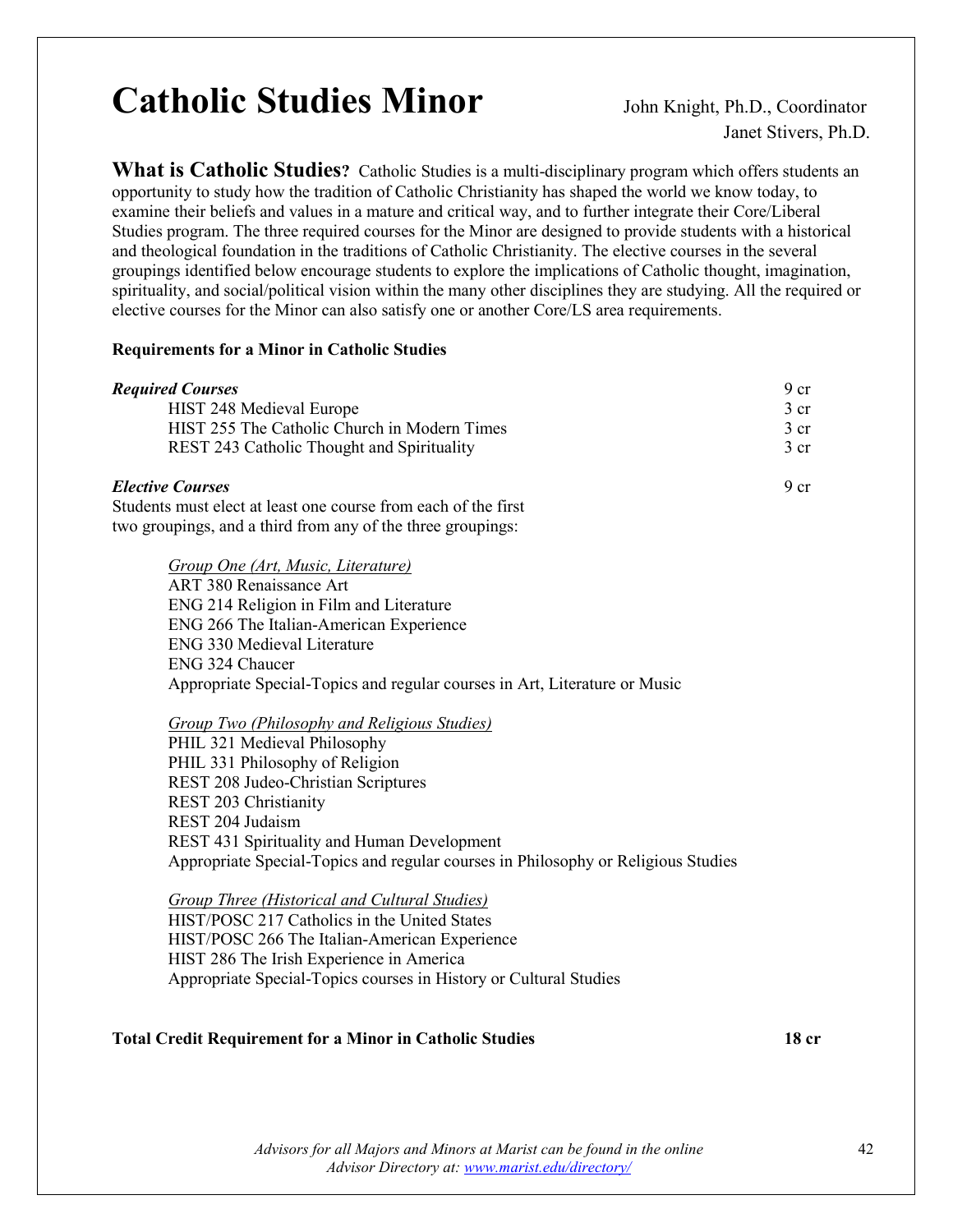## Chemistry Minor John Galbraith, Ph.D., Department Chair

What is Chemistry? Chemistry, a major branch of the physical sciences, is the study of materials and the changes they undergo, and includes an examination of composition, properties, reactions and applications. The major branches of chemistry are inorganic, organic, analytical and physical chemistry, biochemistry, and materials science. Applications of chemistry include the production of fabrics, plastics and glass, paper, semiconductors, pharmaceuticals and exotic materials like superconductors; improvements in food production, metallurgy, the development of fuels and lubricants, environmental monitoring and protection, and the general area of health, medicine and safety. Chemical research touches every facet of modern life, including the chemical basis of life.

### *Requirements for a Minor in Chemistry*

| CHEM 111 / CHEM 115 General Chemistry I / Lab  | 4 cr            |
|------------------------------------------------|-----------------|
| CHEM 112 / CHEM 116 General Chemistry II / Lab | $4 \text{ cr}$  |
| CHEM 211 Organic Chemistry I                   | 3 <sub>cr</sub> |
| CHEM 212 Organic Chemistry II                  | 3 <sub>cr</sub> |
| CHEM 215 Organic Chemistry I Lab               | $1 \text{ cr}$  |
| CHEM 216 Organic Chemistry II Lab              | $1$ cr          |

| Two courses chosen from two different groups. One of these courses |        |
|--------------------------------------------------------------------|--------|
| must be 4 cr or accompanied by its corresponding lab course.       | 7-9 cr |

| Group 1: | CHEM 355 Analytical Chem* OR CHEM 376 Res Methods in Chem I*<br>OR CHEM 310 Env Chem                        |
|----------|-------------------------------------------------------------------------------------------------------------|
| Group 2: | CHEM 361 Thermodynamics & Kinetics** OR CHEM 362 Quantum and<br>Statistical Mechanics**                     |
| Group 3: | CHEM 430 Adv. Inorg Chem, OR CHEM 440 Adv. Org Chem, OR other<br>advanced special topics courses as offered |
| Group 4: | CHEM 301 Principles of Biochemistry OR CHEM 420 Biochemistry I                                              |
| Group 5: | <b>CHEM 203 Computational Chemistry</b>                                                                     |
|          | * Both have lab courses built in, no further lab would be required.                                         |

\*\*Chem 361-362-363 require Phys 211-212 and MATH 210

### **Total Credit Requirement for a Minor in Chemistry 23-25 cr**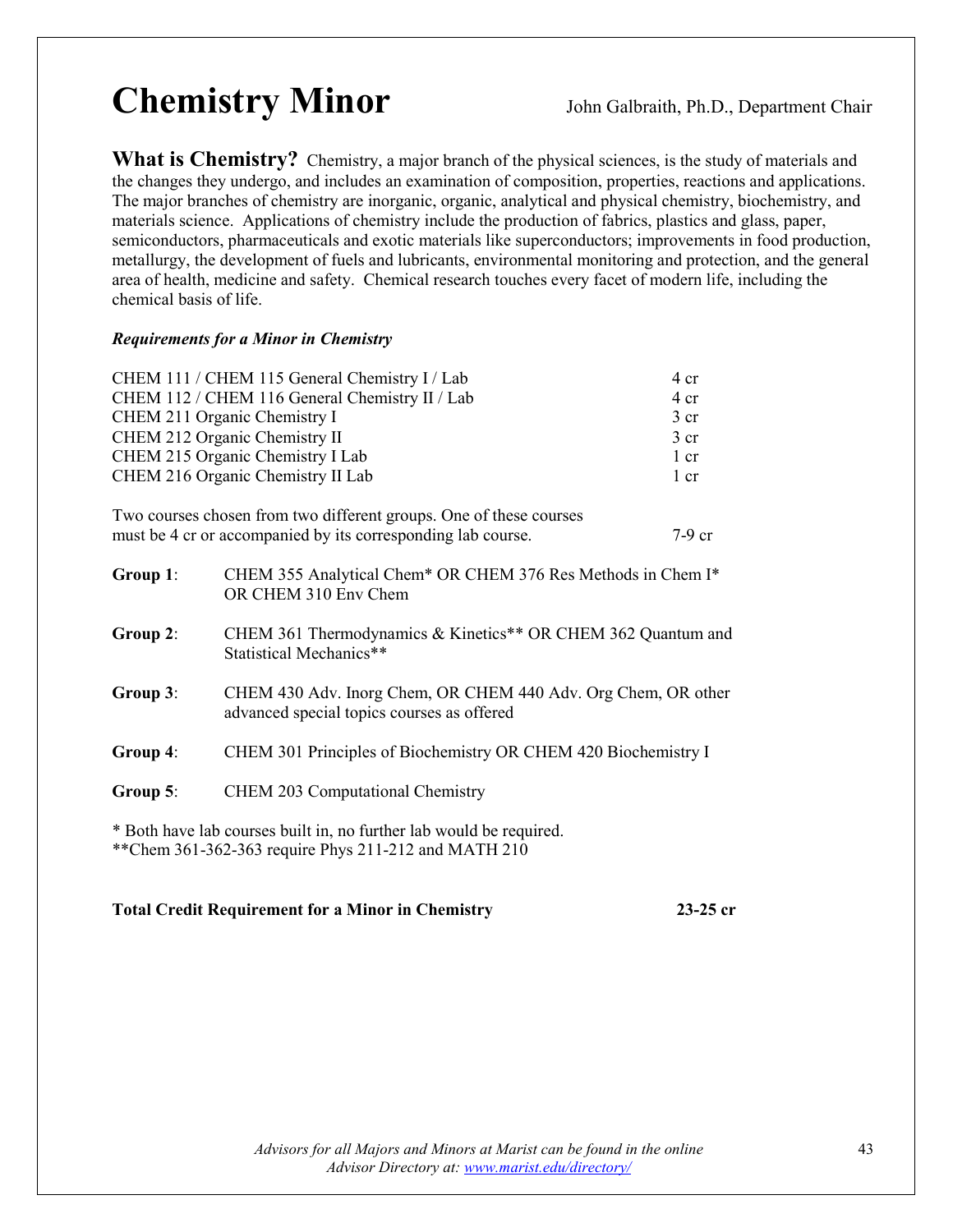### Cinema Studies Minor Jeff Bass, M.A., M.S., Department Chair

**What is Cinema Studies?** The Cinema Studies Minor emphasizes the critical study of cinema as an art form, a business, a technology, a form of entertainment, and a cultural product that both reflects and shapes culture. It brings knowledge and concerns from various disciplines--such as history, literature, and philosophy- -to bear on the critical study of domestic and international cinemas. This minor complements majors in fields such as communication, theater, art, digital media, literature, history, or psychology, and deepens students' critical thinking and analytical skills. The minor advances the Marist tradition of enhancing students' appreciation and respect for ideological, cultural, and artistic diversity.

#### **Requirements for a Minor in Cinema Studies**

| Two required courses:                                                                   |                 |
|-----------------------------------------------------------------------------------------|-----------------|
| MDIA 120 Art of Film                                                                    | 3 cr            |
| MDIA 322 Film Theory and Criticism                                                      | 3 <sub>cr</sub> |
| <b>Select three:</b>                                                                    | 9 <sub>cr</sub> |
| MDIA 323 Film and History                                                               |                 |
| MDIA 324 Experimental Film and Video                                                    |                 |
| MDIA 325 Documentary                                                                    |                 |
| MDIA 326 Race and Ethnicity in Film                                                     |                 |
| MDIA 332 Current Issues in Film (can be taken up to three times under different topics) |                 |
| MDIA 335 Gender and Media                                                               |                 |
| MDIA 339 Film and Literature                                                            |                 |
| MDIA 422 Topics in Global Cinema (can be taken up to three times with new topics)       |                 |
| FREN 305 Studies in French Film and Literature                                          |                 |
| SPAN 330 Themes in Spanish Cinema                                                       |                 |
| SPAN 335 Themes in Latin American Cinema                                                |                 |
| PHIL 333 Philosophy and Film                                                            |                 |
|                                                                                         |                 |

**Total Credit Requirement for a Minor in Cinema Studies 18 cr**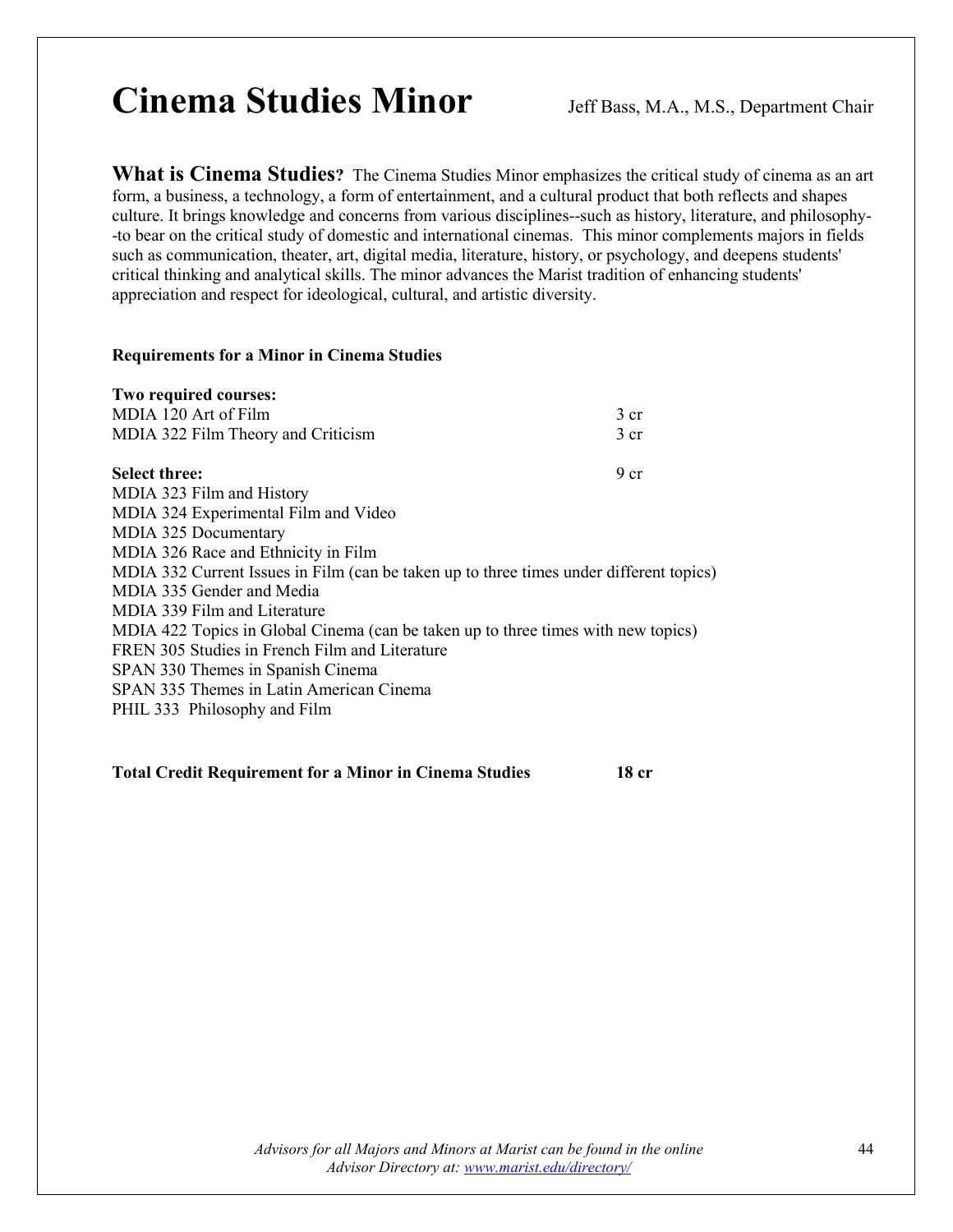### **Cognitive Science Minor** Andrei A. Buckareff, Ph.D., Co-Director

Kristin Jay, Ph.D., Co-Director

**What is Cognitive Science?** Cognitive science is a multidisciplinary field of research about the nature of cognition (thinking). Cognitive science involves many levels of examination, from basic neuroscience, to measures of behavior from which we infer cognitive structures and processes, to computer modeling of these processes. Unifying the field is the importance of abstract thinking (as mental processes are unobservable) and an understanding of philosophical issues related to the study of mental processes, action, and perceptual experience. This minor would be of interest to anyone curious about the mind, the nature of the human experience of reality, the roles of language, emotion, biology, and social context in this experience, our understanding of cognition in other organisms, and artificial intelligence. In particular, the minor complements its constituent disciplines (psychology, philosophy, computer science, linguistics, biology, etc.) by offering, flexibly, an integrative, interdisciplinary context of study.

#### **Requirements for a Minor in Cognitive Science**

#### **Four required courses:**

| Four additional courses with the following constraints: | 12 cr            |
|---------------------------------------------------------|------------------|
| PHIL 302 Moral Cognition                                | $\frac{3}{5}$ cr |
| PHIL 205 / PSYC 205 Foundations of Cognitive Sciences   | 3 <sub>cr</sub>  |
| PSYC 101 Introduction to Psychology                     | 3 <sub>cr</sub>  |
| PHIL 101 Philosophical Perspectives                     | 3 cr             |

- Courses must be from at least 3 different disciplines
- No more than 1 course at 100-level
- No more than 2 courses (which must be 300-level or above) from student's major discipline
- At least 2 courses must be 300-level or above
- ANTH 101 Introduction to Physical Anthropology BIOL 232 Sex, Evolution, and Behavior BIOL 305 Animal Behavior CMPT 120 Introduction to Programming CMPT 404 Artificial Intelligence CMPT 412 Robotics CMPT 440 Formal Languages and Computability ENG 201 Introduction to Linguistics ENG 293 Theory of Mind: Cognitive Approaches to American Literature ENG 301 History of the English Language ENG 302 World Englishes MATH 130 Introductory Statistics I MATH 131 Introductory Statistics II MATH 310 Introduction to Mathematical Reasoning MATH 412 Computational Linear Algebra PHIL 203 Introduction to Logic PHIL 310 Symbolic Logic PHIL 324 Contemporary Analytic Philosophy PHIL 325 Contemporary Continental Philosophy PHIL 335 Metaphysics PHIL 336 Epistemology PHIL 345 Philosophy of Mind PHIL 338 Philosophy of Science PHIL 339 Philosophy of Language PHIL 334 Free Will PSYC 206 Psycho-Biological Sex Differences PSYC 220 Social Psychology PSYC 301 Psychobiology and Lab PSYC 302 Neurobiology of Learning and Memory and Lab PSYC 303 Developmental Neuropsychology and Lab PSYC 305 Neurobiology and Neuropsychology of Learning Disabilities and Lab PSYC 306 Cognitive Neuroscience and Neuropsychology and Lab PSYC 307 Social Psychology of Modern Living and Lab PSYC 308 Human Memory & Lab PSYC 342 Cognitive Psychology PSYC 343 Sensation and Perception

#### **Total Credit Requirement for a Minor in Cognitive Science 24 cr**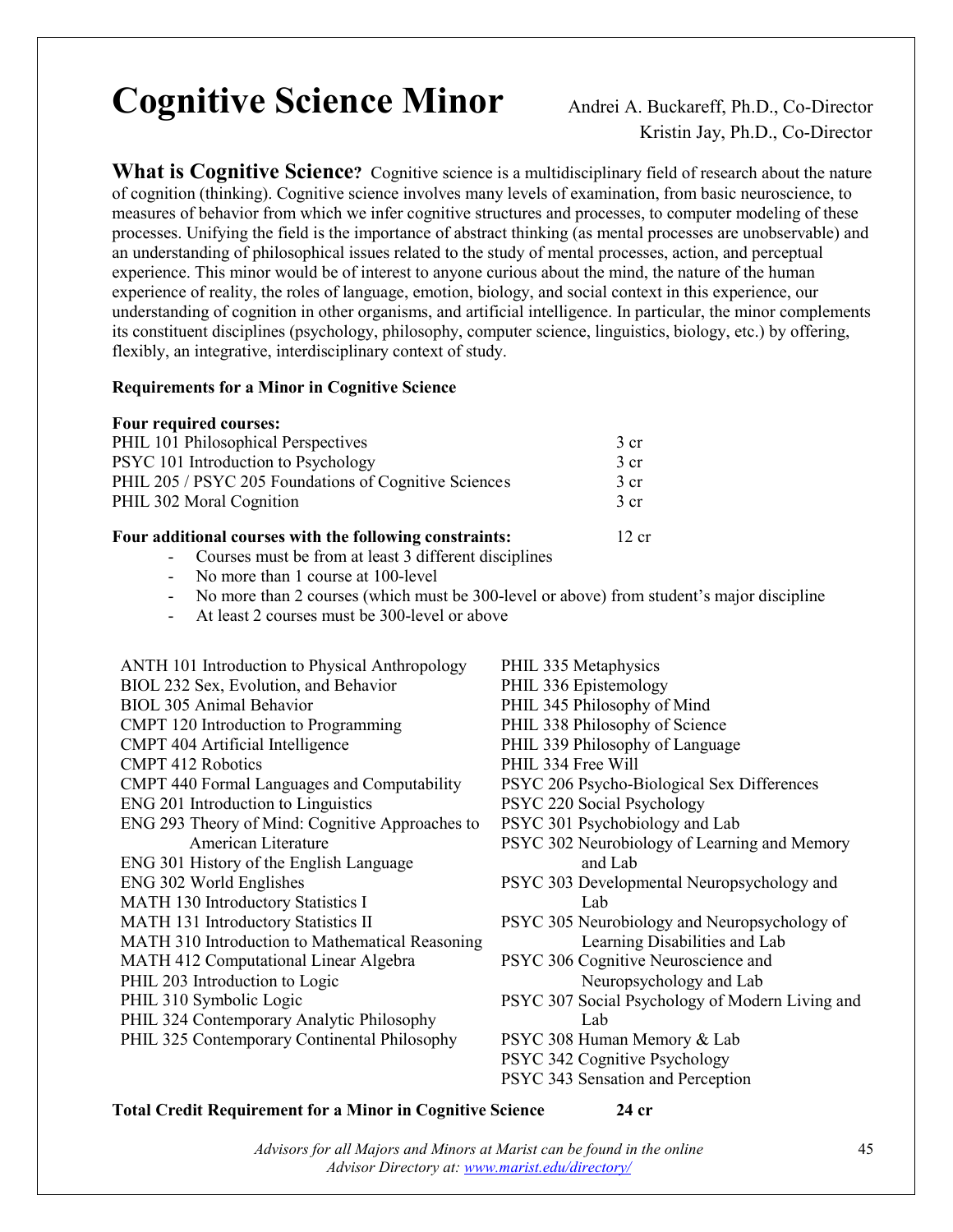### **Coaching License (NYS)**

Timothy Murray, M.A., Director of Physical Education

**What is the NYS Coaching License?** A ruling by the New York State Board of Regents requires that all public school coaches must be licensed by an approved program of licensing or be a certified teacher of Physical Education. Marist has been approved as a certifying institution and is providing the courses leading to an initial temporary coaching license in New York State.

The course areas offered are mandated by the state and fall into three basic areas:

1. Philosophy, principles, and organizations; students must take PHED 410, Principles/Problems of Coaching.

2. Health Sciences applied to coaching: students must take either PHED 401 (Movement in Sports) or HLTH 300 (Kinesiology); students must take HLTH 202 (First Aid/CPR)

3. Theory and techniques courses in coaching: students must take one two-credit course chosen from the following, not all of which are offered every year:

PHED 310 Soccer Coaching PHED 311 Basketball Coaching PHED 313 Baseball Coaching PHED 314 Football Coaching PHED 391 Track Coaching

4. Child Abuse and Violence Abuse Workshops: in accordance with Section 801.4 completion of a study in child abuse identification and reporting, and school violence prevention and intervention. All candidates license shall have completed at least two clock hours of coursework or training regarding the identification and reporting of suspected child abuse or maltreatment in accordance with the requirements of sections 3003(4) and 3004 of the Education Law and completed at least two clock hours of coursework or training in school violence prevention and intervention, as required by section 3004 of the Education Law. Additional workshops include: Training in Harassment, Bullying, Cyber bullying, and Discrimination in Schools: Prevention and Intervention (DASA Training)

Check with the local BOCES for course offerings or go to the following links to find an online class:

*<http://www.highered.nysed.gov/tcert/certificate/ca.htm> (child abuse identification) <http://www.highered.nysed.gov/tcert/certificate/save.htm> (SAVE) <http://www.highered.nysed.gov/tcert/certificate/dasa.html> (DASA Training)*

To gain the temporary coaching license the applicant must submit evidence of acceptable first aid and CPR courses (see above) and concussion training course (Every 2 years).

*[http://www.cdc.gov/concussion/HeadsUp/online\\_training.html](http://www.cdc.gov/concussion/HeadsUp/online_training.html) (Concussion Training) [http://www.nfhslearn.com/electiveDetail.aspx?courseID=38000](http://www.nfhslearn.com/electiveDetail.aspx?courseID=38000%20)*

Upon completion of all of these courses, it is the student's responsibility to contact the New York State Education Department to apply for a license, which is not issued by Marist College. It is also the student's responsibility to take appropriate steps to renew the temporary license every year for three years. After the third year the student can then apply for a professional coaching license, which is valid for three years.

Please refer to the following websites for information about contacting the New York State Education Department:

*[http://www.nysed.gov/curriculum-instruction/athletics-and](http://www.nysed.gov/curriculum-instruction/athletics-and-coaching)[coaching](http://www.nysed.gov/curriculum-instruction/athletics-and-coaching) [http://www.nysed.gov/common/nysed/files/programs/curriculum-instruction/coaching-course](http://www.nysed.gov/common/nysed/files/programs/curriculum-instruction/coaching-course-nfhssecond-pathwayguideline-1-6-17-fdraft.pdf)[nfhssecond-pathwayguideline-1-6-17-fdraft.pdf](http://www.nysed.gov/common/nysed/files/programs/curriculum-instruction/coaching-course-nfhssecond-pathwayguideline-1-6-17-fdraft.pdf)*

**Total Credit Requirement for a Certificate in Coaching 10 / 11 cr**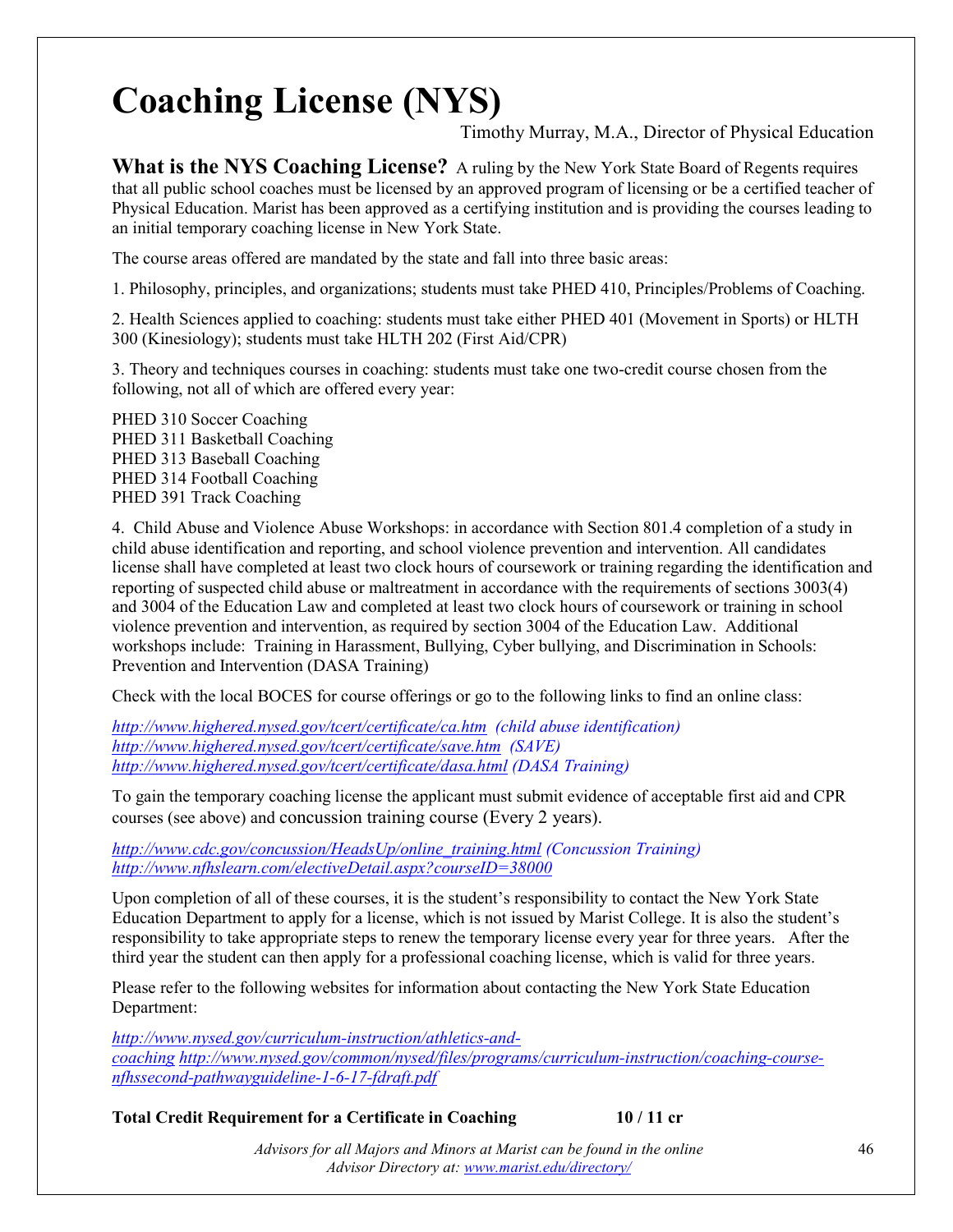### **Communication Minor**

Joanna D'Avanzo, Ph.D., Department Chair

**What is Communication?** The field of communication examines the exchange of messages between people in a variety of contexts. Verbal and non-verbal information is exchanged to create shared meaning. Communicators are involved in the gathering, analyzing and processing of information and transmitting it clearly and coherently in a variety of forms. Students are encouraged to study the process, outcomes and effects of the many modes of communication.

#### **Requirements for a Minor in Communication**

Choose one of the six (6) communication concentration areas: 18 cr

**Advertising (18 cr)**

COM 220 Principles of Strategic Advertising COM 324 Research & Consumer Insight COM 329 Creative Problem Solving COM 314 Media Strategy COM 313 Strategic Advertising Campaign Devel. **Select one:** COM 354 Visual Story Telling COM 358 Digital, Direct & Database Advertising COM 424 Branding

**Communication Studies (18 cr)** COM 101 Public Presentations COM 102 Introduction to Communication COM 203 Interpersonal Communication COM 301 Small Group Communication COM 302 Persuasion **Select one:** COM 325 Intercultural Communication COM 420 Advanced Public Presentations COM 425 Advanced Communication Theory

#### **General Communication Minor (18 cr)**

COM 101 Public Presentations COM 102 Introduction to Communication COM 200 Research Strategies and Methods \*Plus three Communication electives, two of which must be upper-level.

#### **Journalism (18 cr)**

COM 242 Intro to Journalism COM 243 Journalism Skills COM 466 Journalism Workshop

**Select One:** COM 236 News Editing COM 322 News Writing COM 327 Magazine Writing COM 331 Broadcast News Writing **Select One:** COM 328 Magazine Layout & Design COM 332 Producing the Newscast COM 345 Photo Journalism **Select One:** COM 300 Mass Communication Law COM 341 Press in America COM 342 Readings in Journalism

#### **Public Relations (18 cr)**

COM 102 Introduction to Communications COM 211 Fund of Pub. Relation Theory/Practice COM 212 Public Relations Writing Tools COM 333 Applied Research and Analytics COM 418 Communication Campaign Mgmt. COM 422 Case Studies in Integrated Comm.

#### **Sports Communication (18 cr)**

COM 102 Intro to Communication COM 242 Intro to Journalism COM 260 Sport, Culture, and Communication COM 365 Issues in Sports Media **Select two:** COM 445 Sports Reporting COM 448 Sports Broadcasting COM 460 Sports Public Relations

#### **Total Credit Requirement for a Minor in Communication 18 cr**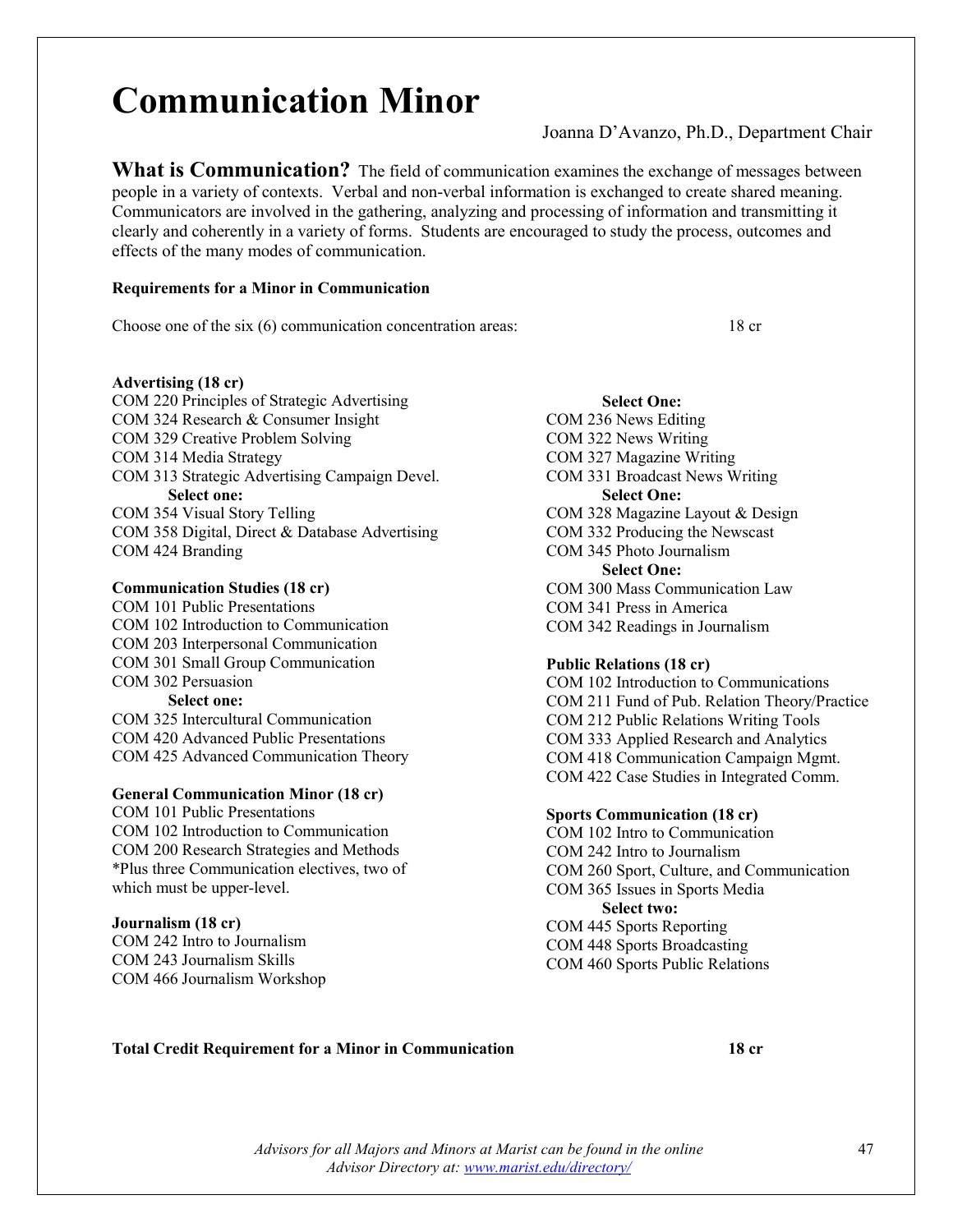### **Computer Science Minor** Matthew Johnson, MS, Department Chair

### **What is Computer Science?** The rapid spread of computers and computer-based

technologies over the past two decades has generated a need for skilled, highly trained professionals to design and develop the hardware and software systems and to determine how to incorporate these advances into new or existing systems. Computer scientists conduct research, design computers, and discover and use principles of applying computers. Their jobs are distinguished by the higher level of theoretical expertise they apply to complex problems and innovative ideas for the application or creation of new technology. They work in such areas as hardware and language design, developing and advancing artificial intelligence, designing programming tools, knowledge-based systems or computer games

### **Requirements for a Minor in Computer Science**

|                 | <b>Total Credit Requirement for a Minor in Computer Science</b> | $22 - 24$ cr |
|-----------------|-----------------------------------------------------------------|--------------|
|                 | Two approved upper-level CMPT courses                           | $6-8$ cr     |
| <b>MATH 250</b> | Discrete Mathematics                                            | 4 cr         |
| CMPT 221L       | Software Development II                                         | 4 cr         |
| CMPT 220L       | Software Development I                                          | 4 cr         |
| CMPT 120L       | Introduction to Programming                                     | 4 cr         |

### Creative Writing Minor Eileen Curley, Ph.D., Department Chair

**What is Creative Writing**? Creative Writing encompasses the crafts of poetry, fiction, creative nonfiction, and playwriting. Creative Writing allows students to explore their own creativity while also acquiring the valuable skills of revision, critical thinking, and communication.

### **Requirements for a Minor in Creative Writing**

| <b>Foundation Course</b>        |                                          |                 |
|---------------------------------|------------------------------------------|-----------------|
|                                 | ENG 280 Introduction to Creative Writing | 3 <sub>cr</sub> |
| <b>Required Course</b>          |                                          |                 |
|                                 | ENG 218 Grammar, Style and Editing       | 3 cr            |
|                                 | Four (4) of the following courses:       |                 |
|                                 | <b>ENG 310 Playwriting Workshop</b>      |                 |
|                                 | ENG 311 Poetry Workshop                  |                 |
|                                 | <b>ENG 380 Nonfiction Workshop</b>       |                 |
|                                 | <b>ENG 382 Fiction Workshop</b>          |                 |
|                                 | ENG 392 Special Topics (in Writing)      |                 |
|                                 | ENG 490 Independent Writing Project      | 12 cr           |
| <b>Required 1-Credit Course</b> |                                          |                 |
|                                 | ENG 318 Forms in Writing                 | 1 cr            |
|                                 |                                          |                 |

### **Total Credit Requirements for a Minor in Creative Writing: 19 cr**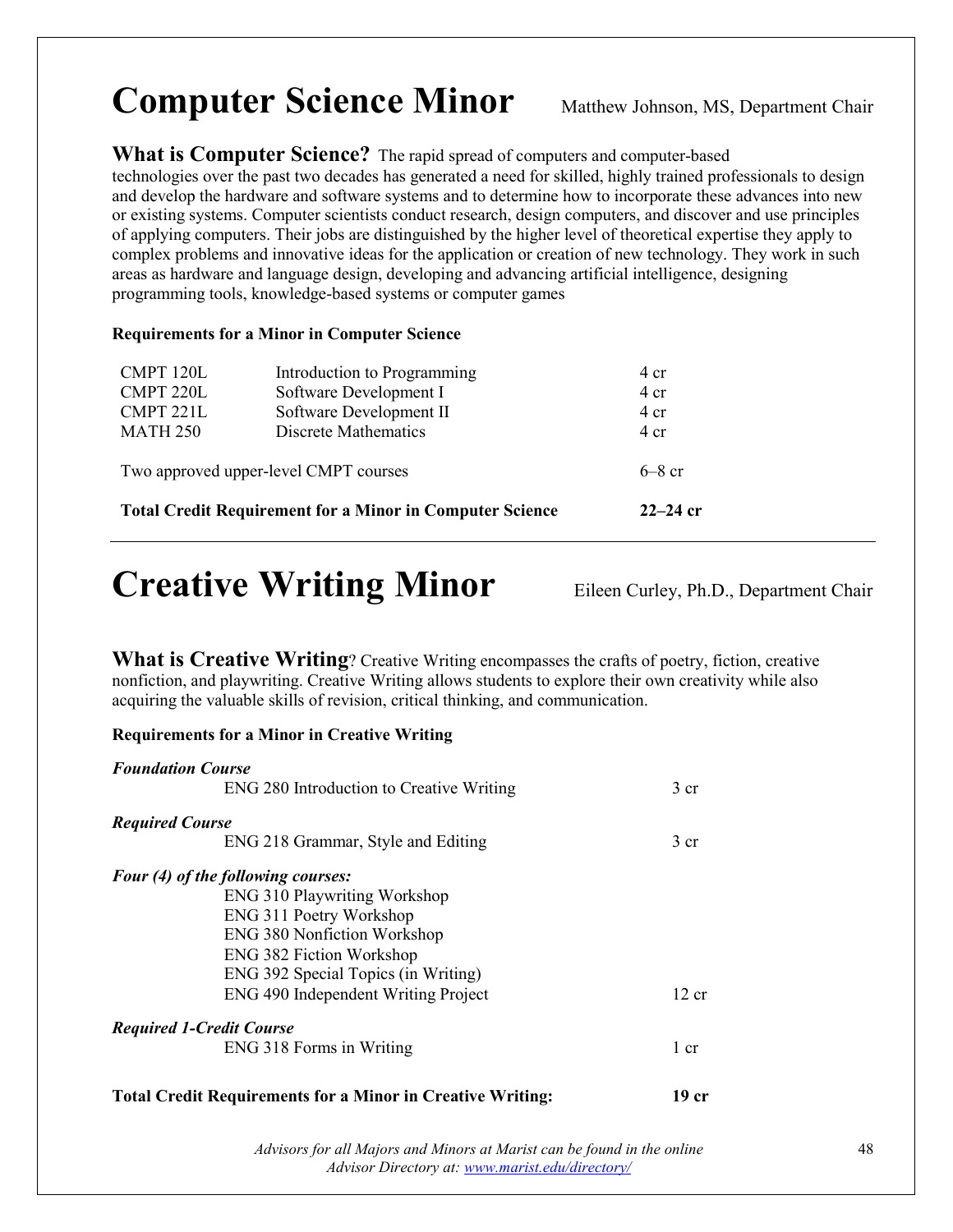### Criminal Justice Minor Addrain S. Conyers, Ph.D., Department Chair

**What is Criminal Justice?** Criminal Justice explores the components of criminal behavior, consequential treatments, legal institutions and operations that shape society. It relates to legal and protective services that focus on the effective implementation of law and legal procedures as well as the relationship of laws to the safety and protection of life and property.

### **Requirements for a Minor in Criminal Justice**

| <b>Total Credit Requirement for a Minor in Criminal Justice</b> | 18 cr           |
|-----------------------------------------------------------------|-----------------|
| Any 2 Criminal Justice Elective Courses                         | 6 cr            |
| CRJU 302 Criminal Courts                                        | 3 cr            |
| CRJU 235 Corrections                                            | $3 \text{ cr}$  |
| CRJU 230 Policing in America                                    | 3 cr            |
| CRJU 101 Introduction to Criminal Justice                       | 3 <sub>cr</sub> |
|                                                                 |                 |

### **Cyber Security Minor** Matthew Johnson, MS, Department Chair

### **Minor in Cybersecurity Includes:**

- **Framework and key concepts based on established cybersecurity certifications**
- Hands-on experience in cyber-defense tools and techniques
- Security governance and ethics
- **Penetration testing of data center servers, storage, and networks**
- Implementing data confidentiality, integrity, and authentication
- **Managing mobile device and wireless security**

### **Requirements for a Minor in Cybersecurity**

| Introduction to Programming     | 4 cr            |
|---------------------------------|-----------------|
| Data Communication and Networks | 4 cr            |
| Internetworking                 | 4 cr            |
| Introduction to Cybersecurity   | 4 cr            |
| Hacking and Penetration Testing | 3 <sub>cr</sub> |
| Mobile                          | 4 cr            |
|                                 |                 |

### **Total Credit Requirement for a Minor in Cybersecurity 23 cr**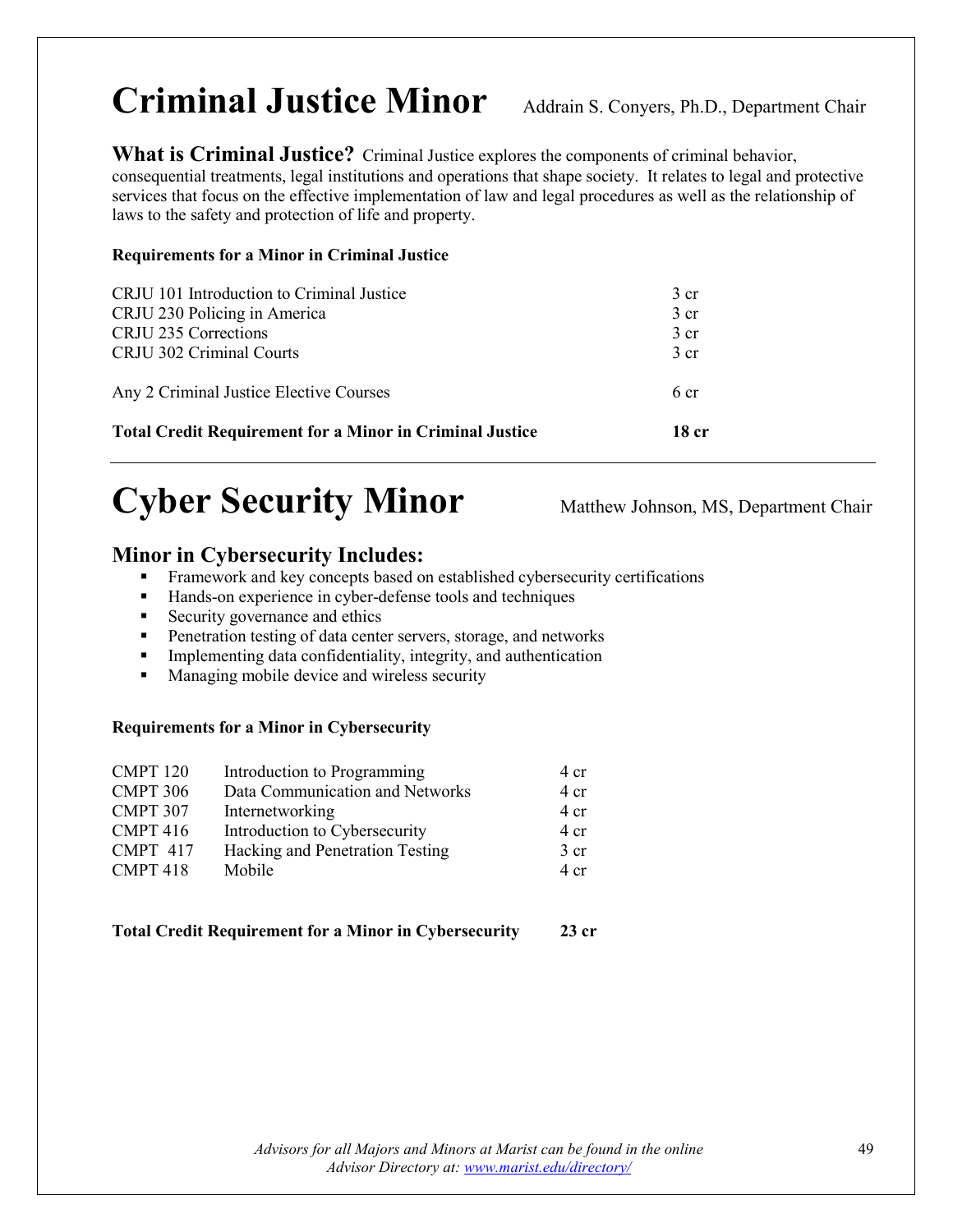### **Data Center Facilities Management Associate and Professional Certificates**

Matthew Johnson, MS, Department Chair

### **What is Data Center Facilities Management Associate and Professional**

**Certificates?** The Data Center Facilities Management Associate and Professional Certificates provide a fast-track opportunity to (re)train for entry-level data center operations positions and to provide competency in critical infrastructure design and management, and problem-solving acumen. The program provides essential knowledge and skills in the unique aspects of managing the power, cooling and design of a data center facility as well as the information technology resources that continuously challenge system operational efficiency. The Professional certificate will focus on the interconnectivity of the data center, challenges of managing a "cloud" infrastructure and project management. Completion of the two certificates allows students to earn 20 undergraduate credits that can be applied toward the Marist College Bachelor of Science Degree in Professional Studies with an emphasis in Data Center Technologies.

**Admission Requirements:** High School Diploma or equivalency

### **Course Requirements:**

Associate Certificate in Data Center Facilities Management

*Requirements: Students must pass each course with a "C" or better to attain certificates.*

| CMPT 130 Information Technology and Systems Concepts  | 3 cr |
|-------------------------------------------------------|------|
| <b>CMPT 482 Introduction to Facilities Management</b> | 3 cr |
| <b>CMPT 487 Advanced Facilities Management</b>        | 3 cr |

### **Total Credit Requirement for Associate Certificate in Data Center Facilities Management 9 cr**

### Professional Certificate in Data Center Facilities Management

*Requirements: Successful completion of the Associate Certificate in Data Center Facilities Management, plus:*

| <b>CMPT 306 Data Communication and Networks</b>   | 4 cr |
|---------------------------------------------------|------|
| <b>CMPT 309 Project Management</b>                | 3 cr |
| <b>CMPT</b> 483 Cloud Infrastructure and Services | 4 cr |

### **Total Credit Requirement for Professional Certificate in Data Center Facilities Management 20 cr**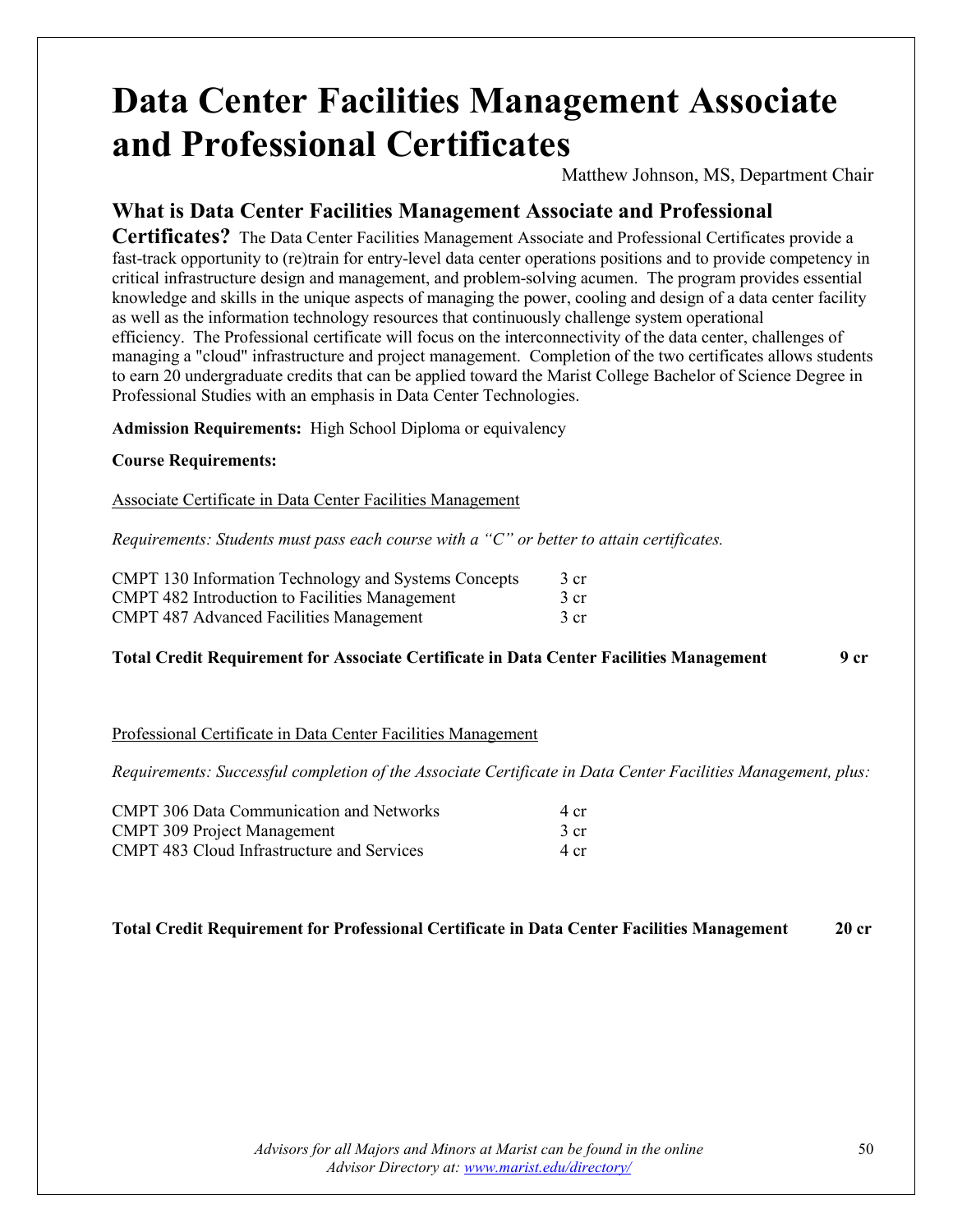### **Data Science and Analytics Minor**

Joseph Kirtland, Ph.D., Department Chair Matthew Johnson, MS, Department Chair

**What is Data Science and Analytics Minor?** The mission of the minor in Data Science & Analytics is to broaden the scope of students to get a good understanding of data analysis, data visualization, data mining and predictive modeling without requiring combined extensive, in-depth mathematical and computer science foundation.

The program's home academic unit, the School of Computer Science and Mathematics prepares its students to live and work within a technologically driven, rapidly changing world. These goals are very much in line with the distinguishing feature of Marist's education in which information technology is used to support teaching, learning, and scholarship. At Marist College, technology resources are combined with flexible and innovative program formats to expand access to higher education for all students.

#### **Requirements for a Minor in Data Science and Analytics**

| Introduction to Programming        | 4 cr            |
|------------------------------------|-----------------|
| Calculus I                         | $4 \text{ cr}$  |
| Introduction to Data Analysis      | 4 cr            |
| Data Visualization                 | 3 <sub>cr</sub> |
| Data Mining & Predictive Analytics | 3 <sub>cr</sub> |
|                                    |                 |

**Total Credit Requirement for a Minor in Data Science and Analytics 18 cr**

### **Digital Video Production Minor**

Jeff Bass, M.A., M.S., Department Chair

**What is Digital Video Production?** The Digital Video Production Minor is open to all majors and is designed to give students fundamental knowledge and experience in production and writing for various media. It is an ideal minor for students majoring in fields where having solid production skills will give them that competitive edge, such as Communication majors with Journalism, Sports Communication, Advertising, and Public Relations concentrations.

### **Requirements for a Minor in Digital Video Production**

| Two required courses:                          |                 |
|------------------------------------------------|-----------------|
| MDIA 103 Digital Toolbox                       | 3 <sub>cr</sub> |
| MDIA 203 Video Production                      | 3 <sub>cr</sub> |
| <b>Select three:</b>                           | 9 <sub>cr</sub> |
| MDIA 201 Writing for Media                     |                 |
| MDIA 301 Screenwriting for Film and Television |                 |
| MDIA 302 Editing                               |                 |
| MDIA 304 Audio Production                      |                 |
| MDIA 305 Lighting and Cinematography           |                 |
| MDIA 306 Media Performance                     |                 |
| MDIA 395 Directing the Narrative Film          |                 |
| MDIA 401 Advanced Screenwriting                |                 |
| MDIA 402 Advanced Post Production              |                 |
| MDIA 403 Multi-Camera Production               |                 |
|                                                |                 |

### **Total Credit Requirements for a Minor in Digital Video Production: 15 cr**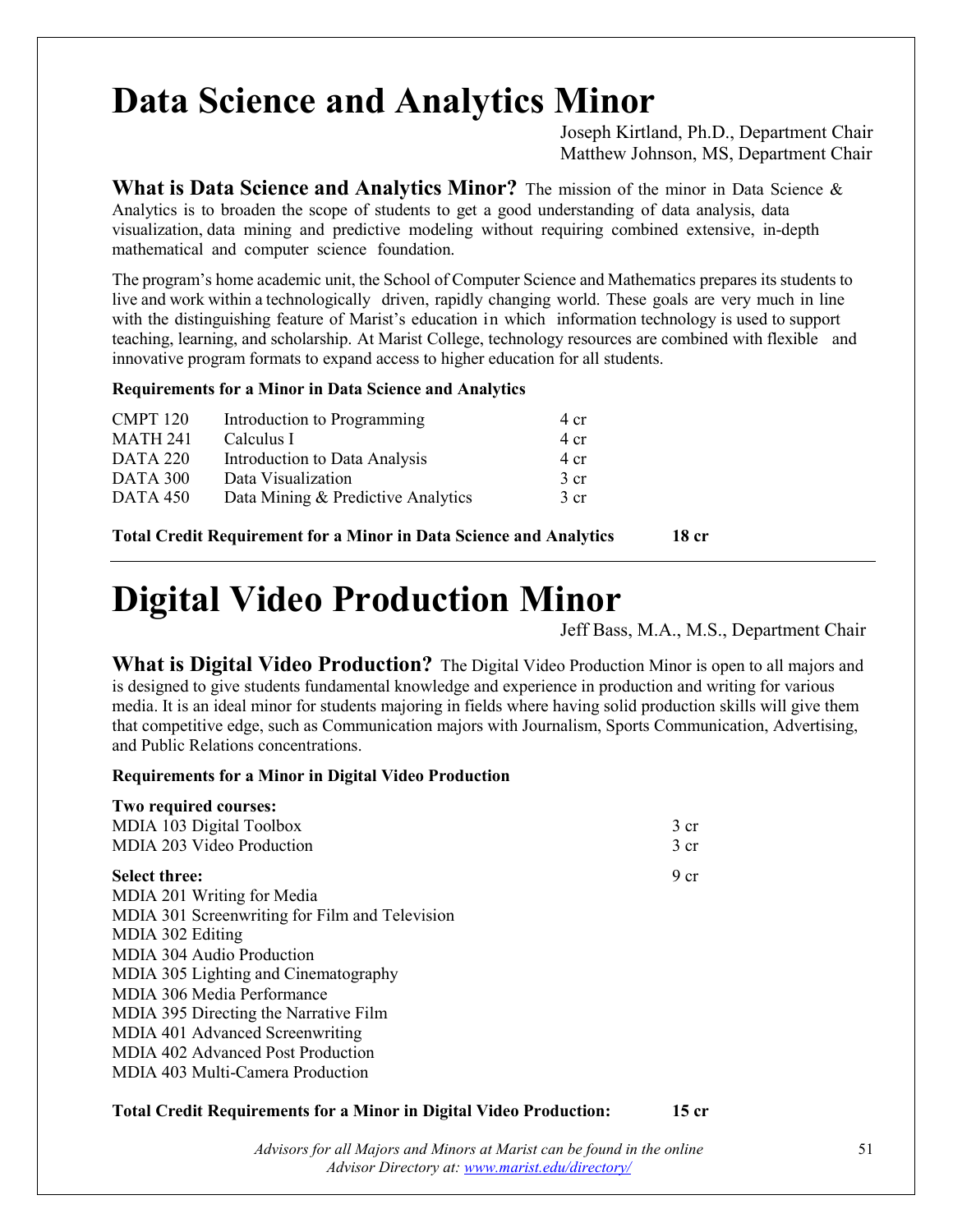### **Economics Minor** Xiaoli Wang, Ph.D., Department Chair

Joanne H. Gavin, Ph.D., Associate Dean for Undergraduate Programs Jean Theobald, MPS, Director of Undergraduate Advising and Student Services

What is Economics? Economists study the underlying components of economic issues and problems including inflation, recession, poverty and unemployment. This investigation promotes research and reasoning based on economic theory and leads to alternative policy proposals that can ultimately shape society and increase economic growth.

#### **Requirements for a Minor in Economics**

| <b>Introductory-Level Courses</b>                       |                 |
|---------------------------------------------------------|-----------------|
| <b>ECON 103 Principles of Microeconomics</b>            | 3 cr            |
| <b>ECON 104 Principles of Macroeconomics</b>            | 3 cr            |
| MATH 130 Introductory Statistics I                      | 3 <sub>cr</sub> |
| MATH 115 Calculus with Management Applications OR       |                 |
| <b>MATH 241 Calculus I</b>                              | $3-4$ cr        |
| <b>Upper-Level Courses</b>                              |                 |
| ECON 303 Intermediate Microeconomic Theory              | 3 <sub>cr</sub> |
| ECON 304 Intermediate Macroeconomic Theory              | 3 <sub>cr</sub> |
| Two courses from the following:                         | 6 cr            |
| <b>ECON 305 Environmental Economics</b>                 |                 |
| <b>ECON 310 Labor Economics</b>                         |                 |
| <b>ECON 315 Money and Banking</b>                       |                 |
| ECON 320 Quantitative Methods in Economics and Business |                 |
| <b>ECON 321 Public Finance</b>                          |                 |
| ECON 340 Economic Development: Towards Global Equality  |                 |
| ECON 383 Money and Banking                              |                 |
| <b>ECON 422 Financial Markets and Institutions</b>      |                 |
| ECON 432 International Financial Policies and Issues    |                 |
| <b>ECON 442 International Economics</b>                 |                 |
| ECON 443 History of Economic Thought                    |                 |
|                                                         |                 |
|                                                         |                 |

**Total Credit Requirement for a Minor in Economics 24-25 cr**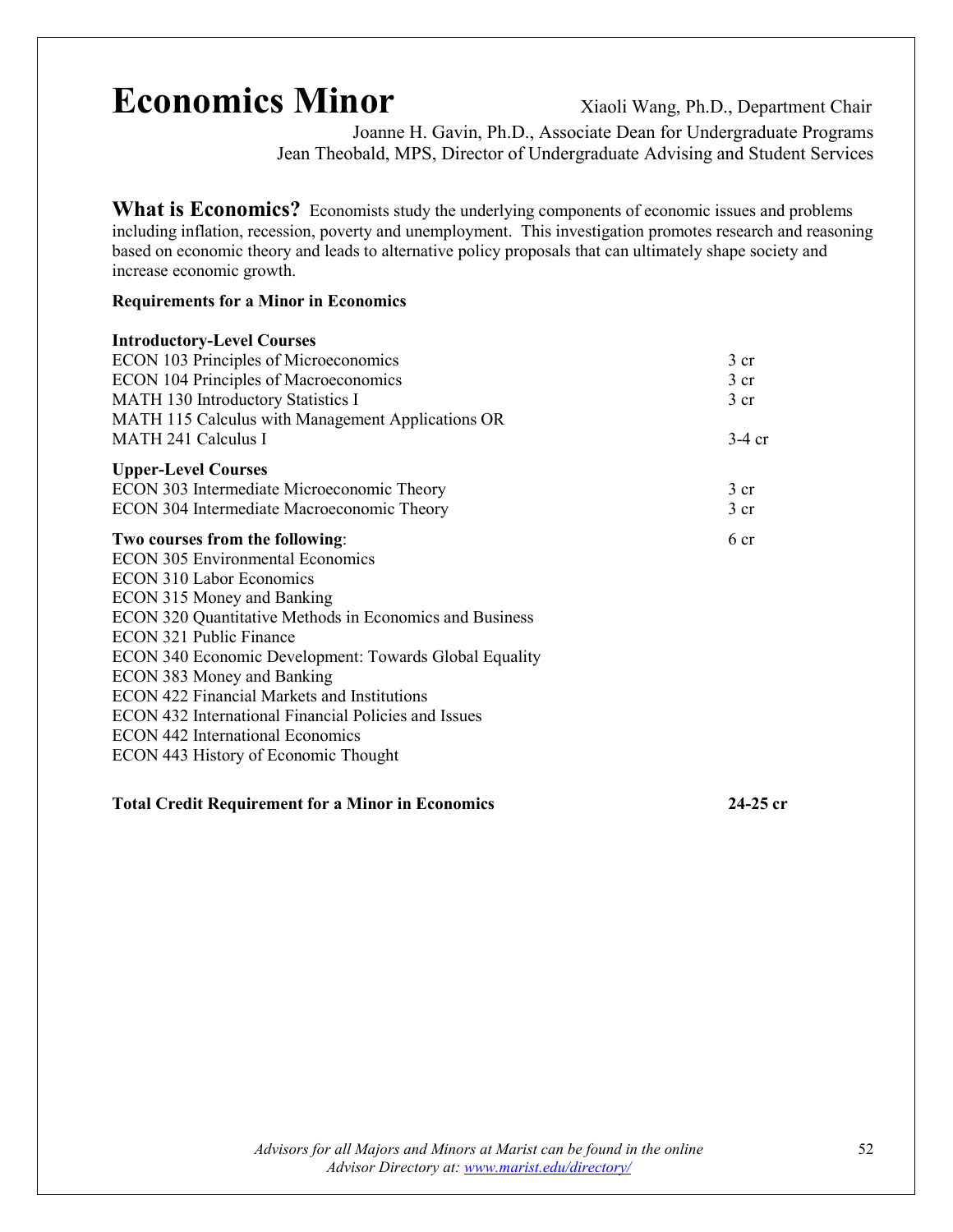### **English Literature Minor** Eileen Curley, Ph.D., Department Chair

**What is English Literature?** The literature minor provides students with a sense of the historical development of literature. Students also examine how that tradition is continually re-formed and reshaped as writers from previously excluded cultural traditions and once-marginalized groups are added to the canon. Students in the concentration develop the analytical skills and the critical language to describe, analyze, and evaluate literary texts.

### **Requirements for a Minor in English Literature**

| 1.0 | <b>Foundation Courses</b><br>ENG 180 Introduction to Literary Study<br>ENG 270 Classics of Western Literature | 6 cr  |
|-----|---------------------------------------------------------------------------------------------------------------|-------|
| 2.0 | Any four 300-400 level literature courses<br>(Not to include writing workshops or theatre arts courses)       | 12 cr |
|     | <b>Total credit requirement for a Minor in English Literature</b>                                             | 18 cr |

### **Enterprise Computing Minor** Matthew Johnson, MS, Chairperson

**What is Enterprise Computing?** Enterprise Computing is a term used to distinguish data processing in primarily large organizations (banks, manufacturers, utilities, insurers, governments, stock exchanges, the military, etc.) from data processing carried out on a smaller scale by typically smaller organizations (small and mid-sized businesses) or even individuals (personal computing). Enterprise Computing - a large scale, highly available, highly secure computing environment that serves the needs of a relatively large organization. The environment consists of an enterprise server(s) running multiple workloads surrounded by functional distributed servers all acting in concert to support the data processing needs of an organization. The computing environment is complex and heterogeneous in nature (no one vendor (hardware or software) is used exclusively). In fact, you may often hear the person in charge of an Enterprise Computing environment claim that they have "one of everything". Marist College has been a leader in the use of and providing education for enterprise computing for many years.

### **Requirements for a Minor in Enterprise Computing**

| CMPT 120 Introduction to Programming               | 4 cr            |
|----------------------------------------------------|-----------------|
| <b>CMPT 220 Software Development I</b>             | 4 cr            |
| CMPT 315 Introduction to z/OS and Major Subsystems | 4 cr            |
| Select 3 electives from the following:             |                 |
| CMPT316N z/OS Networking                           | 3 <sub>cr</sub> |
| CMPT317N z/OS Security                             | 3 <sub>cr</sub> |
| CMPT451N z/OS Advanced Topics                      | 3 <sub>cr</sub> |
| CMPT452N z/OS RAS and PD                           | $3$ cr          |
| <b>CMPT455N DB2 Fundamentals</b>                   | 3 <sub>cr</sub> |
| <b>CMPT456N z/OS Performance Fundamentals</b>      | $3 \text{ cr}$  |
| CMPT453N z/OS Emerging Technologies                | 3 <sub>cr</sub> |
| CMPT454N z/OS Installation                         | 3 <sub>cr</sub> |

### **Total Credit Requirement for a Minor in Enterprise Computing 21 cr**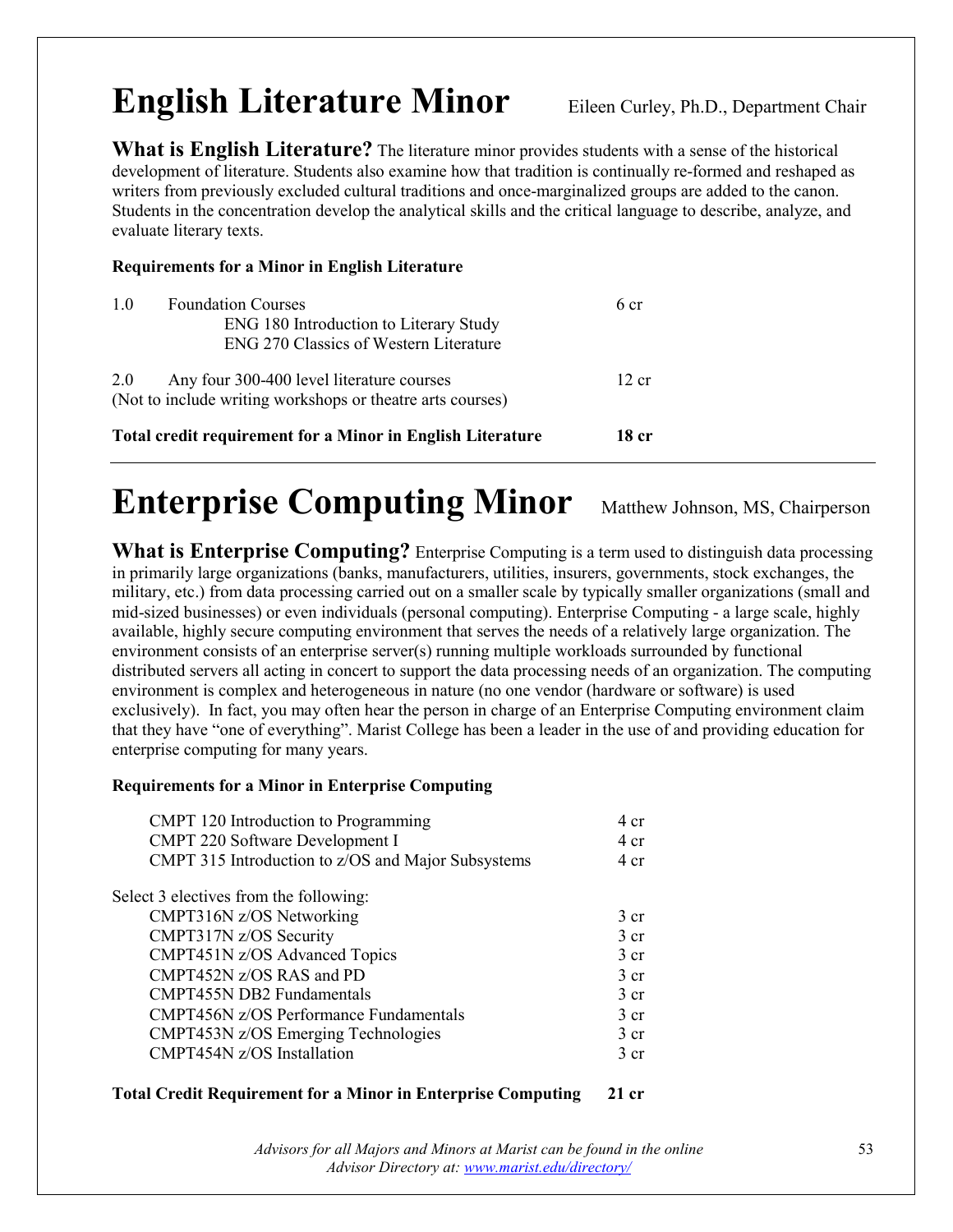### **Environmental Policy Minor** Richard Feldman, Ph.D., Chairperson

**Requirements for a Minor in Environmental Policy**

| <b>Required Courses (18 credits)</b>                        |                 |
|-------------------------------------------------------------|-----------------|
| ENSC 101 Intro to Environmental Issues (2)                  | $3 \text{ cr}$  |
| ENSC/POSC 202 Political Process and the Environment (1) (3) | $3 \text{ cr}$  |
| ENSC 230 Intro to Geographic Info Systems                   | 3 <sub>cr</sub> |
| ENSC/ECON 305 Environmental Economics (1) (3)               | 3 <sub>cr</sub> |
| ENSC/POSC 420 Environmental Planning (1) (3)                | 3 <sub>cr</sub> |
| <b>ENSC 425 Environmental Law</b>                           | $3 \text{ cr}$  |
| Electives (3 credits)                                       | 3 cr            |

Options:

a. Choose three elective credits related to the minor with approval of the Chair of Environmental Science & Policy b. Complete a 3-credit internship with approval of the Internship Coordinator of Environmental Science & Policy

#### **Total Credit Requirement for a Minor in Environmental Policy 21 cr**

(1) Prerequisite courses required beyond those listed under Required Courses

(2) Counts for C/LS Natural Science

(3) Counts for C/LS Social Science

### **Environmental Science Minor** Richard Feldman, Ph.D., Chair

#### **Requirements for a Minor in Environmental Science**

| <b>Required Courses</b> $(19 - 23 \text{ credits})$  |                 |
|------------------------------------------------------|-----------------|
| <b>BIOL 130 General Biology I</b>                    | 4 cr            |
| <b>BIOL 131 General Biology II</b>                   | 4 cr            |
| {CHEM 101 Intro to Chemistry                         | 3 <sub>cr</sub> |
| {CHEM 130 Intro to Chemistry Lab                     | 1 cr            |
| OR.                                                  |                 |
| {CHEM 111 / CHEM 115 General Chemistry I / Lab       | $4 \text{ cr}$  |
| {CHEM 112 / CHEM 116 General Chemistry II / Lab      | 4 <sub>cr</sub> |
| <b>ENSC</b> 101 Intro to Environmental Issues        | 3 <sub>cr</sub> |
| ENSC/BIOL 360 Ecology: Principals & Practices        | 4 <sub>cr</sub> |
| <b>Elective Courses</b> (at least 6 credits)         | 6 <sub>cr</sub> |
| ENSC 210 Intro to Geology 3 cr                       |                 |
| ENSC 212 Intro to Geology Lab 1 cr                   |                 |
| ENSC 230 Intro to Geographic Info Systems 3 cr       |                 |
| ENSC 309 Environmental Chemistry Lab 1 1 cr          |                 |
| ENSC 310 Environmental Chemistry 1 3 cr              |                 |
| ENSC 313 Environmental Microbiology 1 3 cr           |                 |
| ENSC 321 Natural History of the Hudson Valley 3 cr   |                 |
| ENSC/BIOL 327 Freshwater Ecology 3 cr                |                 |
| ENSC 380 Principles of Environmental Assessment 3 cr |                 |
| ENSC 404 Environmental Toxicology 4 cr               |                 |
| BIOL 211Plant Biology 4 cr                           |                 |
| BIOL 420 Invertebrate Zoology 4 cr                   |                 |

### **Total Credit Requirement for a Minor in Environmental Science 25-29 cr**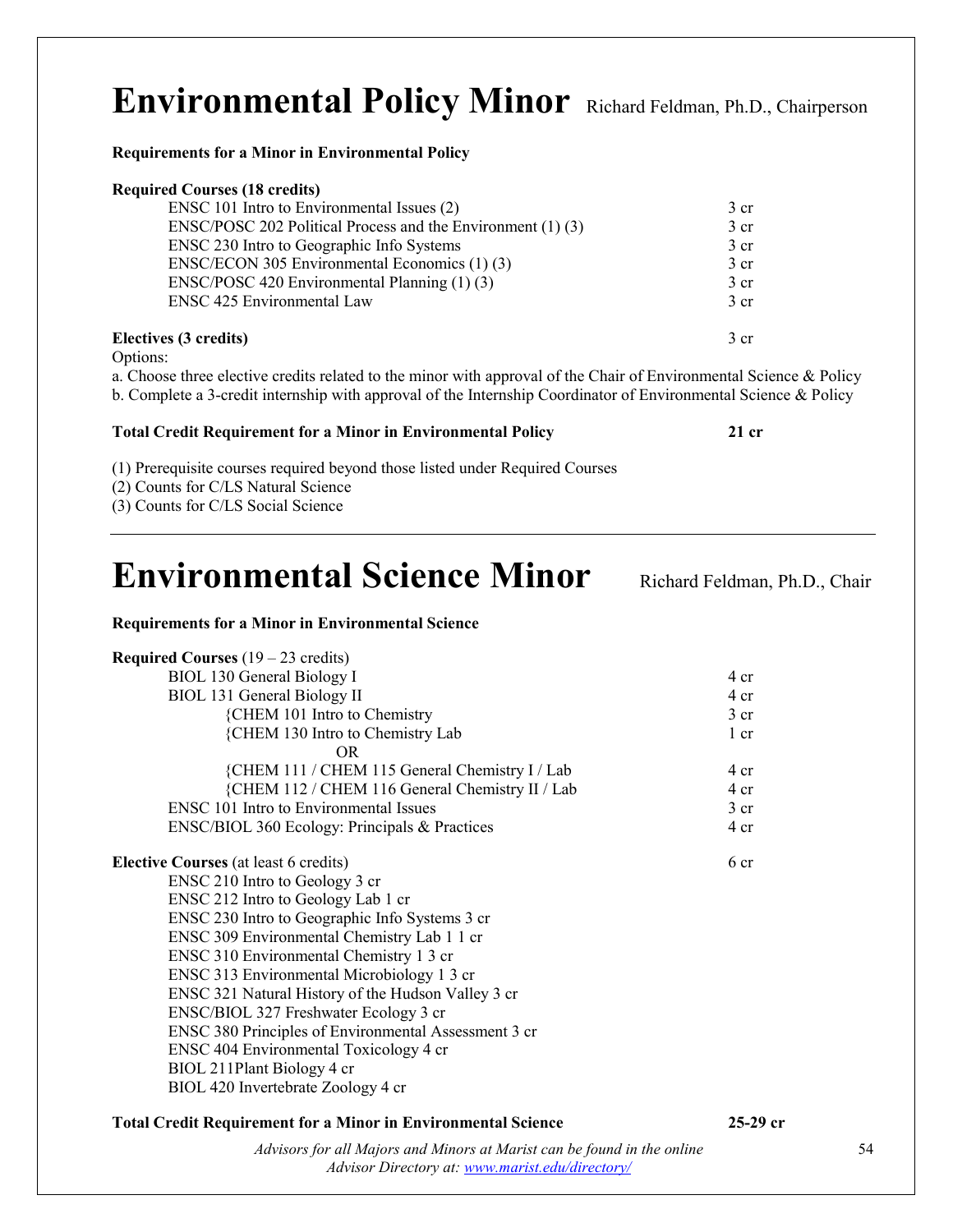# **Environmental Studies Minor** Richard Feldman, Ph.D., Chairperson

### **Requirements for a Minor in Environmental Studies**

#### *Course distribution:*

| <b>ENSC</b> 101 Intro to Environmental Issues                        | $3$ cr           |
|----------------------------------------------------------------------|------------------|
| Environmental sciences (courses listed below)                        | 6 cr             |
| Social sciences and humanities (courses listed below)                | 9 <sub>cr</sub>  |
| <b>Total Credit Requirement for a Minor in Environmental Studies</b> | 18 <sub>cr</sub> |
| <b>Environmental Sciences</b>                                        |                  |
| <b>ENSC 210 Intro to Geology</b>                                     | 3 <sub>cr</sub>  |
| ENSC 212 Intro to Geology Lab                                        | 1 cr             |
| ENSC 313 Environmental Microbiology (1)                              | 3 <sub>cr</sub>  |
| ENSC 321 Natural History of Hudson Valley                            | 3 <sub>cr</sub>  |
| ENSC/BIOL 392 Freshwater Ecology (1)                                 | 3 <sub>cr</sub>  |
| ENSC/CHEM 310 Env Chemistry1 (1)                                     | $3 \text{ cr}$   |
| ENSC/BIOL 360 Ecology: Principles and Practices (1)                  | 4 cr             |
| <b>ENSC 404 Environmental Toxicology (1)</b>                         | 4 cr             |
| BIOL 211 Plant Biology1                                              | 4 cr             |
| <b>Social Sciences and Humanities</b>                                |                  |
| ENSC/POSC 202 Political Process and the Environment (1)              | $3$ cr           |
| ENSC/ECON 305 Environmental Economics1 (1)                           | 3 <sub>cr</sub>  |
| ENSC/POSC 420 Environmental Planning (1)                             | 3 <sub>cr</sub>  |
| <b>ENSC 425 Environmental Law</b>                                    | 3 <sub>cr</sub>  |
| ENSC 230 Intro to Geographic Info Systems (GIS)                      | $3 \text{ cr}$   |
| <b>ECON 150 Economics of Social Issues</b>                           | 3 <sub>cr</sub>  |
| ECON 340 Economic Development: Toward Global Equality (1)            | 3 <sub>cr</sub>  |
| POSC/GBST 103 Intro to Global Studies                                | 3 <sub>cr</sub>  |
| COM/GBST489 Social & Env Justice in Fiction & Non-fiction Film       | $3$ cr           |

(1) Prerequisite courses required beyond ENSC 101

Some Special Topics courses may be substituted with prior approval of the Chair of Environmental Science & Policy.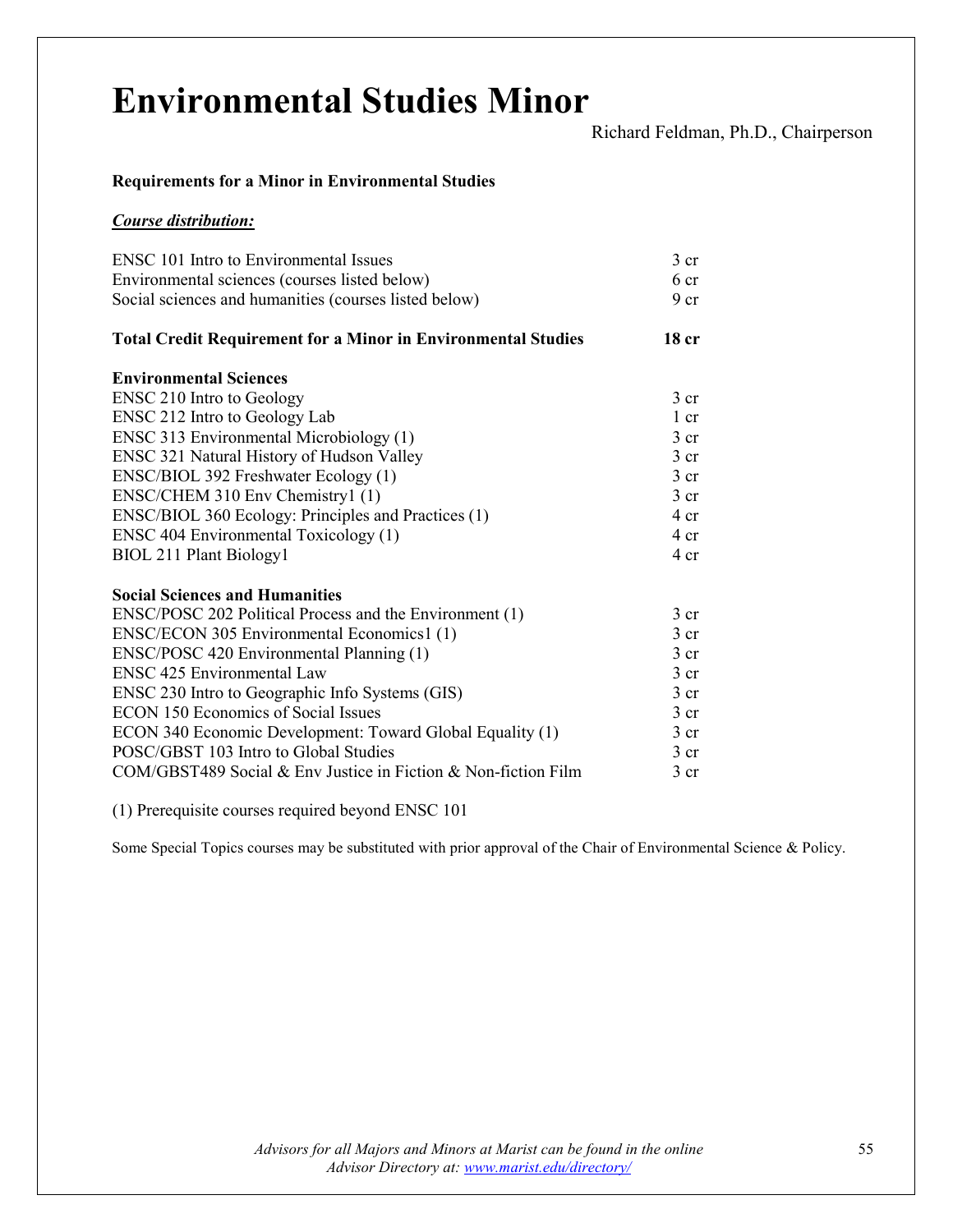### **Fashion Merchandising Minor**

Jennifer L. Finn, Department Chair

**What is Fashion Merchandising?** The fashion industry today is worldwide, vast and complex. It deals with the design, production and distribution of apparel and accessories, as well as products for the home. It includes the textiles and other materials used in making finished products. The fashion program helps students develop the creative, technical and business skills that position them for successful employment in this exciting field. The Merchandising Minor provides a foundation in retailing, buying, or marketing.

### **Requirements for a Minor in Fashion Merchandising**

| <b>Required Courses (3 credits each):</b><br>FASH 100 Fashion Culture & Commerce<br>FASH 265 Retail Principles and Practices<br>FASH 304 Merchandising Planning and Control | 9 <sub>cr</sub> |
|-----------------------------------------------------------------------------------------------------------------------------------------------------------------------------|-----------------|
| <b>Select Three</b> (3 credits each):                                                                                                                                       | 9 <sub>cr</sub> |
| <b>FASH 200 Textiles</b>                                                                                                                                                    |                 |
| FASH 235 Trend Forecasting                                                                                                                                                  |                 |
| FASH 245 Digital Fashion Design I                                                                                                                                           |                 |
| FASH 266 Writing for Fashion                                                                                                                                                |                 |
| FASH 295 Fashion Show Production                                                                                                                                            |                 |
| FASH 306 Sustainability                                                                                                                                                     |                 |
| FASH 315 Retail Entrepreneurship                                                                                                                                            |                 |
| FASH 355 Buying, Planning & Allocation                                                                                                                                      |                 |
| FASH 455 Global Merchandising Strategies                                                                                                                                    |                 |

### **Total Credit Requirement for a Minor in Fashion Merchandising 18 cr**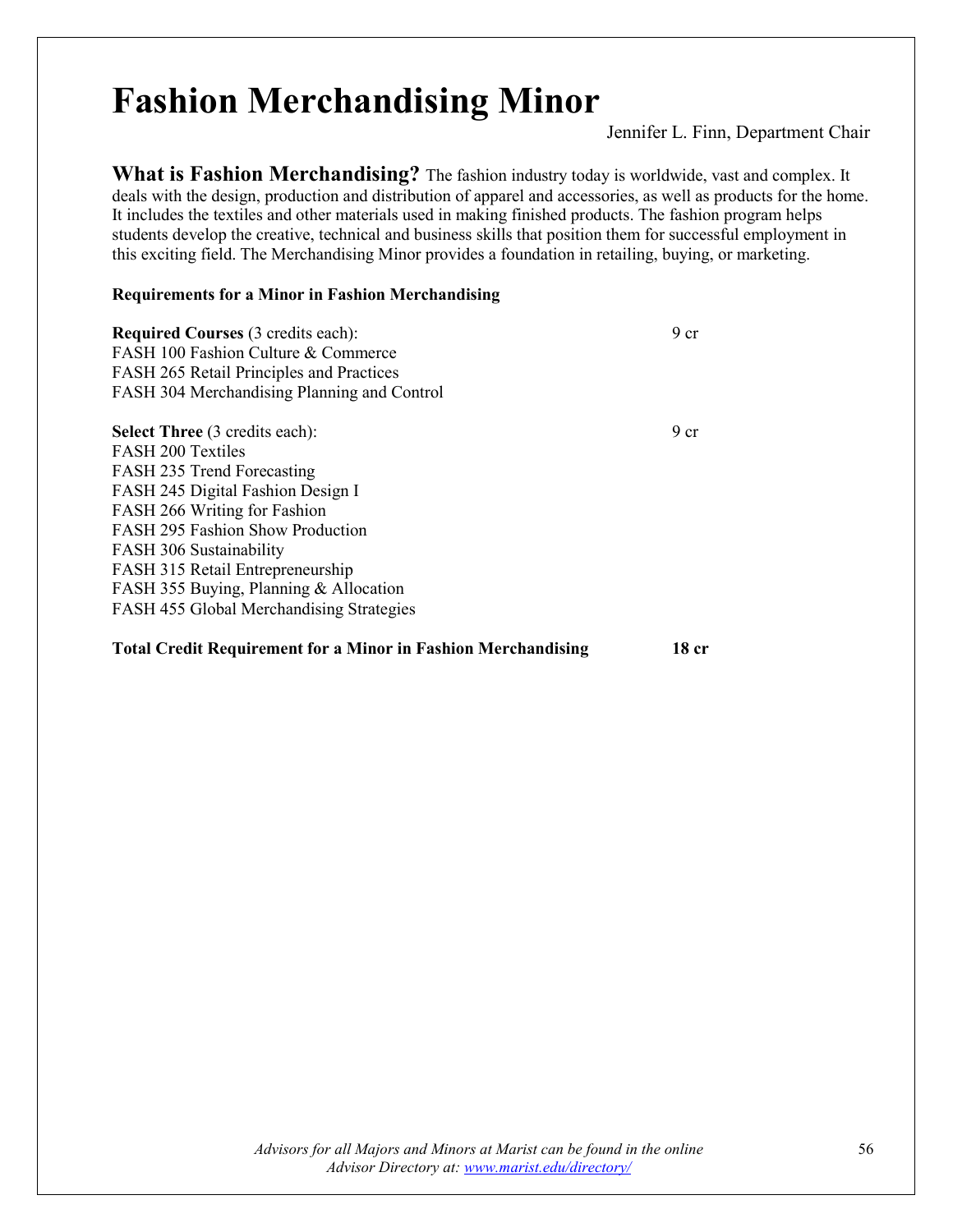### **French, Italian and Spanish Minors**

Patricia Ferrer-Medina, Ph.D., Chairperson

**Why Study Languages?** Language is at the core of human experience, and the ability to communicate efficiently and sensitively in another language with people of different cultural backgrounds can only enhance professional advancement in any career. Knowledge of foreign languages is vital to effectively meet 21st century global challenges by better understanding multiple languages and cultures. For example, recent surveys indicate that more than 80 agencies of the federal government rely on professionals with intermediate to high-level competence in foreign languages. Multinational corporations and nongovernmental organizations need people with foreign language abilities too. Competition in global markets means that increasingly more businesses work in other countries. These companies need employees who can communicate in foreign languages and understand other cultures. However, learning a language is not only about increasing professional success, but about expanding personal horizons. Learning a language goes beyond knowledge of pronunciation, grammar and vocabulary, it is about learning to see the world as another culture sees it. It is also about learning to see your own culture from a new perspective.

### **Requirements for a Minor in Spanish Language Studies**

| Spanish Language: nine credits above the intermediate level*<br>Culture: Spain and Latin America<br>Literature: One course selected with advisement | 9 <sub>cr</sub><br>6 cr<br>3 <sub>cr</sub> |
|-----------------------------------------------------------------------------------------------------------------------------------------------------|--------------------------------------------|
| TWELVE to FIFTEEN credits of the minor can also simultaneously fulfill<br>the distribution requirements of Core/LS.                                 |                                            |
| *SPAN 210-211 are required for Bilingual Hispanic students, but may be waived<br>if the student has a solid background in Spanish.                  |                                            |
| <b>Total Credit Requirement for a Minor in Spanish Language Studies</b>                                                                             | 18 cr                                      |
| <b>Requirements for a Minor in French Language Studies</b>                                                                                          |                                            |
| FREN 201 Workshop in Writing                                                                                                                        | $3$ cr                                     |
| FREN 202 Workshop in Oral Expression                                                                                                                | 3 <sub>cr</sub>                            |
| FREN 250 French Culture and Thought                                                                                                                 | 3 <sub>cr</sub>                            |
| FREN 251 Contemporary France                                                                                                                        | $3$ cr                                     |
| FREN 305 Studies in French Film and Literature OR                                                                                                   |                                            |
| FREN 315 French Literature of Africa and the Caribbean                                                                                              | 3 <sub>cr</sub>                            |
| FREN 325 Language and Technology Practicum OR                                                                                                       |                                            |
| FREN 311 French Grammar & Composition                                                                                                               | 3 <sub>cr</sub>                            |
| <b>Total Credit Requirement for a Minor in French Language Studies</b>                                                                              | 18 <sub>cr</sub>                           |
| <b>Requirements for a Minor in Italian Language Studies</b>                                                                                         |                                            |
| ITAL 201 Advanced Italian I                                                                                                                         | $3$ cr                                     |
| ITAL 250 Italian Civilization and Culture                                                                                                           | 3 <sub>cr</sub>                            |
| ITAL 281 Italian for Conversation                                                                                                                   | 3 <sub>cr</sub>                            |
| ITAL 282 Advanced Reading and Composition                                                                                                           | $3$ cr                                     |
| Additional upper-level Italian courses at the 300 level or higher<br>as approved by an advisor. At least one elective course must be a literature.  | 6 cr                                       |
| <b>Total Credit Requirement for a Minor in Italian Language Studies</b>                                                                             | 18 cr                                      |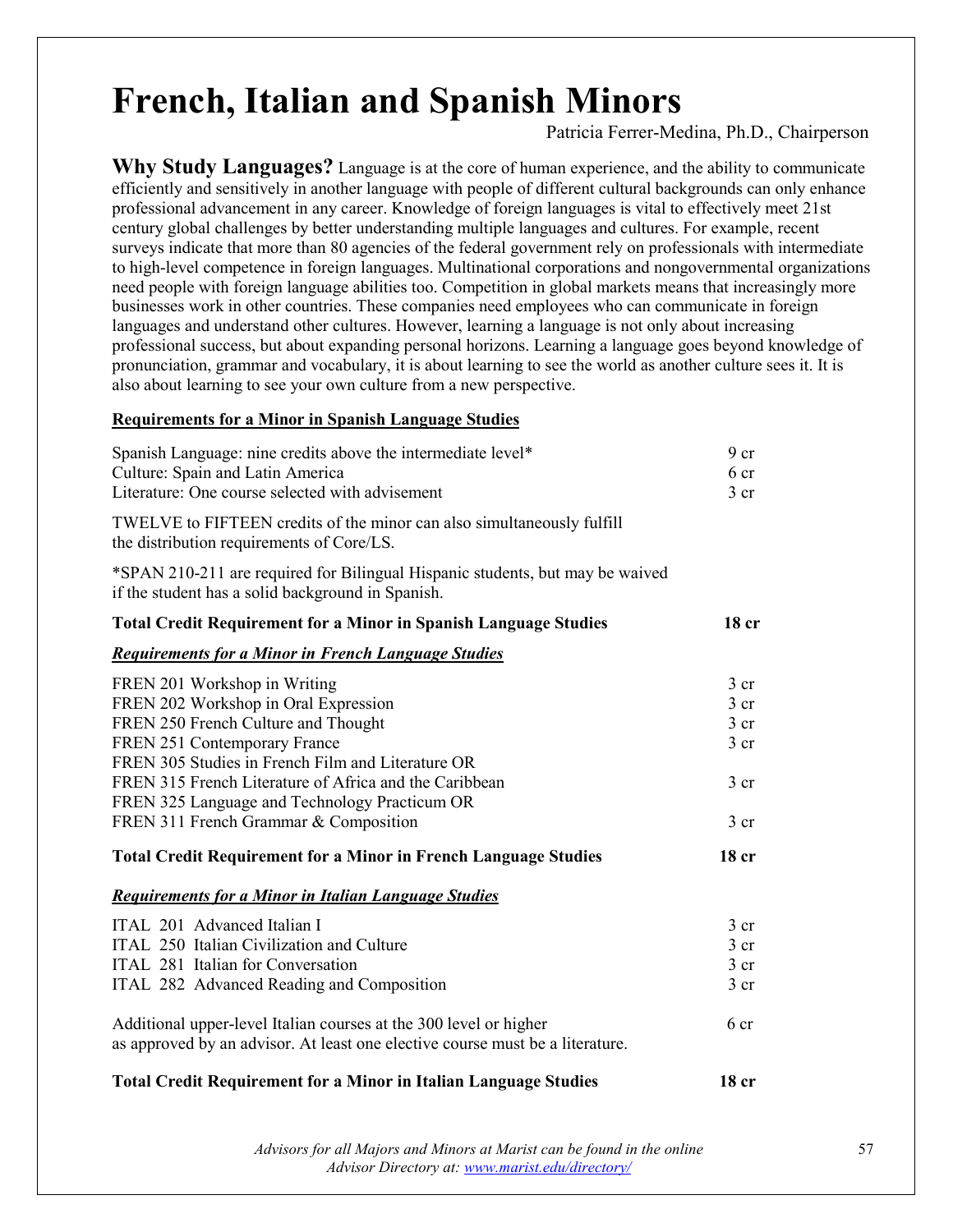## **Games and Emerging Media Minor**

Karen Schrier, Ed. D., Program Director

**What is Games and Emerging Media?** Games are interactive, involve goals and rules, and are an integral part of human culture. The minor allows students to take a foundation in the design, development, culture, and art of games. Students can then choose to take classes centered on the technical, artistic, design, and/or the ethics of gaming.

**Requirements for a Minor in Games and Emerging Media**

| <b>Required Courses:</b>               | $(10 \text{ cr})$ |
|----------------------------------------|-------------------|
| CMPT 120 Introduction to Programming   | 4 cr              |
| <b>GAME 101 Introduction to Games</b>  | 3 <sub>cr</sub>   |
| MDIA 103 Digital Toolbox               | 3 <sub>cr</sub>   |
| Select 12 credits from the following:  | $(12 \text{ cr})$ |
| <b>CMPT 220 Software Development I</b> |                   |
| CMPT 414 Game Design & Programming I   |                   |
| CMPT 415 Game Design & Programming II  |                   |
| GAME 401 Human Computer Interaction    |                   |
| MDIA 210 Interactive Media I           |                   |
| MDIA 314 Game Design I                 |                   |
| MDIA 316 Ethics and Gaming             |                   |
| MDIA 431 3D Modeling                   |                   |
| MDIA 432 3D Animation                  |                   |
| MDIA 410 Game Design II                |                   |
|                                        |                   |

**Total Credit Requirement for a Minor in Games and Emerging Media 22 cr**

## **Global Studies Minor** Claire Keith, Ph.D., Coordinator

What is Global Studies? Global Studies is an interdisciplinary program intended to prepare students to live and work in, and make sense of, an increasingly interdependent and multicultural world. Students with an interest in international studies, as well as in careers in business, communications, education, environmental science, history, and politics, are encouraged to consider the minor as a supplement to their major. Courses in the minor focus on the critical study of cultures and systems outside of the United States, as well as on the political, economic, social, and cultural interrelationships within the contemporary global system. In addition to the required academic coursework and experience in world languages and cultures, the program actively encourages students to expand their global interests with a regional specialization in their Core and Major courses, and with participation in the Marist International Club, the Marist Foreign Film program, and in community or international organizations. Advanced students have the opportunity to give formal lectures on campus about their global projects or commitments and to link non-classroom international experiences with their chosen field of study. The Global Studies program also works closely with the Department of Modern Languages and Cultures to offer customized support for language study; with the Study Abroad Program to integrate new destinations; and with the Graduate School and Fellowship Advisor to prepare for post-graduation work in international fields.

### **REQUIREMENTS FOR A MINOR IN Global Studies**

Students will be held to the requirements of the catalog of the year in which they declare their major. Following are the requirements for the 2013-2014 catalog.

### **Coursework:**

| GBST/POSC/CSCU103L Introduction to Global Issues                                                                                   | 3 cr  |
|------------------------------------------------------------------------------------------------------------------------------------|-------|
| Five qualifying electives chosen from at least three different disciplines<br>(e.g. Business, Foreign Language, Political Science) | 15 cr |
| Advisors for all Majors and Minors at Marist can be found in the online<br>Advisor Directory at: www.marist.edu/directory/         |       |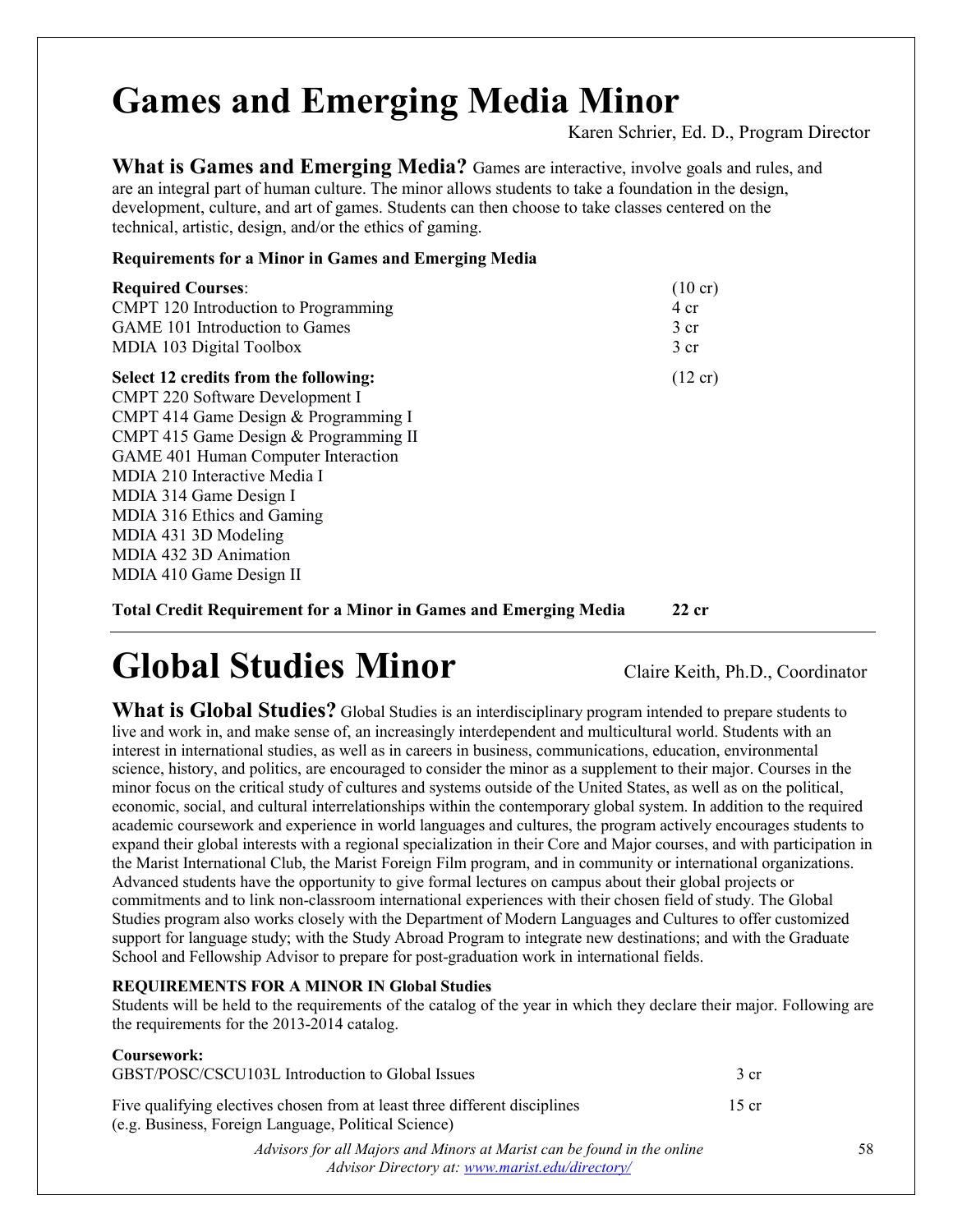| GBST 301L                  | 1 cr  |
|----------------------------|-------|
| <b>Total Credits</b>       | 19 cr |
| <b>Other Requirements:</b> |       |

Foreign Language requirement. Students must demonstrate the equivalent of one year of successful college-level study in a foreign language. They can do this by either (i) taking two college-level foreign-language courses at the elementary level, or one intermediate-level course, which would count as electives for the minor, or (ii) getting approval by the Department of Modern Languages to waive the requirement by demonstrating the equivalent of oneyear college-level study in a foreign language.

An approved "international experience." In this component of the minor, students must take part in an experiential project which is international in scope and will normally include foreign travel. The Marist Abroad program experience is strongly recommended, but not required. Other options for the international experience requirement must be approved by the Program Coordinator in consultation with the Global Studies Committee members. These may include independent work abroad with a humanitarian organization; study abroad during a leave of absence; or fluency in a culture other than North-American from extended living abroad. Participation in the experience must be certified by appropriate documentation.

### **Regular Offerings Acceptable for the Global Studies Minor**

### **Anthropology**

ANTH 102 Introduction to Cultural Anthropology

ANTH 232 Religion and Culture

### **Art**

ART 255 Pre-Columbian Art

ART 256 Chinese Art

### **Biology**

BIOL 101 Topics in Biology BIOL 225 Topics in Nutrition BIOL 321 Evolution

### **Business**

BUS 202 Global Business and Society BUS 430 International Trade Management (prerequisite: BUS 100 or 202) BUS 442 International Marketing (prerequisite: BUS 340)

### **Communication**

COM 325 Intercultural Communication COM 400 Gender, Culture and Communication

COM 488 Comparative Communication Systems

### **Criminal Justice**

CRJU 350 Organized Crime CRJU 377 Politics of Crime and Terrorism (prerequisite: CRJU 101 or POSC 101) CRJU 440 Senior Seminar I: Cross Cultural Criminal Justice (prerequisites: CRJU 202 and 370) **Economics** 

ECON 150 Economics of Social Issues

ECON 305 Environmental Economics (prerequisite: ECON 103)

ECON 340 Economic Development: Towards Global Equality (prerequisite: ECON 101, 102 or 150)

ECON 432 International Financial Policies and Issues (prerequisite: ECON 103 and ECON 104)

ECON 442 International Economics (prerequisites: ECON 101 and 102)

### **Environmental Science**

ENSC 101 Introduction to Environmental Issues

ENSC 102 Environmental Politics and Policy

### **English**

ENG 201 Introduction to Linguistics

ENG 302 Structure of English/World Englishes

ENG 353 Ethnic American Literature

ENG 370 Modern Jewish Literature

ENG 373 Literature of the Holocaust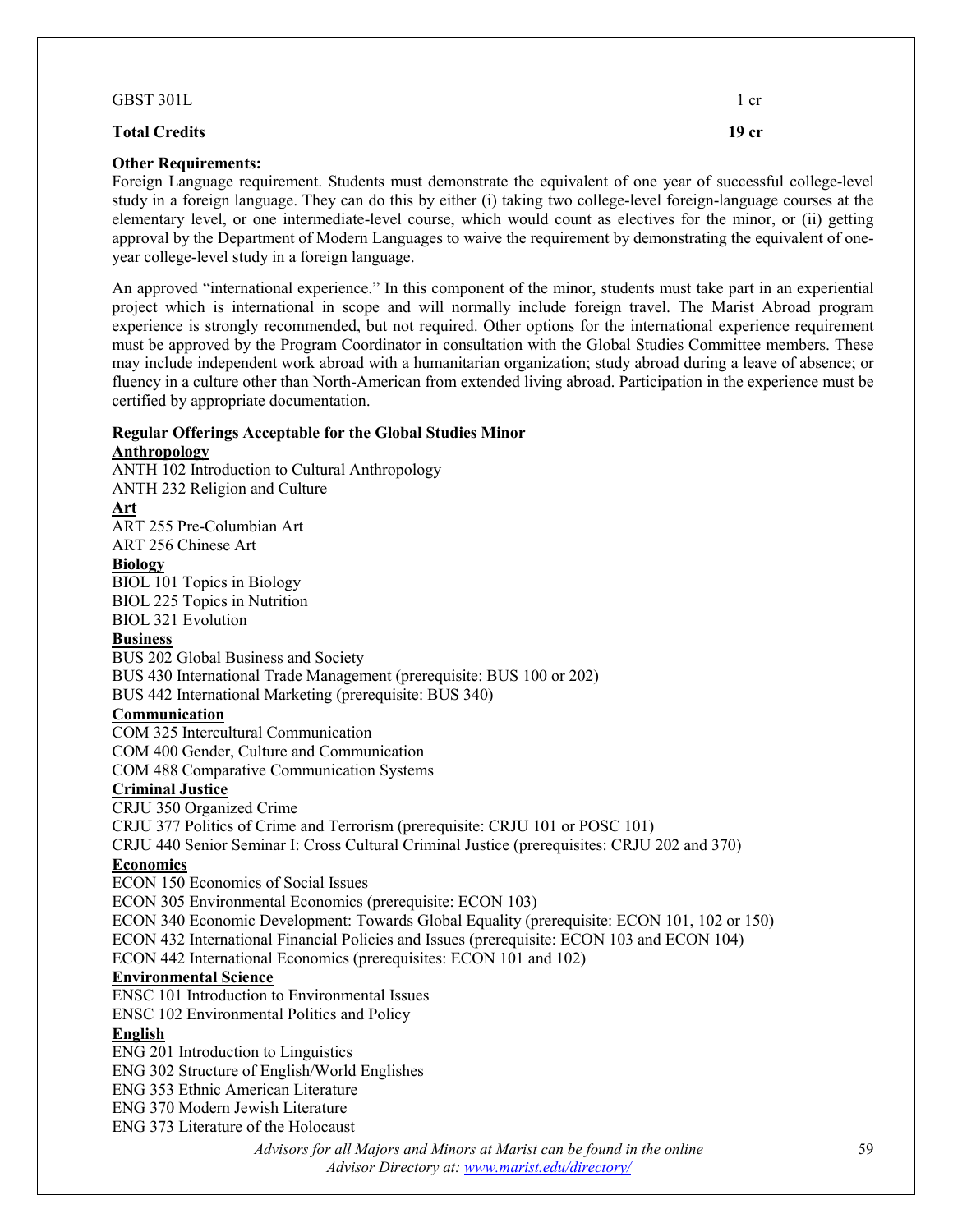**Fashion** M**erchandising**  FASH 455 International Retailing (prerequisite: FASH 265) **Foreign** L**anguage and Culture**  All foreign language, culture, and civilization courses, including foreign literature in translation courses **History**  HIST 206 Afghanistan and its Wars HIST 242 Introduction to the African Diaspora HIST 252 Modern Europe HIST 262 History of Russia: The Russian Revolution HIST 263 Eastern Europe and Russia from 1928 to the Present HIST 267 Women in Asia HIST 269 Modern Asia HIST 271 Modern China HIST 274 Modern Latin America HIST 280 Modern Africa HIST 285 The History and Political Culture of Ireland HIST 312 The Vietnam War (prerequisite: six credits in history) HIST 320 American Diplomatic History (prerequisite: six credits in History) HIST 355 History and Politics of the Modern Middle East (prerequisite: six credits in history) HIST 375 History of Race Relations in Latin America (prerequisite: six credits in history) **Media Arts** MDIA 326 Race & Ethnicity in Film MDIA 422 Topics in Global Cinema (topics must be pre-approved by GBST coordinator) **Music**  Music 226 Music Cultures of the World **Philosophy**  PHIL 212 Philosophy of Society PHIL 301 Environmental Ethics **Political Science**  POSC 113 International Relations POSC 202 Environmental Politics and Policy POSC 213 Politics of Human Rights POSC 236 Politics of Developing Areas POSC 251 Comparative Politics of Western Europe POSC 252 Comparative Politics of Russia/Eastern Europe POSC 255 Political Economy: The Rise of the Asia-Pacific POSC 271 Nationalism and Communism in China and Taiwan POSC 280 International Communications and Negotiations POSC 290 International Law and Organization POSC 350 Latin American Politics POSC 351 African Politics POSC 355 Comparative Politics of the Middle East **Psychology**  PSYC 222 Community Psychology PSYC 330 Culture and Psychology (prerequisite: PSYC 101) **Religious Studies** REST 209 World Religions REST 219 Sociology of Religion REST 230 Religion and Politics REST 231 Social Ethics and Economics REST 315 Global Liberation Theology **Sociology** SOC 219 Sociology of Religion Other courses to be approved in advance by the Global Studies Steering Committee. **Total Credits 19 cr**

> *Advisors for all Majors and Minors at Marist can be found in the online Advisor Directory at: [www.marist.edu/directory/](http://www.marist.edu/directory/)*

60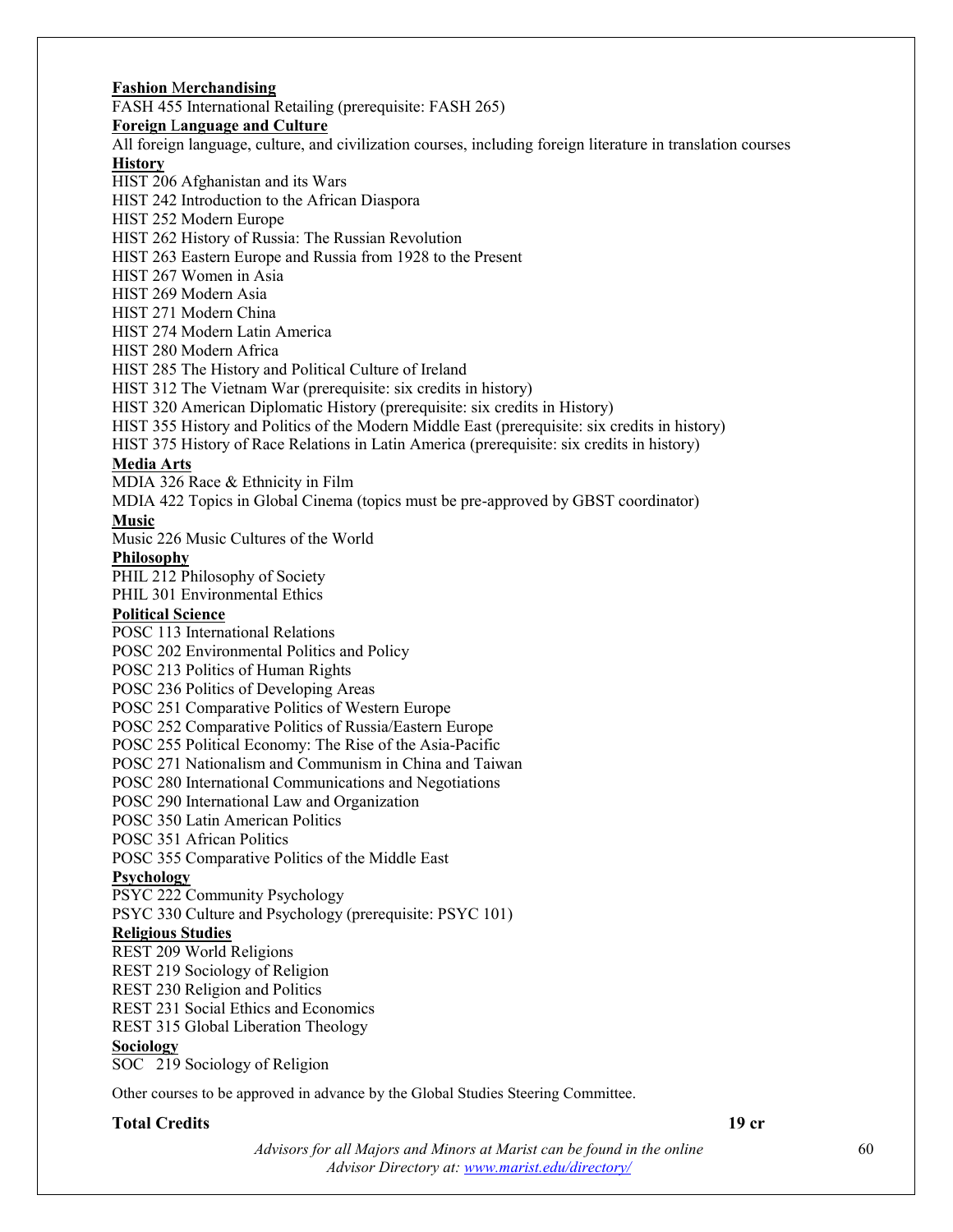### Graphic Design Minor Matt Frieburghaus, M.F.A., Department Chair

### **Requirements for a Minor in Graphic Design**

*Course Requirements (Recommended Sequence)*

| ART 101 Fundamentals of Art and Design                                    | 3 <sub>cr</sub> |
|---------------------------------------------------------------------------|-----------------|
| ART 231 Intro to Digital Media (Prerequisite: ART 101)                    | 3 <sub>cr</sub> |
| ART 211 Digital Layout and Design (Prerequisite: Art 231)                 | 3 <sub>cr</sub> |
| ART 215 Graphic Design I: Typography and Design (Prerequisite: ART 231)   | 3 <sub>cr</sub> |
| ART 315 Graphic Design II: Publication and Design (Prerequisite: ART 215) | 3 <sub>cr</sub> |
| <i>Chose One Of The Following:</i>                                        |                 |
| ART 320 Digital Photography (Prerequisite: Art 231)                       | 3 <sub>cr</sub> |
| ART 322 Multimedia Authoring (Prerequisite: ART 235 and ART 320)          | 3 <sub>cr</sub> |
| ART 323 Design for the Web (Prerequisite: Art 231)                        | 3 <sub>cr</sub> |
| *Special Topics Graphic Design Course by Advisement                       | 3 <sub>cr</sub> |
| <b>Total Credit Requirement for a Minor in Graphic Design</b>             | 18 cr           |

### **History Minor** Kristin Bayer, Ph.D., Department Chair

What is History? History is the study of the past. The purpose of history is to enable students to make sense of the world they are inheriting. In order to do this, they must be grounded in their own historical experience, which should be placed within an emerging international context. In addition, students should recognize the ongoing tensions over the nature of identity: racial, ethnic, national, and global.

#### **Requirements for a Minor in History**

| HIST 248, HIST 249. or HIST 252<br>HIST 226 American History to 1877 | HIST 227 American History since 1877                   | 3 <sub>cr</sub><br>3 cr<br>3 <sub>cr</sub> |
|----------------------------------------------------------------------|--------------------------------------------------------|--------------------------------------------|
| Two of the following:                                                |                                                        |                                            |
| <b>HIST 267</b>                                                      | <b>HIST 271</b>                                        |                                            |
| <b>HIST 268</b>                                                      | <b>HIST 273</b>                                        |                                            |
| <b>HIST 269</b>                                                      | <b>HIST 274</b>                                        |                                            |
| <b>HIST 270</b>                                                      |                                                        |                                            |
| Any other two History courses                                        |                                                        | 6 cr                                       |
|                                                                      | <b>Total Credit Requirement for a Minor in History</b> | 21 cr                                      |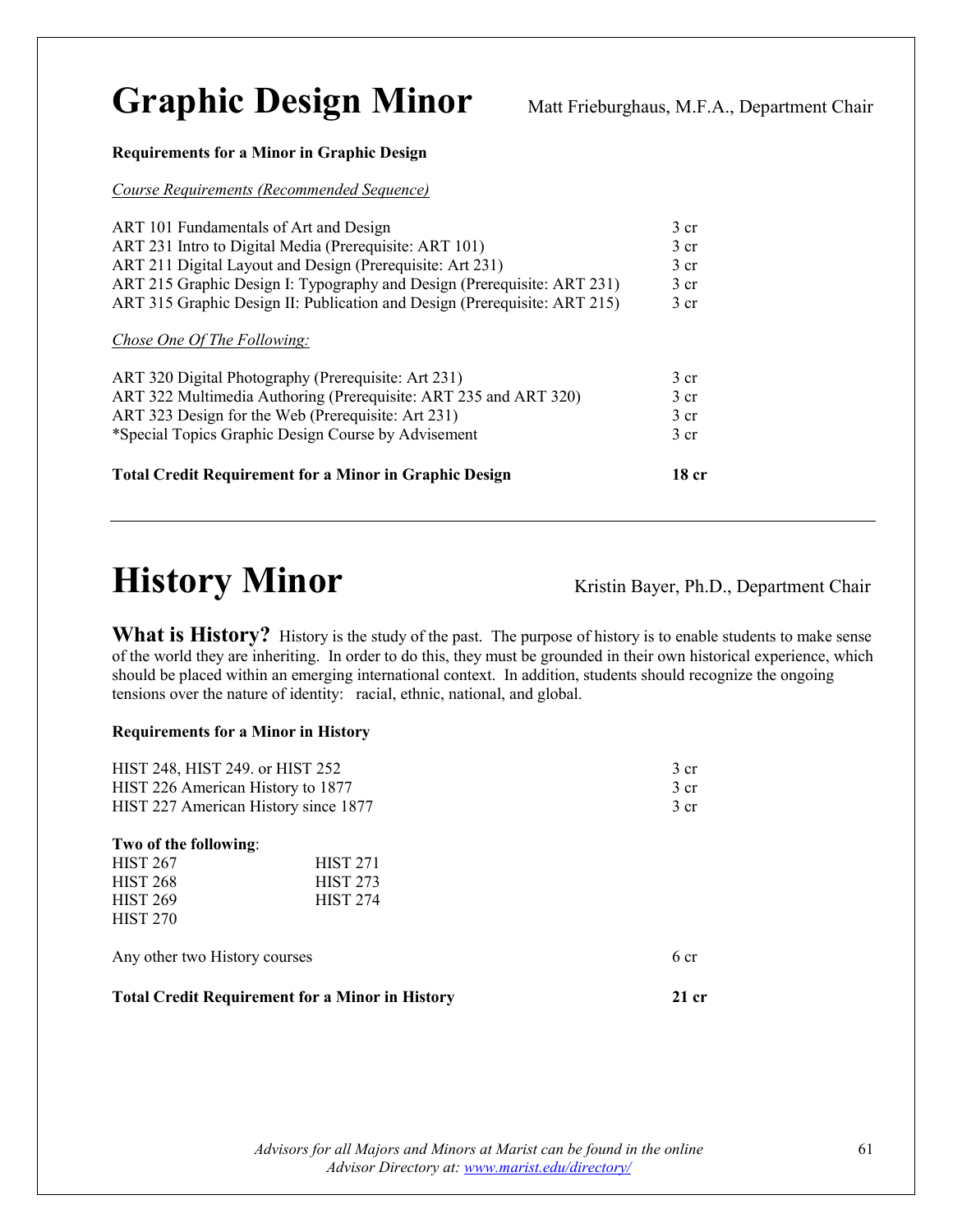### **Hudson River Valley Regional Studies Minor**

James Johnson, Ph.D., Department Chair

**What is Hudson River Valley Regional Studies Minor?** The Hudson River Valley Regional Studies minor develops and fosters an understanding of the history, culture, and environment of this region and the place of regionalism more generally. This interdisciplinary minor assists students in understanding their community, the region, and connections of each to the larger world. It employs the ideas and methods of the liberal arts, natural and social sciences, and the fine arts. While the minor focuses on the Hudson River Valley, the knowledge, skills, and approaches to understanding developed can be applied to all regions. The minor is recommended for any student who plans to have a career that depends on ties to surrounding communities such as education, business, politics, or research in the natural or social sciences. Upon completion of the minor, students will understand how the regions where they have chosen to live and to work connect to the larger global community.

### **Requirements for a Minor in Hudson River Valley Regional Studies**

| <b>HIST 218</b> | History and Culture of the Hudson River Valley<br>OR.                | 3 cr |
|-----------------|----------------------------------------------------------------------|------|
| <b>HONR 330</b> | Hudson River Valley Studies: History                                 |      |
| <b>ENSC 101</b> | Introduction to Environmental Issues<br>OR.                          | 3 cr |
| <b>HONR 351</b> | Science Technology, and Society: Environmental<br>Science and Policy |      |

Elective Courses: 12 cr

Students must take four electives from the following course offerings, and students will be strongly encouraged to distribute their electives across three or more disciplines:

| ANTH <sub>233</sub> | Native Americans                                                      |
|---------------------|-----------------------------------------------------------------------|
| <b>ART 290</b>      | Museum Studies                                                        |
| <b>ENG 231</b>      | Literature of the Hudson River Valley                                 |
| <b>ENSC 315</b>     | Natural History of the Hudson Valley                                  |
| <b>HONR</b> 331     | Hudson River Valley Studies: Contemporary Poetry in the Hudson Valley |
| <b>HIST 220</b>     | The Empire State: A History of New York                               |
| <b>ECON 210</b>     | Innovation in the Hudson River Valley                                 |
|                     | POSC 202/ENSC 202 Environmental Politics & Policy                     |
| <b>POSC 211</b>     | American State & Local Politics                                       |

### **Total Credit Requirement for a Minor in Information Systems 18 cr**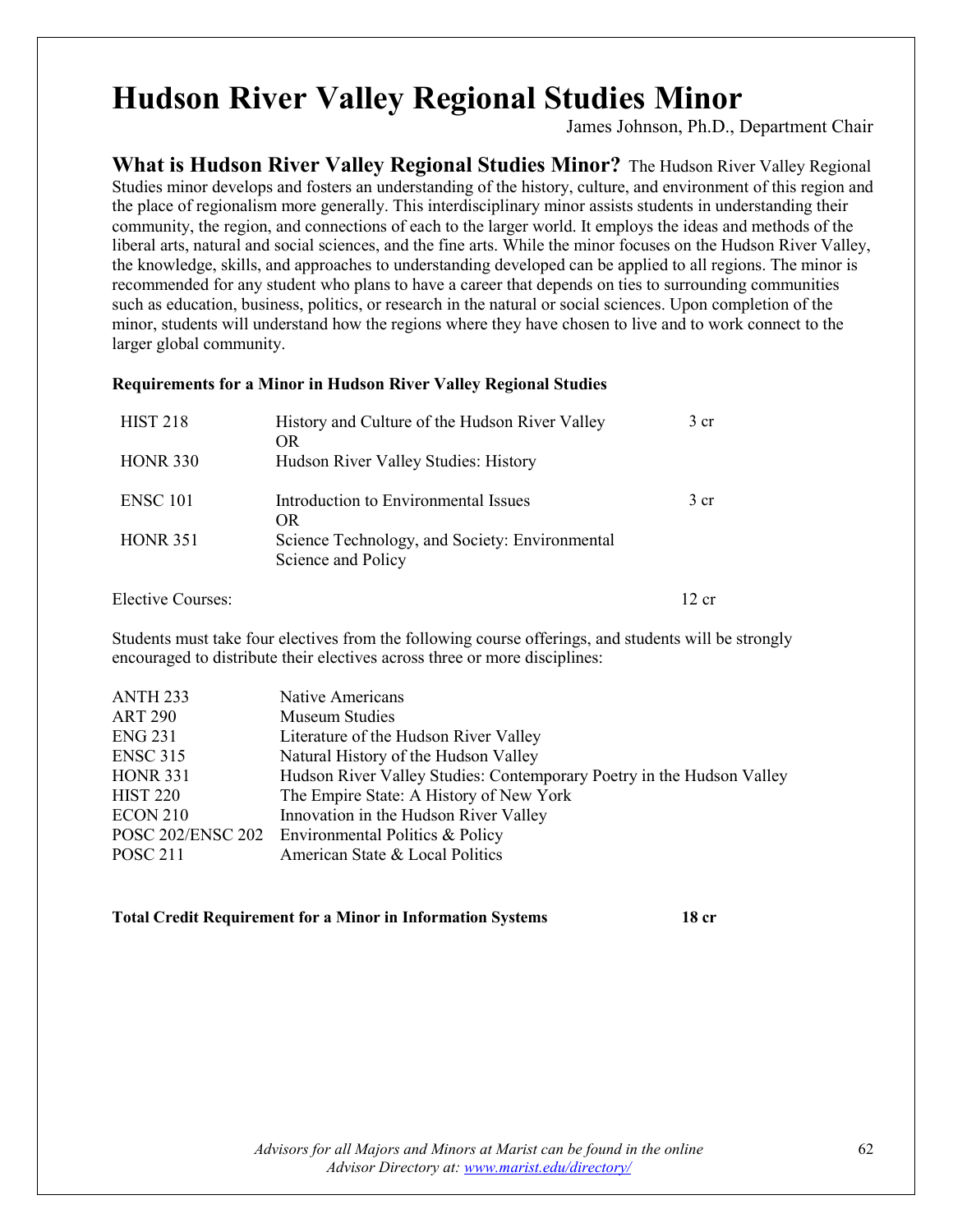### **Information Systems Minor** Matthew Johnson, MS, Department Chair

What is Information Systems? Information Systems specialists conduct research, design and analyze computer systems, and discover and use new approaches to applications. They analyze business procedures and problems to refine data and convert it to a programmable form for electronic data processing. They also evaluate computer system effectiveness and develop new systems, using various techniques to analyze a problem and devise a new system. They also plan and prepare technical reports and instructional analyses that describe how the system operates, in terms that managers and customers can understand.

### **Requirements for a Minor in Information Systems**

The minor in Information Systems requires students to complete all of the six courses shown below.

| CMPT 120L       | Introduction to Programming                                        | 4 cr            |
|-----------------|--------------------------------------------------------------------|-----------------|
| <b>BUS 100N</b> | Introduction to Business and Management                            | 3 <sub>cr</sub> |
| CMPT 230L       | Software Systems and Analysis                                      | 4 cr            |
| CMPT 306        | Data Communications                                                | 4 cr            |
| CMPT 330L       | System Design                                                      | $4 \text{ cr}$  |
| CMPT 308L       | Database Management                                                | 4 cr            |
|                 | <b>Total Credit Requirement for a Minor in Information Systems</b> | $23$ cr         |
|                 |                                                                    |                 |

### **Information Technology Minor**

Matthew Johnson, MS, Department Chair

**What is Information Technology?** Information Technology is the application of computer and communication science to the enhancement of performance in a wide range of human endeavor. Information Technologists talk to people in these industries, determine what is needed in technology areas, design a solution, and implement the system. IT specialists focus on computer networking and the design and development of software for the World Wide Web.

### **Requirements for a Minor in Information Technology**

The minor in Information Technology requires twenty-four credits beyond the student's major and other requirements.

| CMPT 120L | Introduction to Programming      | 4 cr           |
|-----------|----------------------------------|----------------|
| CMPT 220L | Software Development I           | 4 cr           |
| CMPT 221L | Software Development II          | $4 \text{ cr}$ |
| CMPT 306N | Data Communications and Networks | $4 \text{ cr}$ |
| MATH 250L | Discrete Mathematics             | $4 \text{ cr}$ |
| CMPT 307N | Internetworking                  | $4 \text{ cr}$ |
|           |                                  |                |

**Total Credit Requirement for a Minor in Information Technology 24 cr**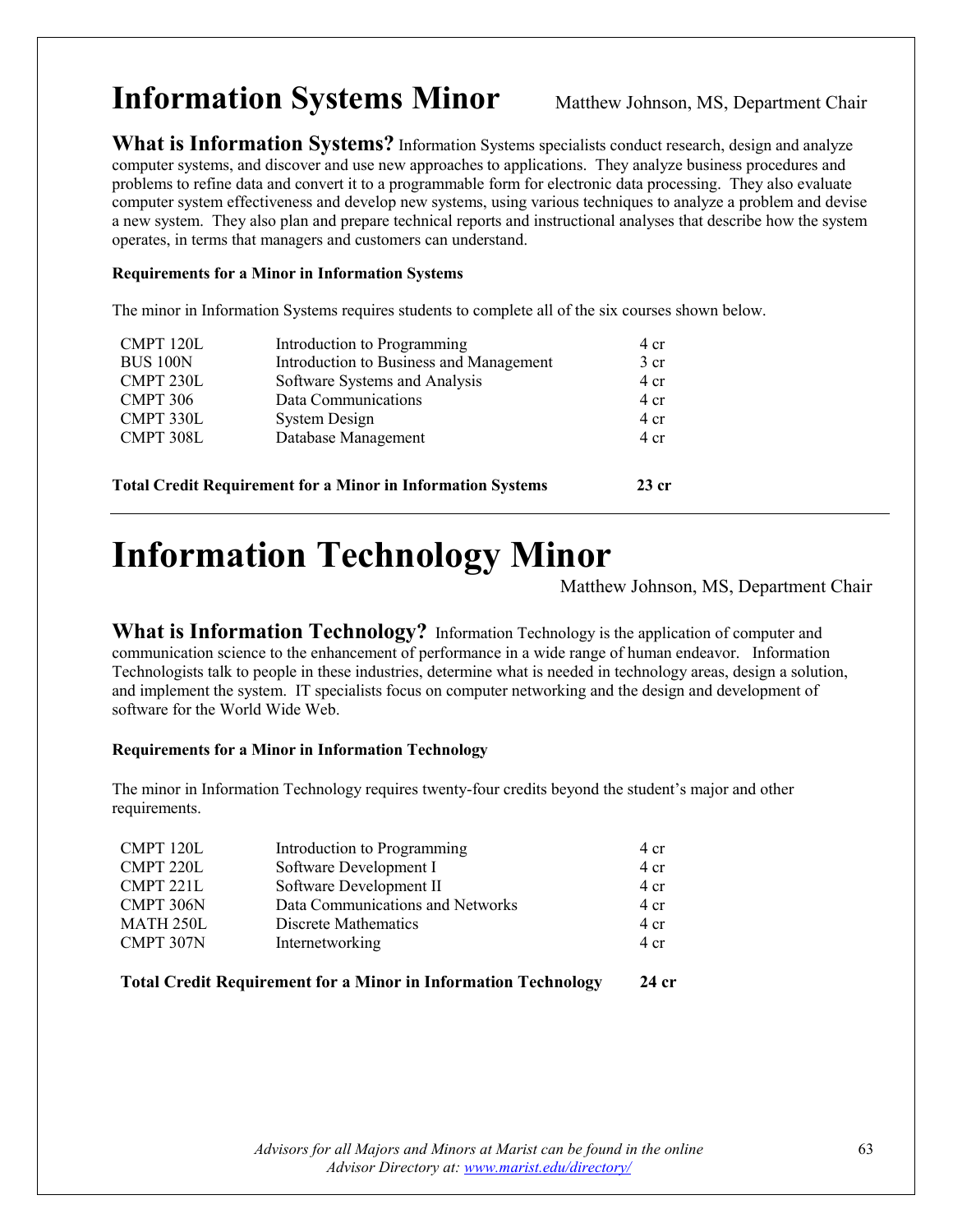### **Information Technology Management Minor**

Kristine Cullen, M.A., Assistant Dean

**What is Information Technology Management Minor?** The minor in Information Technology (IT) Management addresses critical skills for any manager to contribute to the success of an organization. The courses within the minor offer a comprehensive foundation in key management skills as well as courses focused on the specific managerial issues and challenges with respect to information technology. Students enrolled in an undergraduate degree program offered through the School of Professional Programs (i.e., the Management Studies major and the Professional Studies major) may find the inclusion of this minor in their degree studies as an important means to distinguish themselves when seeking new employment or working to advance their careers.

### **Requirements for a Minor in Information Technology Management**

| <b>Total Credit Requirement for a Minor in Information Technology Management</b>              | 18 <sub>cr</sub> |
|-----------------------------------------------------------------------------------------------|------------------|
| <b>CMPT 309 Project Management</b>                                                            | 3 <sub>cr</sub>  |
| <b>CMPT</b> 300 Management and Information Systems                                            | 3 <sub>cr</sub>  |
| <b>CMPT</b> 130 Information Technology and Systems Concepts                                   | 3 <sub>cr</sub>  |
| ORG 302 Behaviors in Organizations                                                            | 3 <sub>cr</sub>  |
| ORG 202 Global Issues in Business and Society OR<br>ORG 301 Managing Human Resources          | 3 <sub>cr</sub>  |
| ORG 100 Exploring Business and Management OR<br>ORG 101 Managing and Leading in Organizations | 3 <sub>cr</sub>  |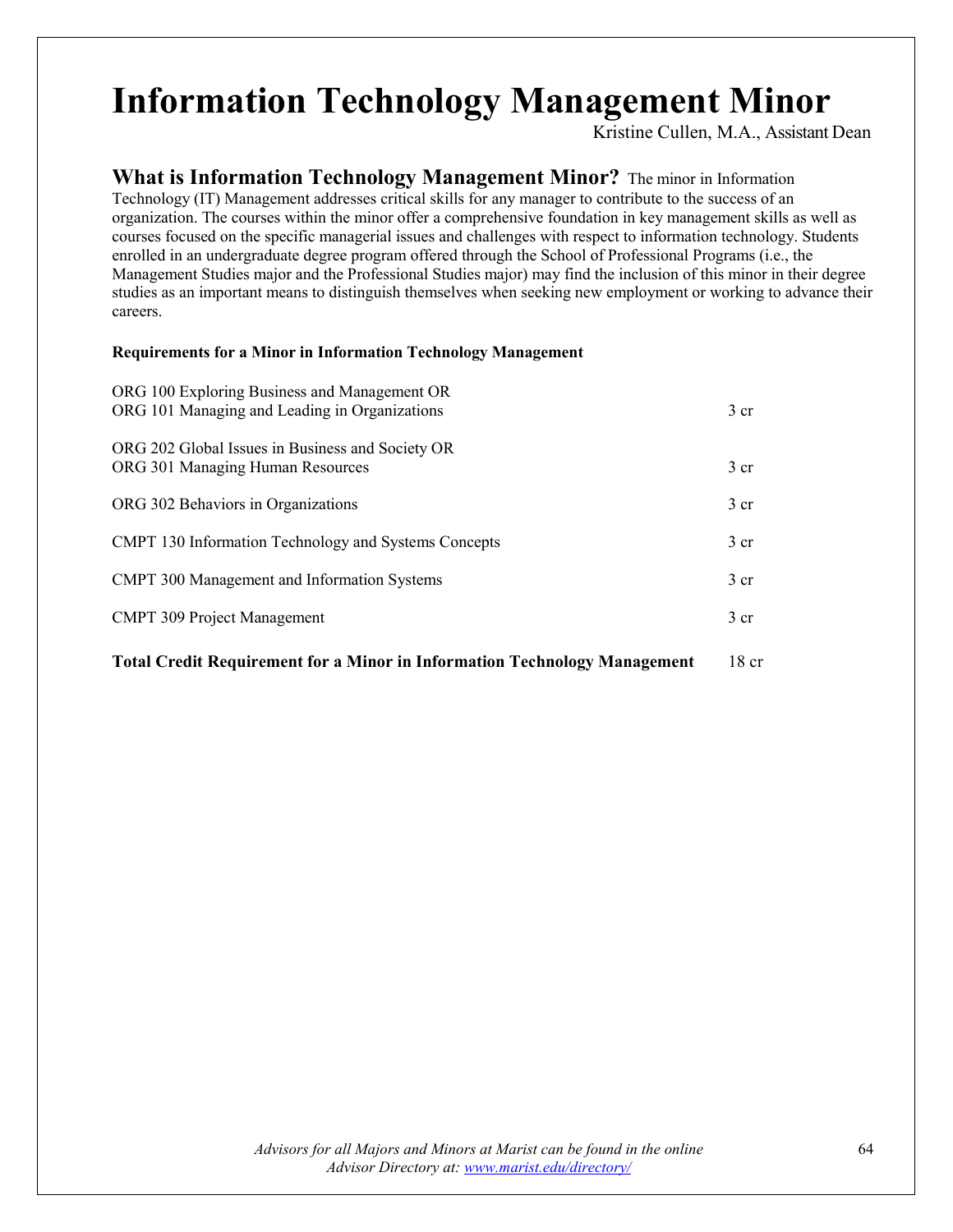### **Interactive Media Minor** Jeff Bass, M.A., M.S., Department Chair

**What is Interactive Media?** The Interactive Media Minor gives students from all disciplines the essential knowledge and cutting edge skills in analyzing and designing interactive media, such as websites, apps, games, and social media. No prior technical experience is necessary as this minor focuses on the "people" side of design.

### **Requirements for a Minor in Interactive Media**

| Two required courses:                           |                 |
|-------------------------------------------------|-----------------|
| MDIA 103 Digital Toolbox                        | $3 \text{ cr}$  |
| MDIA 210 Interactive Media I                    | 3 <sub>cr</sub> |
| <b>Select three:</b>                            | 9 <sub>cr</sub> |
| MDIA 201 Writing for Media                      |                 |
| MDIA 310 Interactive Media II                   |                 |
| MDIA 311 Media Theory: Communication Revolution |                 |
| MDIA 312 Participatory Media                    |                 |
| MDIA 313 Convergent Media                       |                 |
| MDIA 314 Concepts in Game Design                |                 |
|                                                 |                 |

### **Total Credit Requirement for a Minor in Interactive Media 15 cr**

### **Jewish Studies Minor** Joshua Kotzin, Ph.D., Coordinator

**What is Jewish Studies?** The minor in Jewish Studies is an interdepartmental program which involves faculty from the departments of English, Religious Studies, History, and Political Science. A planned program of courses drawn from current and future offerings, the minor has been developed for students who wish to deepen their knowledge of Judaism and Jewish culture. Participation in the program can help students to perceive the relation of Judaism to other world religions and to understand Judaism's impact on Western culture. It can stimulate reflection on fundamental human values. A minimum of 18 credits constitutes the minor. In addition to the curriculum, independent study courses are available. Students can satisfy up to 9 credits of the minor through summer study at the Hebrew University in Jerusalem. Arrangements should be made with the coordinator of the program.

### **Requirements for a Minor in Jewish Studies**

| Two courses selected from the following:     | 6 cr  |
|----------------------------------------------|-------|
| REST 201 Religion in America                 |       |
| REST 204 Judaism                             |       |
| REST 208 Judeo-Christian Scriptures          |       |
| Four courses selected from the following:    | 12 cr |
| HIST 272 The Ancient East                    |       |
| HIST 349 Modern Germany: Bismarck to Hitler  |       |
| ENG 370 Modern Jewish Literature             |       |
| ENG 371 The Hebrew Bible as Literary Classic |       |
| ENG 373 Literature of the Holocaust          |       |
| POSC 245 Politics of Prejudice               |       |
|                                              |       |

### **Total Credit Requirement for a Minor in Jewish Studies 18 cr**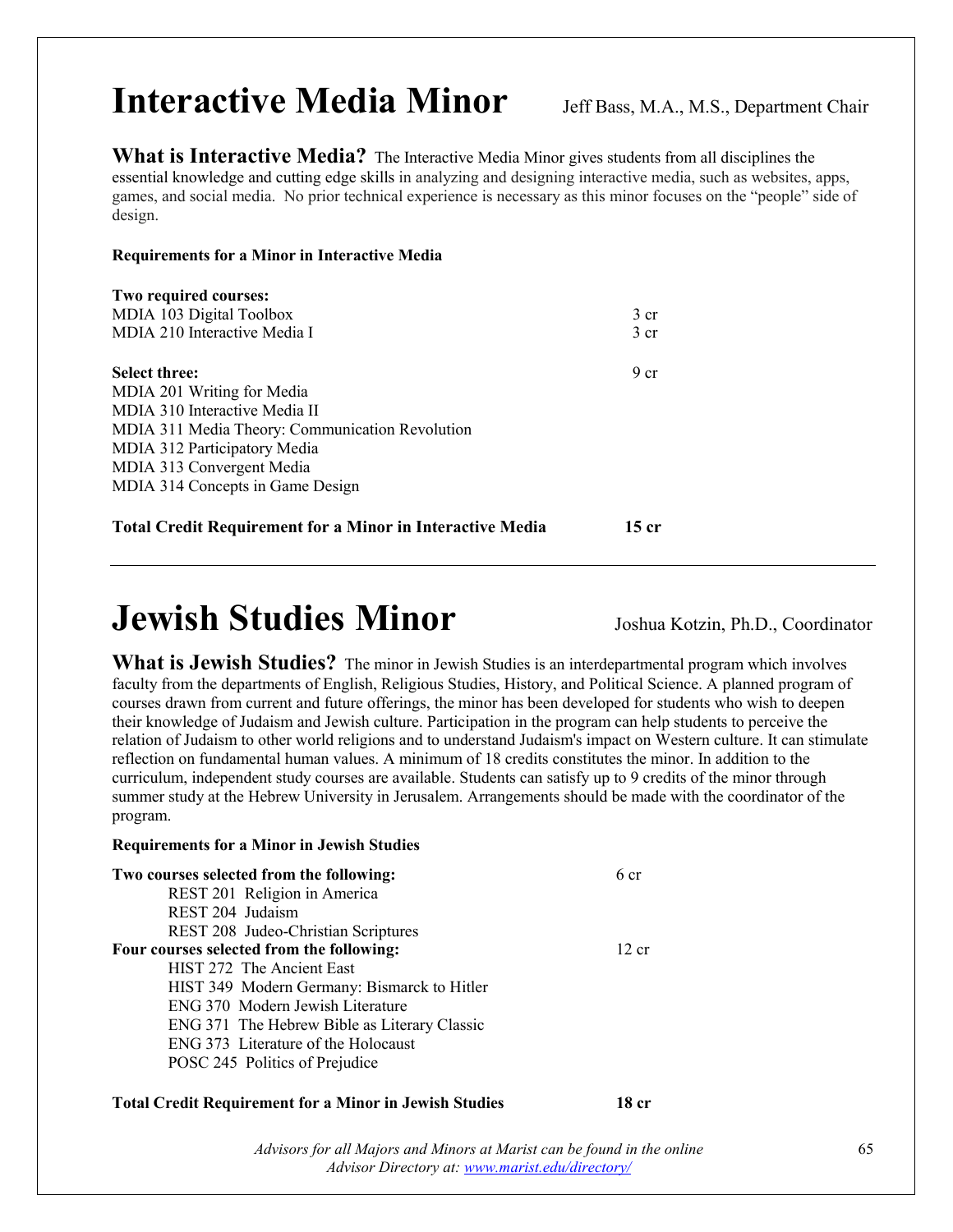# Latin American and Caribbean Studies Minor<br>Ivette Romero, Ph.D., Co-Coordinator

Patricia Ferrer-Medina, Ph.D., Co-Coordinator

### **What is the Latin American & Caribbean Studies Program?** The Latin American &

Caribbean Studies Program offers students the opportunity to complement their major field(s) with an interdisciplinary experience combining history, culture, language, and other disciplines, and helps prepare students interested in working with Latin American/Caribbean communities in the United States and abroad.

#### **Requirements for a minor in Latin American & Caribbean Studies:**

- 1) A minimum of 18 credits, excluding courses in French or Spanish language proficiency (FREN 101-102, FREN 105- 106, SPAN 101-102 and SPAN 105-106).
- 2) Demonstrated proficiency through successful completion of at least one 200 level or higher course taught in French or Spanish.
- 3) One immersion experience which could include study abroad in Latin America or the Caribbean, community service or an internship approved by the coordinator. (The Marist International Education Program consistently offers longterm as well as short term programs that will enable students to take some of these courses abroad.)
- 4) 3 Core courses (9 credits) out of the following:

| <b>FREN 250</b>      | French Culture & Thought              |
|----------------------|---------------------------------------|
| <b>HIST 273</b>      | History of Latin America to 1830      |
| <b>HIST 274</b>      | History of Latin America since 1830   |
| <b>POSC 111</b>      | Intro to Comparative Politics         |
| <b>POSC 350</b>      | Comparative Politics of Latin America |
| SOC 336              | Social Inequality                     |
| SOC 341              | Social Change                         |
| <b>SPAN 260</b>      | Civilization of Latin America         |
| SPAN 270 or SPAN 154 | Civilization: Hispanics in the US     |
|                      |                                       |

\* NOTE: All courses offered in the Marist Cuba Program will also fulfill core courses.

5) 3 electives (9 credits) from related courses approved by the LACS Coordinator to fulfill the minor requirement. Please contact coordinator for a full listing of courses.

**Total credit requirement for the Latin American/Caribbean Studies Minor: 18 credits**

## **Mathematics Minor** Joseph Kirtland, Ph.D., Chairperson

**What is Mathematics?** Mathematics is the study of quantitative relationships expressed in numbers and symbols. It focuses on mathematical concepts and theories and involves their formulation, testing, interpretation, and practical application. Minoring in mathematics indicates an interest in solving problems and the ability to think critically. Major branches include algebra, geometry, discrete mathematics, calculus, probability and statistics.

### **Requirements for a Minor in Mathematics**

| MATH 241, 242, 343, Calculus I-III       | 12 cr          |
|------------------------------------------|----------------|
| <b>Select Any Two:</b>                   |                |
| <b>MATH 205 Discrete Mathematics</b>     | 4 cr           |
| MATH 210 Linear Algebra                  | $3 \text{ cr}$ |
| MATH 310 Intro to Mathematical Reasoning | $3$ cr         |
| MATH 321 Differential Equations          | $3 \text{ cr}$ |
|                                          |                |

### **Total Credit Requirement for a Minor in Mathematics 18-19 cr**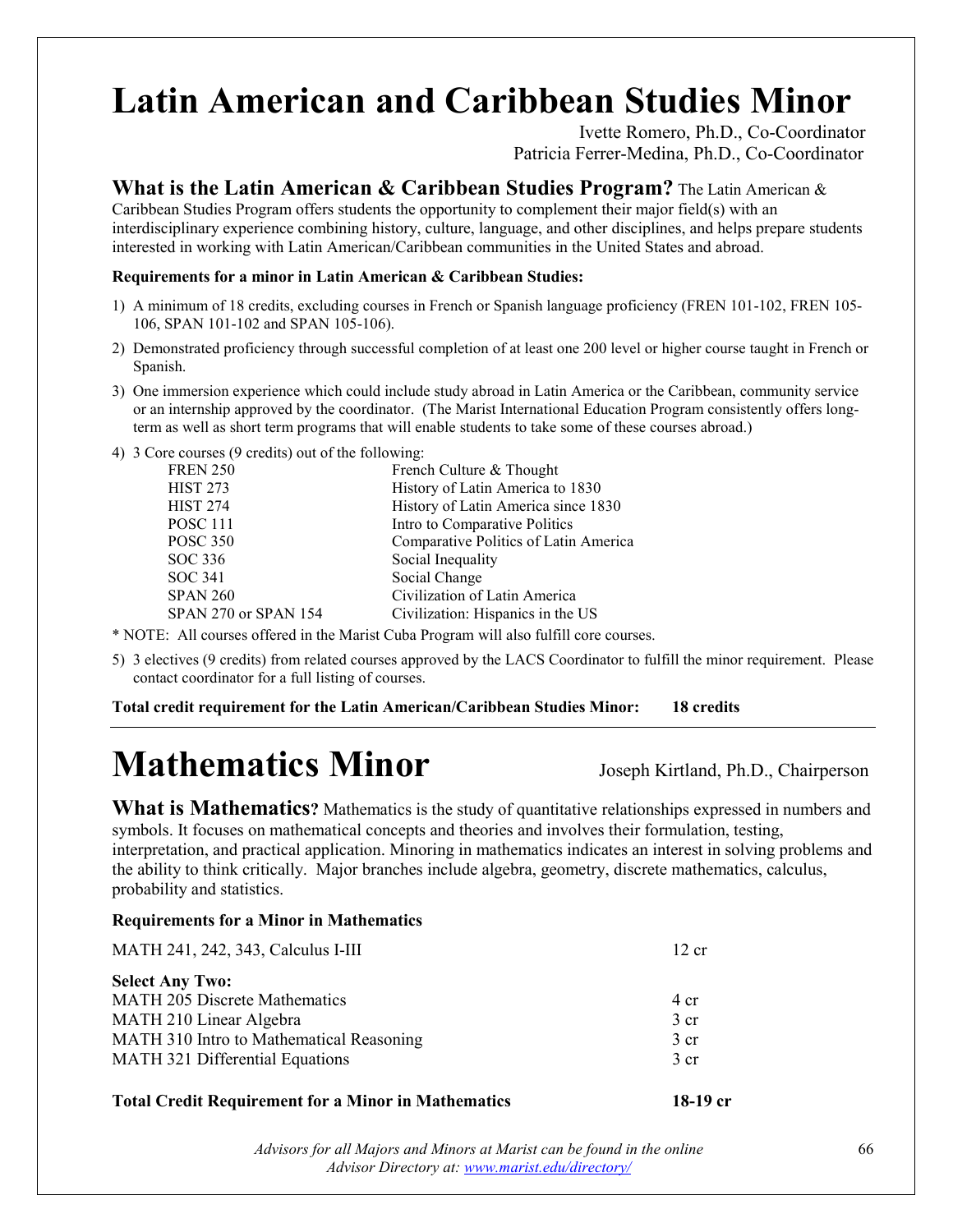### **Medieval and Renaissance Studies**

Janine Peterson, Ph.D., Coordinator

**What is Medieval and Renaissance Studies?** Medieval and Renaissance Studies is an interdisciplinary program that offers students the ability to study the culture, history, literature, music, philosophy, politics, and religious traditions of late antiquity up to the modern world. Students choose five electives from at least three different fields: English, Fine Arts (Art History and Music), History, Modern Languages and Cultures, and Philosophy & Religious Studies and a foreign language course at any level. Many of these courses also fulfill Core curriculum and pathway requirements and build on the offerings at Marist-Italy and other study abroad programs. The minor is appropriate for students interested in investigating the antecedents of modernity; in identifying enduring cultural and philosophical issues, themes, and problems; and in comparing and contrasting past and contemporary society.

### **Requirements for a Minor in Medieval and Renaissance Studies**

Five Courses from 3 of the following disciplines: 15 cr Philosophy & Religious Studies, History; English Modern Languages & Culture, Art History or Music

A Foreign Language Course at any level

**Total Credit Requirement for a Minor in Medieval and Renaissance Studies 18 cr**

### **Music Minor** Arthur B. Himmelberger, B.M., M. Ed., Ed. Admin. Cert., Chairperson

**What is the Music Minor?** The Marist College Music Department offers a minor in Music with both vocal and instrumental tracks. Primarily a performance-based program, the Music Minor offers students the opportunity to pursue their musical endeavors on the college level. The Department is home to over 600 students who participate in any of twenty-three performing ensembles and take a variety of courses offered in music theory, music industry, music history, and applied music. From applied study in voice, piano, brass, woodwinds, percussion, or strings to researching the lives and works of various composers, the Marist student finds an atmosphere of individual care and attention to personal musical growth. These skills can be used and enjoyed for a lifetime.

### **Requirements for a Minor in Music**

Students may select either the vocal track or the instrumental track.

### **Vocal Track:**

*One 3-credit Vocal course selected from the following: 3 cr* MUS 112 Beginning Vocal Skills I MUS 113 Beginning Vocal Skills II MUS 212 Intermediate Vocal Skills I MUS 213 Intermediate Vocal Skills II MUS 351 Independent Vocal Study MUS 393 Special Topics in Music III *Three 1-credit Choral Ensemble Courses 3 cr* MUS 251 Marist College Singers Women MUS 250 Marist College Singers Men

MUS 252 Marist College Freshmen Women's Choir MUS 253 Marist College Chapel Choir MUS 254 Marist College Gospel Choir MUS 255 Marist College Women's Select Choir MUS 256 Marist College Chamber Singers *One 3-credit Theory course selected from the following: 3 cr* MUS 103 Sight Reading MUS 120 Theory of Music I MUS 220 Theory of Music II *Two 3-credit History courses selected from the following: 6 cr*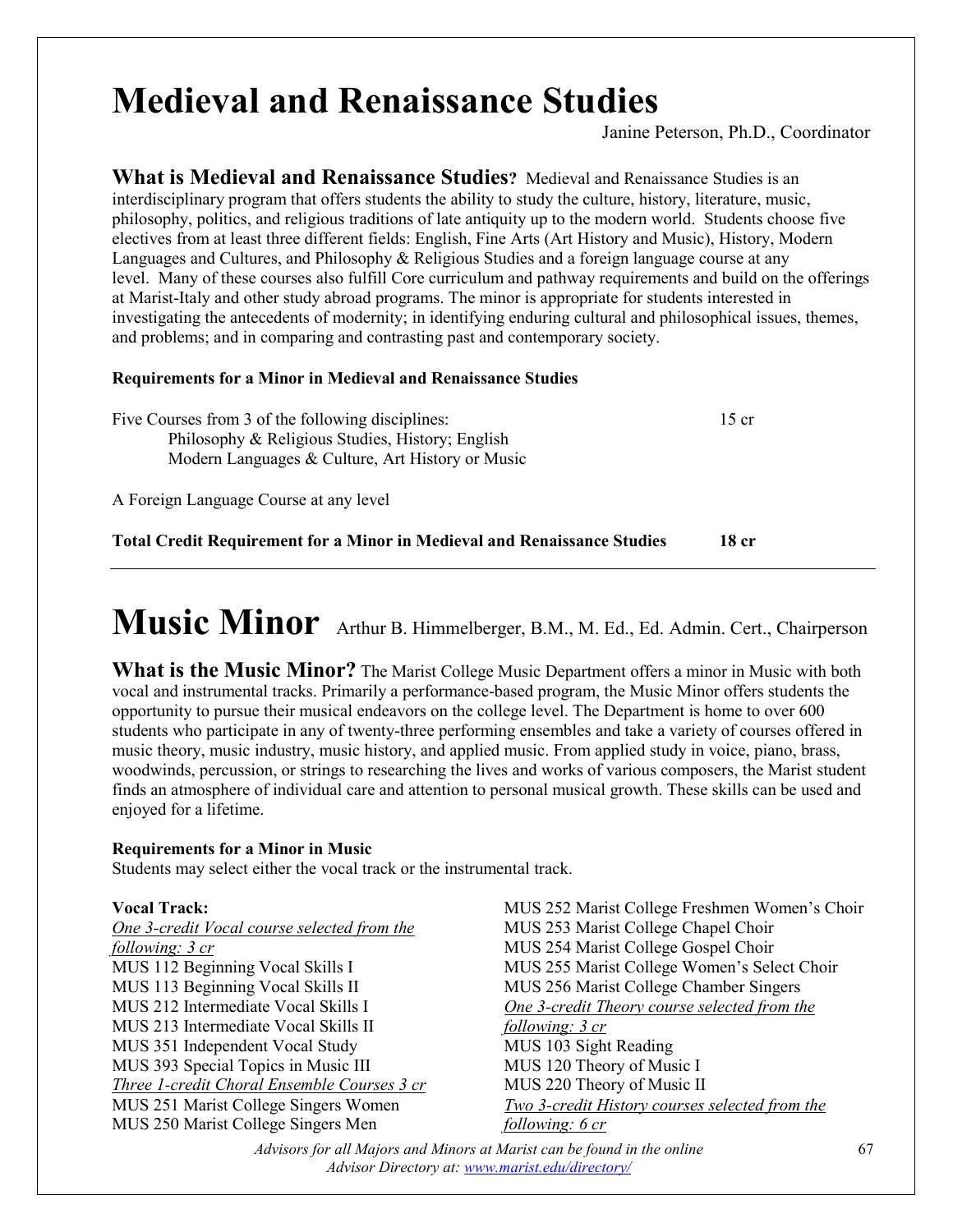MUS 105 Intro to Music MUS 106 Jazz and Sound MUS 226 Music Cultures of the World MUS 242 Popular Music in America MUS 330 Beethoven and Schubert MUS 335 Opera MUS 340 Baroque Masters MUS 344 Medieval and Renaissance Music MUS 341 Romantic Music of the 19th Century MUS 342 Music of the 20th Century

MUS 343 Music in America MUS 346 Amadeus Mozart and 18th-Century Vienna MUS 378 History of the Music Industry MUS 247 History of Motion Picture Music MUS 248 Special Topic in Music *The remaining six credits are selected from any other music courses. 6 cr*

#### **Total Credit Requirement for a Minor in Music (Vocal Track) 21 cr**

#### **Instrumental Track:**

*One 3-credit Instrumental Skills course selected from the following: 3 cr* MUS 140 Beginning Instrumental Skills I MUS 141 Beginning Instrumental Skills II MUS 240 Intermediate Instrumental Skills I MUS 241 Intermediate Instrumental Skills II MUS 393 Special Topics

### *Three 1-credit Instrumental Ensemble Courses*

*selected from the following: 3 cr* MUS 107 Beginning Piano I MUS 108 Beginning Piano II MUS 230 Jazz Foxes MUS 231 Brass Ensemble MUS 232 Flute Choir MUS 233 Woodwind Ensemble MUS 234 Orchestra MUS 235 Handbell Choir MUS 236 Symphonic Band MUS 237 Wind Symphony MUS 245 Percussion Ensemble MUS 410 Advanced Piano

*One 3-credit Theory course selected from the following: 3 cr* MUS 103 Sight Reading MUS 120 Theory of Music I MUS 220 Theory of Music II

### *Two 3-credit History courses selected from the following: 6 cr* MUS 105 Intro to Music MUS 106 Jazz and Sound MUS 226 Music Cultures of the World MUS 242 Popular Music in America MUS 330 Beethoven and Schubert MUS 335 Opera MUS 340 Baroque Music MUS 341 Romantic Music of the 19th Century MUS 342 Music of the 20th Century MUS 344 Medieval and Renaissance Music MUS 343 Music in America MUS 346 Amadeus Mozart and 18th-Century Vienna MUS 378 History of the Music Industry MUS 247 History of Motion Picture Music MUS 248 Special Topics in Music *The remaining six credits are selected from any other music courses. 6 cr*

#### **Total Credit Requirement for a Minor in Music (Instrumental Track) 21 cr**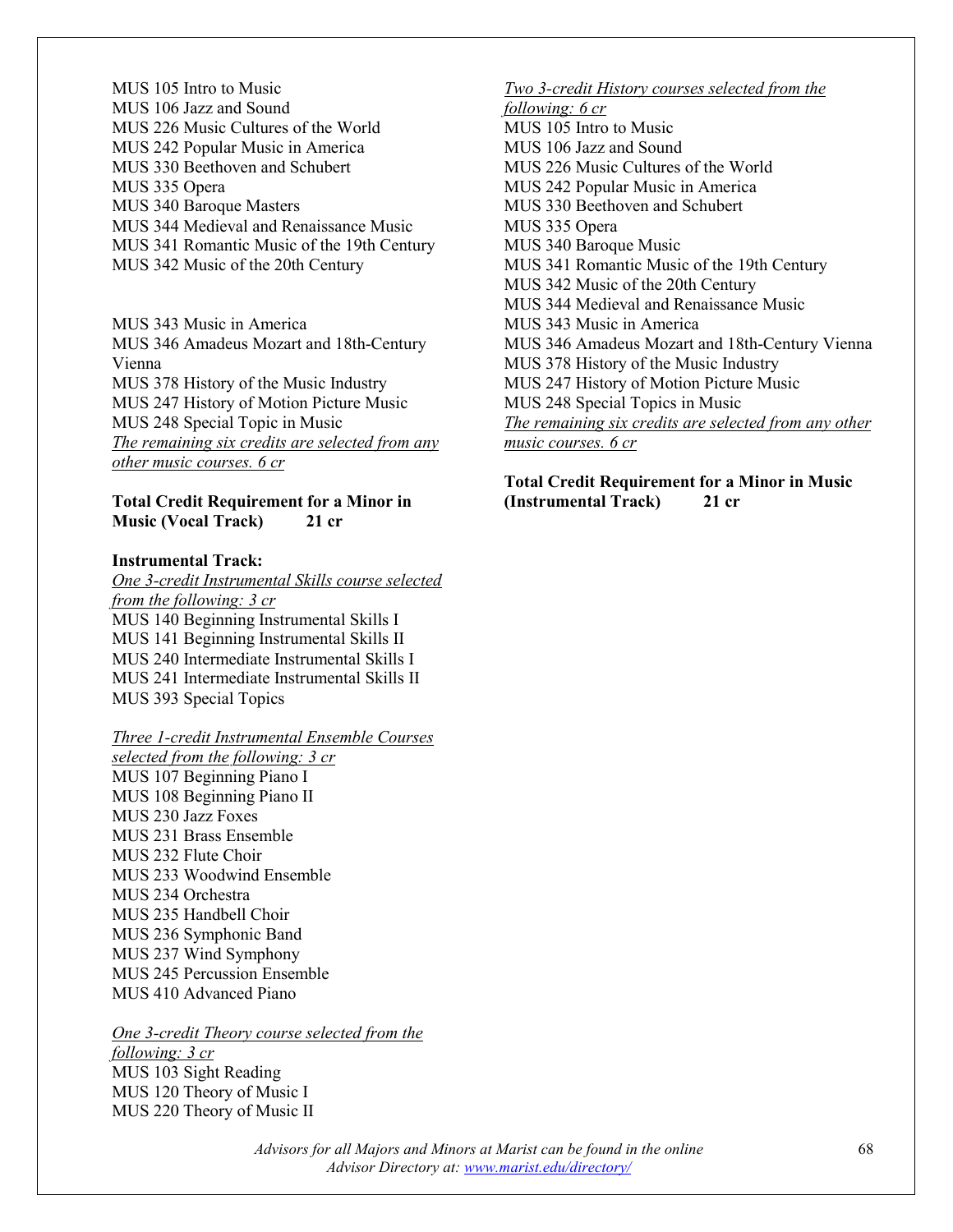### **Organizational Communications Minor**

Kristine Cullen, M.A., Assistant Dean

**What is Organizational Communications Minor?** The minor in Organizational Communication addresses critical skills for any manager to contribute to the success of an organization. The courses within the minor offer a comprehensive foundation and examination of the nature and application of communication in organizations. Students enrolled in an undergraduate degree program offered through the School of Professional Programs (i.e., the Management Studies major and the Professional Studies major) may find the inclusion of this minor in their degree studies as an important means to distinguish themselves when seeking new employment or working to advance their careers.

#### **Requirements for a Minor in Organizational Communications**

| <b>Total Credit Requirement for a Minor in Organizational Communications</b> | 18 <sub>cr</sub> |
|------------------------------------------------------------------------------|------------------|
| COM 325 Intercultural Communication                                          | $3 \text{ cr}$   |
| COM 302 Persuasion                                                           | $3 \text{ cr}$   |
| COM 270 Organizational Communication                                         | 3 <sub>cr</sub>  |
| COM 211 Fundamentals of Public Relations Theory and Practice                 | $3$ cr           |
| COM 203 Interpersonal Communication                                          | $3 \text{ cr}$   |
| COM 102 Introduction to Communication                                        | $3 \text{ cr}$   |
|                                                                              |                  |

### **Organizational Leadership Minor**

Kristine Cullen, M.A., Assistant Dean

**What is Organizational Leadership Minor?** The minor in Organizational Leadership addresses critical skills for any manager to contribute to the success of an organization. The courses within the minor offer a comprehensive foundation and examination of the nature and application of leadership in organizations. Students enrolled in an undergraduate degree program offered through the School of Professional Programs (i.e., the Management Studies major and the Professional Studies major) may find the inclusion of this minor in their degree studies as an important means to distinguish themselves when seeking new employment or working to advance their careers.

### **Requirements for a Minor in Organizational Communications**

| <b>Total Credit Requirement for a Minor in Organizational Leadership</b> | 18 cr           |
|--------------------------------------------------------------------------|-----------------|
| ORG 421 Strategic Leadership and Innovation                              | 3 <sub>cr</sub> |
| ORG 322 Leadership in the Global Workplace                               | 3 <sub>cr</sub> |
| ORG 321 Issues in Leadership                                             | 3 <sub>cr</sub> |
| ORG 302 Behaviors in Organizations                                       | 3 <sub>cr</sub> |
| ORG 202 Global Issues in Business and Society                            | 3 <sub>cr</sub> |
| ORG 101 Managing and Leading in Organizations                            | 3 <sub>cr</sub> |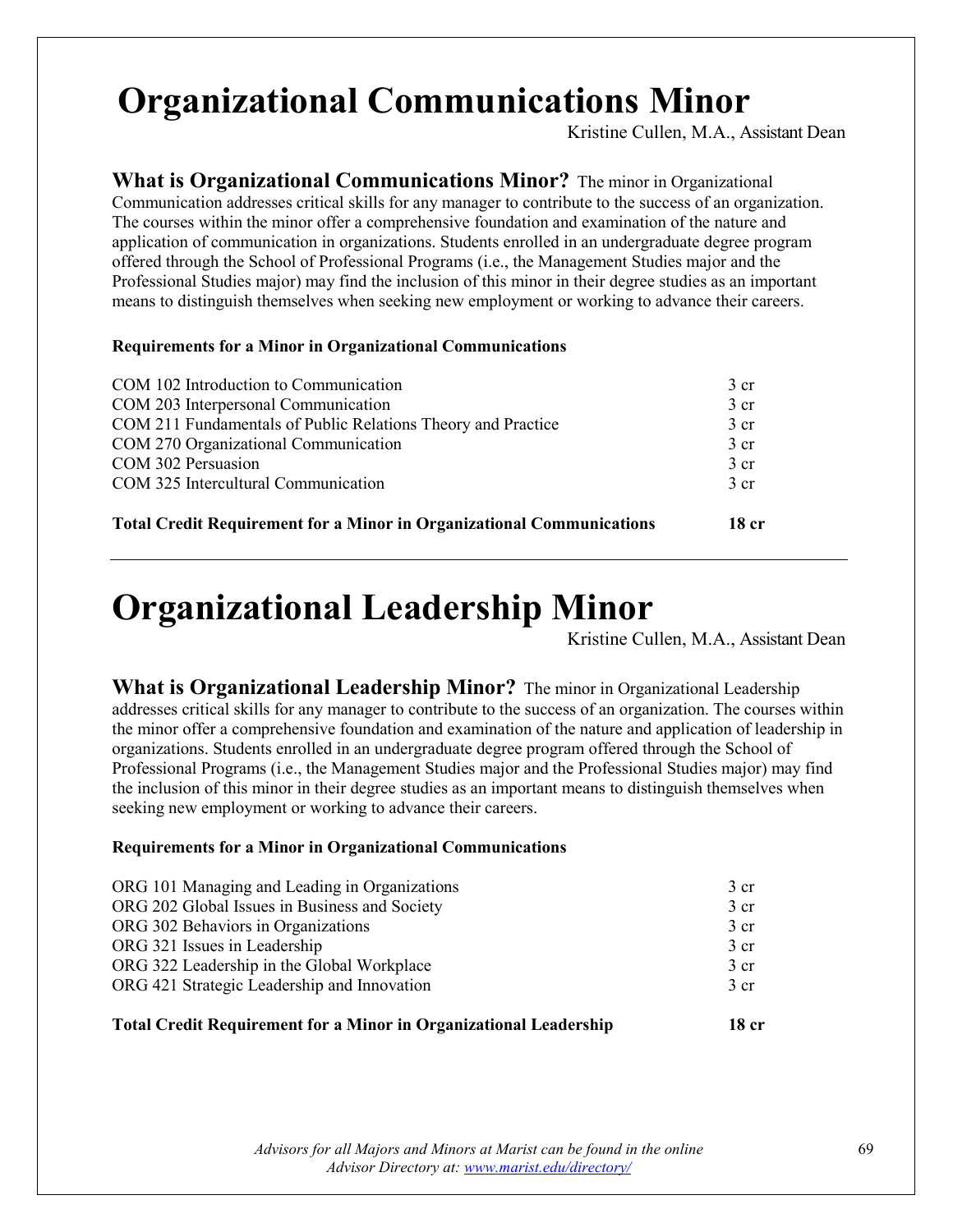### **Paralegal Program Certificate**

Annamaria Maciocia, J.D., Director

**What is the Paralegal Program?** The objective of the Marist Paralegal Program is to offer organized and comprehensive training in the theory, information, and skills required to qualify as a legal assistant, in accordance with the guidelines established by the American Bar Association. The program is offered within the context of the educational purpose of the college and its commitment to a liberal arts, humanist, and value-oriented curriculum. Our program meets its objective in a number of ways. Faculty in the program are drawn from Marist faculty and from practicing lawyers and law office administrators in the Mid-Hudson area. The program encourages a generalist orientation among its students, while stressing specific competency in paralegal studies. Program matriculates may satisfy the generalist requirements by having a baccalaureate degree, by being enrolled in the College's baccalaureate program contemporaneously with enrollment in the Paralegal Program, or by having at least 36 general education college credits. Students acquire competency in paralegal studies by being required to complete successfully the following courses: Introduction to Law; Introduction to Legal Research And Writing; Family Law; Criminal Law; Real Property and Title Search; Business Law I; Wills, Trusts, Estates; and Civil Litigation and Practice. Upon graduation, students will be capable of functioning in all the required areas of study. As examples, a real estate closing, a simple will, a divorce proceeding, a memorandum of law utilizing research tools, and civil trial pleading are but some of the tasks our graduates understand and can complete. Additionally, grasping sufficient legal theory to be able to grow in the profession is required of our students. Successful completion of the program therefore qualifies graduates to serve the many legal needs of the Mid-Hudson area, while contributing to the advancement of the legal profession. The program combines required paralegal courses with general education courses. In order to receive the Paralegal Certificate, undergraduates accepted into the Paralegal Program are required to matriculate and pursue a major field of study leading to the baccalaureate degree. The certificate will be awarded after a student has completed all of the course requirements in paralegal studies (24 credits) and at least 36 additional credit hours toward the Marist baccalaureate degree. Students already holding baccalaureate degrees are eligible to receive the Paralegal Certificate upon completion of the paralegal course requirements (24 credits). The Paralegal Certificate Program is approved by the American Bar Association.

#### **Requirements in the Paralegal Program**

#### *Course Requirements in Paralegal Studies* **24 cr**

PRLG 101 Intro to Law PRLG 210 Intro to Legal Research and Writing PRLG 311 Family Law PRLG 312 Criminal Law PRLG 313 Real Property and Title Search PRLG 380 Business Law I PRLG 420 Wills, Trusts, Estates PRLG 422 Civil Litigation and Practice

### **Total Paralegal Course Credits 24 cr**

Additional course credits 36 cr (Non-degree holders admitted to the program)

### **Total Credit Requirement for Paralegal Certificate for Non-Degree Holders 60 cr**

Marist undergraduates must also fulfill their major field requirements for their degrees. All 36 nonparalegal course credits, including transfer credits, must be acceptable towards a Marist degree.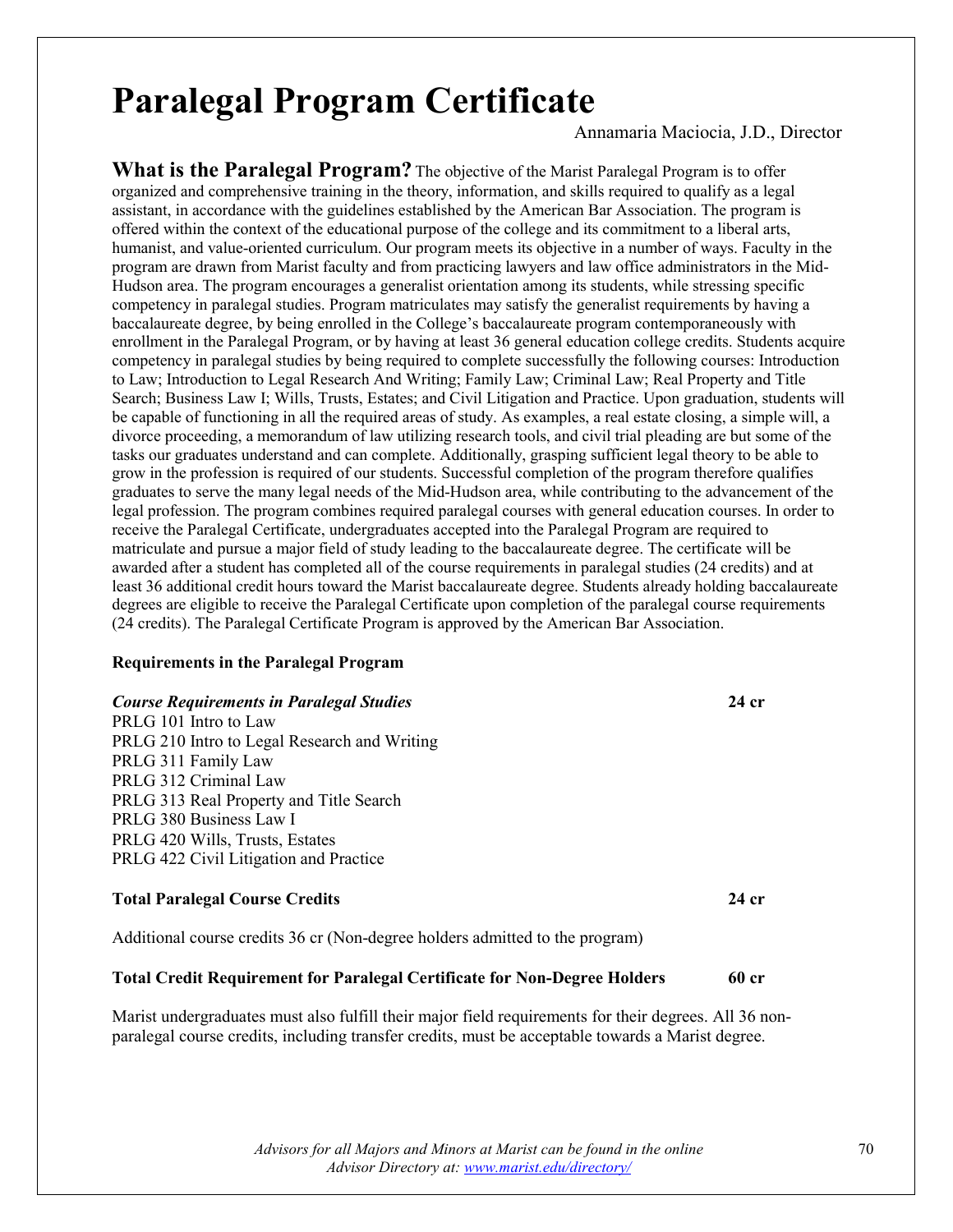## **Philosophy Minor** Joseph Campisi, Ph. D., Department Chair

What is Philosophy? Philosophy wants to know the answers to the deepest questions that we can ask. What is reality? (Metaphysics) How do I get to know what it is like? (Theory of knowledge or Epistemology) What should I do here? (Ethics) How should we human beings live together? (Political Philosophy) Why would I feel empty without music or film or painting or some other form of art to enjoy? Why—wherever and whenever my fellow human beings exist – do they always produce it? (Philosophy of Art or Aesthetics).

### **Requirements for a Minor in Philosophy**

| PHIL 101 Philosophical Perspectives<br>PHIL 200-level Ethics | 3 <sub>cr</sub><br>3 <sub>cr</sub> |
|--------------------------------------------------------------|------------------------------------|
| <b>Two History of Philosophy Courses:</b>                    | 6 <sub>cr</sub>                    |
| PHIL 240 Pragmatism                                          |                                    |
| PHIL 210 Ancient Philosophy                                  |                                    |
| PHIL 211 Modern Philosophy                                   |                                    |
| PHIL 321 Medieval Philosophy                                 |                                    |
| PHIL 323 19th Century Philosophy                             |                                    |
| PHIL 324 Contemporary Analytic Philosophy                    |                                    |
| PHIL 325 Contemporary Continental Philosophy                 |                                    |
| PHIL 213 Foundations of American Social Thought              |                                    |
| <b>Two Additional Philosophy Courses</b>                     | 6 cr                               |

**Total Credit Requirement for a Minor in Philosophy 18 cr** \*\*Students who wish to minor in Philosophy must contact the Chair for advisement in choosing Philosophy courses pertinent to the student's major field of study.\*\*

## Photography Minor Matt Frieburghaus, M.F.A., Department Chair

**What is Photography?** Photography is a newly created minor at Marist. Students will progress through the foundations of photography to advanced methods of photography as well as using the newest techniques and technologies associated with photography.

### **Requirements for a Minor in Photography**

| <b>Foundation Courses:</b><br>ART 101 Fundamentals of Art and Design I OR<br><b>ART 110 Basic Drawing</b><br>ART 145 Basic Photography<br>ART 231 Introduction to Digital Media | 9 <sub>cr</sub> |
|---------------------------------------------------------------------------------------------------------------------------------------------------------------------------------|-----------------|
| <b>Required Course:</b>                                                                                                                                                         | 3 <sub>cr</sub> |
| ART 220 History of Photography                                                                                                                                                  |                 |
| Two [2] of the following courses:                                                                                                                                               | 6 cr            |
| ART 240 Intermediate Photography                                                                                                                                                |                 |
| ART 314 Advanced Photography                                                                                                                                                    |                 |
| ART 320 Digital Photography I                                                                                                                                                   |                 |
| ART 425 Digital Photography II                                                                                                                                                  |                 |
| ART 313 View Camera Photography                                                                                                                                                 |                 |
|                                                                                                                                                                                 |                 |

### **Total Credit** R**equirement for a** M**inor in Photography 18 cr**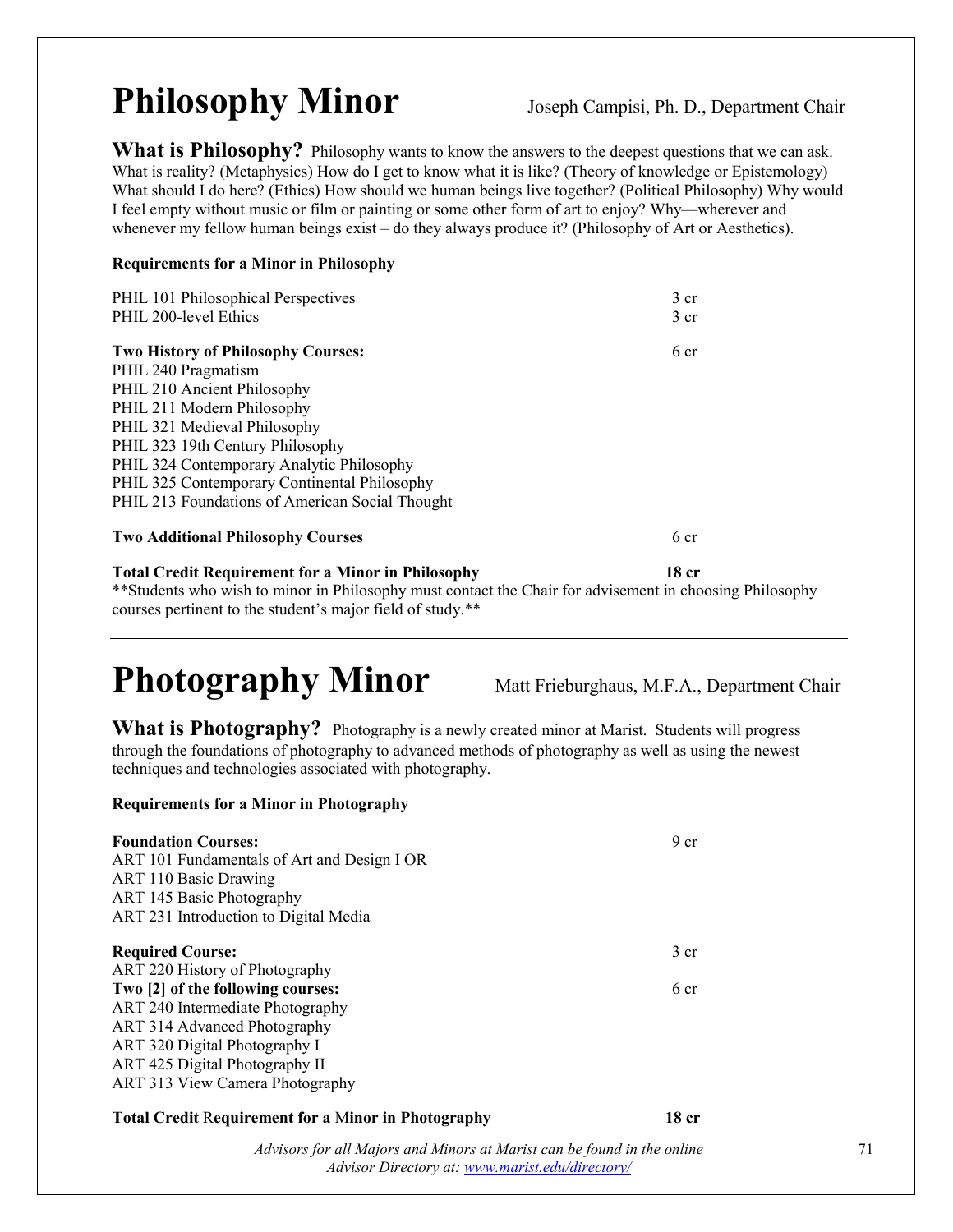### **Political Science Minor** Jessica Boscarino, Ph.D., Department Chair

**What is Political Science?** Political Science, the critical study of politics and government, addresses the question: "Who gets what, when and how?" The discipline's key concept is "power". Major sub-branches include political theory, public policy and administration, American politics, comparative government and international relations. Faculty combine theory and practice to provide students with a better understanding of political parties, interest groups, campaigns, law, justice and international relationships. Marist's Bachelor of Arts in Political Science imparts the skills necessary to succeed in a wide variety of exciting careers. A Minor in Political Science is also available. The Faculty invites you to consult the Political Science Web Site at<https://www.marist.edu/political-science> to learn about the accomplishments of alumni and faculty. The department takes full advantage of the renowned Marist Institute for Public Opinion, Pi Sigma Alpha, Marist Democrats, Marist Republicans, Marist Moderates Club, the FDR Presidential Library and the Center for Civic Engagement and Leadership.

#### **Requirements for a Minor in Political Science**

| One course at the 100 level from two of the following subfields:        | 6 cr            |
|-------------------------------------------------------------------------|-----------------|
| Political Theory:                                                       |                 |
| POSC 112 Introduction to Political Theory                               |                 |
| <b>Global Politics:</b>                                                 |                 |
| POSC 111 Introduction to Comparative Politics                           |                 |
| POSC 113 International Relations                                        |                 |
| <b>American Politics:</b>                                               |                 |
| POSC 110 American National Government                                   |                 |
| One POSC course from two of the following subfields:                    | $3 \text{ cr}$  |
| Political Theory:                                                       |                 |
| POSC 218 American Political Theory                                      |                 |
| POSC 232 Classical Political Thought                                    |                 |
| POSC 233 Modern Political Thought                                       |                 |
| <b>Global Politics:</b>                                                 |                 |
| POSC 213 Politics of Human Rights                                       |                 |
| POSC 236 Politics of Developing Areas                                   |                 |
| POSC 251 European Politics                                              |                 |
| POSC 252 Comparative Politics of Russia/Eastern Europe                  |                 |
| POSC 255 Political Economy: The Rise of the Asia/Pacific                |                 |
| POSC 271 Nationalism and Communism in China and Taiwan                  |                 |
| POSC 280 ICONS: International Communication and Negotiation Simulations |                 |
| POSC 290 International Law and Organization                             |                 |
| <b>American Politics:</b>                                               |                 |
| POSC 202 Environmental Politics & Policy                                |                 |
| POSC 210 US Constitutional Law                                          |                 |
| POSC 211 American State & Local Politics                                |                 |
| POSC 212 Political Parties and Interest Groups                          |                 |
| POSC 214 Gender & the Law                                               |                 |
| POSC 240 Introduction to Public Policy                                  |                 |
| POSC 289 Public Opinion & Politics                                      |                 |
| Three Elective Courses in Political Science                             | 9 <sub>cr</sub> |
| (One course must be at the 300 level)                                   |                 |
| <b>Total credit requirement for a Minor in Political Science</b>        | $21$ cr         |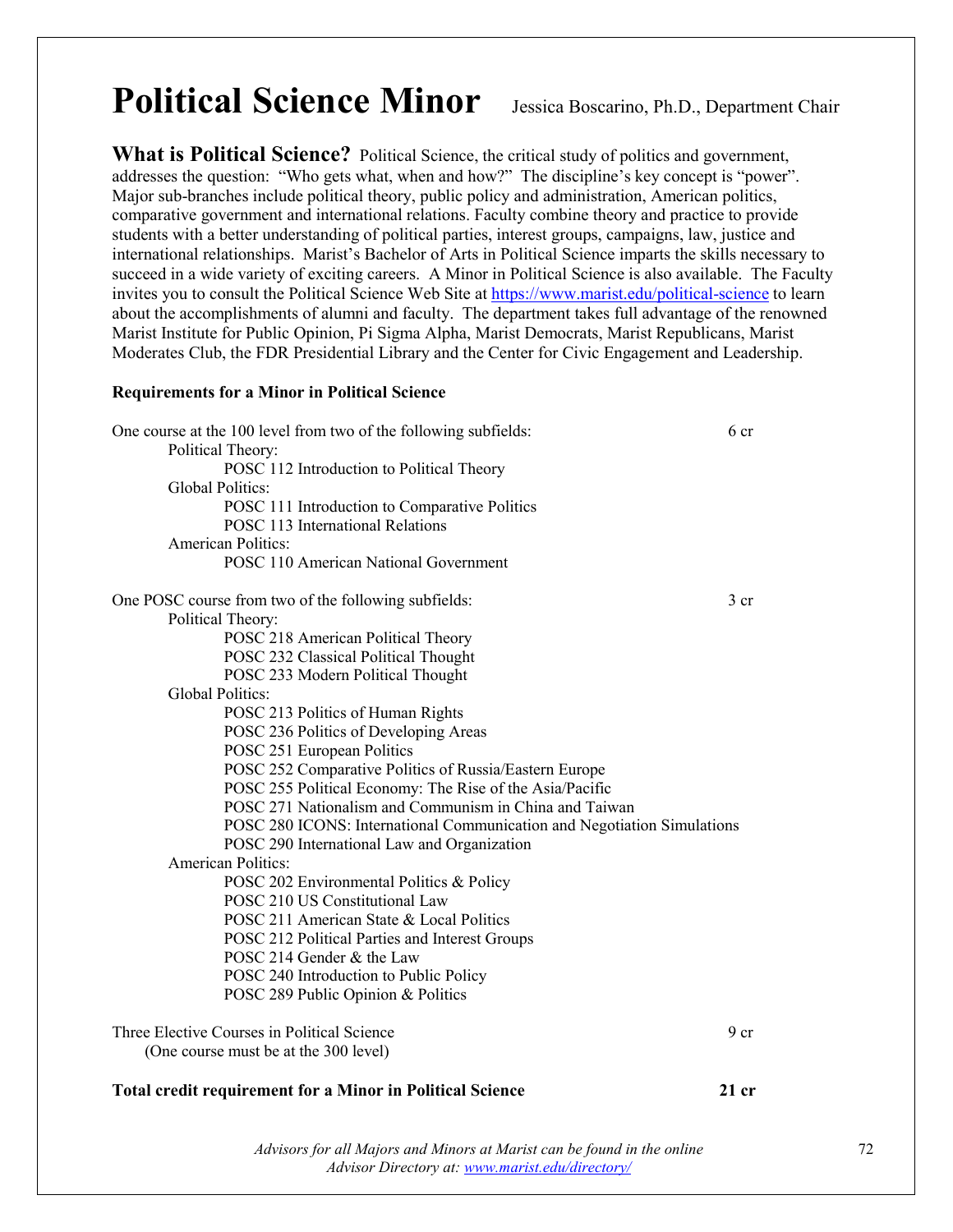## **Product Development Minor**

Jennifer L. Finn, Department Chair

**What is Product Development?** More and more often today the fashion industry turns to the merging of creative design aspects and merchandising insights to create new saleable products and designs. The Fashion Program prepares students to pursue careers in Product Development with this minor that explores fashion trend, global production and sourcing, branding and licensing, and other pertinent aspects of the fashion industry. The Product Development minor is available to Fashion Design or Fashion Merchandising majors.

## **Requirements for a Minor in Product Development**

| <b>Required Courses:</b><br><b>FASH 200 Textiles</b><br>FASH 318 Apparel Supply Chain Management<br>FASH 300 Product Development                                                                                                         | 9 <sub>cr</sub> |
|------------------------------------------------------------------------------------------------------------------------------------------------------------------------------------------------------------------------------------------|-----------------|
| <b>Select Three:</b><br>FASH 267 Textile Design<br>FASH 325 Private Label Development<br>FASH 341 Fashion Branding & Licensing<br>FASH 379 Knitwear Design<br>FASH 415 Advanced PDM Software<br>FASH 455 Global Merchandising Strategies | 9 <sub>cr</sub> |

## **Total Credit Requirement for a Minor in Product Development 18 cr**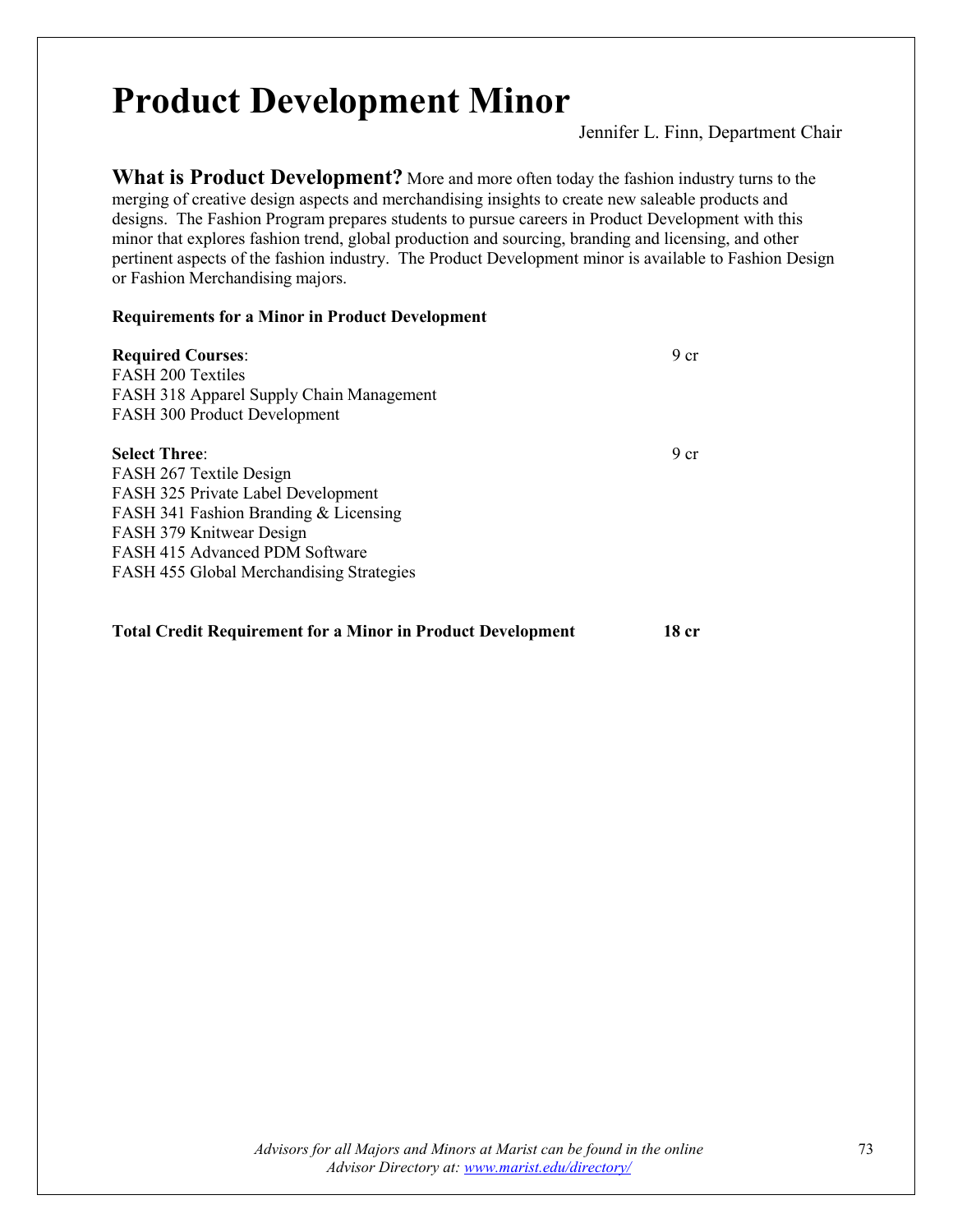## **Professional Writing Minor**

Eileen Curley, Ph.D., Department Chair

**What is Writing?** The Professional Writing minor allows students to explore the intersections of writing and many businesses and industries. Students will learn how professionals solve information problems. They will discover how to develop persuasive professional arguments to effect change. By creating effective professional documents, students will work towards solving complex problems and supporting information campaigns.

## **Requirements for a Minor in Professional Writing**

| <b>Foundation Courses</b><br>ENG 218 Grammar, Style, and Editing<br>ENG 222 Intro to Professional Writing | 6 cr  |
|-----------------------------------------------------------------------------------------------------------|-------|
| <b>Upper-Level Writing Requirements</b>                                                                   | 12 cr |
| Four of the courses below:                                                                                |       |
| ENG 312 Business Writing                                                                                  |       |
| ENG 313 Writing in the Digital Age                                                                        |       |
| ENG 352 Technical Writing                                                                                 |       |
| <b>ENG 380 Nonfiction Workshop</b>                                                                        |       |
| ENG 392 Special Topics (in Writing)                                                                       |       |
| ENG 490 Independent Study in Writing                                                                      |       |
| ENG 497 Professional Writing Internship                                                                   |       |
| <b>Total Credit Requirement for a Minor in Writing</b>                                                    | 18 cr |

## **Psychology Minor** C. Ryan Kinlaw, Ph.D., Department Chair

What is Psychology? Psychology is the scientific study of human behavior, thoughts, and emotions. Psychologists may engage in research or practice skills in a variety of settings. The field of psychology is a multifaceted discipline consisting of sub-fields such as clinical, cognitive, community, counseling, developmental, forensic, educational, evolutionary, experimental, health, industrial/organizational, and social.

## **Requirements for a Minor in Psychology**

| PSYC 101 Intro to Psychology                                                                | 3 cr    |
|---------------------------------------------------------------------------------------------|---------|
| Any five Additional PSYC Courses, Selected From<br>No Less Than Three of the Following Five | $15$ cr |
| Elective Categories:                                                                        |         |

- (1) Developmental Psychology (PSYC 310, 317, 318, 321, 323)
- (2) Biological Psychology (PSYC 206, 210, 211, 213, 301-306)
- (3) Sociocultural Psychology (PSYC 215, 220, 222, 307, 330, 331, 340, 385)
- (4) Learning & Cognition (PSYC 205, 306, 308, 315, 342, 343)
- (5) Counseling, Clinical & School Psychology (PSYC 201, 202, 203, 207, 208, 311, 332, 348, 362, 372)

### *Advisors for all Majors and Minors at Marist can be found in the online Advisor Directory at: [www.marist.edu/directory/](http://www.marist.edu/directory/)* **Total Credit Requirement for a Minor in Psychology 18 cr**

74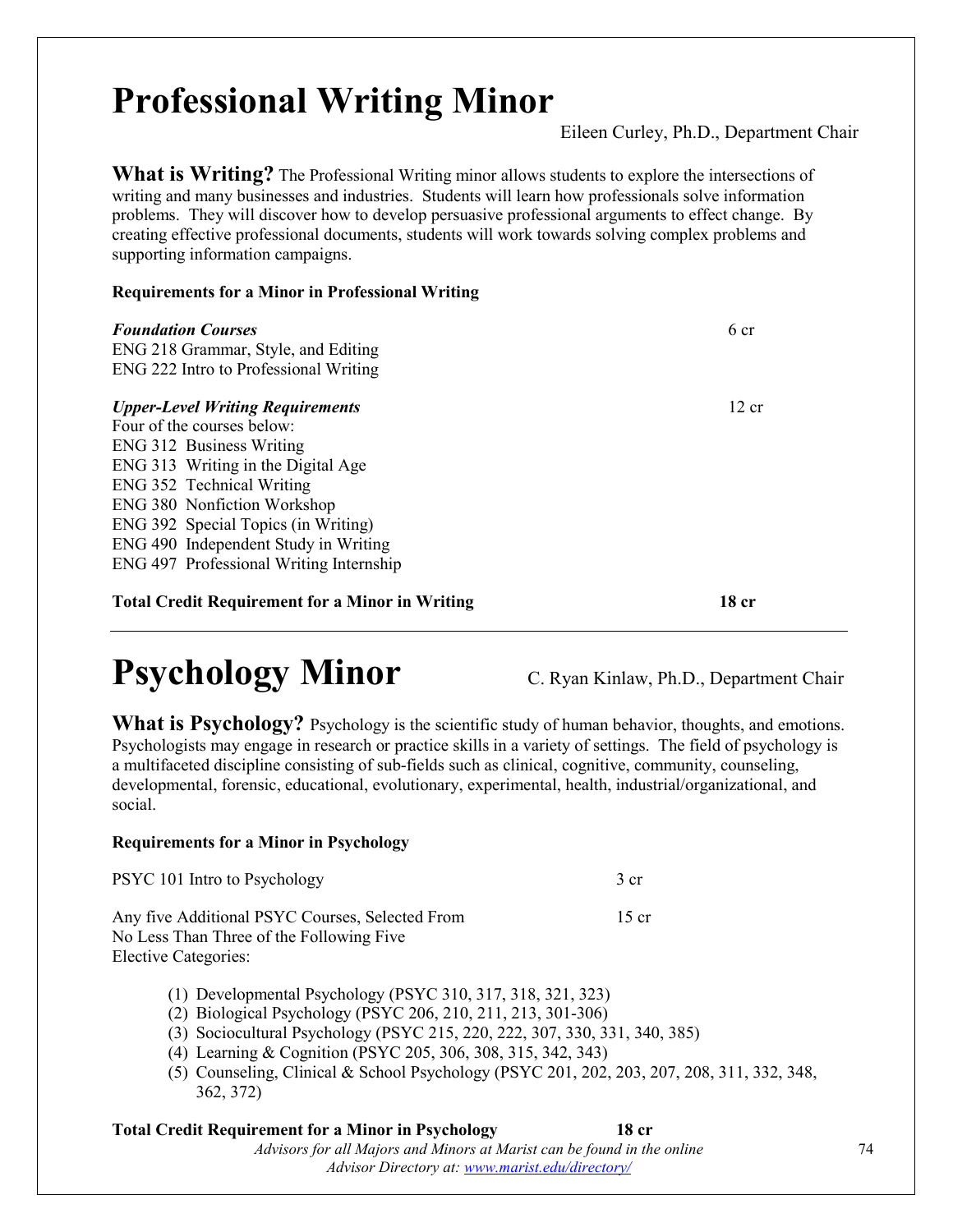## **Public Opinion Concentration**

Lee M. Miringoff, Ph.D., Director, Marist Institute for Public Opinion

**What is Public Opinion?** Marist College offers an undergraduate concentration in Public Opinion. Associated with the activities of the Marist Institute for Public Opinion, the concentration provides students with the opportunity to enhance their understanding of the research methods associated with the measurement of public opinion, the processes involved with its communication, and the impact of public opinion upon society. Students learn the various aspects of conducting public opinion research, the broader theoretical contexts that guide public opinion research, and current value issues in the field.

## **Requirements for a Concentration in Public Opinion**

| MATH 130 Intro to Statistics I                 | 3 <sub>cr</sub> |
|------------------------------------------------|-----------------|
| POSC 110 American Natl Govt                    | 3 <sub>cr</sub> |
| POSC 211 Amer State and Urban Politics OR      |                 |
| POSC 212 Political Parties and Pressure Groups | 3 <sub>cr</sub> |
| POSC 338 Political Communication and Politics  | 3 <sub>cr</sub> |
| POSC 339 Public Opinion and Politics           | 3 <sub>cr</sub> |
| POSC 342 Survey Res and Political Data Anal    | 3 <sub>cr</sub> |
| POSC 235 Scope Methods of Political Anal       | 4 cr            |
|                                                |                 |

## **Total Credit Requirement: 22 cr**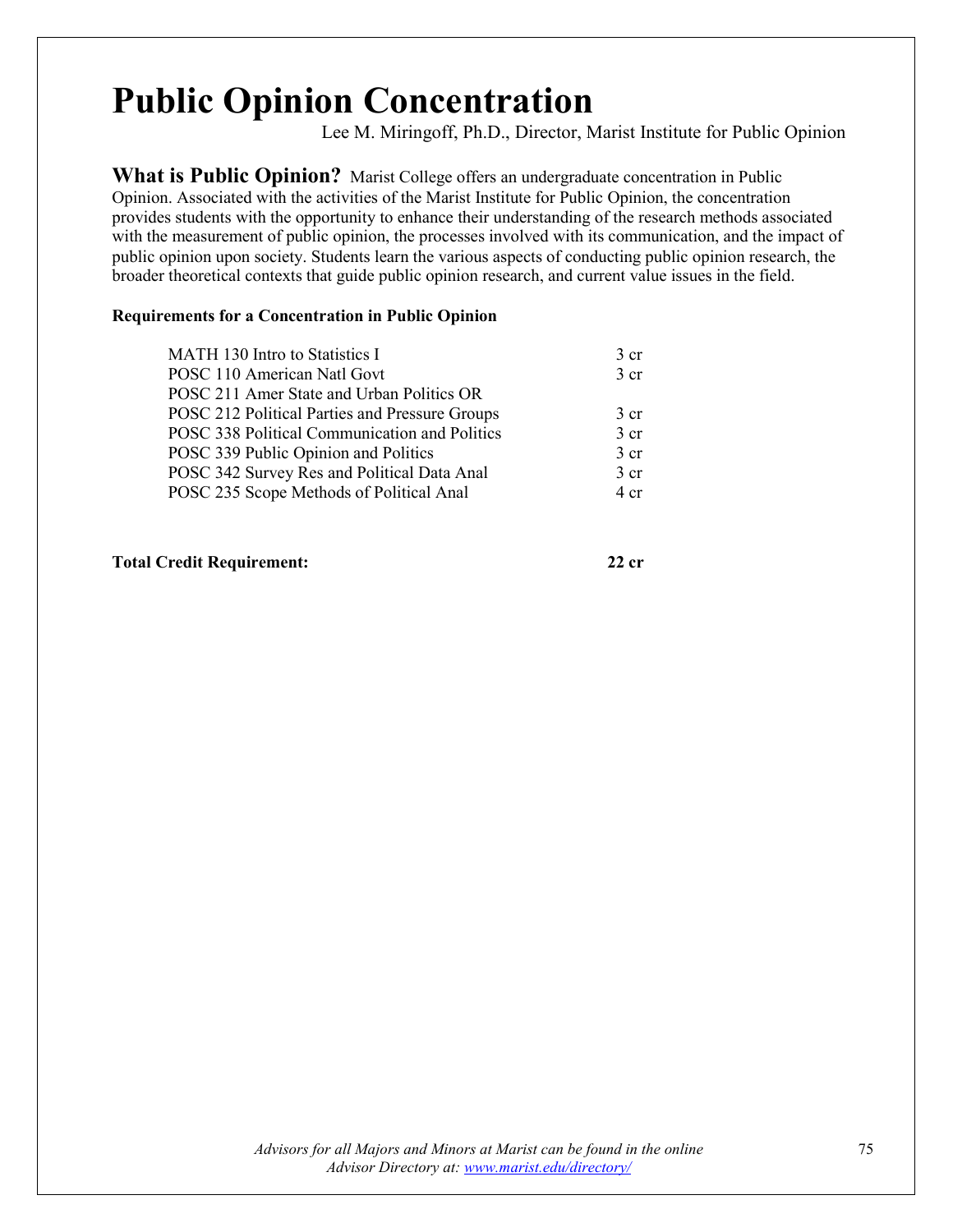## **Religious Studies Minor** Georganna Ulary, Ph. D., Department Chair

**What is the Religious Studies Minor?** Religion is both the source of expression for much of humanity's self-understanding. Fundamental questions about existence, identity, and values are addressed through religious "worlds of meaning". At various times in recent history, religion has been disparaged as oppressive (Marx) criticized as an illusion (Freud) or dismissed as irrelevant (the post-Holocaust "God is Dead" movement). Nonetheless, religious sources and expression continue to provide the central texts, symbols, and paths of transformation for individuals and societies throughout the world.

The study of religion is also at the heart of contemporary program of liberal studies. It has been extolled as "Interdisciplinary multiculturalism in wild and glorious bloom" (R. Eastman). Such as grand assessment can only make sense when one considers the almost boundless range of geography, history, languages and cultures that encompass the field. Perhaps no other area of liberal studies has brawn comparable attention and contributions from such diverse disciplines as archeology, art, literature, philosophy, theology, sociology, history, psychology, and political science.

## **Religious Studies at Marist**

Religious Studies course at Marist are not only integrated into the Core program, but are also available as electives and as areas of more in-depth study (including the minor programs in Religious Studies and Catholic Studies). The department offerings are taught with an emphasis on both the academic and experiential insights gained from religion as a "living and growing organism" (T. Ludwig). While the department highly values the Catholic tradition handed down from the Marist Brothers who founded the College, Religious Studies courses are non-confessional. Instead, the emphasis is placed on appreciating the historic, cultural and critical development of this vital branch of study, and inquiring into the role of religion with regard to contemporary moral problems.

## **Requirements for a Minor in Religious Studies**

| Two introductory courses selected from the following:                                             | 6 cr  |
|---------------------------------------------------------------------------------------------------|-------|
| REST 107 Intro to Religion<br>REST 201 Religion in America<br>REST 208 Judeo-Christian Scriptures |       |
| Four other REST courses:                                                                          | 12 cr |

## **Total Credit Requirement for a Minor in Religious Studies: 18 cr**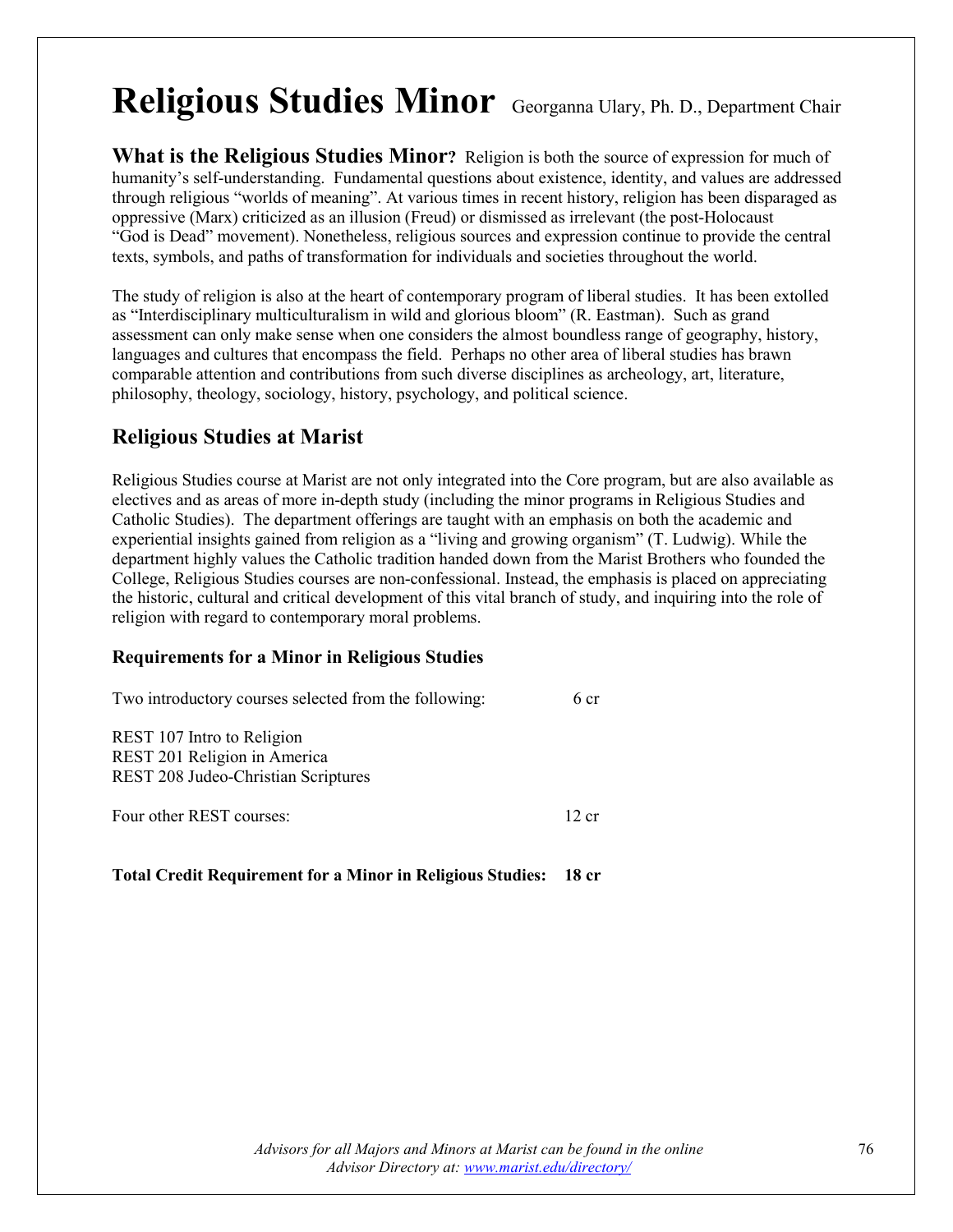## Social Work Minor Daria V. Hanssen, Ph. D., LCSW, Department Chair

**What is Social Work?** Social workers are people who care about people; who want to make things better, who want to relieve suffering; who want their work to make a difference. Social Work is a profession devoted to helping people function the best they can in their environment. This can mean providing direct services on a one-to-one basis. It also means working for change to improve social conditions. Some of the main areas of specialization include health care, mental health, school, family services, child welfare, chemical dependence, gerontology, clinical and occupational.

## **Requirements for a Minor in Social Work**

| SOC 101 Introduction to Sociology<br>SOCW 230 Introduction to Social Work | 3 <sub>cr</sub><br>3 <sub>cr</sub> |
|---------------------------------------------------------------------------|------------------------------------|
| Any Three additional elective courses in Social Work                      | 9 <sub>cr</sub>                    |
| <b>Total Credit Requirement for a Minor in Social Work</b>                | 15 cr                              |

## **Sociology Minor** Daria V. Hanssen, Ph. D., LCSW, Department Chair

What is Sociology? Sociology involves the systematic study of human behavior in the social environment including the effect of social forces on people's attitudes and behavior and how attitudes and behaviors differ across time and social groups, from small primitive societies to large, complex, modern organizations.

## **Requirements for a Minor in Sociology**

| SOC 101 Introduction to Sociology                                                                                                |                                                                                                                                                                                                                                                                                 | 3 <sub>cr</sub> |
|----------------------------------------------------------------------------------------------------------------------------------|---------------------------------------------------------------------------------------------------------------------------------------------------------------------------------------------------------------------------------------------------------------------------------|-----------------|
| SOC 336 Social Inequality                                                                                                        |                                                                                                                                                                                                                                                                                 | 3 <sub>cr</sub> |
| SOC 341 Social Change                                                                                                            |                                                                                                                                                                                                                                                                                 | 3 <sub>cr</sub> |
| SOC 440 Social Theory                                                                                                            |                                                                                                                                                                                                                                                                                 | 3 <sub>cr</sub> |
|                                                                                                                                  | SOC 450 Qualitative Social Research Methods OR                                                                                                                                                                                                                                  | 3 <sub>cr</sub> |
|                                                                                                                                  | SOC 480 Social Research Methods                                                                                                                                                                                                                                                 |                 |
| <b>ENSC 101</b><br><b>HIST 130</b><br>MDIA 325<br>$MDIA$ 326<br>MDIA 335<br><b>SPAN 270</b><br><b>POSC 303</b><br><b>SOC 301</b> | Any One additional elective course in sociology AND/OR<br>Intro to Environmental Issues<br>Introduction to Women's Studies<br>Documentary Film<br>Race & Ethnicity in Film<br>Gender and Media<br>Cultures of Hispanics in the US<br>Politics of Prejudice<br>Sports in Society | 3 <sub>cr</sub> |

## **Total Credit Requirement for a Minor in Sociology 18 cr**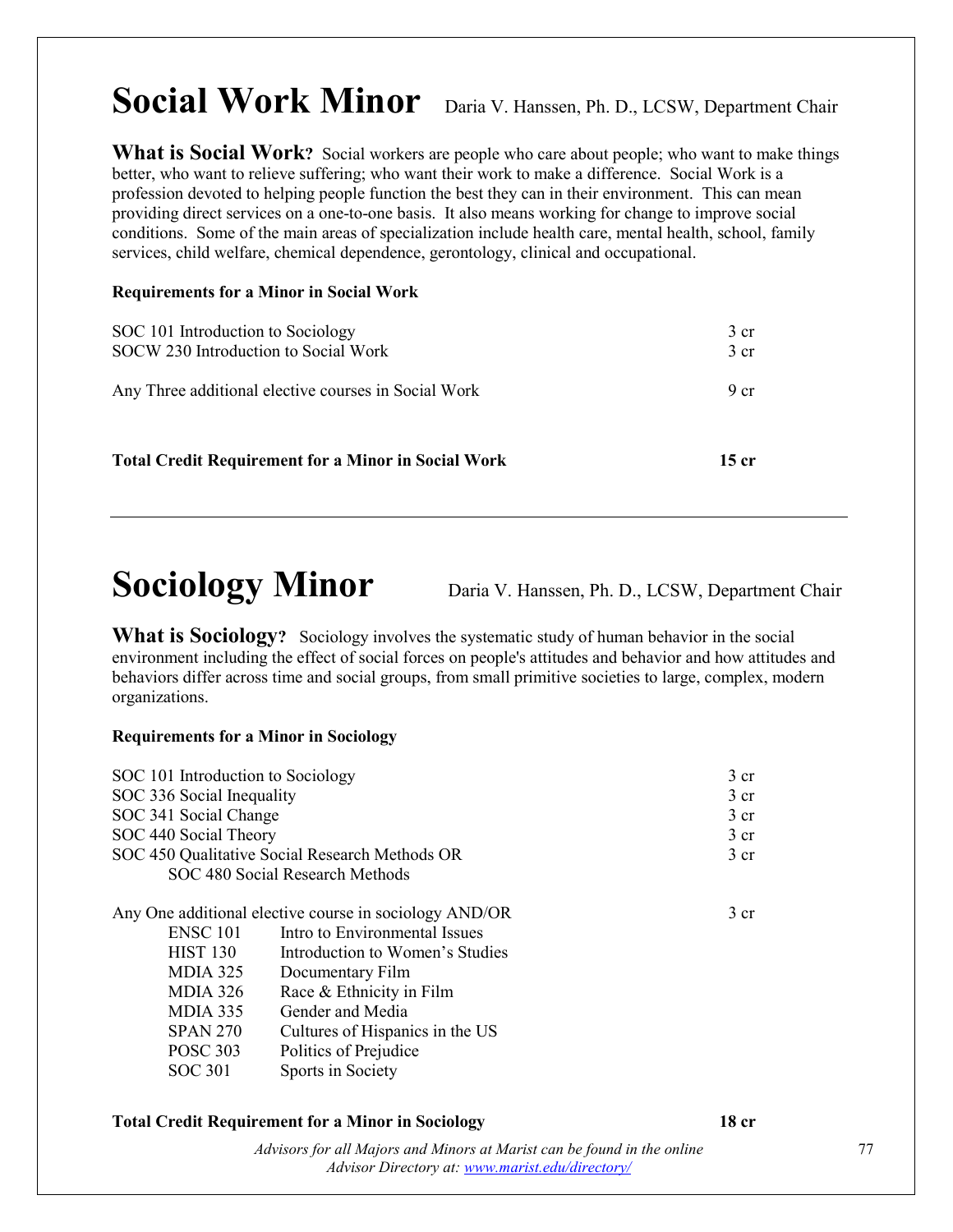## **Studio Art Minor** Matt Frieburghaus, M.F.A., Department Chair

**What is Studio Art?** Studio Art is an exploration of the visual arts. The courses help you to enhance your abilities to produce works of art in various media. You might take classes in drawing, painting, photography, etc., to help you to better express yourself through your art and combine your studies in other disciplines with an increased awareness of the visual arts.

## **Requirements for a Minor in Studio Art**

| 18 cr           | <b>Total Credit Requirement for a Minor in Studio Art</b>         |
|-----------------|-------------------------------------------------------------------|
| $12 \text{ cr}$ | Four additional Studio Art courses                                |
| 6 cr            | ART 101 Fundamentals of Art and Design I<br>ART 110 Basic Drawing |
|                 | <b>Foundation Courses:</b>                                        |

## **Theatre Minor** Matt Andrews, M.F.A., Director of Theatre Program

Eileen Curley, Ph.D., Department Chair

**What is Theatre?** The minor in Theatre offers students an integrated training program in a liberal arts environment. The goal of the minor is to educate students in the art and craft of theatre. Students are exposed to the breadth of the discipline and have the opportunity to focus their study through electives. The Theatre minor complements several major courses of study, such as Communication, Media Studies and Production, Art & Art History, Business Administration, Psychology, English and Political Science.

## **Requirements for a Minor in Theatre**

| ENG 150 Intro to Theatre          | 3 cr            |
|-----------------------------------|-----------------|
| ENG 227 Acting I                  | 3 cr            |
| ENG 228 Stagecraft                | 3 <sub>cr</sub> |
| <b>ENG 350 Directing</b>          | 3 <sub>cr</sub> |
| ENG 356 Global Drama              | 3 <sub>cr</sub> |
| <b>Any two Theatre Electives:</b> | 6 cr            |

ENG 241 Acting II ENG 349 Acting III ENG 310 Workshop in Playwriting ENG 320 English Drama ENG 325 Shakespeare ENG 341 American Drama ENG 349 Acting III ENG 363 Modern Drama ENG 435 Theatre in the Round ENG 451 Theatre Workshop Appropriate Special-Topics course Theatre Internship

## **Total Credit Requirement for a Minor in Theatre 21 cr**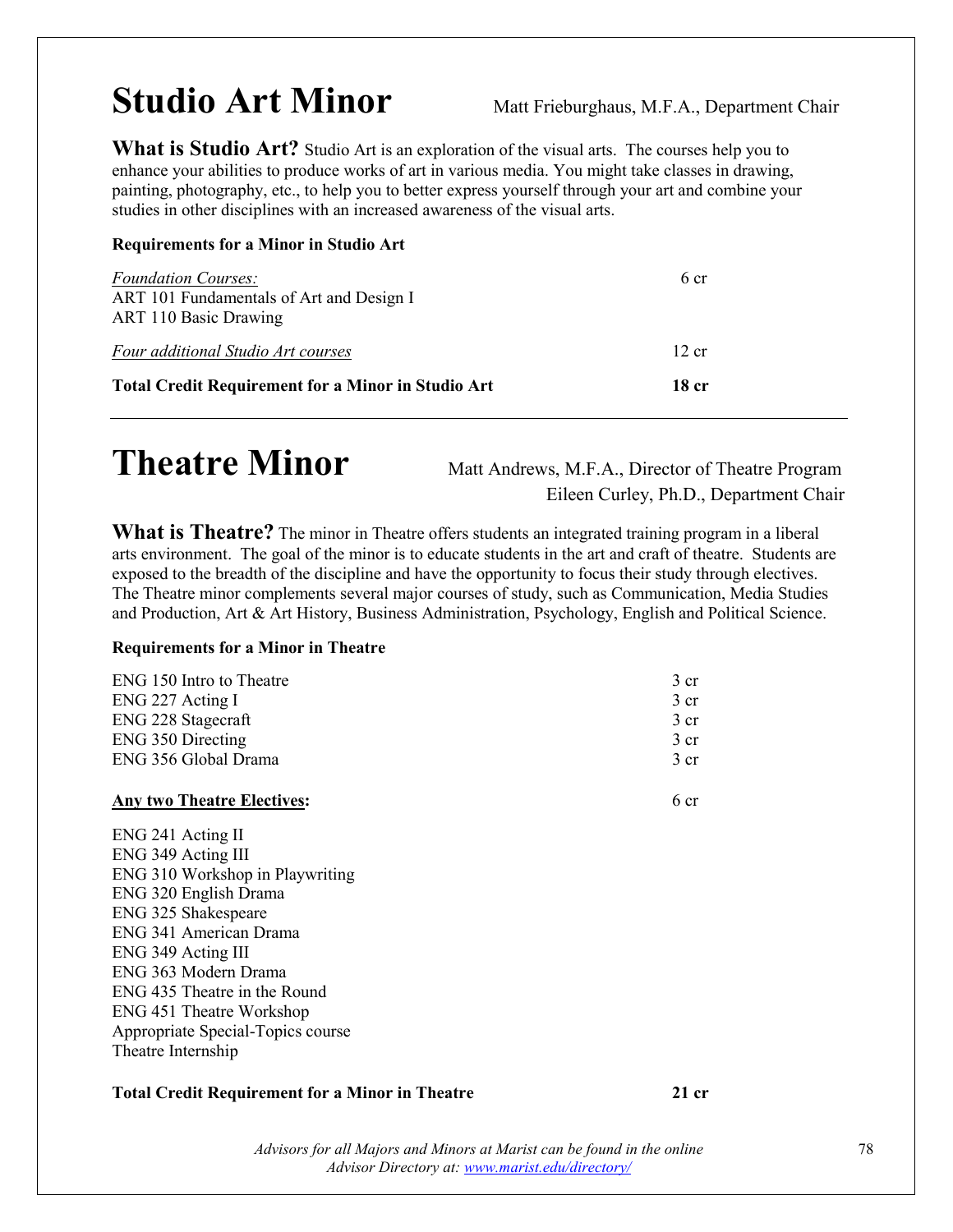# **Women's, Gender, and Sexuality Studies Minor**<br>Kristin Bayer, Ph.D., Program Director

## **What is the Women's, Gender, and Sexuality Studies Minor?** It is a

multidisciplinary academic program that focuses on gender as a significant cultural and cognitive category. The minor in WGSS exposes students to the intellectual, political, and aesthetic contributions of women to human culture, and examines how gender has influenced the lives, status, and opportunities of all people. Attention is paid to the ways in which gender intersects with race, class, and ethnicity to shape social and political structures and individual experiences. Courses provide students with a critical approach to the study of history, political science, literature, philosophy, religion, economics, communication, social sciences, the natural sciences, and management, incorporating scholarship on women, gender, and feminist theory. The program advances the Marist tradition of preparing students to develop a global perspective that recognizes and respects diversity. Students are required to take an interdisciplinary Introduction to Women's Studies course and five other courses distributed among at least two different disciplines for a total of 18 credits. Courses that may be applied to the minor include the following regular offerings, as well as designated special topics and cross-disciplinary courses and include all study of gender issues.

## **Requirements for a Minor in Women's Studies**

| WMST/HIST 130 Introduction to Women's Studies, Gender, and Sexuality Studies |                   |
|------------------------------------------------------------------------------|-------------------|
| Five additional designated courses from two different disciplines            | 15 cr (see below) |

*Regular offerings (Please see appropriate discipline for full description.)*

BIOL 232 Sex, Evolution, and Behavior COM 350 Sex and Media COM 400 Gender and Communication ECON 200 Economics of Gender ENG 220 Literature and Gender HIST 232 U.S. Women's History HIST 267 Women in Asia HIST 314 Witchcraft and Sorcery in Pre-Modern Europe HIST 325 History of American Feminism HIST 332 Women and Religion in America WMST 385/MDIA 335 Gender and Media POSC 314 Gender and the Law POSC 320 Feminist Political Thought PSY 206 Psycho-Biological Sex Differences PSY 331 Psychology of Women SOC 336 Social Inequity SOC 341 Social Change SPAN 370 Latin American Women Writers

\*\*Other courses to be approved in advance by the Co-Directors\*\*

## **Total number of credits for a Minor in Women Studies 18 cr**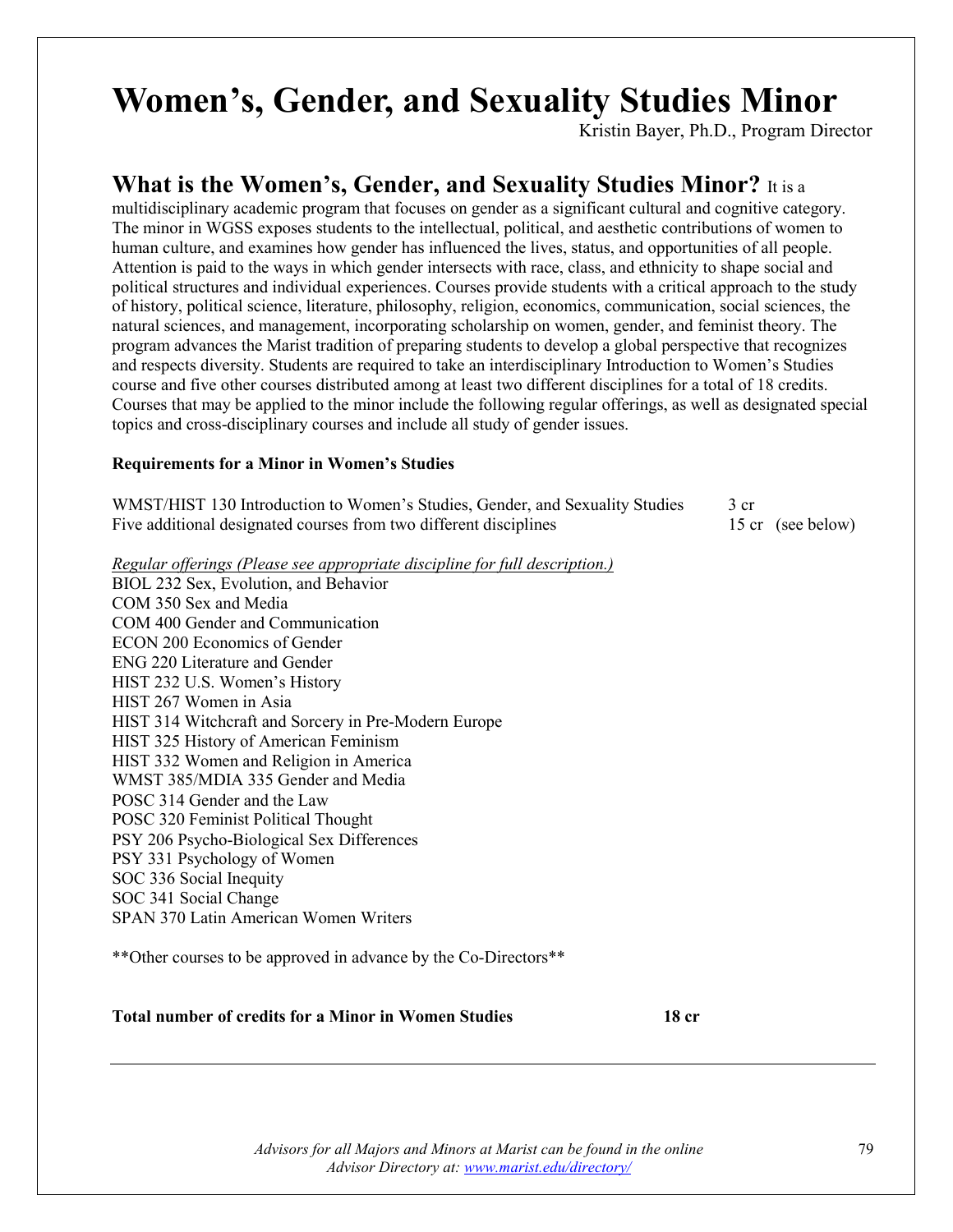## **Career Information**

**Where can you find information about majors and careers? There is a lot you can learn using online and hard copy resources, as well as career professionals.**

- **Center for Career Services https://www.marist.edu/academic-resources/career-services** Follow us on: **Facebook, Twitter, LinkedIn, YouTube, Blog and Instagram**
- **Cannavino Library http://library.marist.edu/**
- **Occupational Outlook Handbook http://www.bls.gov/ooh/**

Find the training and education needed for individual careers; earnings; expected job prospects; what workers do on the job; working conditions; and links to professional associations. This online book is available in English or Spanish.

- **The Bureau of Labor Statistics http://www.bls.gov/** Locate up-to-date information on employment and salaries nationwide.
- **O\*NET http://www.onetonline.org/** Research the details of particular occupations.
- **AY career Zone https://www.careerzone.ny.gov/views/careerzone/index.jsf** Follow your interests to logical career options. Includes videos.
- **Career One Stop http://www.careeronestop.org/** Browse different career options as well as typical salaries. Explore resume and interview tips. This is a resource for both jobseekers and employers.
- **FOCUS 2 https://www.focuscareer2.com/portal/login.cfm?SID=1001** A self-paced, online career and education planning tool for college students and alumni. The access code needed to set up an account on FOCUS 2 is MaristRedFoxes. A Marist email address must be used to

establish an account.

• **Candid Career http://marist-csm.symplicity.com/sso/students/**

You must log in to **FoxQuest** to access Candid Career.

On your FoxQuest home page, click on the Resources tab and the Candid Career link is listed. View videos of hundreds of professionals talking about their careers and get tips and advice on how to enter and succeed in different fields.

## • **FoxQuest http://marist-csm.symplicity.com/sso/students/**

Sign in with your MyMarist credentials. On the FoxQuest welcome page, click on Resources to find Career Explorer, Career Finder, Candid Career and Career Shift, in the drop down menu.

• **LinkedIn https://www.linkedin.com/**

Join the Marist Alumni Association group to network with alumni and join the Marist College Center for Career Services group to receive updates on job postings and other opportunities.

- **iLearn https://ilearn.marist.edu/portal/login** Access handouts and other information at any time to assist with career planning. Once logged in to iLearn click on the Membership tab > Joinable Sites > Center for Career Services
	- **Alumni Career Network https://my.marist.edu/alumni-career-network**

*Advisors for all Majors and Minors at Marist can be found in the online*  current Marist students about career choices and paths.Search the Alumni Career Network for hundreds of names of individuals who are willing to be contacted by

*Advisor Directory at: [www.marist.edu/directory/](http://www.marist.edu/directory/)*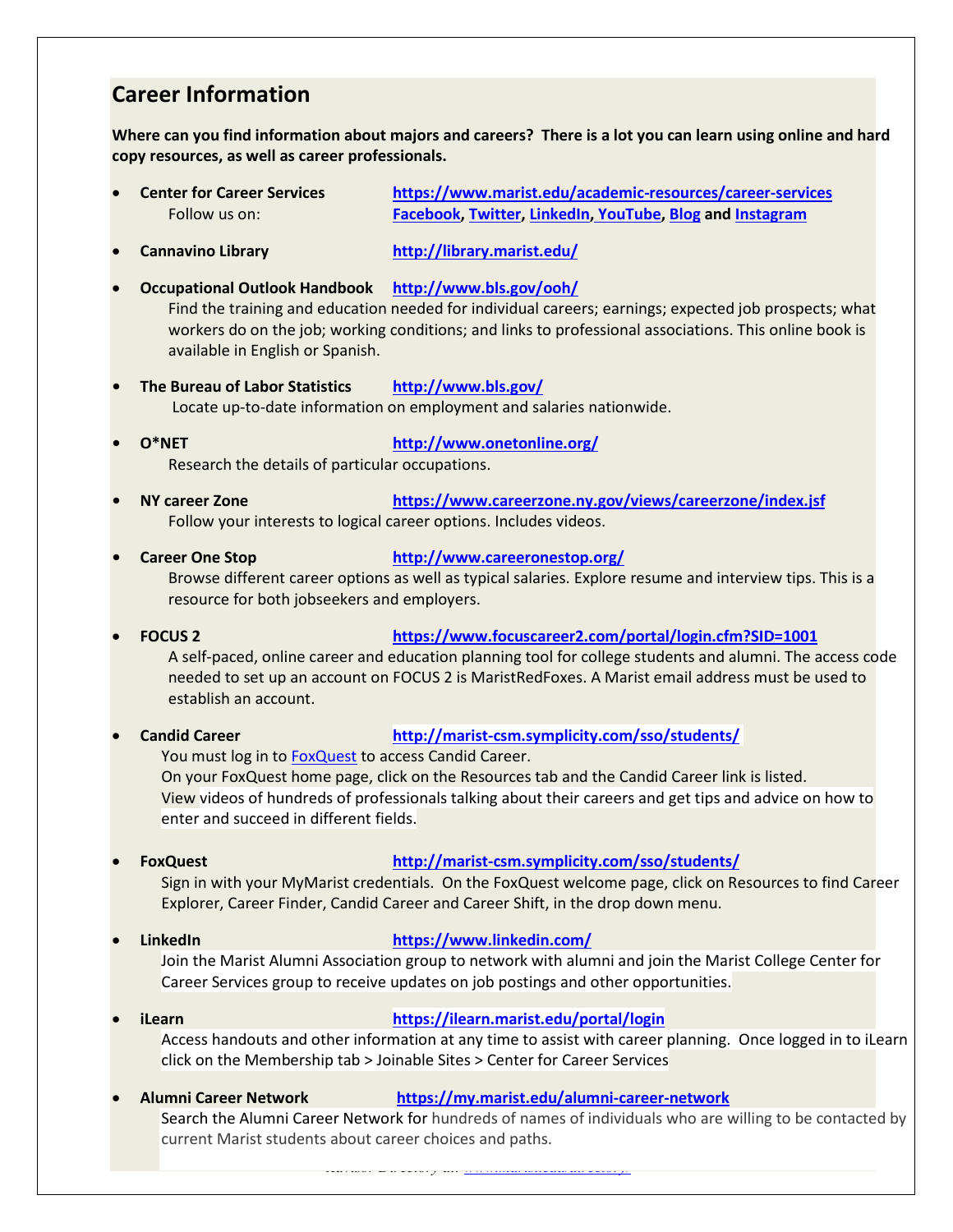

## **Candid Career • CareerShift • FOCUS 2 • FoxQuest • InterviewStream**

#### **What is Candid Career?**

- $\triangleright$  Similar to YouTube, Candid Career is a fun way to explore careers
- $\triangleright$  Watch video interviews with actual career professionals
- $\triangleright$  Get tips and advice on how to enter the field and succeed
- $\triangleright$  Search interviews by major, job title, industry or keyword
- **You must log in to FoxQuest** to access Candid Career. On your [FoxQuest](http://marist-csm.symplicity.com/sso/students/) [ho](http://marist-csm.symplicity.com/sso/students/)me page, click on the Resources tab and the Candid Career link is listed.

#### **What is CareerShift?**

- $\triangleright$  Search, select, and store job listings from all job boards and all company job postings
- $\triangleright$  Find Marist alumni by entering "Marist College" in the Contacts section
- $\triangleright$  Get up-to-date contact information, including email addresses, for millions of companies
- $\triangleright$  Access in-depth information about contacts and companies posting jobs
- $\triangleright$  Record, save and store your correspondence history records automatically
- **You must log in to FoxQuest** to access CareerShift. On your [FoxQuest](http://marist-csm.symplicity.com/sso/students/) [ho](http://marist-csm.symplicity.com/sso/students/)me page, click on the Resources tab and the CareerShift link is listed.

### **What is FOCUS 2?**

- $\triangleright$  An online career guidance program for students and alumni
- $\triangleright$  Take inventories on your interests, skills, work values, personality and leisure activities  $\triangleright$  Look at careers based on the inventory results
- $\triangleright$  Use the careers database to learn more about careers that interest you
- $\triangleright$  Look up careers related to majors at Marist
- Go to: https://www.marist.edu/academic-resources/career-services/ and click on Courses and Services, click on [FOCUS 2,](https://www.focus2career.com/Portal/Login.cfm?SID=1001) click again to open the Focus2 Portal. Click **REGISTER** Enter this access code: MaristRedFoxes (exactly as it appears here). Use your Marist College email address to set up your account.

#### **What is FoxQuest?**

- $\triangleright$  Job/Internship Openings: View and apply to quality job postings that are targeted directly to your school
- Extended Job Search: search thousands of additional postings offered by DirectEmployers Association
- $\triangleright$  Job Search Agents: Receive automatic notifications of new job postings that meet your preferences
- Document Storage: Store resumes, cover letters, and other application materials
- $\triangleright$  FoxQuest will never distribute your information to a third party; no direct marketing to students
- $\triangleright$  Log in to **FoxQuest** [us](http://marist-csm.symplicity.com/sso/students/)ing your MyMarist login information.

#### **What is InterviewStream?**

- $\triangleright$  An online simulator that lets you see and hear yourself responding to interview questions
- $\triangleright$  Choose from among dozens of interview question sets
- $\triangleright$  Record yourself right on the system
- $\triangleright$  See/hear yourself as the interviewer does
- $\triangleright$  $\triangleright$  $\triangleright$  Go to: [http://marist.interviewstream.com](http://marist.interviewstream.com/) and click on Register if you don't have an account (it's under the Email Address space). You must register using your Marist College email address.

#### **Having trouble? Call 845-575-3547, email career.services@marist.edu or stop by LB 332 for assistance.**

*Advisors for all Majors and Minors at Marist can be found in the online Advisor Directory at: [www.marist.edu/directory/](http://www.marist.edu/directory/)*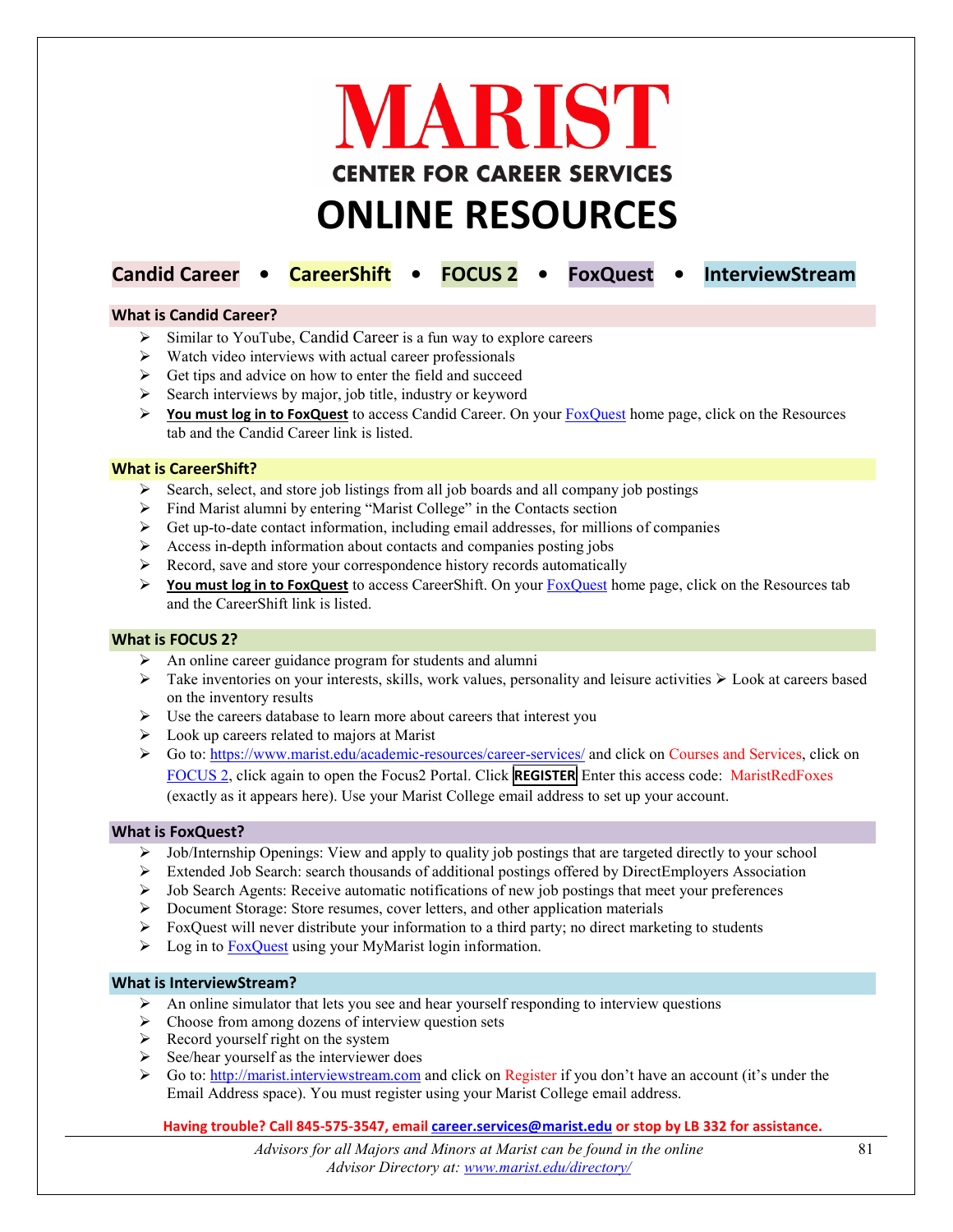## **Internships**

## **What Are Internships?**

Internships enable students to integrate their academic studies with periods of employment related to their career goals. It is a program of educational enrichment designed to enhance students' academic and personal development in preparation for careers. Students are supervised by internship faculty coordinators in off-campus, full or part-time internship experiences, related to their studies and/or career interests. The program is designed to provide students with practical field experience while giving employers access to resourceful students preparing for professional positions. Internships are available in all major credit-bearing areas of study currently offered at Marist. Internships may be arranged for the fall, spring or summer terms. Since academic credit is awarded upon completion of the field experience, tuition must be paid according to the number of credits attempted.

## **Who is Eligible for Internships?**

Students must meet the following requirements:

 Matriculation in a bachelor's degree program Completion of 60 credits, at least 12 of which were earned at Marist Minimum GPA of 2.50 Completion of courses that relate to the duties to be performed at the work site Approval of the division Faculty Coordinator prior to registering for internship credit

\*Each School has its own set of internship eligibility requirements so it's important that students confirm these with their internship faculty coordinator. In addition, students must also meet the necessary qualifications established by the participating employer.

In addition, students must also meet the necessary qualifications established by the participating employer.

Note: Internship credits are not granted for existing full-time or part-time jobs. All elective internship credits are counted as non-liberal arts elective credits. The Internship Program annually recognizes graduating seniors at the Marist College Internship Award Ceremony.

## **83% of students participated in one or more internships while at Marist. Below is a list of organizations that our students interned with:**

| iHeart Radio                                 | Tesla                               |
|----------------------------------------------|-------------------------------------|
| JP Morgan Chase                              | The Hartford                        |
| <b>KPMG</b>                                  | The Valley Table Magazine           |
| Krupp Communications                         | The Walt Disney Company             |
| Madison Square Garden                        | TigerBeat Magazine                  |
| Marvel Entertainment                         | TJX Companies, Inc.                 |
| Michael Kors                                 | Tommy Hilfiger                      |
| Mid-Hudson Regional Hospital                 | Tory Burch                          |
| Morgan Stanley                               | TV Guide Magazine                   |
| National Park Service                        | U.S. Military Academy at West Point |
| <b>NBC</b> Universal                         | <b>UBS</b>                          |
| New York Jets                                | Vera Wang                           |
| NYS Department of Environmental Conservation | Viacom                              |
| Oscar de la Renta                            | Victoria's Secret                   |
| Prudential Financial                         |                                     |
| <b>Rhinebeck Bank</b>                        |                                     |
| Ross Stores Inc.                             |                                     |
| <b>Sesame Street</b>                         |                                     |
| Sirius XM Radio                              |                                     |
| Sony Music                                   |                                     |
| Target Corporation                           |                                     |
|                                              |                                     |

For more information contact Stephanie Graham, Internship Coordinator, Marist College, Poughkeepsie, NY 12601 at (845) 575-3547 or E-mail: *[Stephanie.Graham2@Marist.edu](mailto:Stephanie.Graham2@Marist.edu) .*

*Advisors for all Majors and Minors at Marist can be found in the online Advisor Directory at: [www.marist.edu/directory/](http://www.marist.edu/directory/)*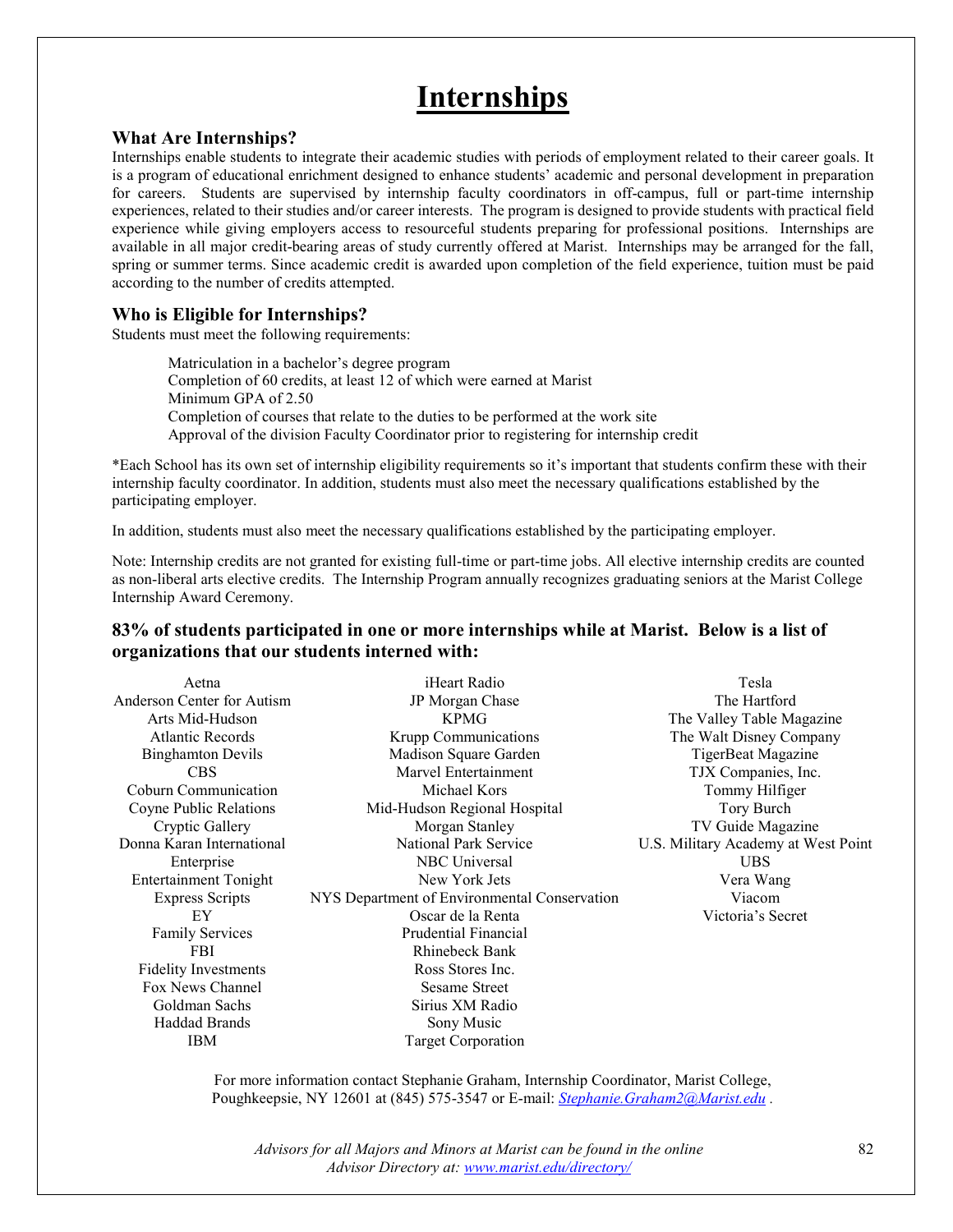## **Approaching the Graduate School Decision**

*The Calendar and Considerations Involved*

Are you thinking about going to graduate school? This decision requires time, planning and the help of faculty and staff at Marist. Making the *right* decision requires that you ask yourself:

- Why should I go to graduate school?
- Where do I want to attend graduate school?
- What might I contribute to a graduate program?

## **Exploring the Reasons for Graduate School**

There are several extremely good reasons to consider continuing your education after Marist. In terms of future employment, the pay scale tends to be higher for those with advanced degrees as compared with the salaries paid to those with just the baccalaureate. For some occupations (law, medicine, teaching, to name a few), some form of graduate training is mandatory. For other careers, such training may not be required for all positions, but does ensure advancement to positions of greater responsibility and remuneration (social work, psychology and counseling, business). For some students who are quite strongly drawn to the debates and themes within a specific discipline, attending graduate school is a compelling personal and important decision. These kinds of students very often enroll in doctoral programs to obtain the PhD.

For every good rationale for pursuing graduate study, there is a flawed or poor reason to do so. You should not decide to attend graduate school because you haven't figured out what you want to do after graduating from Marist. The graduate study decision requires as great a sense of direction as do career choices: students seek advanced study because they *know* what they want to do. Further, students who apply to graduate school just to give themselves a bit more time to figure out their paths frequently are not accepted. If they are, these students often end up floundering or becoming intimidated by the demands of graduate study. This is a shame because, with a little more time and some job experience, these individuals might very well have identified their own interests and come to thrive in a graduate program. Similarly, you shouldn't go on to graduate study to "try it out." Not only is the application process for advanced study a fairly searching one, being a grad student is an expensive and demanding proposition. Graduate study is an investment.

When you make the decision that graduate study is the right choice for you, it's time to begin identifying the appropriate schools at which to apply. Ideally, you should begin this process around the spring semester of your junior year.

### **Seeking out the Guidance and Expertise of Faculty**

Throughout your undergraduate career, Marist faculty members are essential resources. In the process of researching graduate programs, these professors are fundamental. Of course, you may have geographical preferences about the school you attend, or you may feel more comfortable either with a larger program with potentially more resources or in a small department which may ensure more individual attention. These are important considerations, and will help you to develop a short list of graduate schools. To identify those graduate programs that offer the best fit with your goals, you will also need the counsel of faculty members.

Graduate study is the stage of specialization and depth. Academic disciplines have sub-fields and emphases that shape the structure of specific graduate programs. In economics, for example, the field is broken down into micro- and macroeconomics. Political scientists may investigate domestic politics, international relations, comparative politics or political theory. The structure of graduate study will reflect these distinctions, but not all graduate programs will teach all subfields well. To identify the best programs for your specific interests, you will need to consult with Marist faculty who work in the discipline you wish to pursue. Through these consultations, you will both receive good direction and develop further the contacts you will need for graduate school letters of recommendation.

Once you have received this guidance, you can begin to examine more closely the specific attributes of the programs you have identified. Go online and research the course listings, the faculty biographies and the special features of your shortlisted programs. This research will almost certainly call out aspects of some programs that have particular appeal to you. Not only aiding in narrowing your graduate school choices, this information will be highly useful in crafting your application to individual programs.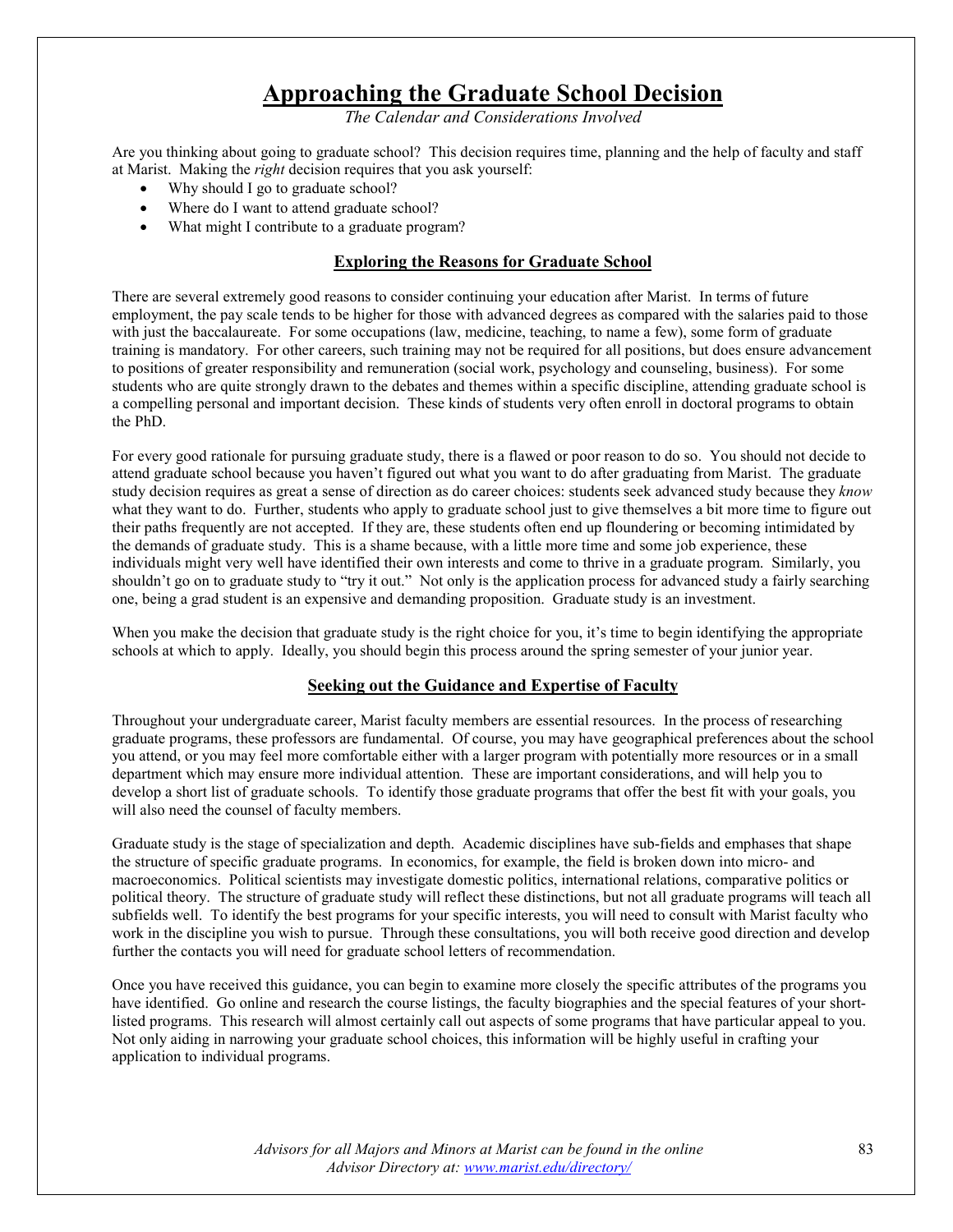## **Presenting Yourself to Graduate Schools**

The time will come to assemble your graduate school application materials; this generally happens in the fall semester of your senior year. What goes into an application? It is commonly made up of four components:

- Your Marist transcript (where admissions committees will pay greatest attention to your coursework in the field to which you are applying);
- Graduate school admissions test scores (the GRE, the GMAT, the LSAT, and the MCAT are the most common);
- Letters of recommendation (usually three; depending on your proposed field of study, these come from faculty and/or from internship/job supervisors);
- Your graduate school statement of purpose.

When graduate school admissions committees review applications, they are looking through all of these materials for evidence of a serious commitment to the field and to making significant contributions to it.

The undergraduate transcript is self-explanatory in this regard: your Marist coursework in the graduate school field (and any other academic disciplines which relate to it) will be examined not only for the grade you earned, but for the degree of challenge presented by individual courses.

Graduate admissions exams are standardized tests measuring your potential for success in graduate study. While they do largely measure aptitude, some parts and some exams in particular (the MCAT for medical school) also measure knowledge acquired over time, particularly as an undergraduate. It is highly advisable to prepare well for these exams, either by taking a test preparation course or by using sample tests (on exam websites) and test prep books to identify areas that need extra work. These tests can be taken more than once but, past two exam administrations, some programs may come to question the value of your scores. The summer before your senior year is a good time to prepare, and you should plan to take the test by approximately October of the senior year.

Faculty recommendations weigh heavily and, with your statement of purpose, give you the opportunity to address or counterbalance any perceived weaknesses in your college transcript or test scores. They also are the means by which you acquire an individual identity in the eyes of the admissions committee. It is therefore highly important to pick your recommenders with care. These should be faculty members (or supervisors) who know you *and* your work very well, and who are able to speak to your potential for significant contributions in your chosen field --in graduate school and beyond. When you request letters, sit down and describe to these individuals the specifics of the programs you've chosen and your aspirations for study in them.

### *Be sure to give your recommenders plenty of time to prepare these letters.*

Your statement of purpose for graduate study essentially tells the committee how you have evolved as a potential scholar in the field to which you are applying, how their graduate program fits –and fits extremely well—with your profile as a scholar, and where you hope to take your graduate school training five to ten years after receiving your advanced degree. It is essential that your statement be sincere and that it convey your true *voice*. Barring an on-campus interview, which a few programs do request, the statement is your one opportunity to introduce yourself personally and directly to the admissions committee.

## **Finding Additional Graduate School Information**

Additional information and support for graduate school applications is available from the **Graduate School and Fellowship Advisor** in the Center for Career Services.

The Career Services Library has a broad selection of volumes on:

<https://www.marist.edu/academic-resources/career-services/students/preparing-grad-school>

- Graduate school listings
- Graduate school culture, expectations and survival
- Guidance on writing grad school admissions essays
- Graduate school admissions exams

For information on specific graduate programs and links to them: [http://www.GradSchools.com](http://www.gradschools.com/)

Details on fellowship funding for graduate study are available at: <https://www.marist.edu/scholarships-fellowships/resources>

> *Advisors for all Majors and Minors at Marist can be found in the online Advisor Directory at: [www.marist.edu/directory/](http://www.marist.edu/directory/)*